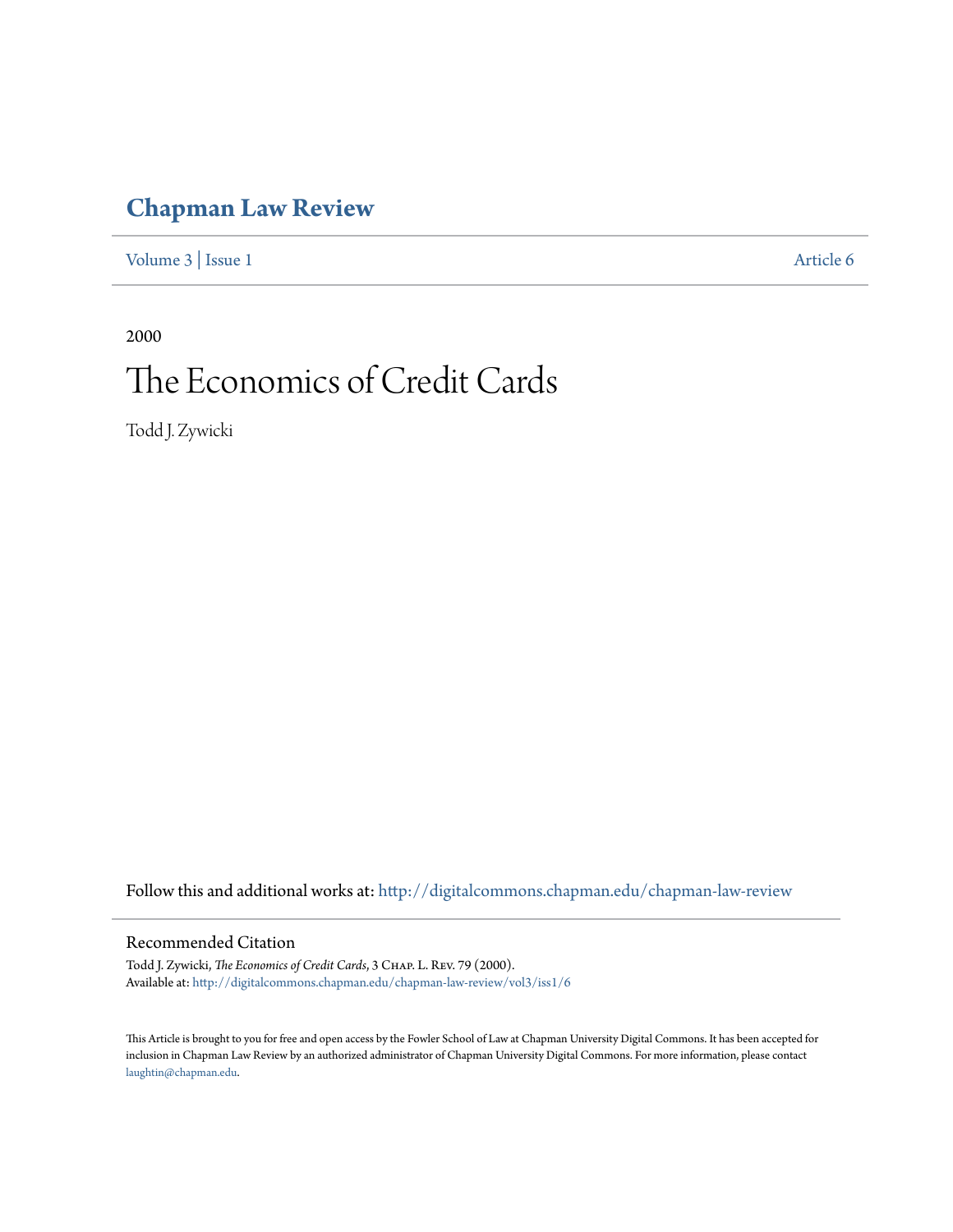# **The Economics of Credit Cards by Todd J. Zywicki\***

## **Table of Contents**

| 1.               |  |
|------------------|--|
|                  |  |
| $\overline{3}$ . |  |
|                  |  |
|                  |  |
| 1.               |  |
|                  |  |
|                  |  |
| 2.               |  |
| 3.               |  |
|                  |  |
|                  |  |
|                  |  |
| 1.               |  |
| 2.               |  |
|                  |  |
|                  |  |
|                  |  |
|                  |  |
|                  |  |
| 1.               |  |
| 2.               |  |
|                  |  |
| 1.               |  |
| $\overline{2}$ . |  |
| $\overline{3}$ . |  |
|                  |  |
|                  |  |
| 1.               |  |
| 2.               |  |

 <sup>\*</sup> Assistant Professor of Law, George Mason University School of Law. J.D. University of Virginia, M.A. Economics, Clemson University. I would like to thank the Honorable Samuel L. Bufford for helpful comments at the Chapman Bankruptcy Law Symposium. I would like to thank the Law and Economics Center at George Mason University School of Law and the George Mason University School of Law for financial support for this project.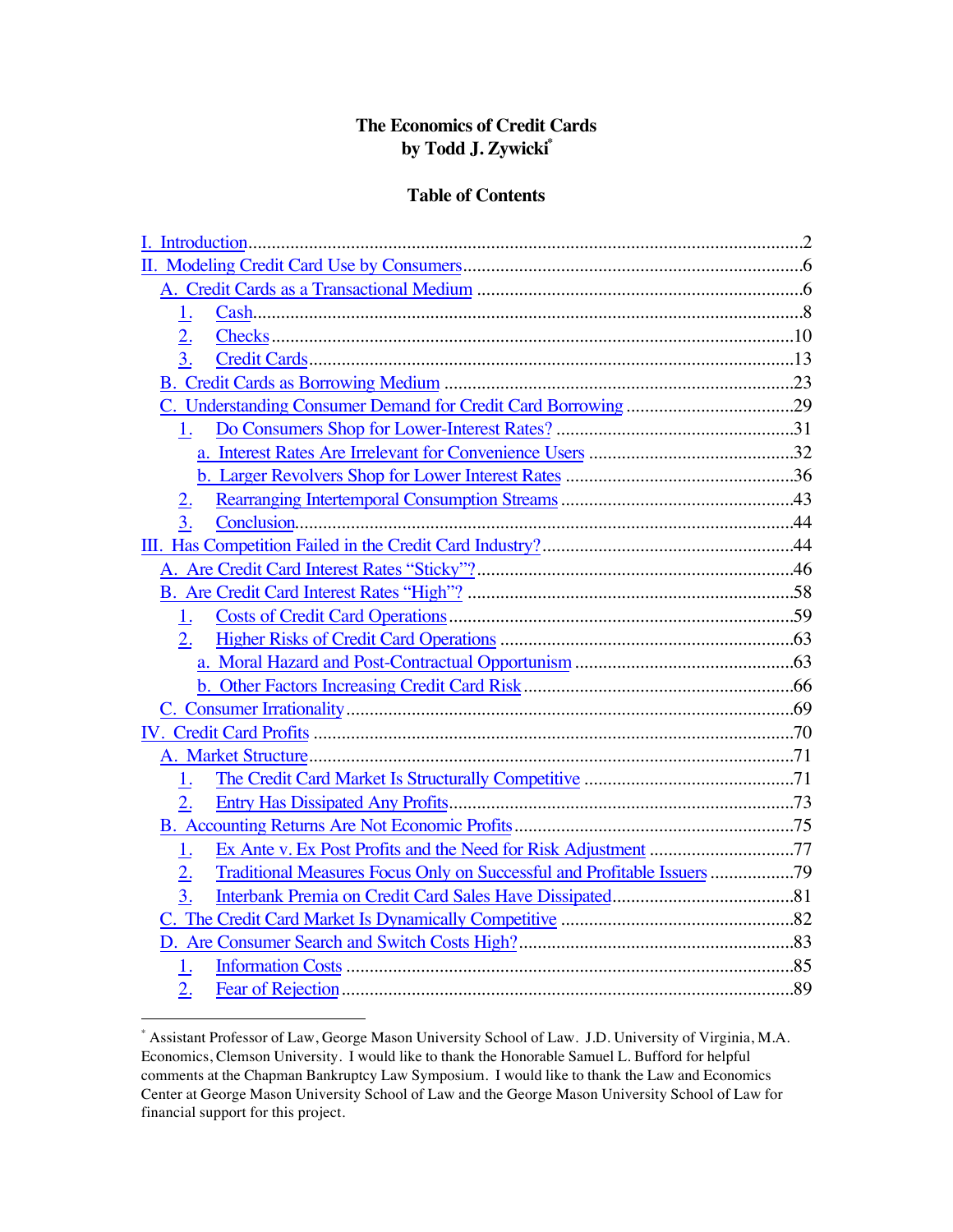| 3.                                                                                     | 90  |
|----------------------------------------------------------------------------------------|-----|
| <u>4.</u>                                                                              |     |
| $\underline{5}$ .                                                                      |     |
| Conclusion: Search and Switch Costs in the Credit Card Market Are Low and<br>6.        |     |
| Falling.                                                                               | .92 |
| Post-Mortem on the Failure of Competition in the Credit Card Industry and Issuer<br>Е. |     |
|                                                                                        | .93 |
|                                                                                        |     |
|                                                                                        |     |
|                                                                                        |     |
|                                                                                        |     |
|                                                                                        |     |
| E. Empirical Analysis of Usury Regulations and the Case for <i>Marquette</i> 114       |     |
| F. Benefits of <i>Marquette</i> and the Deregulation of Credit Card Interest Rates 121 |     |
| VI. Some Tentative Bankruptcy Implications of the Economics of Credit Cards            |     |
|                                                                                        |     |

### **I. Introduction**

The skyrocketing bankruptcy filing rates of recent years are well known. Last year over 1.3 million families filed for bankruptcy. Amazingly, that figure actually represented a slight *drop* from the previous year. Anxious to deflect blame from an overly generous bankruptcy system or a decline in the shame and stigma traditionally associated with filing bankruptcy, opponents of bankruptcy reform have fingered promiscuous lending practices by credit card issuers as the primary culprit in the bankruptcy boom.<sup>1</sup> In particular, it is charged that, spurred on by high profits, credit card issuers have extended increasing amounts of credit to ever-riskier borrowers. If this is so, then the credit card companies have no one to blame but themselves when these borrowers default on their obligations, file for bankruptcy, and impose losses on lenders. For similar reasons, some bankruptcy judges have frowned upon dischargeability

 <sup>1</sup> *See* Edith H. Jones & Todd J. Zywicki, *It's Time for Means-Testing*, 1999 BYU L. REV. 177, 224-28 (1999) [hereinafter Jones & Zywicki].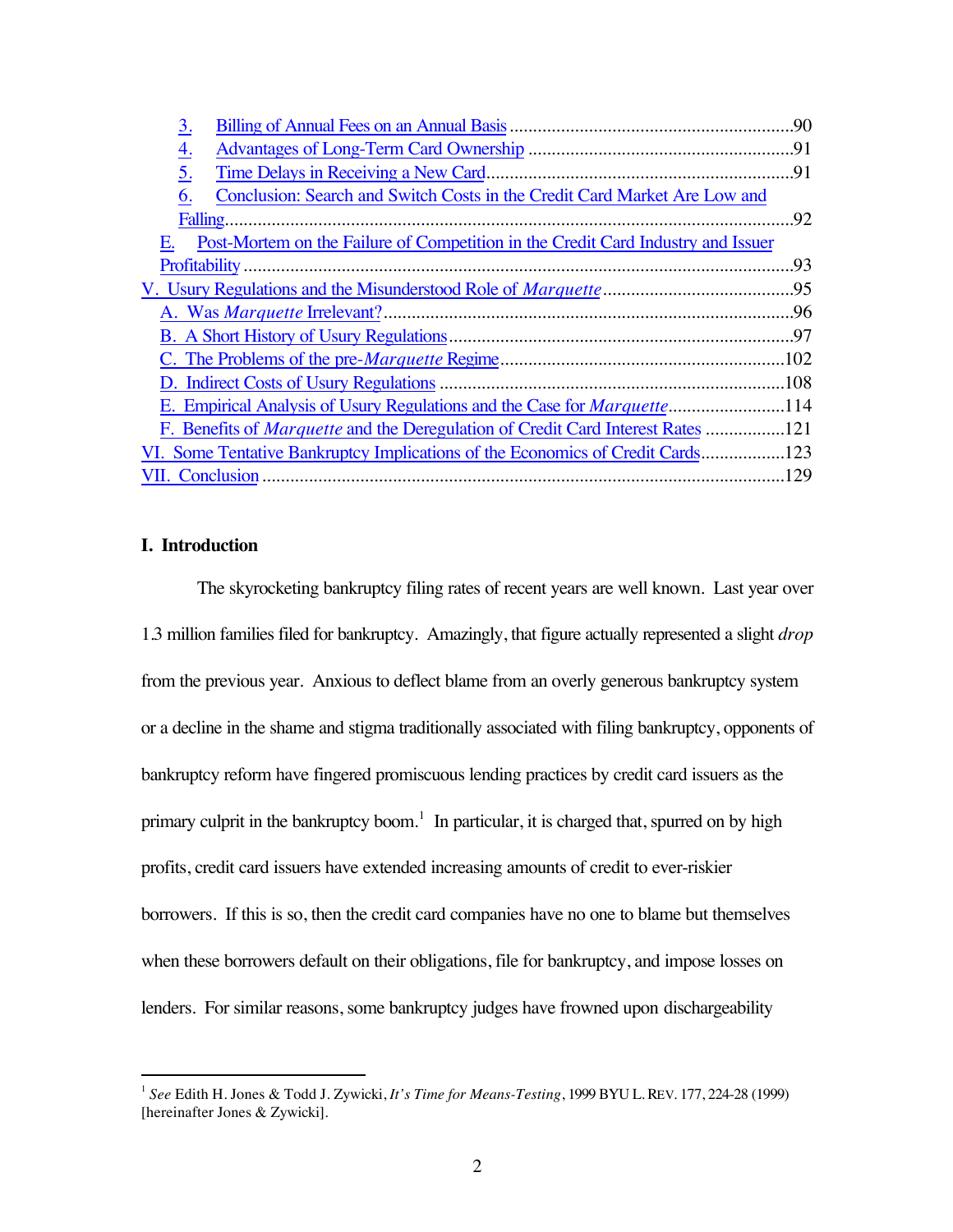objections by credit card issuers. Moreover, it is said to be the height of hypocrisy for these same credit card issuers to then turn around and demand tighter bankruptcy laws to bail them out of this problem of their own making. Finally, it is argued that because these losses simply come out of the "profits" of credit card issuers, bankruptcy simply results in a wealth transfer from lenders to borrowers and no resultant efficiency loss for other consumers.

But this theory rests on a substantial number of questionable assumptions about nature of the credit card market and about the nature of rational credit card use by consumers. It assumes a persistent failure of competition in the credit card market, despite the existence of thousands of firms, low barriers to entry, and high levels of dynamic competition during the very period that high profits supposedly persisted. It further assumes a remarkable degree of consumer irrationality, requiring consumers to underestimate their credit card bills – and only their credit card bills and none of their other financial obligations – month after month and year after year. It requires assuming that consumers never become more intelligent about their options, despite billions of dollars spent by credit card companies to inform consumers of the different product options that are available to them. It requires a belief that the *sole* indicium of competition in this market is the responsiveness of credit card interest rates despite the fact that only a minority of credit card users revolve balances from month to month. The thesis requires assuming that credit card users are homogenously concerned *only* about interest rates and not about any other term of the credit card contract, whether benefits, grace periods, or annual fees. In short, for the argument to be plausible, it requires a series of heroic assumptions about persistent profits in a market with low barriers to entry, a failure of competition in a market with all structural indicia of competitiveness, a peculiar and extraordinarily narrow definition of the

3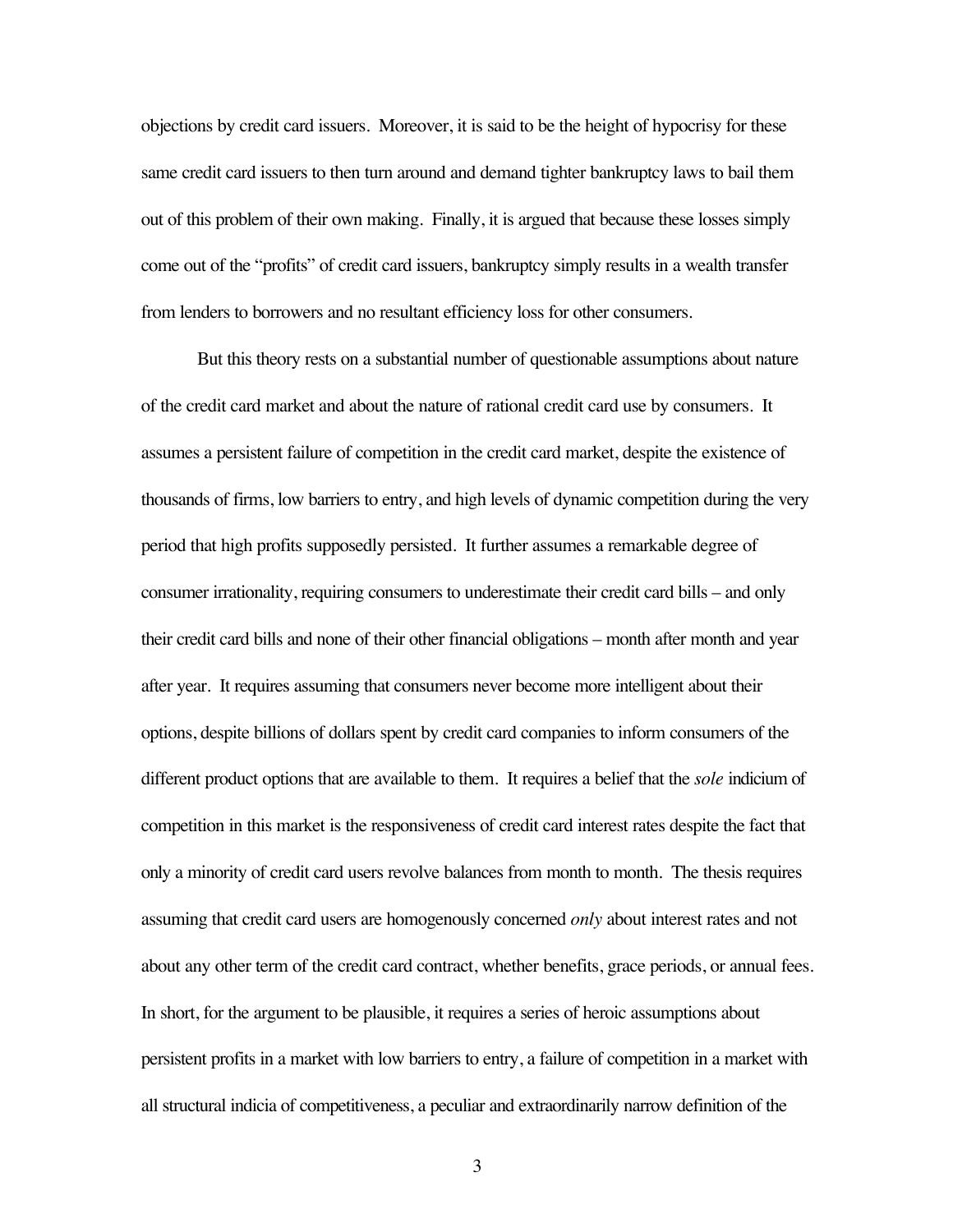indicia for measuring competition, and a failure of consumer rationality in a situation where there are strong incentives for consumers to act rationally and to learn over time.

Alternatively, it could be argued that the credit card market is competitive and that consumers use credit cards rationally. As this article will show, both credit card issuers and consumers appear to act in a manner consistent with the predictions of economic theory. It is not necessary to rely on implausible assumptions about consumer irrationality or to devise idiosyncratic models of a failure of competition in the credit card market. This article will present voluminous empirical evidence – most of which has heretofore been ignored in the legal literature – demonstrating that the operation of the credit card market and consumer choice is consistent with rational decision-making subject to constraints. This article will show that credit card users are not homogenous indeed, it will show that most credit card users will be largely indifferent to interest rates, and that this indifference is rational. Moreover, this suggests that there is some efficiency loss as a result of bankruptcy, and that at least some of the losses of credit card issuers are absorbed by other consumers.

As this paper will show, the analytical premises that underlie the purported link between credit cards and bankruptcy are suspect. There are simply too many holes in the story and too many implausible assumptions that undercut the proffered link. Because these factual predicates are necessary for the argument against credit cards to succeed, their failure brings the whole edifice of the purported credit cards—bankruptcy link down with it. Without an explanation for long-term, persistent economic profits there is no basis for assuming that credit card issuers will continue to expand credit to ever more risky borrowers. Without an explanation for long-term,

4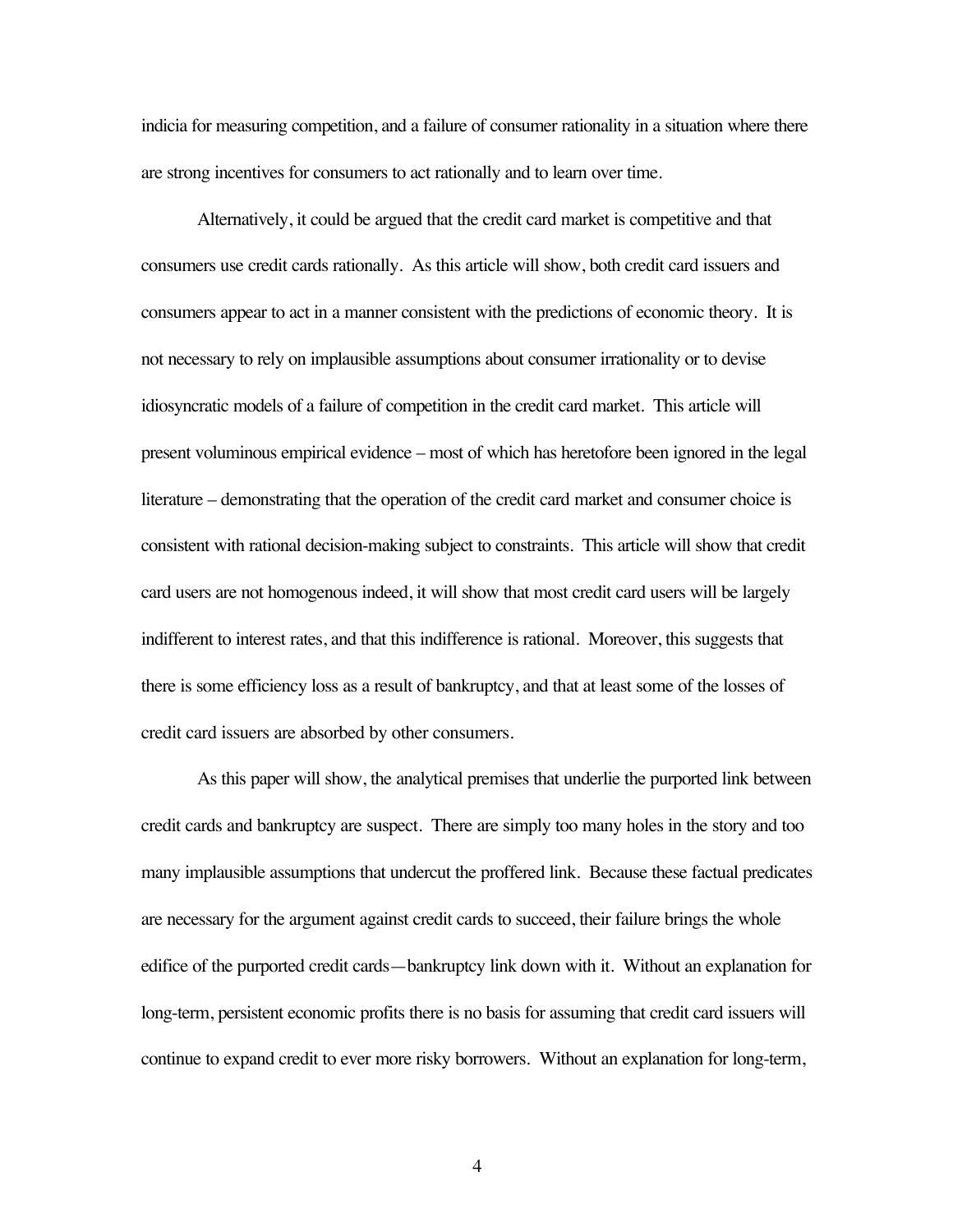persistent consumer irrationality then the entire explanation for economic profits collapses. And, in fact, it turns out that the purported link itself is bereft of empirical support.<sup>2</sup>

This is not to deny that there may be abuses in the credit card market, as with any lending market, that require further disclosure or other forms of substantive consumer protection regulation. If so, then those proposals should be considered and dealt with on their merits. I offer no opinion on that issue here. But issues of abuse and inadequate disclosure are separate from issues related to bankruptcy. Tying credit card regulation to bankruptcy reform confuses two distinct issues and risks simultaneously disfiguring both bankruptcy law and credit card regulation. Bankruptcy is at the periphery, not the center, of the debate over credit cards.

Finally, too many bankruptcy policy-makers and judges have been distracted by the erroneous model that dominates current discussion on the topic of credit cards and bankruptcy, leading to ill-advised legislative reform proposals and confused judicial decision-making. If enacted, these policies will have little negative impact on the upper-middle class academics, judges, and lawyers who propound them but who also can easily escape their reach. On the other hand, these policies could have dramatic negative consequences for vulnerable lowincome consumers who lack the borrowing options of wealthier individuals and as a result may be driven back into the hands of pawnbrokers, rent-to-own financiers, and loan sharks who flourished prior to the deregulation of the credit card market. A proper understanding of the economics of credit cards is necessary for a proper understanding of the root causes of the bankruptcy crisis.

<sup>&</sup>lt;sup>2</sup> See infra notes 263-92 and accompanying text (presenting brief discussion of the purported link between credit cards and bankruptcy). A full critique of the purported link between credit cards and bankruptcy is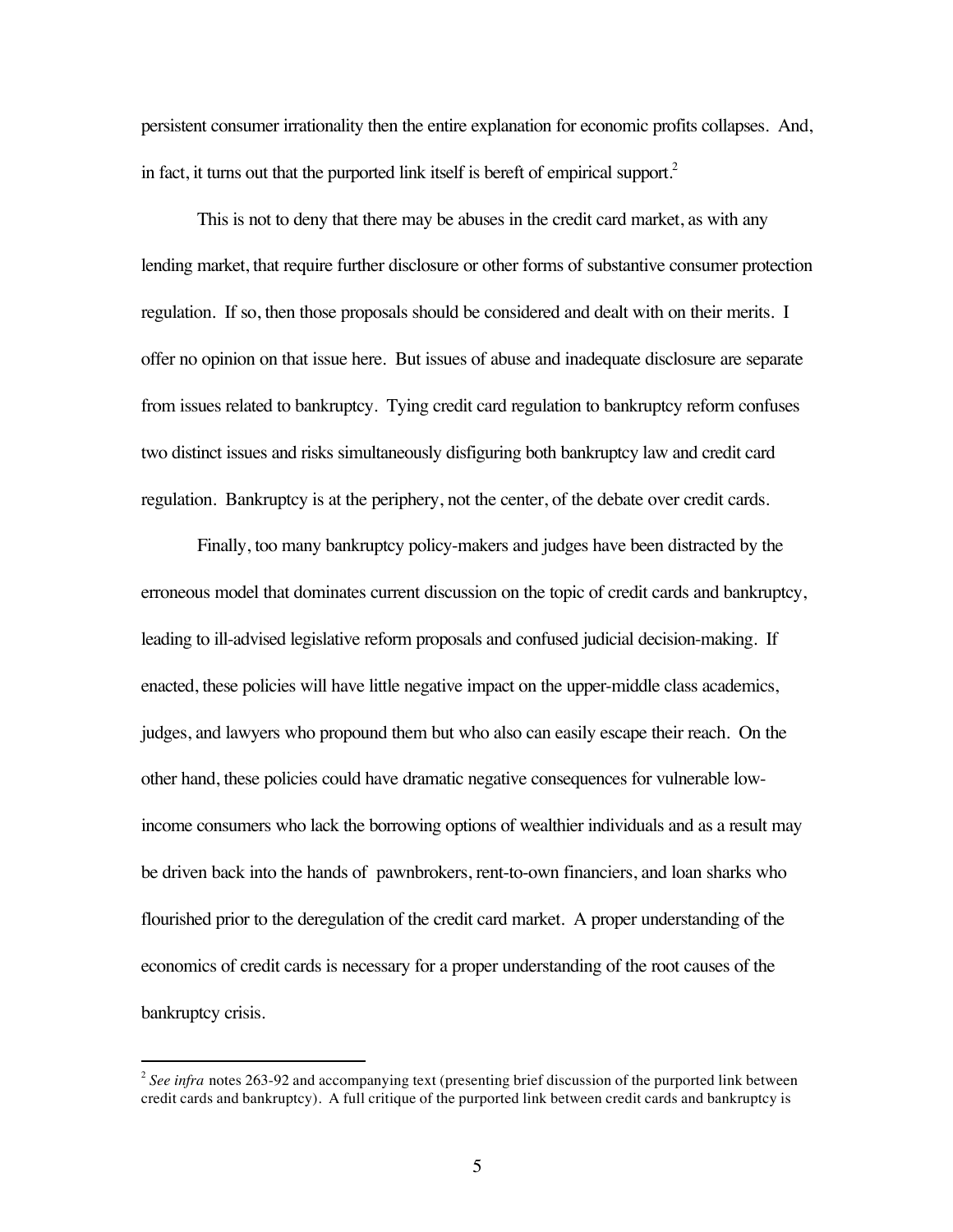#### **II. Modeling Credit Card Use by Consumers**

Credit cards perform two functions.<sup>3</sup> First, they may be used as a transactional medium, as a substitute for cash and checks. Second, they may be used as credit, as a substitute for other forms of short-term, small-dollar value credit, such as layaway plans, pawn shops, and short-term bank loans. Bankruptcy commentators have largely focused on the latter use, decrying the seemingly high interest rates of credit cards as a form of credit and using this as evidence of consumer irrationality and lender exploitation. Both this focus on credit cards primarily as a form of credit, and the conclusion that such use is irrational, are incorrect.

#### **A. Credit Cards as a Transactional Medium**

 $\overline{a}$ 

The primary use of credit cards today is as a transactional medium, not as a source of

credit. Over half and probably as much as 68% of credit card users should be considered

"convenience users," who use credit cards primarily as a transactional medium and who pay off

their balances in full each month.<sup>4</sup> Moreover, convenience use of credit cards is rising much

presented in Todd J. Zywicki, Credit Cards and Bankruptcy (Aug. 28, 1999) (unpublished manuscript on file with author at George Mason University School of Law) [hereinafter Zywicki, Credit Cards]. <sup>3</sup> *See* Dagobert L. Brito & Peter R. Hartley, *Consumer Rationality and Credit Cards*, 103 J. POL. ECON. 400,

<sup>401 (1995).</sup>

<sup>4</sup> *See* Thomas F. Cargill & Jeanne Wendel, *Bank Credit Cards: Consumer Irrationality versus Market Forces*, 30 J. CONSUMER AFF. 373, 379 (1996) [hereinafter Cargill & Wendel] (noting that 68% of users "nearly always" pay their full balance every month); Randall J. Pozdena, *Solving the Mystery of High Credit Card Rates*, 42 FRBSF WEEKLY LETTER 1 (1991) (stating "over half" of card users do not revolve debts); *Delinquency on Consumer Loans*: *Hearing Before the House Comm. on Banking and Fin. Servs.*, 104th Cong. 1 (1996) [hereinafter Crone, *Delinquency*], (testimony of Kenneth Crone) ("[M]ore than half of the usage of bankcards is for 'convenience' use only, which is paid off immediately, without revolving."); Glenn B. Canner & James T. Fergus, *The Economic Effects of Proposed Ceilings on Credit Card Interest Rates*, 73 FED. RES. BULL. 1 (1987) [hereinafter Canner & Fergus]. "In 1983, as in 1977, about half of families that used bank or retail credit cards stated that they nearly always paid their bills in full each month . . . . Such consumers can be considered convenience users." *Id* at 5; LEWIS MANDELL, THE CREDIT CARD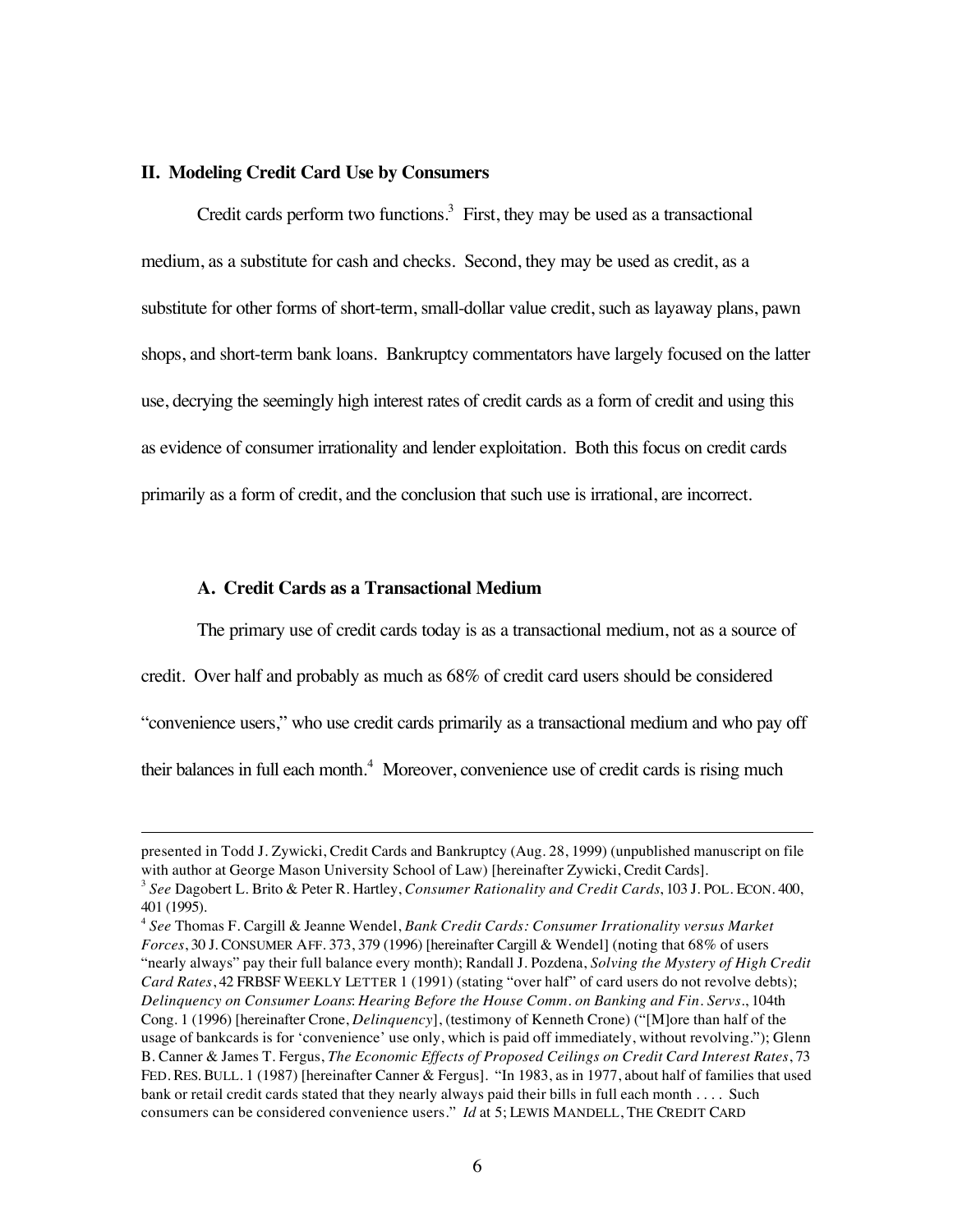faster than revolving use of credit cards, increasing  $20\%$  in one year alone.<sup>5</sup> According to a recent Visa study it is also estimated that "almost 60 percent of total bankcard volume generates no interest, up from roughly 50 percent six years ago."6

The high rate of convenience use of credit cards relative to revolving use reflects the attractiveness of credit cards as a transactional medium. This attractiveness stems from two basic sources. First, credit cards enable individuals to minimize their cash balances, thereby allowing them to shift their assets into higher-return investments. Second, there has been an explosion in consumer demand for credit card use, largely as the result of the convenience of using credit cards as a mechanism for conducting transactions.

In any given transaction, a consumer will have any number of options as to how to pay for the purchase.<sup>7</sup> Consumers will choose their transactional medium according to the relative costs and benefits of using one method over another. Three basic forms of transactional media are available: cash, direct claims against a bank (checks or debit cards), or credit cards. The attractiveness of credit cards relative to these other media explains the rise of credit cards as a dominant method of making transactions.

 $\overline{a}$ 

INDUSTRY: A HISTORY 139 (1990) (noting that by the late 1980s the proportion of users who paid in full each month was approximately 50%, a figure that had remained relatively constant since 1970). *But see* Lawrence M. Ausubel, *The Failure of Competition in the Credit Card Market*, 81 AM. ECON. REV. 50, 71 (1991) [hereinafter Ausubel, *Failure of Competition*] (noting that three-quarters of credit card users revolve balances). However, this assertion is simply incorrect. For a discussion of the various errors that Ausubel committed in calculating this figure, see Cargill & Wendel, *supra* at 379-80.

<sup>5</sup> *See* Crone, *Delinquency, supra* note 4, at 1 (ascribing the rise in convenience to use to a growth in the number of retailers accepting credit cards and the popularity of co-branded cards among consumers); *see also* Pozdena, *supra* note 4 (noting that the use of credit cards as a payment device is growing at a rate of about 10% per year and the amount of credit card debt outstanding is growing at only 6% per year). 6 Crone, *Delinquency, supra* note 4, at 1.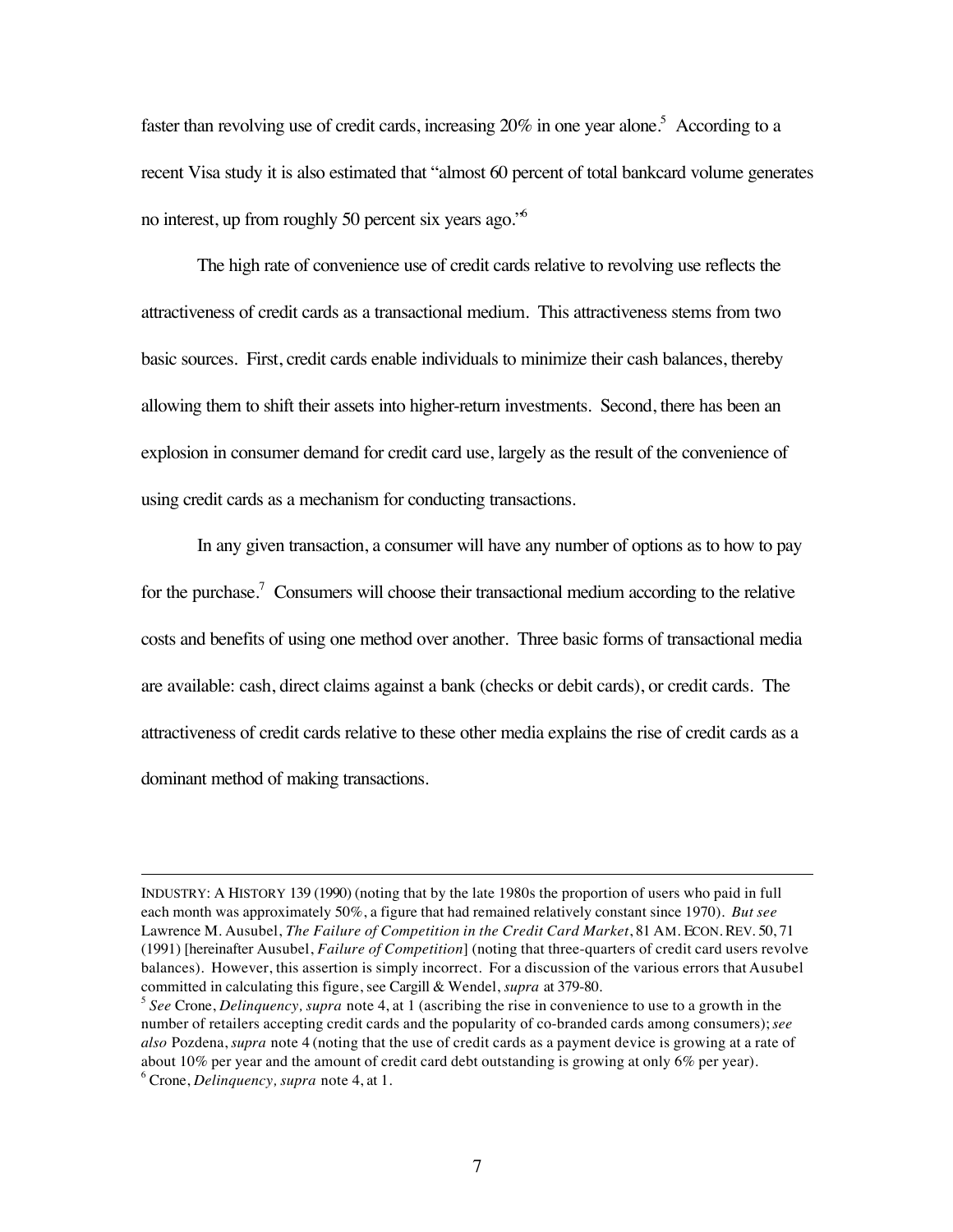#### *1. Cash*

A consumer can use cash. Obtaining and using cash to finance transactions has very few benefits in the modern era relative to the alternatives. There are also substantial transaction costs associated with acquiring cash, most notably the requirement to actually go to the bank to withdraw it. Although this cost has declined with the spread of automatic teller machines (ATMs), withdrawals from the ATMs of other banks requires the payment of a fee. Overall, the transaction costs of obtaining cash at the margin makes cash relatively less attractive than alternatives that do not require this.

Cash is also unattractive as a primary transactional medium in that it earns no interest when it is in your wallet. Indeed, because of inflation, cash carried in your wallet earns a negative rate of return.

Cash also has limited utility for conducting many transactions. For instance, cash cannot be used to pay bills or make purchases through the mail. Other cash transactions require the creation of a formal receipt to memorialize the transaction.

Cash does have some benefits for some transactions. Cash provides anonymity, whereas checks and credit cards do not. It seems doubtful, however, that the desire for anonymity will be very high in many cases.

Thus, it seems that cash will be the preferred purchasing mechanism only for extremely low-value transactions: lunch, a newspaper, or a cup of coffee. In those cases, cash provides a speedy way of effectuating a small transaction. One need not carry large cash balances to

 <sup>7</sup> *See* also DAVID S. EVANS & RICHARD L. SCHMALENSEE, THE ECONOMICS OF THE PAYMENT CARD INDUSTRY 5-15 (1993) [hereinafter EVANS & SCHMALENSEE] (giving a similar discussion to that presented here).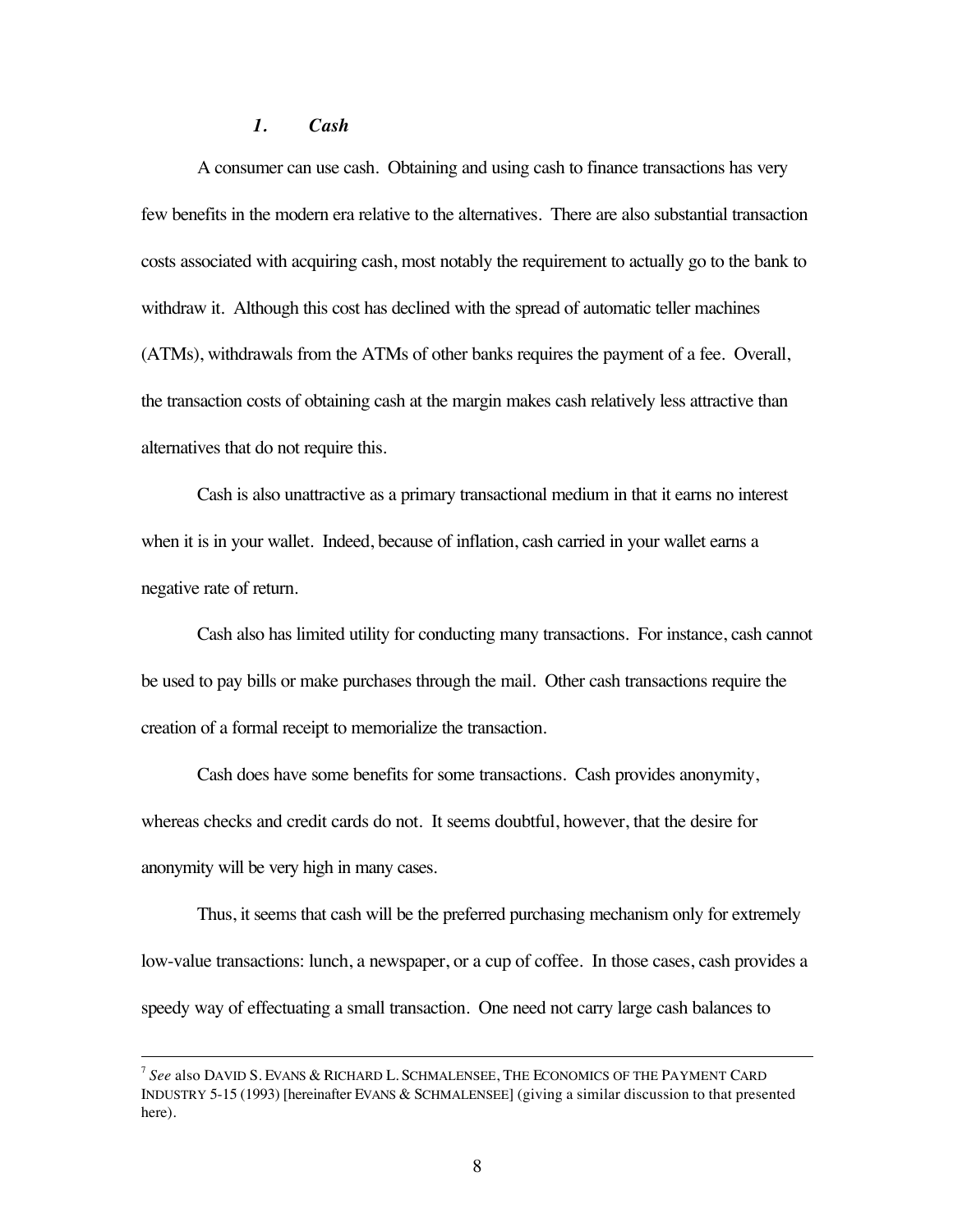engage in these transactions and the speed and convenience of cash is desirable. Even in 1976, before the rise of credit cards and electronic commerce, cash was used primarily only for small transactions.<sup>8</sup> Larger transactions at that time were conducted by checks. Credit cards were in small use and "[d]ebit cards were essentially nonexistent." Today, cash continues to be used primarily for small transactions and thus is not really a very useful transactional medium for many transactions.10

In recent years, credit cards have increasingly become an effective cash substitute. This is primarily the result of technological advancements that have increased credit card processing speed.<sup>11</sup> As a result, credit cards are now accepted in such places as fast food restaurants, coffee shops, parking garages, supermarkets, movie theaters, and taxi cabs.

A recently evolved alternative to cash has been the spread of "debit cards." Debit cards provide an electronic confirmation of sufficient funds at the time of the transaction. Until recently, debit cards were still rarely used, but now their use has started to rise. Somewhat surprisingly, however, debit cards appear to be a substitute for cash rather than checks, as their use has grown most in venues such as grocery stores and gas stations.<sup>12</sup> This development is probably the result of increased processing speed of new electronic processing mechanisms.

 <sup>8</sup> *See* Kenneth E. Scott, *Electronic Commerce Revisited*, 51 STAN. L. REV. 1333, 1339 (1999). <sup>9</sup> *Id.*

<sup>10</sup> *See* Jonathan R. Macey & Geoffrey P. Miller, *Nondeposit Deposits and the Future of Bank Regulation*, 91 MICH. L. REV. 237, 252 (1992) (noting that transactions that cannot be effectuated by credit card "are usually either very small, in which case the consumer can settle accounts with case, or very large, in which case the consumer can pay by means outside the banking system, such as by drawing a check on a mutual fund"). <sup>11</sup> EVANS & SCHMALENSEE, *supra* note 7, at 86-87.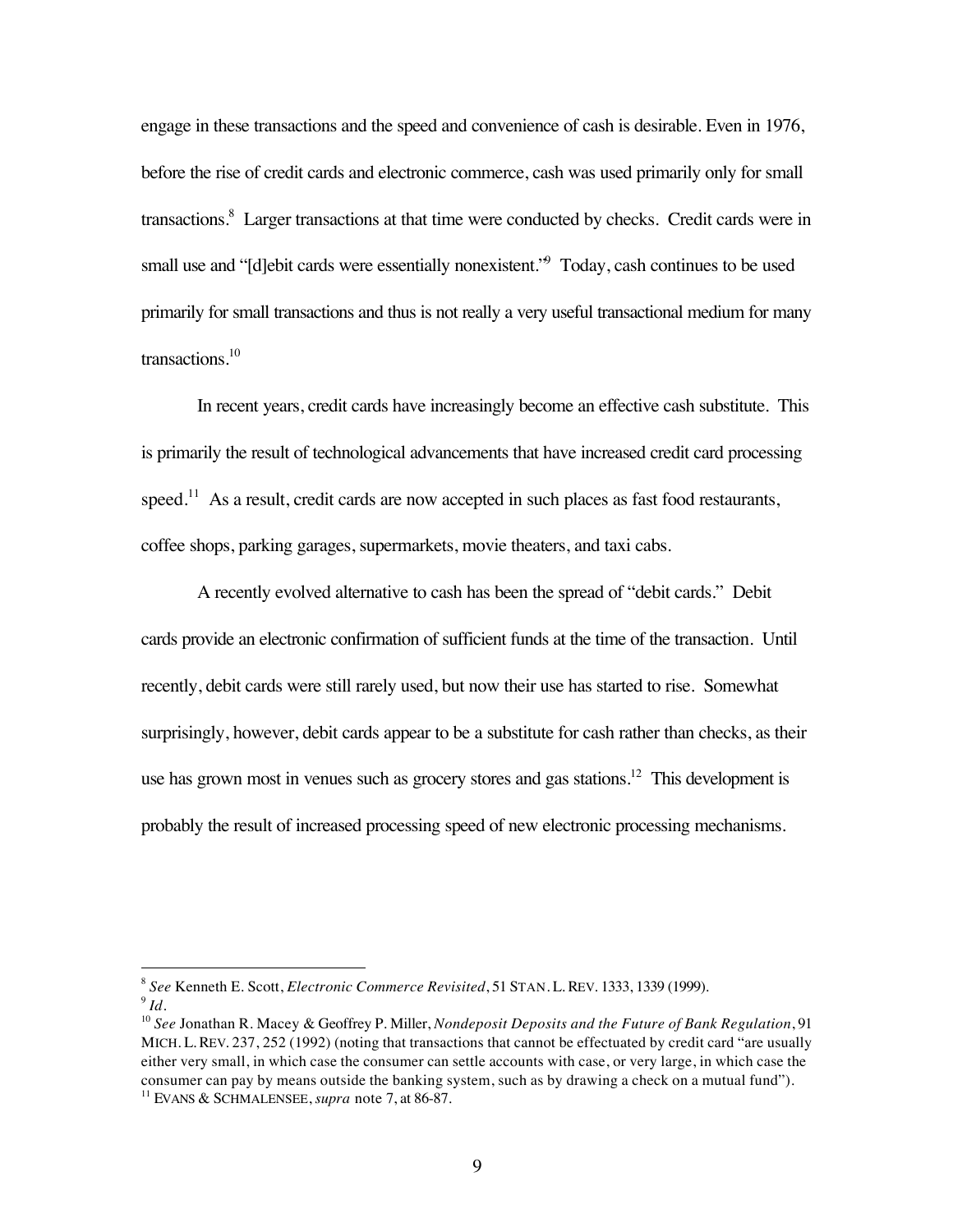## *2. Checks*

Checks have traditionally served as the primary transactional mechanism for larger consumer purchases. One suspects, however, that this primacy has been by default – there were many transactions for which cash was simply not a viable alternative, and hence were conducted by check. These include paying bills by mail and making larger purchases for which one did not want to carry cash balances on one's person. Again, using 1976 as a benchmark, although 66% of transactions at that time were conducted by cash, over 90% of dollar payments were carried out by checks.13 Because checks were a higher-transaction cost medium, they were used primarily for larger-value purchases that justified using these higher transaction-costs.

The problem with checks, however, is that they are fundamentally in the nature of a credit transaction.<sup>14</sup> By writing a check, an individual is representing that she has sufficient funds to cover the check when it is drawn. The merchant, however, has no way of confirming this fact at the time the check is written. Moreover, even if there are sufficient funds at the time the check is written, there may not be sufficient funds at the time the check goes to the bank to be cleared. As a result, merchants suffer potentially large risks of non-payment from the use of a check. Merchants can do little *ex ante* to reduce this risk.

There also is little reason to believe that individual retail merchants are in the best position to monitor or bear the risk of non-payment of checks. Merchants have a comparative advantage in bearing the risk of quality defects with respect to some of the goods they sell.

 <sup>12</sup> *See* Scott, *supra* note 8, at 1339.

 $^{13}$  *Id.*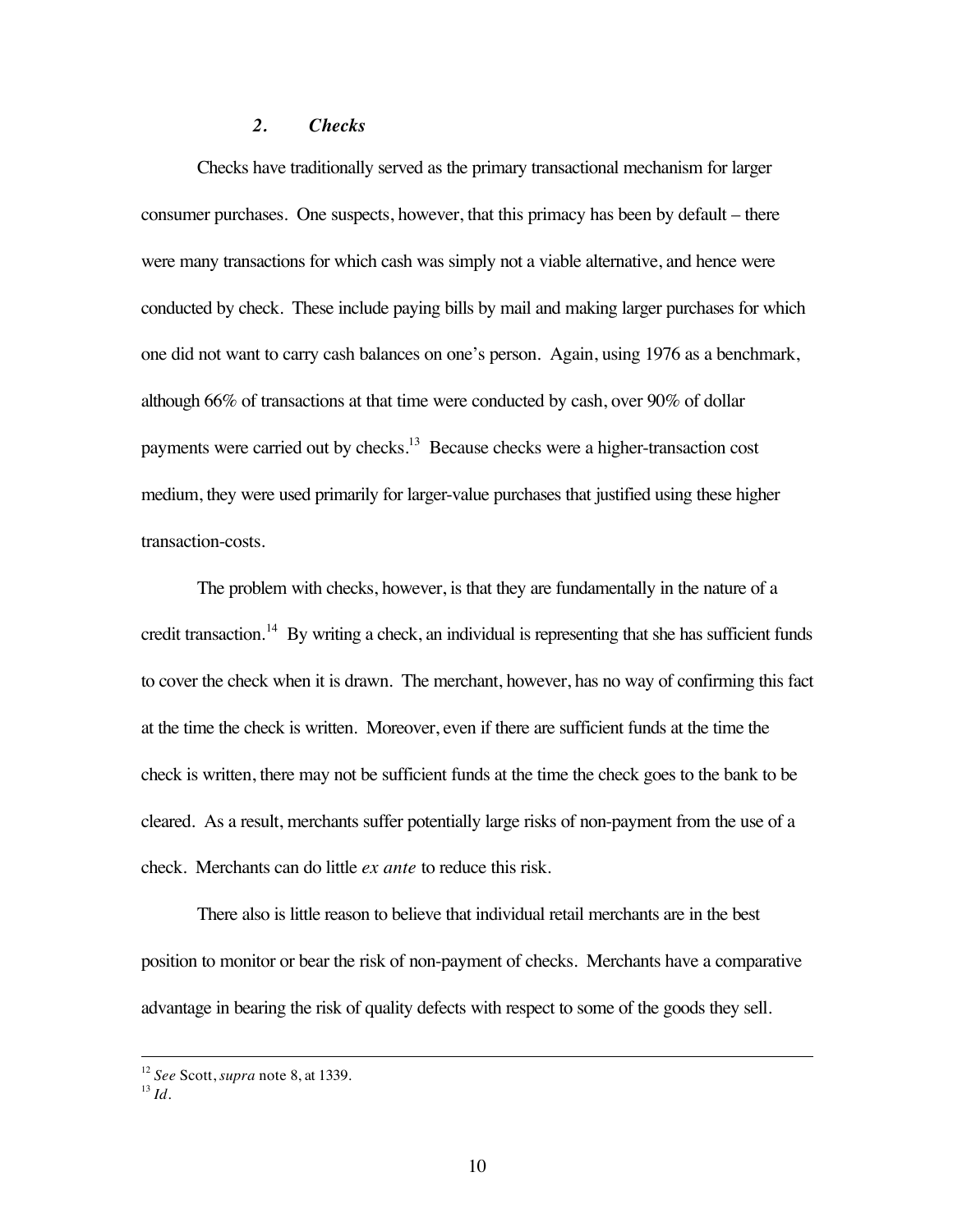However, it is doubtful that retailers have any comparative advantage in bearing the risk or monitoring that a consumer will fail to make good on a check that is written. They may have the ability to "spread" some of their losses onto other buyers, but even this will be limited in a competitive market. Moreover, it is likely that these losses will fall heavier on small businesses, which will have less ability to spread them over their lower sales volumes. Casual empiricism tends to support this, suggesting that small merchants are less likely than larger merchants to accept personal checks. It is difficult to imagine that they can really do much to ensure that funds sufficient to cover a check will actually be available some days later when the check is drawn against the writer's account. As a result, forcing merchants to bear this risk does not seem efficient in any way. Credit cards enable merchants to shift the risk of a bounced check and consumer default to a lower-cost risk-bearer, a bank or financial institution, that can monitor such risks.<sup>15</sup>

To minimize this risk, and to increase the reliability of the consumer's promise to pay, laws have established several deterrence schemes. In addition to giving the merchant a claim against the check-writer for damages, some states allow presentation of checks without sufficient funds to be the basis for criminal penalties. At the very least, banks and merchants assess a penalty of \$20 or more for bouncing a check. These penalties are necessary because of the status of a check as essentially a credit transaction, where a consumer is making a naked promise to pay for goods or services and the seller has no ability to verify the credit-worthiness of the buyer with respect to that transaction.

<sup>&</sup>lt;sup>14</sup> See Notes of Committee on the Judiciary, Senate Rep. 95-989 (1978) ("Normally, a check is a credit" transaction.").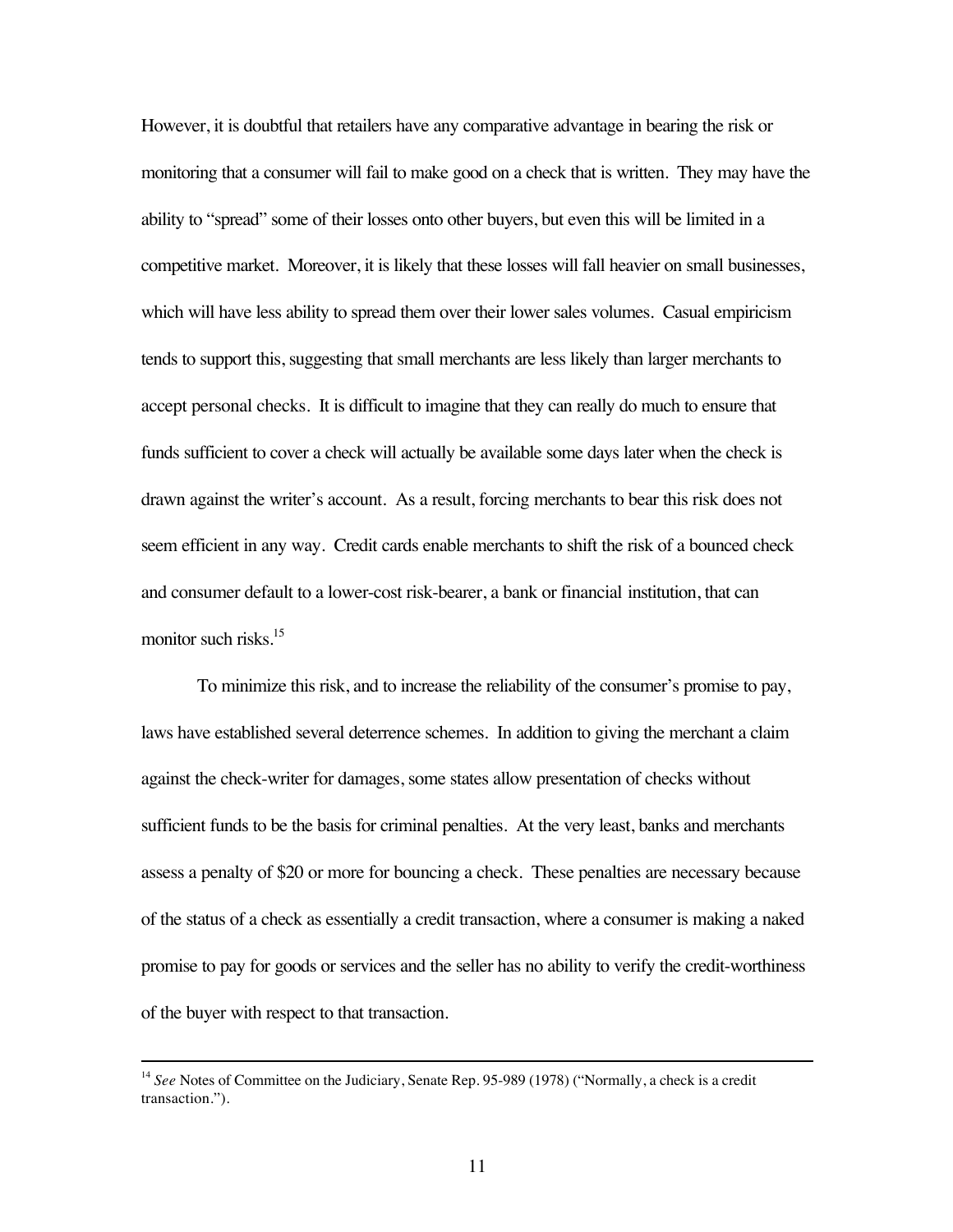In recent years, checks have yielded to credit cards as a medium of exchange for larger-value, especially retail, transactions. Thus, while cash and checks are still used in roughly 95% of all payment transactions, they constitute only 77% of the total dollar value of transactions.<sup>16</sup> "The greatest growth (in terms of dollar value) has come in credit cards, which doubled from ten to twenty percent of the total between 1975 and 1995, reducing the share of checks accordingly. Cash held its own, and debit cards have made hardly a dent."<sup>17</sup> This erosion is expected to continue in the future. By the year 2005 it is predicted that only 29% of transactional dollar volume will be conducted by check, while credit card volume is expected to rise to 28%. Debit cards are expected to rise to 20% of volume and direct electronic transfers to 11%. Cash transactions are also expected to fall to 12% of volume, as electronic cashsubstitutes become more popular.

Thus, while cash retains its appeal for small transactions, the reduction in transaction costs of using credit cards has caused them to supplant checks as a mechanism for conducting larger and non-face-to-face transactions. Consistent with the predictions of economic theory, it appears that rational consumers have consciously decreased their use of checks and increased their use of credit cards as the latter medium has become more attractive as a means of financing current purchases.

 <sup>15</sup> *See* EVANS & SCHMALENSEE, *supra* note 7, at vii.

<sup>16</sup> *See* Scott, *supra* note 8, at 1339.

 $17$  *Id.*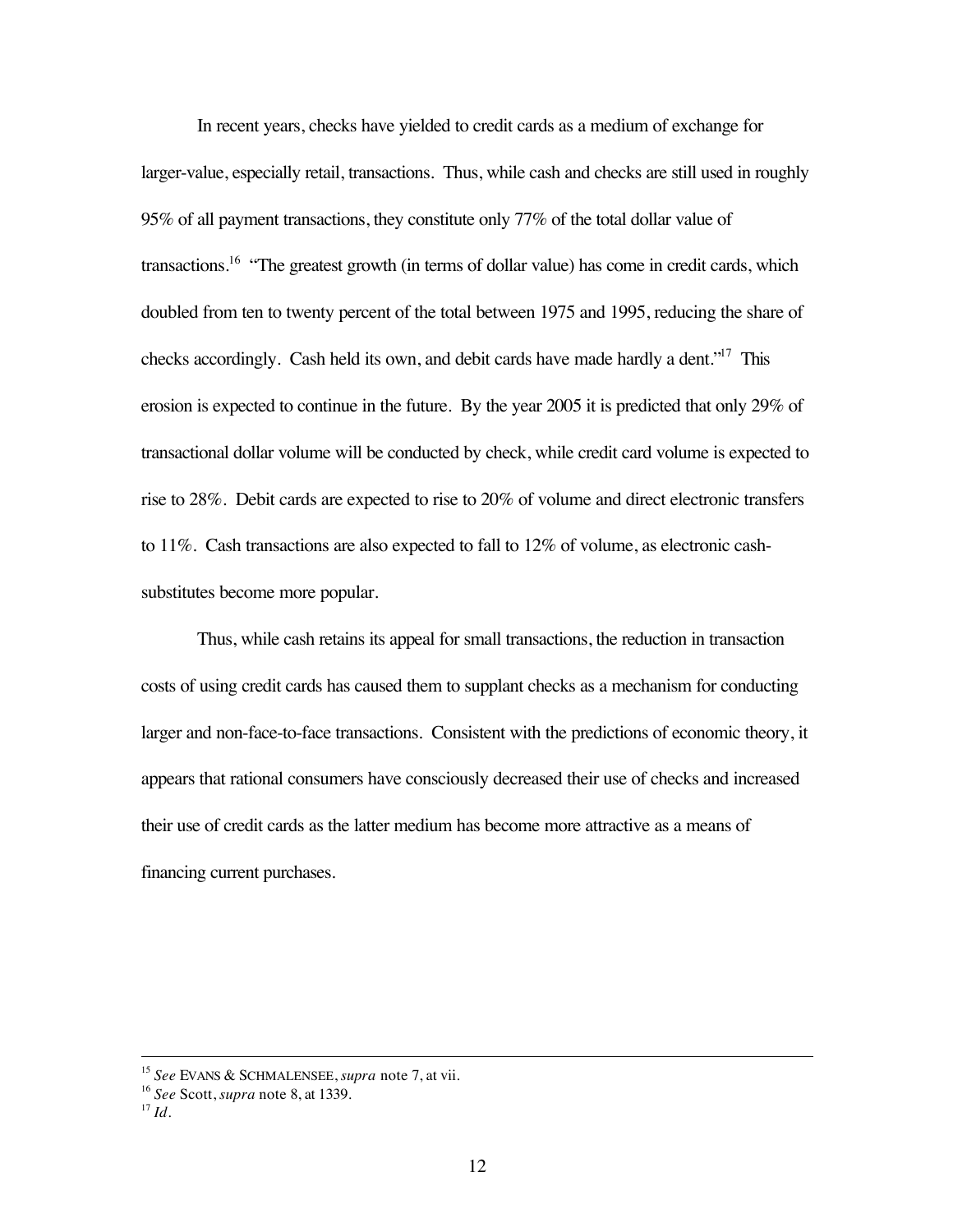#### *3. Credit Cards*

Recent decades have seen a massive expansion in the use of credit cards as a transactional medium. Some commentators have incorrectly ascribed this explosion to the efforts of deregulated card issuers to "push" credit cards on unsuspecting consumers. This argument lacks merit and will be discussed in some detail below.<sup>18</sup> A more plausible explanation for the rise of credit cards as a transactional medium is their convenience and the other benefits they offer.19 In particular, credit cards have increasingly supplanted checks as the preferred medium for transactions traditionally conducted by check. Thus, it is likely that the explosion in consumer demand for credit cards is the result of rational consumer choice, rather than improper creditor action.

Credit cards offer two transactional advantages over cash and checks. First, unlike cash and checks, credit cards make it unnecessary to maintain cash reserves sufficient at all times to cover current expenditures.<sup>20</sup> Second, credit cards offer several ancillary benefits unavailable to cash and credit cards.

Credit cards provide flexibility for consumers in matching their income and expenditure streams by alleviating the need to maintain sufficient funds at all times to cover current expenditures. Rather than necessitating an ongoing maintenance of cash balances, credit cards necessitate holding only enough cash to cover a check to pay the credit card bill once a month.

<sup>&</sup>lt;sup>18</sup> *See infra* notes 231-65 and accompanying text.

<sup>19</sup> *See* Jones & Zywicki, *supra* note 1, at 229 ("Theories whose validity depends on the assumption that consumers are stupid about their money ought to arouse suspicion. And, unsurprisingly, a more plausible explanation is available.").

<sup>20</sup> Brito & Hartley, *supra* note 3, at 401.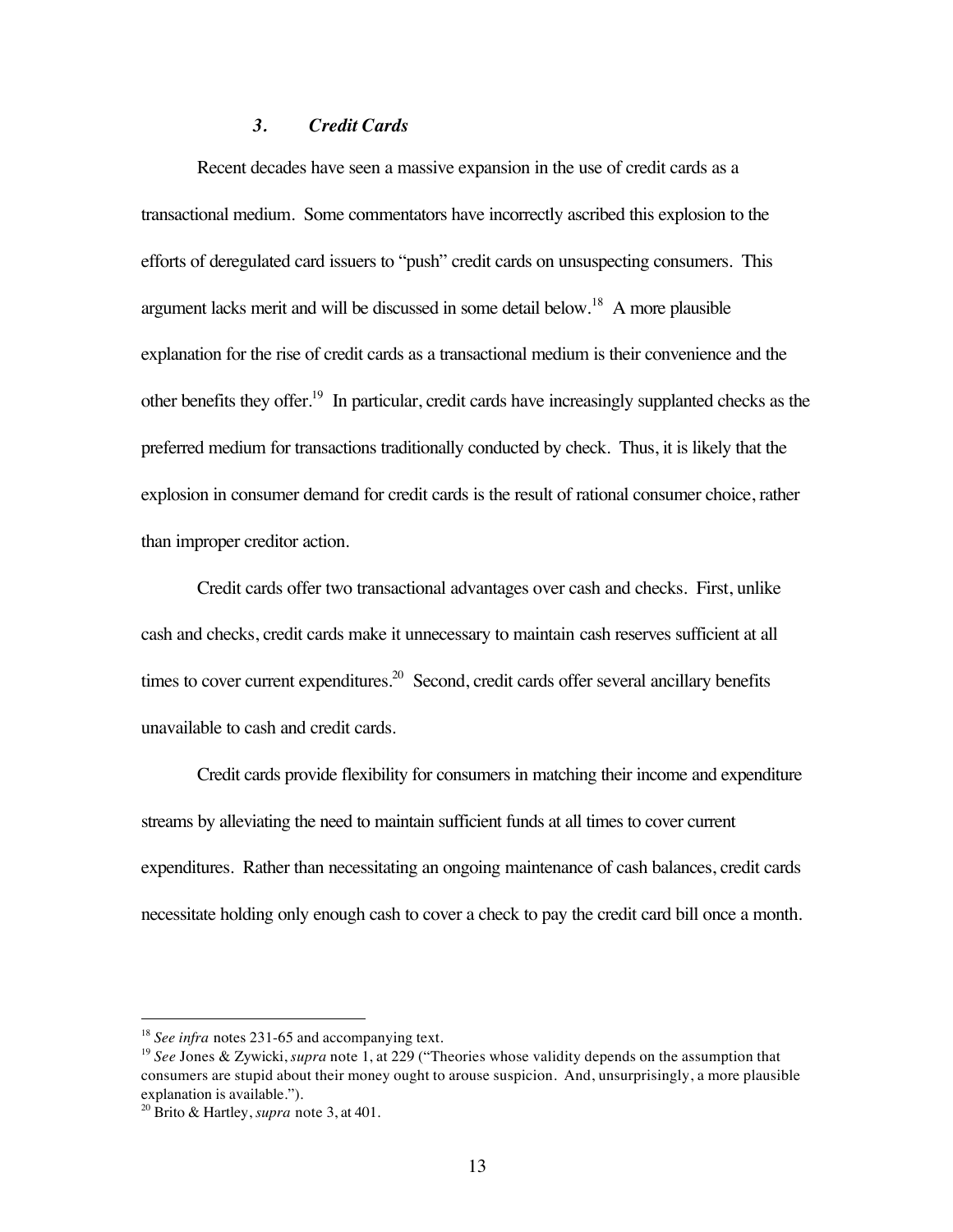It is only when that single check is presented for clearance that the consumer must ensure that she has sufficient funds to honor the check.

The simple convenience of being able to make a purchase today without having to worry about the exact amount of funds available makes credit cards a convenient transactional medium. The convenience of credit cards is illustrated by an example provided by Brito and Hartley. They estimate that if bank accounts are earning a real interest rate of 4.2% annually (higher than most money market and passbook accounts today), and credit card balances accrue interest at 19.6% annually (several points higher than the prevailing norm today), and credit cards begin to accrue interest immediately when charges are made (which is rarely the case because most cards do not charge interest until after the close of the credit cycle and the end of a subsequent grace period), credit cards would still be predicted to be used to finance about 23% of consumer transactions.<sup>21</sup> As suggested, this number certainly understates the real-world percentage of transactions rationally financed by credit cards, as it overstates the attractiveness of holding money balances, overstates the interest rate on credit cards, and unrealistically assumes that balances begin to accrue interest immediately. Adjusting for these assumptions, the large number of convenience users in the population should not be surprising.

Credit cards also permit consumers to carry interest-free balances for almost two months, as the cardholder can carry the balance interest-free not only during the credit cycle, but even for a "grace period" of twenty or more days after the credit period ends. Transactional users can avoid all interest charges by paying off the balance at the end of the

 <sup>21</sup> *Id*. at 406.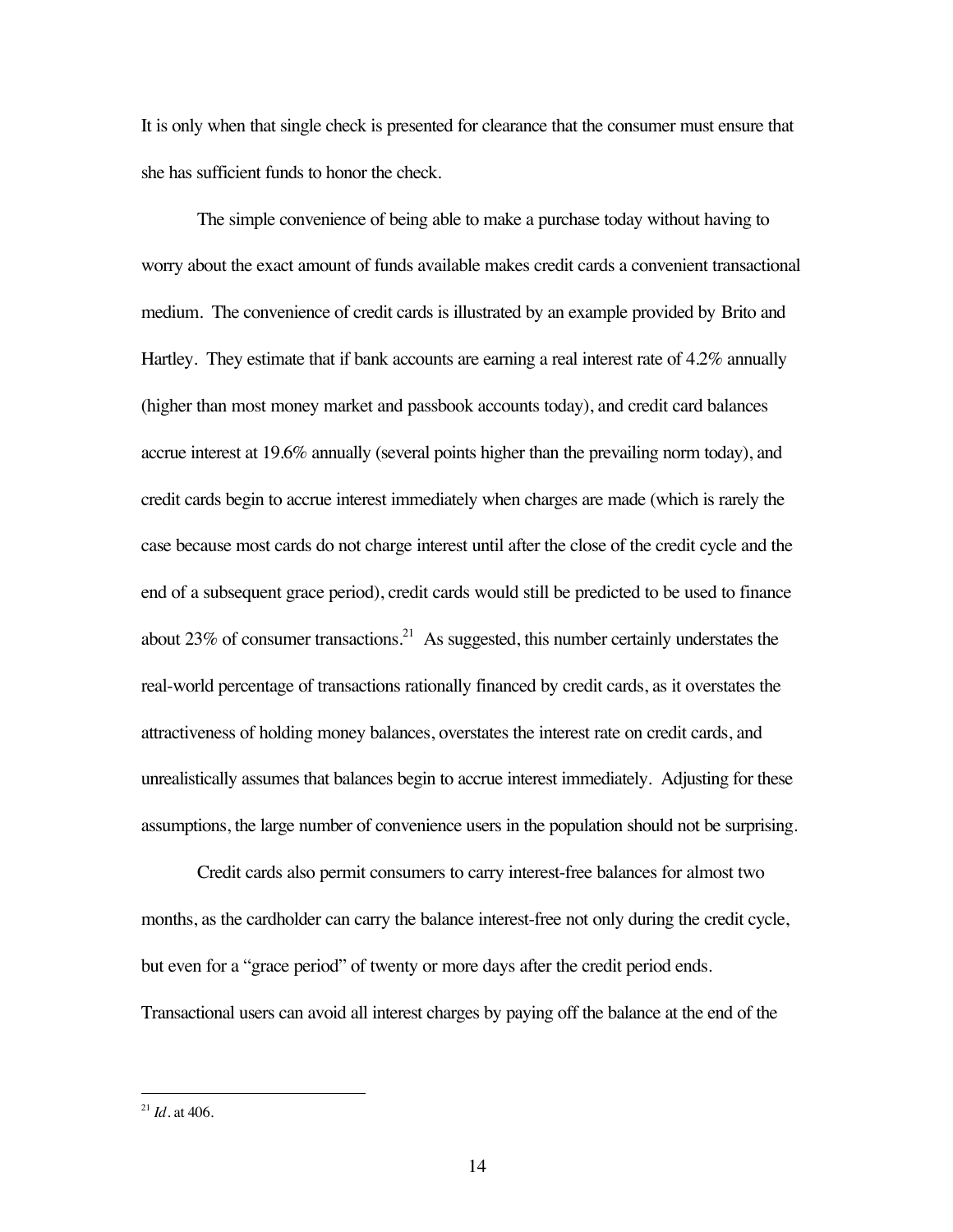period.22 By contrast, the credit card issuer carries an open, zero-interest account for this entire period.<sup>23</sup>

Cash and checking accounts usually produce no or little interest; as a result, consumers will seek to minimize the amount of time that their money sits in their wallets or in low-interest checking accounts. Given the low interest rates of recent years, money market and checking accounts have provided trivial rates of interest, and cash in your pocket earns a negative rate of return because of inflation. By contrast, investments in the stock market and other investment opportunities have provided very high rates of return. Given these high rates of return elsewhere in the economy and the low rates of interest paid on cash balances in money market and checking accounts, the opportunity cost of holding cash balances in recent years has been extremely high. As a result, the opportunity to hold cash balances at a minimum amount has been extremely attractive to consumers.

Indeed, it seems misleading to think of these convenience users of credit cards as engaging in "credit" transactions at all. If a debtor intends to pay-off the debt at the end of the month and in fact does so (as do the vast majority of credit card users), then this is no more a credit transaction than is writing a check. In both cases, the purchaser is simply obtaining the goods now and paying for them later. Those concerned with the growth in the number of "credit transactions" that take place using credit cards ignore the fact that most of these transactions are fundamentally no different from the time-honored practice of writing a check.

 <sup>22</sup> *Id*. at 401.

<sup>23</sup> *See also* Donald D. Hester, *Monetary Policy in the "Checkless" Economy*, 27 J. FIN. 279, 285-86 (1972) ("[T]he charge card allows [its owner] to shift the burden of carrying zero-interest-bearing transaction balances from himself to those issuing the card for at least a month. With a charge card he can reduce his demand account balance[s] . . . [and] it is less important to waste time and effort trying to minimize them.").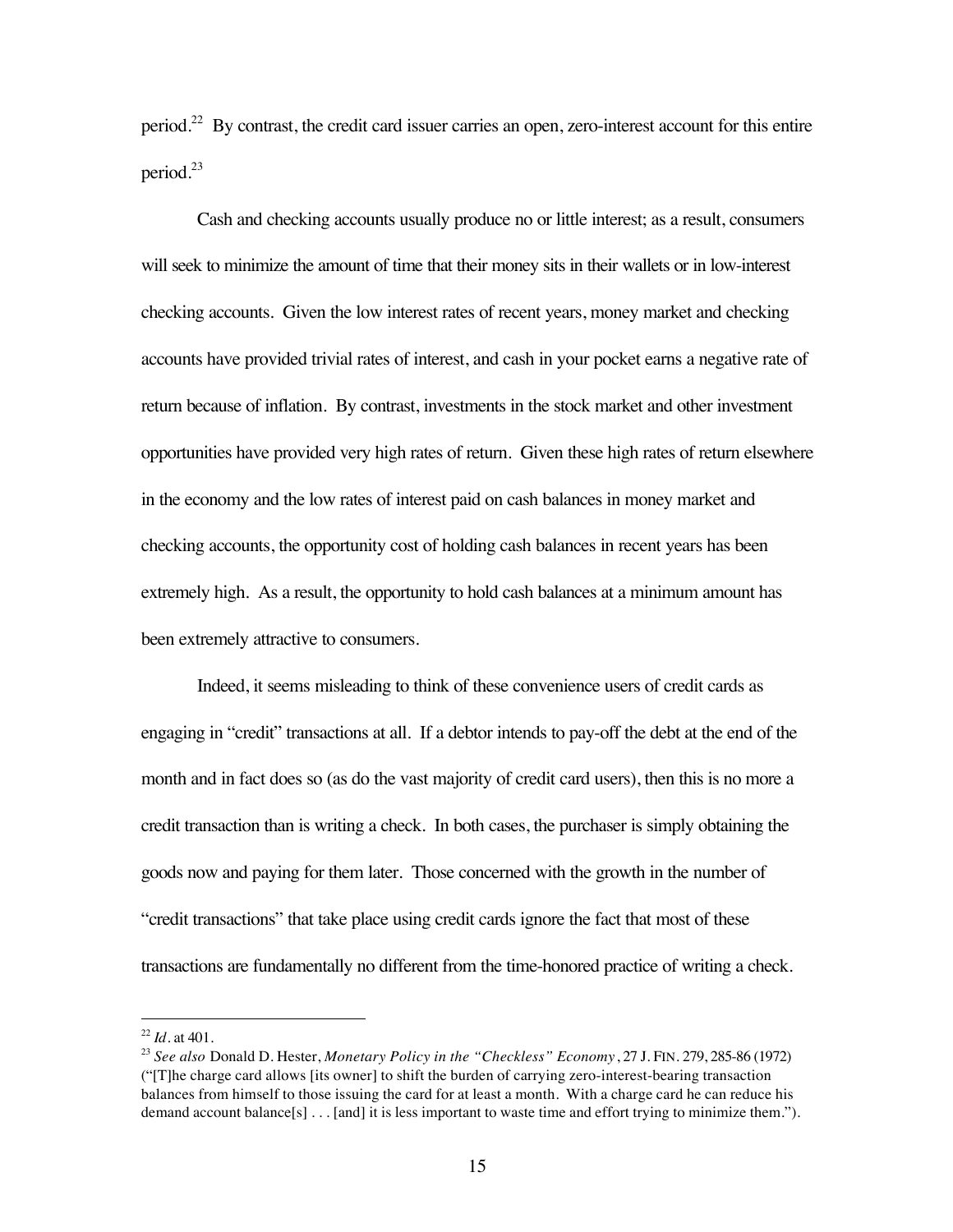As suggested above, checks and convenience use of credit cards should be thought of consistently. In this context it is also important to remember that a majority of card users pay their balances in full each month, suggesting that consumers are primarily using credit cards as a substitute for checks rather than as a source of credit.

Indeed, it is difficult to understand why the bankruptcy and legal community treat credit card obligations differently from checks. Both credit cards and checks represent a promise to pay. Outside bankruptcy, a breach of this promise can have similar consequences for the individual. For instance, the failure to pay-off a balance on a credit card can result in interest and finance charges. But the failure to hold funds sufficient to honor a check (i.e., the check "bounces") can also result in substantial financial charges and other penalties. In some states, the failure to hold funds sufficient to honor a check can result in criminal penalties in certain situations. I am unable to discern a principled distinction as to why the legal promise to honor a credit card obligation should be excused so readily while the obligation to honor a check is unquestioned.

Indeed, the similarity does not end there. Some commentators have criticized credit card issuers on the ground that they are to blame for granting excessively high "pre-approved" credit limits to borrowers. But is this really any different from a bank that sends you a stack of blank checks upon opening a bank account?<sup>24</sup> Everyone knows that you are only supposed to write checks if you have adequate funds to honor them. The burden is on the check-writer to be responsible to make sure that she has sufficient funds to honor the check – it is not the bank's responsibility. Again, it is hard to see how this responsibility changes when an individual

16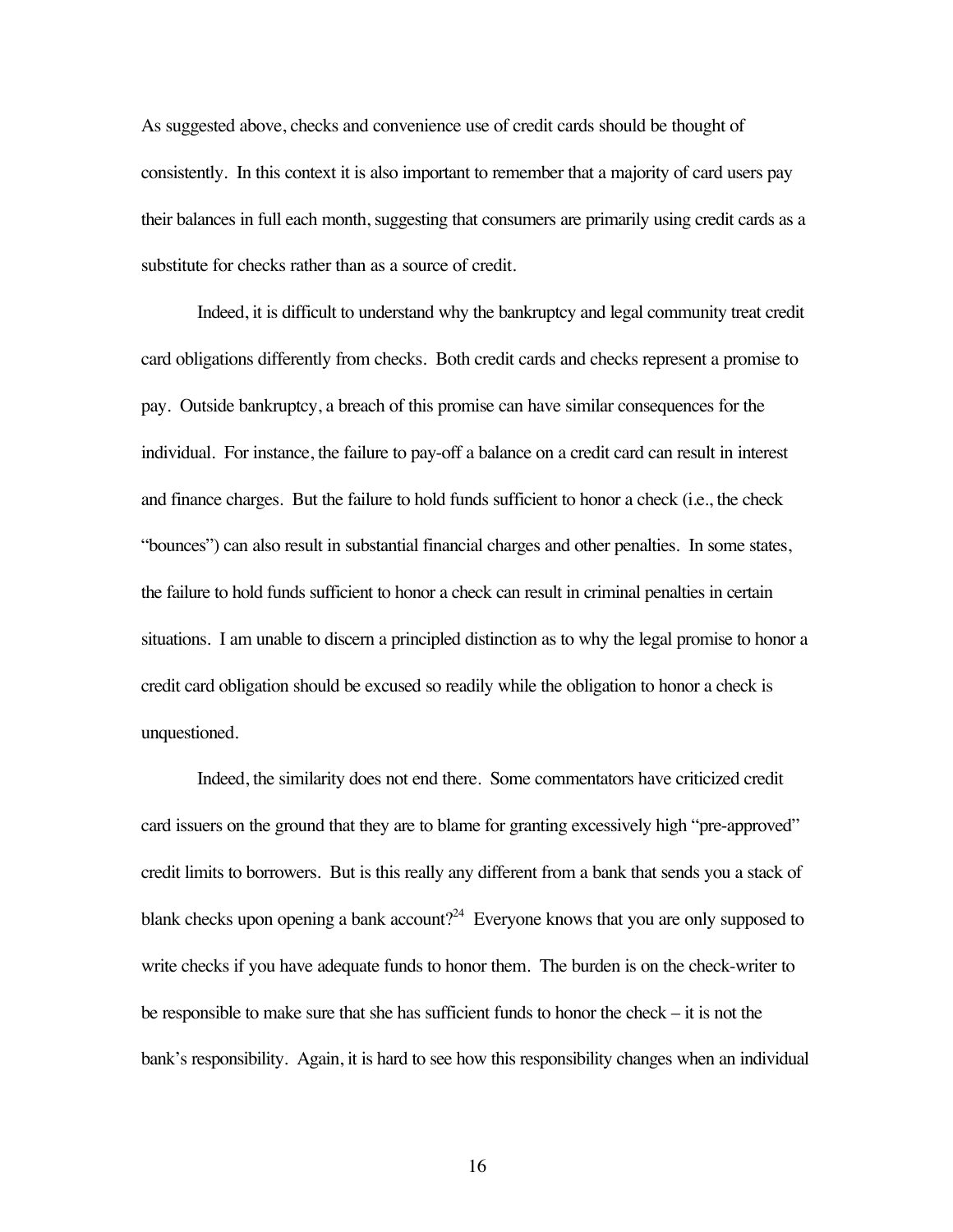uses a credit card to pay for the purchase, rather than a check. In both cases, the individual is promising to honor the obligation with sufficient cash revenues when the appropriate time comes.<sup>25</sup>

Although most people use credit cards as a substitute for checks, credit cards do give these users the option of revolving some or all of their debts if necessary or desirable. This flexibility is unavailable from checks or cash, further adding to the attractiveness of credit cards as a transactional medium.

Credit cards also offer a number of ancillary benefits unavailable from cash or checks. Credit cards are far safer from theft than is cash, explaining the growing popularity of credit cards among the elderly.

Credit cards are also extremely useful for travel, especially in foreign countries. The ubiquitous acceptance of credit cards throughout North America and Europe make credit cards an indispensable medium for reserving hotels, plane tickets, and the like.<sup>26</sup> Car rental companies require a credit card before renting a car.<sup>27</sup> By contrast, merchants are reluctant to accept out-of-state checks.<sup>28</sup> The ease of credit card use for traveling makes traditional "traveler's checks" seem laughably inefficient by comparison.<sup>29</sup>

 <sup>24</sup> *See* Jones & Zywicki, *supra* note 1, at 235.

<sup>25</sup> LA Capitol Federal Credit Union v. Melancon (*In re* Melancon), 223 B.R. 300 (Bankr. M.D. La. 1998).

<sup>26</sup> Glenn B. Canner & Charles A. Luckett, *Developments in the Pricing of Credit Card Services*, 78 FED. RES. BULL. 652, 655 n.8 (1992) [hereinafterCanner & Luckett].

 $27$  Check cards are not an acceptable alternative in this instance, because of the possibility that the account might be emptied by the lessee, or that the account balance might simply be insufficient to cover the cost of the transaction.

<sup>28</sup> *See* EVANS & SCHMALENSEE, *supra* note 7, at 12.

<sup>29</sup> *Id.*; Jane Adler, *Should You Leave the Card at Home?* CREDIT CARD MGMT., June 1, 1999, at 89.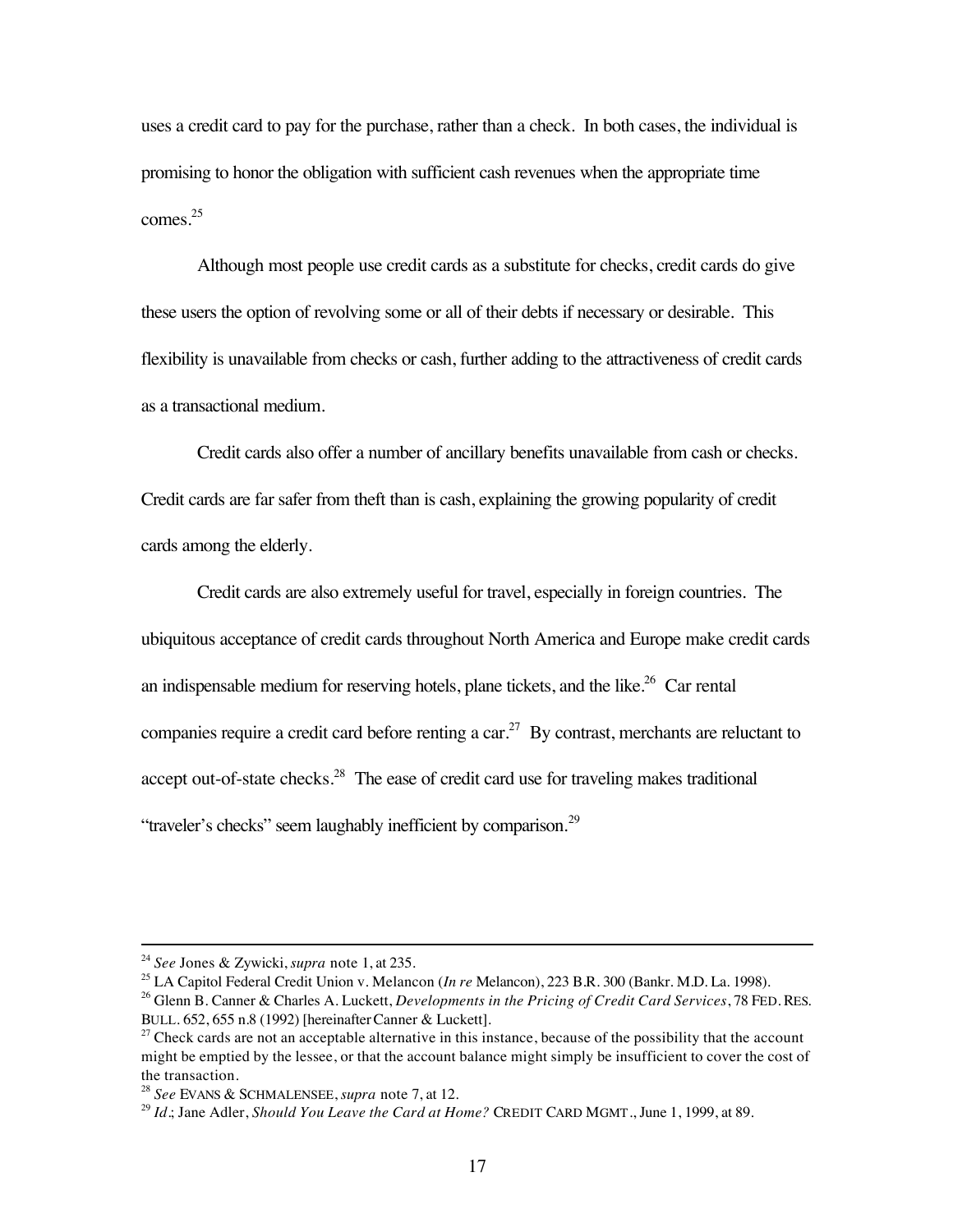The competitive pressures of the credit card market have also encouraged card issuers to offer a stream of ancillary benefits highly-coveted by consumers.<sup>30</sup> Many companies award frequent flyer miles and "bonus points" that can be redeemed for goods and services. Most major credit card issuers offer 24-hour customer service, a popular option for time-strapped families who often cannot accommodate their schedules to traditional "bankers' hours." Customers can also use credit card services to challenge sums due on defective merchandise. Indeed, some cards even offer purchase insurance if a product does turn out to be defective. Cards provide a year-end listing of purchases, itemizing them by category for budget-planning purposes and identifying potentially tax-deductible charges.<sup>31</sup> Car rental insurance, travel agent services, and a variety of other services round-out the menu. For those less interested in such frills, Discover Card gives it users cash rebates on the amounts charged. Cash, checks, and check-cards offer nothing approaching this wide range of benefits.<sup>32</sup>

The comparative advantage of credit cards over traditional purchasing media is even greater in light of the fact that credit cards are the *only* viable alternative for conducting many transactions. For some transactions, such as catalogues, Internet sales, and phone orders, credit cards are essential.<sup>33</sup> These sectors of the retail market are the growing very rapidly and have proven to be very popular with the public.<sup>34</sup> As Lewis Mandell observes, credit cards

 $30$  The high degree of competition in the credit card industry and the effect it has had on the industry's profitability and operation is discussed in greater detail *infra* at notes 174-230 and accompanying text.

<sup>&</sup>lt;sup>31</sup> Canner & Luckett, *supra* note 26, at 655 ("The growing share of consumer expenditures completed by credit cards attests to the advantages of this means of conducting transactions, including convenience, safety, automatic recordkeeping, and, in most cases, an interest-free grace period for settling accounts."). <sup>32</sup> *See also* Canner & Fergus, *supra* note 4, at 7 (noting a similar list of benefits).

<sup>33</sup> Diane Ellis, *The Influence of Legal Factors on Personal Bankruptcy Filings*, *in* BANK TRENDS at 9 (Department of Ins., FDIC No. 98-03, 1998).

<sup>34</sup> *See* Scott, *supra* note 8, at 1333.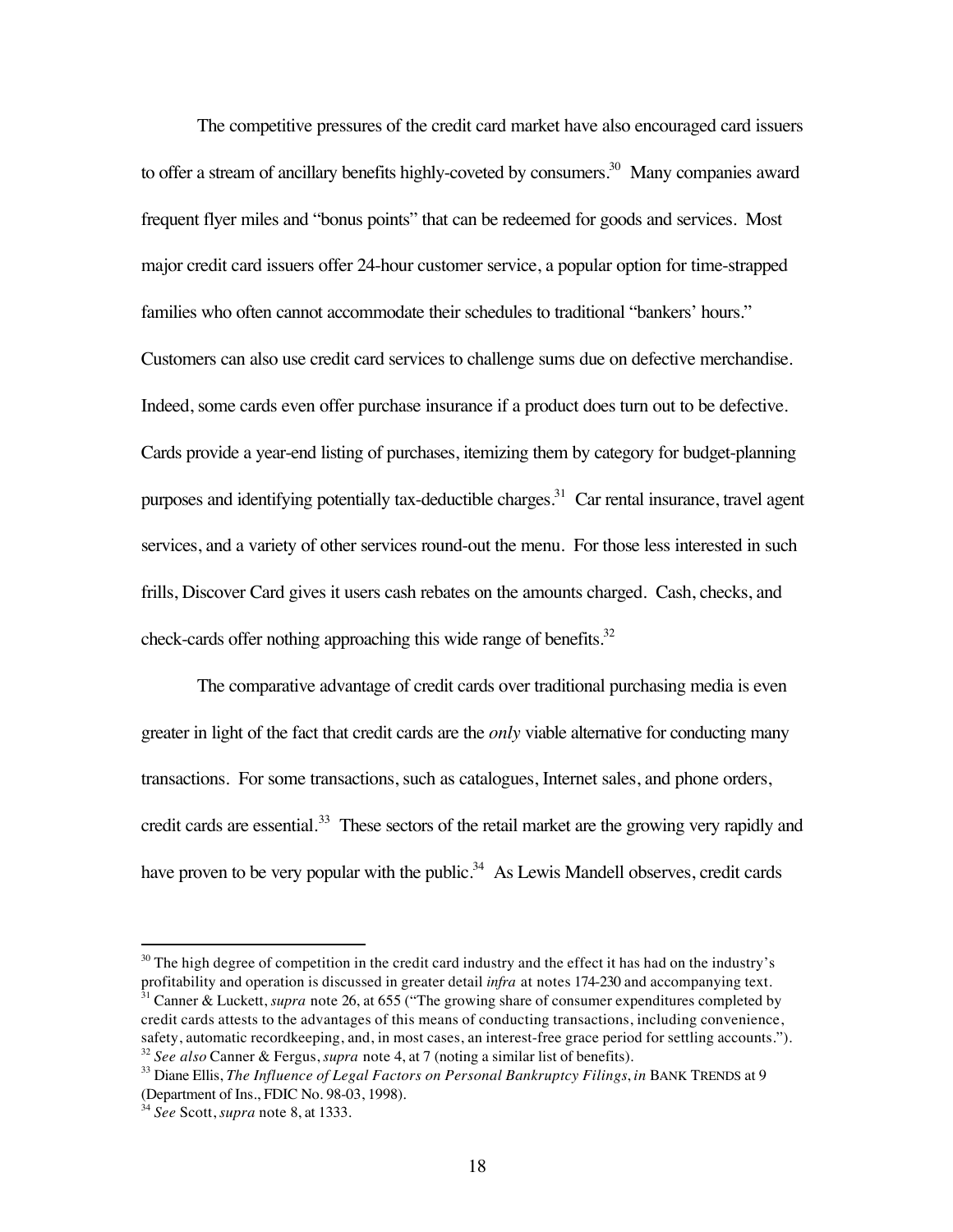"have become an essential element of daily life. With a credit card, you can buy yourself a new car. Without it, you cannot even rent one.<sup>35</sup>

These benefits have been combined with other innovations that further increase the convenience of credit cards relative to the alternatives, such as the opportunity at gas stations to "pay-at-the-pump." Moreover, increases in computing speed has made approval of charge requests virtually instantaneous. Finally, cash advances are now available at almost every ATM machine.

The advantages to consumers of using credit cards is matched by similar advantages to merchants. As noted above, a problem with checks is that they force retailers to bear the risk of nonpayment, a risk that the retailer is unlikely to be in an optimal position to bear. Credit cards allow the retailer to shift this risk of nonpayment to the credit card issuer, a financial institution that has superior risk-bearing and monitoring capability. Casual empiricism suggests that checks have maintained their dominance as a transactional medium primarily in areas where risk of nonpayment is extremely low, such as payment of utility bills. This suggests that the riskshifting function of credit cards is less necessary in those situations; thus, those vendors will be reluctant to pay the fees associated with use of credit cards.

This ability to shift the risk of nonpayment will be especially important for smaller businesses that will be at a comparative disadvantage in bearing this risk of nonpayment relative to larger businesses. Thus, it is not surprising that credit cards were originally created by large department stores. Large retailers could afford to make the up-front investments associated with setting-up and running a system of customer credit and could bear the risk of

 <sup>35</sup> MANDELL, *supra* note 4, at xi.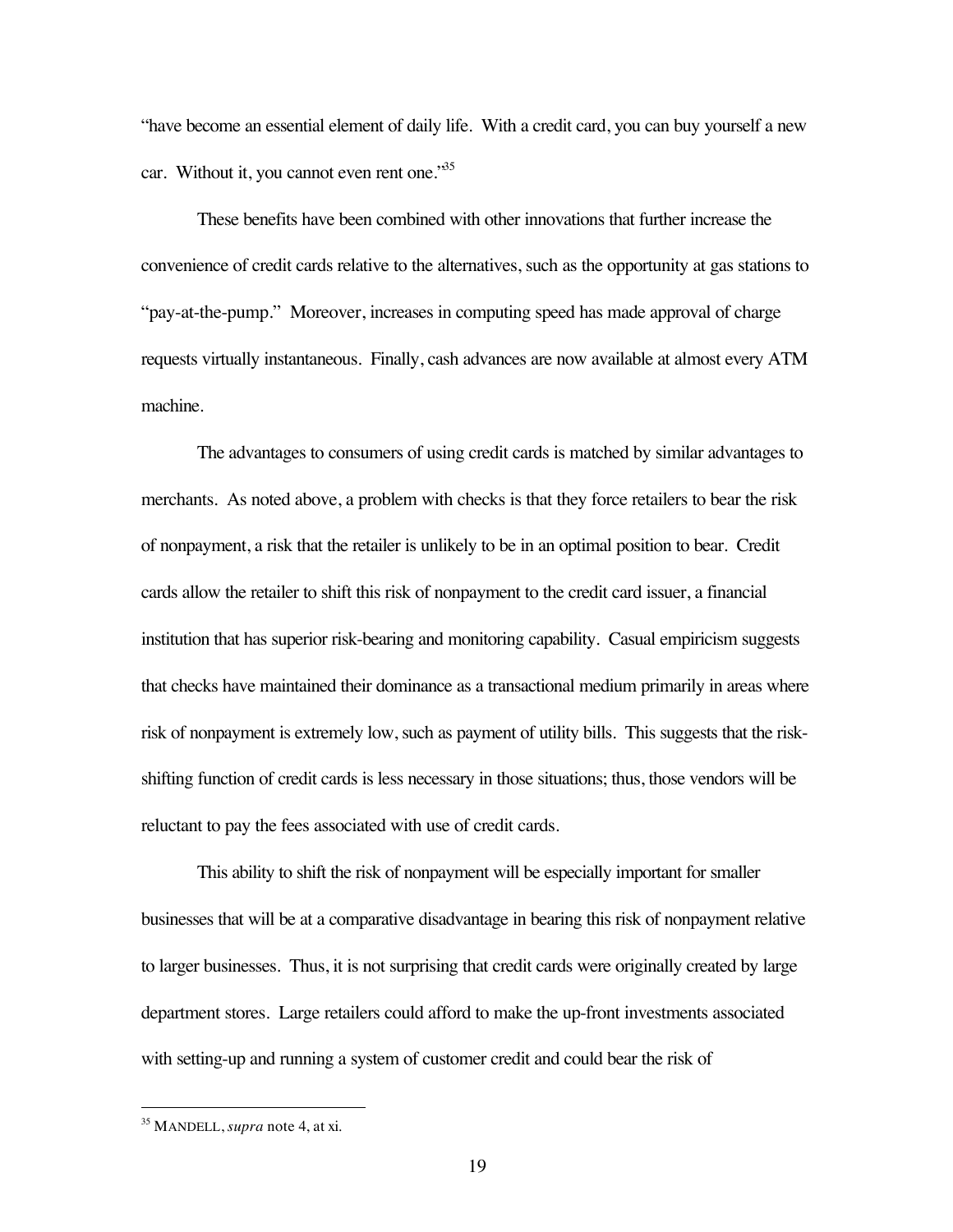noncollection.<sup>36</sup> By combining credit operations with retail merchandising, department stores retailers could bury their credit costs in the price of their goods and services by spreading the costs across many transactions.<sup>37</sup> Large retailers such as Sears, Montgomery Wards, and J.C. Penney used credit card operations as a means to facilitate sales and to ensure customer loyalty.<sup>38</sup> As a result, they accepted little profit or even losses on their credit operations in furtherance of these larger goals. $39$ 

The rise of Visa and MasterCard, therefore, has been most valuable for small retailers, by allowing them to compete on equal terms with the retail behemoths such as Sears. The development of a consumer credit network independent from any single retail establishment has enabled retailers to separate the credit transaction from the retail transaction. This has allowed small retailers to shift the risk of nonpayment to large financial institutions with a comparative advantage in bearing the risk of non-payment and monitoring account-holders. Rather than being forced to bear an uneconomical up-front investment in creating and maintaining a credit operation, small retailers could pay a fee to the card issuer for the transaction.<sup>40</sup>

 <sup>36</sup> Christopher C. DeMuth, *The Case Against Credit Card Interest Rate Regulation*, 3 YALE J. ON REG. 201, 238 (1986).

<sup>37</sup> *Id.*; MANDELL, *supra* note 4, at 23-24. *See infra* at notes325-31 and accompanying text (suggesting that burying the cost of credit in goods and services also enabled Sears and other department stores to evade usury restrictions).

<sup>38</sup> *See* MANDELL, *supra* note 6, at xvii-xviii; *id.* at 48.

 $39$  For similar reasons of trying to establish brand loyalty, gas cards have generally been money losers for oil companies. Indeed, their costs go into the marketing budget. *Id.* at 102.

<sup>&</sup>lt;sup>40</sup> *Id.* at xviii ("Small retailers were precluded from running their own credit operations because of the high costs; since they catered to a clientele that bought many consumer goods on credit, it made sense for them to accept third-party cards. Furthermore, many small retailers, particularly the specialty stores, had little need to ensure the loyalty of customers who visited their shops only occasionally."); *id.* at 94; EVANS & SCHMALENSEE, *supra* note 7, at vii; *id.* at 14. One news report discusses a dentist who says that if he did not take credit cards, he would have to provide credit to some patients or lose their business. Barry Flynn, *Credit Cards Nick Small Stores*, RALEIGH NEWS & OBSERVER, June 2, 1999, at D1 ("In that case, the costs in bad debt and record-keeping probably would be far greater than the expense of accepting credit cards, he said.") *available in* 1999 WL 2753869.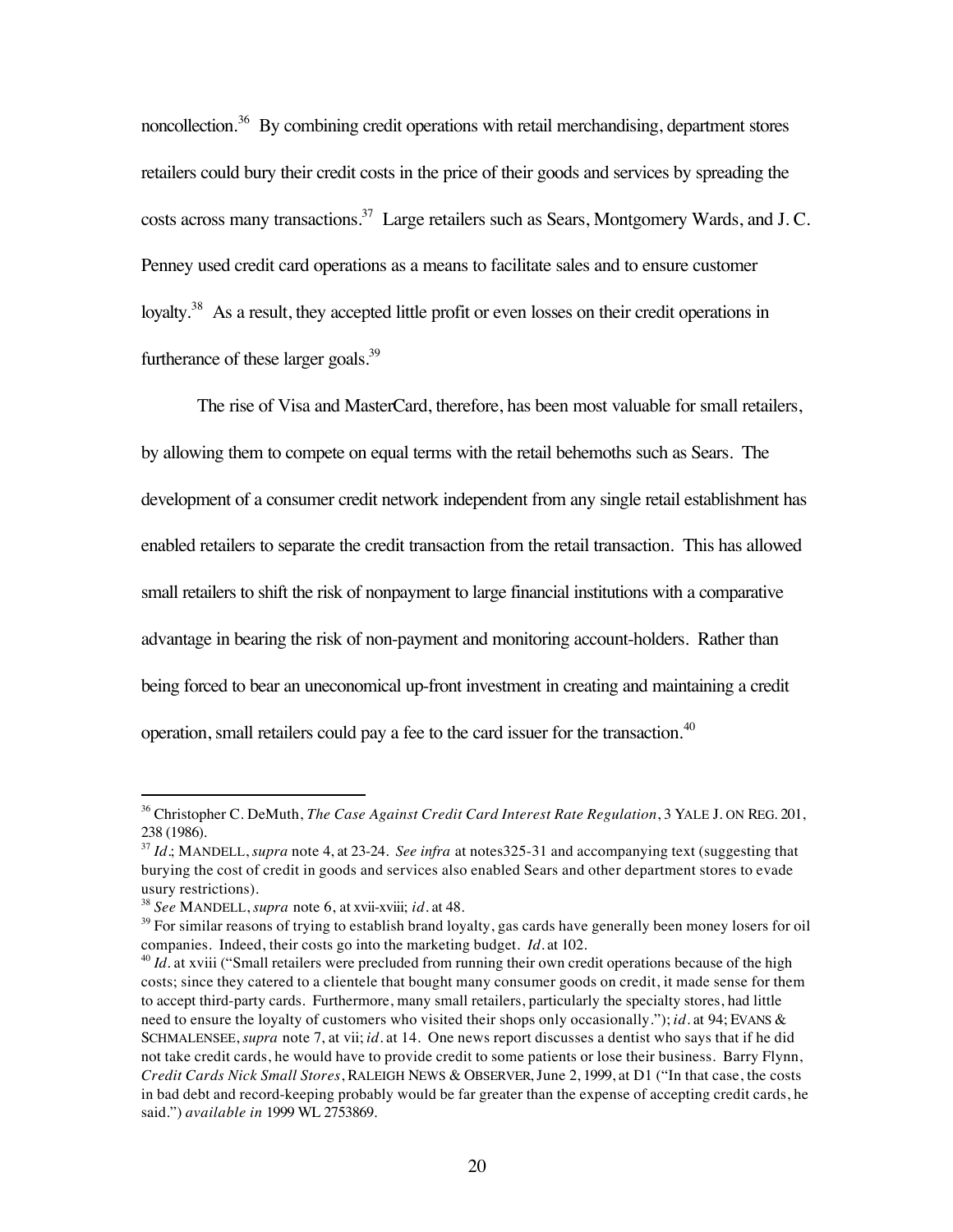Shifting the risk of nonpayment to low-cost risk bearers has encouraged entrepreneurial growth, making it easier for small companies to compete with large retailers who used to dominate the retail credit market.<sup>41</sup> Most notably, the successful creation and growth of small, low-overhead Internet, computer, and catalogue businesses in recent years is hard to imagine without the spread of credit cards as a purchasing mechanism.<sup>42</sup> Thus, the development of credit cards has benefited consumers indirectly as well, by encouraging entrepreneurship and permitting small retailers to compete with larger established retailers. Evans and Schmalensee have summarized the mutual benefits of credit cards stating: "The transaction features of payment cards provide real economic benefits. Consumers gain from increased convenience. Businesses gain from reduced risk. Both gain from transactions that are made easier to consummate.<sup>343</sup> Finally, credit cards can protect consumers from bearing the risk of nonperformance by start up businesses.44

In light of this manifest evidence of consumer rationality in the use of credit cards, the obvious transactional advantages of using credit cards, and the efficiency gains of credit cards, the hostility of bankruptcy commentators to credit cards is puzzling. Credit cards are arguably the most important and valuable pro-consumer innovation of the past few decades, and among the most important of all time.<sup>45</sup> Through the creation of Internet, catalogue, and phone

 <sup>41</sup> DeMuth, *supra* note 36, at 238.

<sup>42</sup> Jones & Zywicki, *supra* note 1, at 241; EVANS & SCHMALENSEE, *supra* note 7, at 12.

<sup>43</sup> EVANS & SCHMALENSEE, *supra* note 7, at 13.

<sup>&</sup>lt;sup>44</sup> See Todd J. Zywicki, *The Myth of the 1978 Code*, BANKR. DEV. J. (forthcoming 2000).

<sup>45</sup> *See* Jones & Zywicki, *supra* note 1, at 239 (observing that critics of the credit card industry continue "to sound warnings about the 'credit card menace' without realizing that the consumers have already won the credit card Cold War").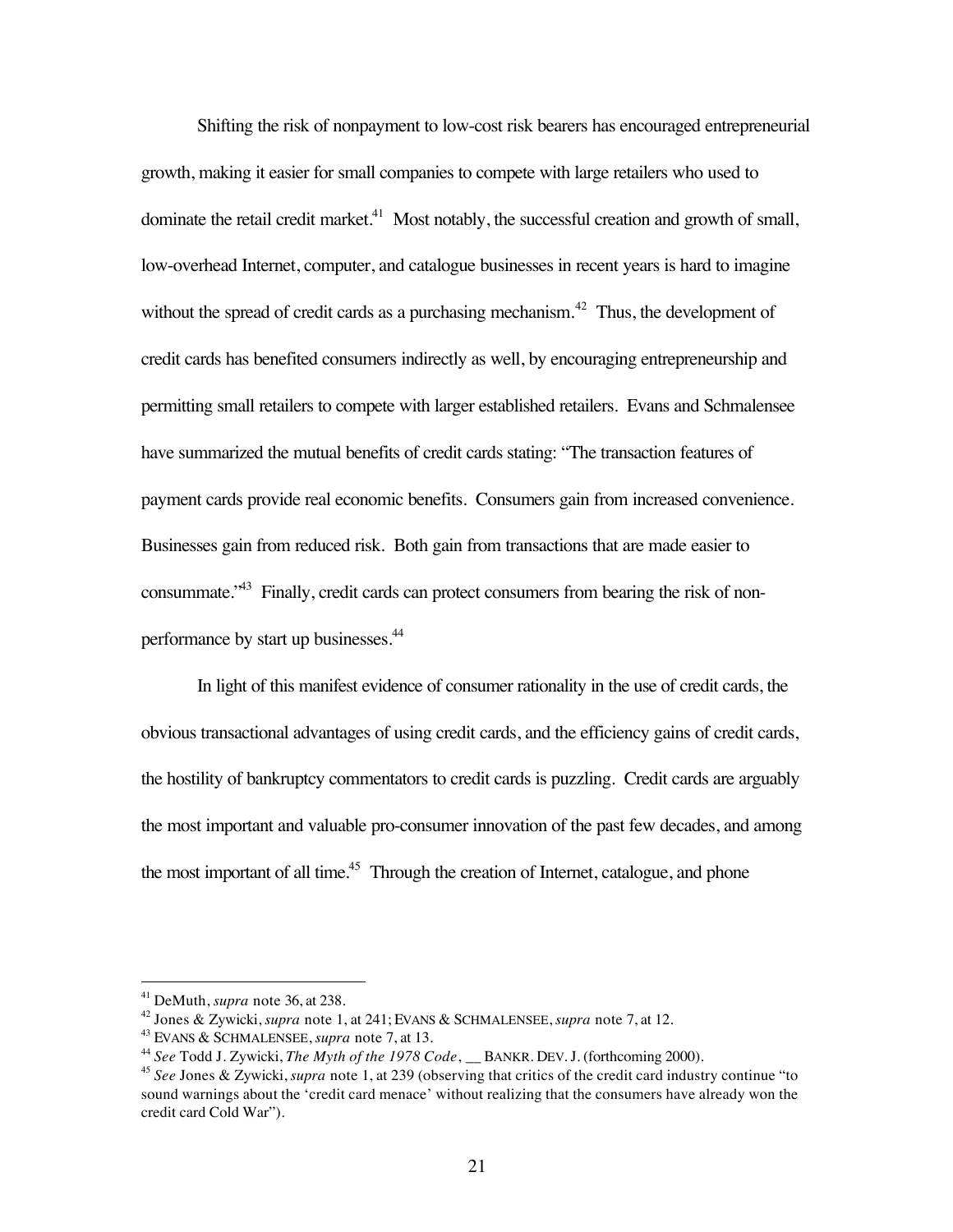shopping, credit cards have heightened retail competition and driven down prices for average consumers.

It is almost certainly the case that the rise in credit card use is the result of rational consumer choice, rather than improper behavior by credit card issuers. Consumers have enthusiastically embraced the convenience advantages and other benefits of using credit cards. Quite frankly, cash and checks are horse-and-buggy consumer technology in the age of the Internet. As Kenneth Scott observes, "The growth in both debit and credit has shifted consumer payments away from paper mechanisms and will continue in the future.<sup>46</sup>

Perhaps most fundamentally, critics and regulators of the credit card industry must keep in mind that most credit card users are convenience users. By focusing solely on the smaller group of credit card owners who revolve balances, bankruptcy theorists and government regulators truly are studying the tail, rather than the dog. Regulators must be certain that in trying to regulate revolving credit use, they do not interfere with convenience use of credit cards.

Preventing responsible individuals from getting access to credit cards as a result of illadvised government regulations would be a tragedy of the highest proportions. There is simply no moral or economic justification for reserving to middle-class and wealthy people the opportunity to buy books at Amazon.com, while forcing low-income people to pay higher prices and suffer greater inconvenience at retail bookstores.

 <sup>46</sup> *See* Scott, *supra* note 8, at 1341 fig. 1.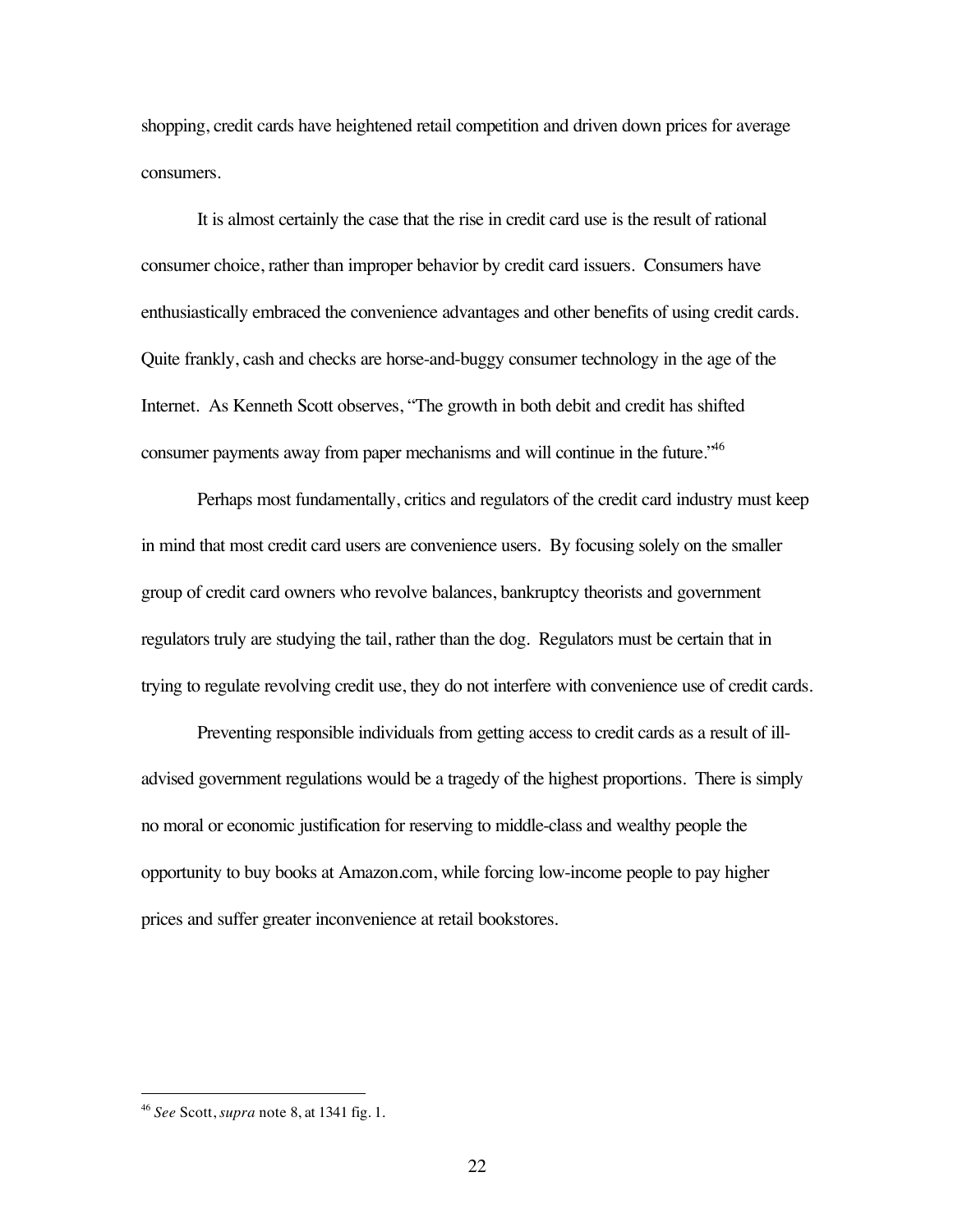#### **B. Credit Cards as Borrowing Medium**

Credit cards are also used by consumers as a borrowing medium. As noted, bankruptcy commentators generally have ignored the transactional advantages of credit cards and the reality that most credit card use is for convenience. Instead, they have focused their attention on the use of credit cards as a borrowing mechanism.

Credit cards give users the opportunity to "revolve" debt from one month to the next, requiring them to pay interest rates and sometimes other fees in order to do so. Bankruptcy theorists have decried what they perceive to be exorbitantly high interest rates on these revolving debts. These "high rates" speak for themselves, it is claimed. No rational consumer would pay such "high rates" for credit, would they? These "high rates" are simply feeding bank profits at the expense of powerless consumers, so forcing banks to reduce these "high rates" is appropriate.

These attacks are again based on a misunderstanding of rational consumer behavior in a competitive credit market. As this Section will show, given the alternatives, it is rational for many consumers to revolve debt, using credit cards as a source of short-term, low-dollar amount borrowing. As with convenience users, the attractiveness of credit cards as a borrowing mechanism can be understood only by examining it in a *comparative* context. Examined in a comparative context, credit card terms and interest rates that appear outrageous to upper-middle-class scholars, lawyers, and judges with many credit options seem less onerous to those who actually use credit cards as a borrowing source.

Consider an individual confronted with the need to make a consumer purchase, but lacking sufficient savings to make the purchase out his current funds. Leave aside "big-ticket"

23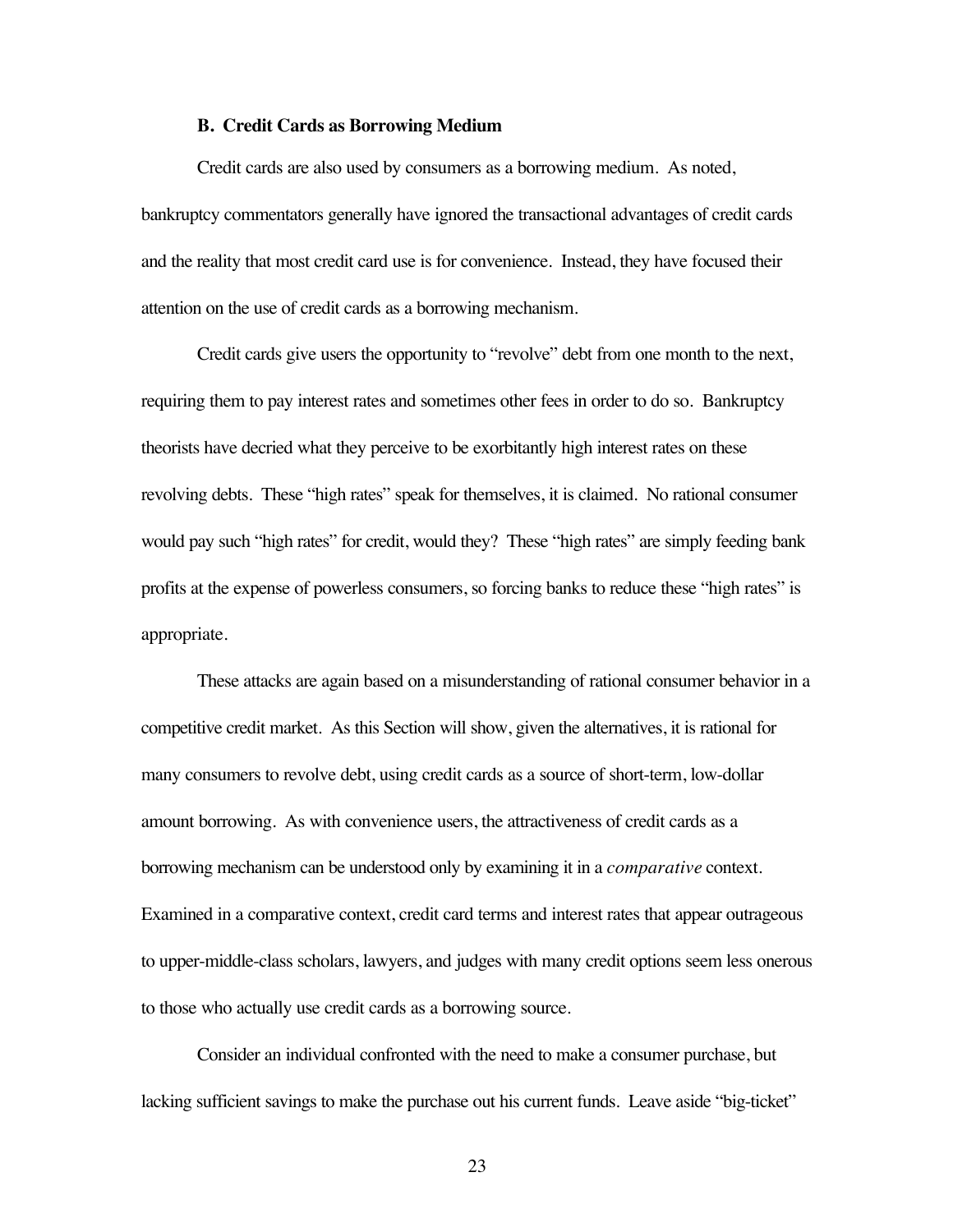items such as homes and cars, for which there are well-developed secured lending markets to finance those purchases. Instead, consider an individual confronted with the need to pay for an unexpected car repair, a new appliance, or some new clothes to start a new job next week. In short, say an individual has to come up with \$1,000 immediately. Assume further that he has insufficient savings and given his current income stream, he will not be able to repay the \$1,000 for six months. What are his options?

If he is middle-class or wealthy, odds are he owns a home. Thus, his likely plan of action would be to draw on the equity he has accumulated in his house through a home equity loan or home equity line of credit. Not only would this be tax-deductible, but it is also collateralized by equity in one's home. Thus, it is available at very competitive rates of credit and with minimal transaction costs. In short, middle-class borrowers will often have access to a ready source of competitive credit in the form of the equity in their homes. Empirical evidence supports this view that higher-income households will have access to a wider variety of consumer credit (such as home equity loans) and thus will be less likely to carry balances on credit cards.47

But very few poor or young people own homes and those that do will not always have substantial amounts of equity available for consumer borrowing.<sup>48</sup> Thus, a home equity line of credit often will not be a viable option.<sup>49</sup> What are the other available options?

 <sup>47</sup> Cargill & Wendel, *supra* note 4, at 385 (noting that as income increases "alternative and less expensive forms of consumer credit become more accessible" and that "a high proportion (83 percent) of households with incomes above \$80,000 have zero balances".

<sup>48</sup> *Id.*

<sup>49</sup> *See* EVANS & SCHMALENSEE, *supra* note 7, at 14 (noting that home equity loans "are not available to broad segments of the population").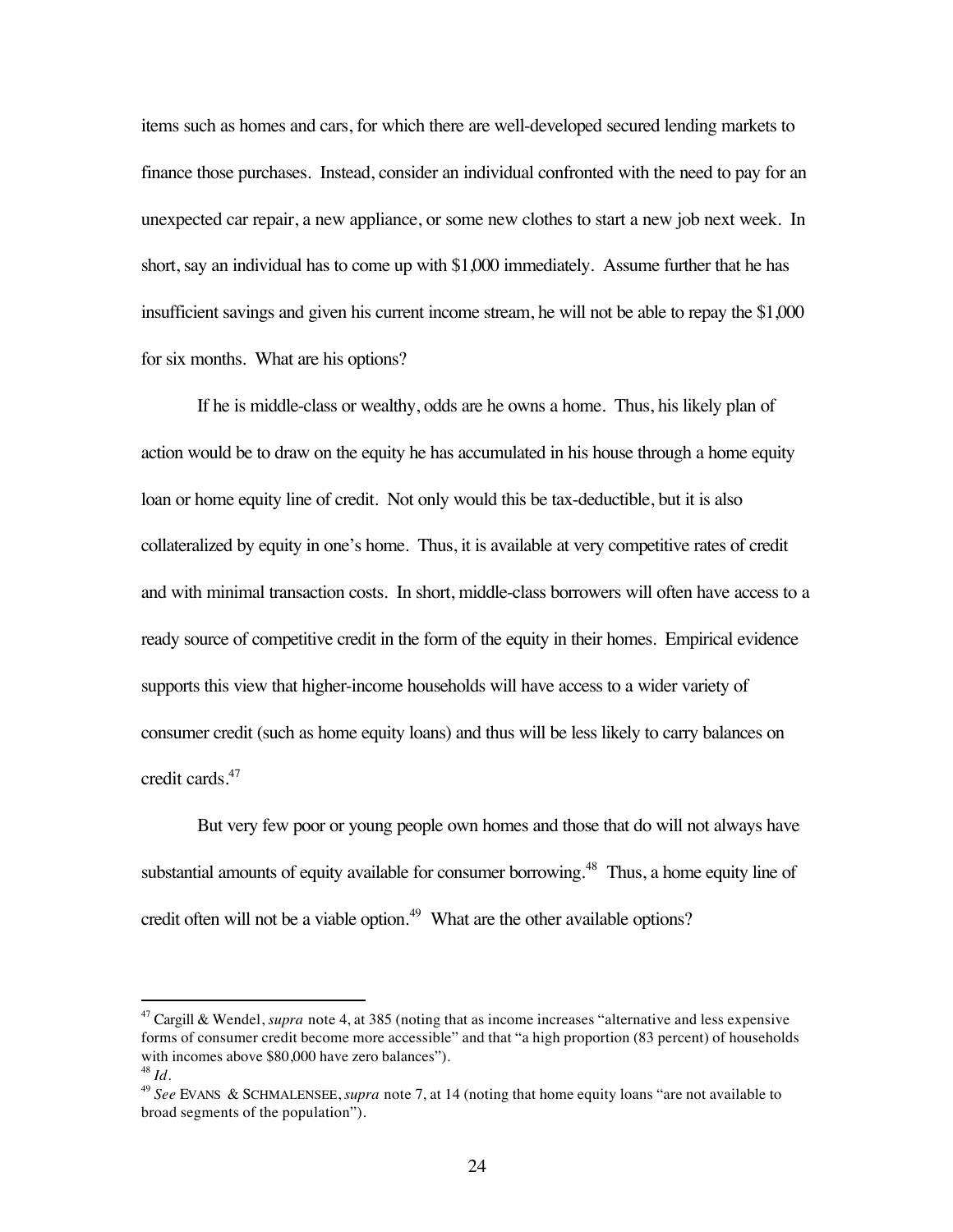He could try to sell off his current assets, such as furniture, clothing, appliances, etc. Consumer-to-consumer garage sales, however, are not likely to generate much in the way of funds, and selling personal assets in this manner hardly seems like an attractive way to raise funds in an emergency.

Rather than selling assets, he could take them to a pawn shop and pawn them. Needless to say, pawning personal items is only marginally more attractive than selling them outright and suffers many of the same drawbacks as a sale. Nonetheless, absent access to better forms of credit, borrowers will resort to pawn shops. Thus, during the late-1970s, Arkansas had very restrictive usury limitations in place that made it almost impossible to make a profit on consumer loans, including credit cards. Predictably, fewer consumer loans were made and more consumer loan applications were rejected, especially for higher-risk customers.<sup>50</sup> It appears that this market niche was filled by pawn shops, as pawn shops proliferated in Arkansas during this period and pawnbrokers were more prevalent in Arkansas than in all other credit markets combined.<sup>51</sup> Thus, Carlos Cuevas is undeniably right in observing: "If there were an interest rate ceiling on credit cards, then lending practices would change.<sup> $52$ </sup> This is correct, but not for the reasons he believes – credit card issuers would have fewer customers and pawn shops and rent-to-owns would have more. It is unclear how increasing the market share of pawn shops at the expense of credit card companies would benefit lower-income consumers.

 <sup>50</sup> RICHARD L. PETERSON & GREGORY A. FALLS, IMPACT OF A TEN PERCENT USURY CEILING: EMPIRICAL EVIDENCE 15-20 (Credit Research Ctr., Working Paper No. 40, 1981) [hereinafter PETERSON & FALLS] <sup>51</sup> *Id.* at 28-29 (noting that pawn shops were able to evade usury restrictions quite easily without raising

interest rates by adjusting the discount rate they paid for the goods pawned).

<sup>52</sup> Carlos J. Cuevas, *The Consumer Credit Industry, The Consumer Bankruptcy System, Bankruptcy Code Section 707(b), and Justice: A Critical Analysis of the Consumer Bankruptcy System*, 103 COM. L.J. 359, 387-88 (1998).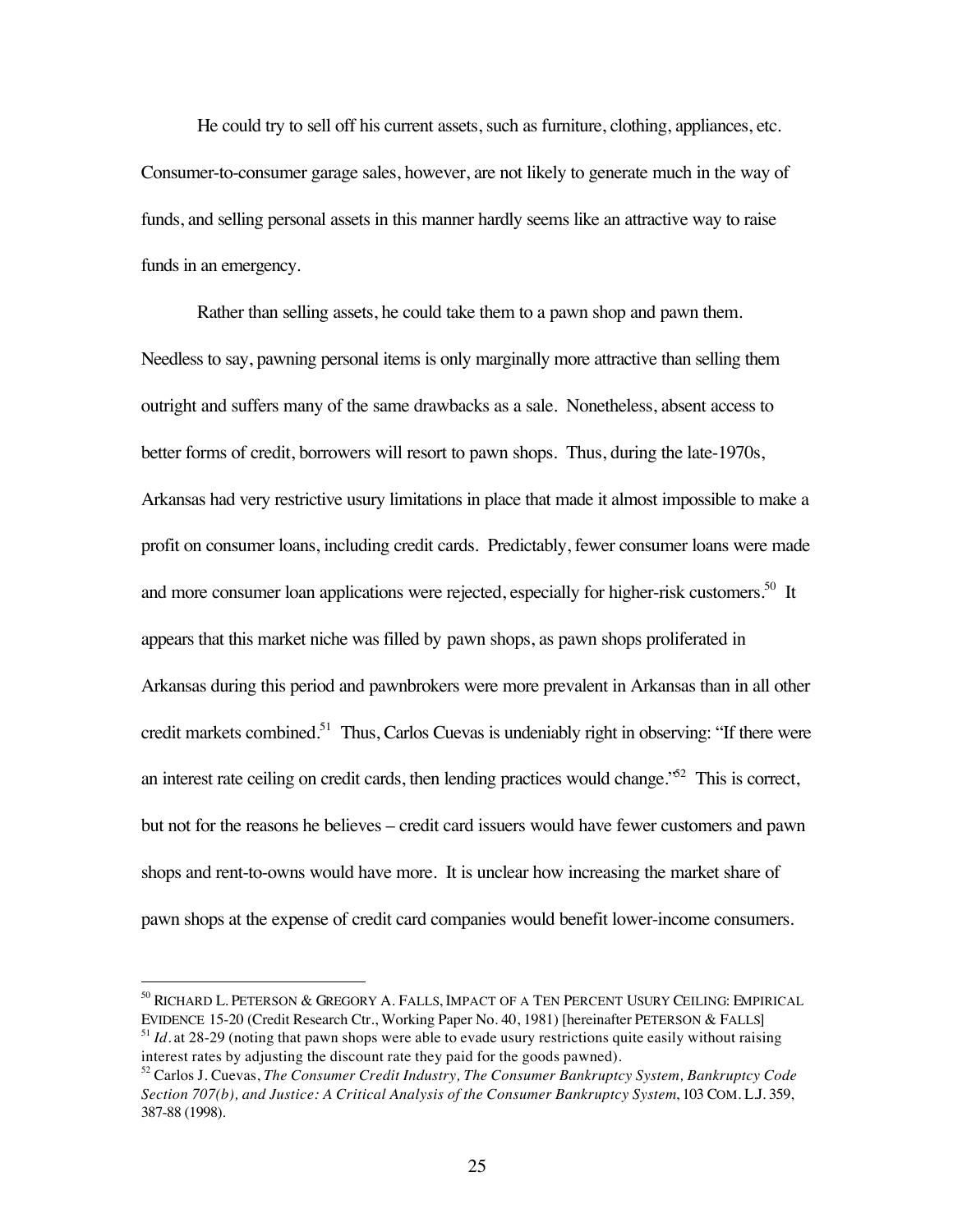The consumer could go to a bank and try to get a six month loan for \$1,000. If so, his prospects for obtaining a loan on attractive terms are slim. Even if he is approved for the loan with no collateral, the loan terms are likely to be somewhat onerous. Brito and Hartley report that, "[a] senior bank officer told us that the costs to the bank of processing a loan are so high that they cannot afford to make a loan of less than \$3,000 for one year except at interest rates *above* those charged on credit cards.<sup>553</sup> They also note, "inquiries in Houston in February 1992 revealed rates ranging from 17 percent and a \$100 fixed fee for a collateralized 1-year loan at a branch of a major national finance company to over 50 percent for small loans (\$300) maximum) at a local finance company.<sup>54</sup> In short, bank loans of similar size and duration "either do not exist or are available only at terms more onerous than those offered by credit card issuers."<sup>55</sup>

The high cost for small, short-term bank loans is attributable to the high transaction costs associated with processing a bank loan. Many of these costs are fixed costs, such as employee time, regulatory requirements, and paperwork, that remain constant regardless of the size of the loan. Thus, the relative costs of processing the loan will on average be greater for smaller loans than large.

Rather than dealing with the legal "loan sharks" at the bank, a borrower could descend into the underworld of illegal loan sharks. Given the terms for short-term, low-amount loans banks would offer, the loan terms offered by illegal loan sharks are probably not much more burdensome. Of course, the lender's collection remedies in the event of nonpayment may be

 <sup>53</sup> Brito & Hartley, *supra* note 3, at 402 (emphasis added).

<sup>54</sup> *Id*. at 402 n.6.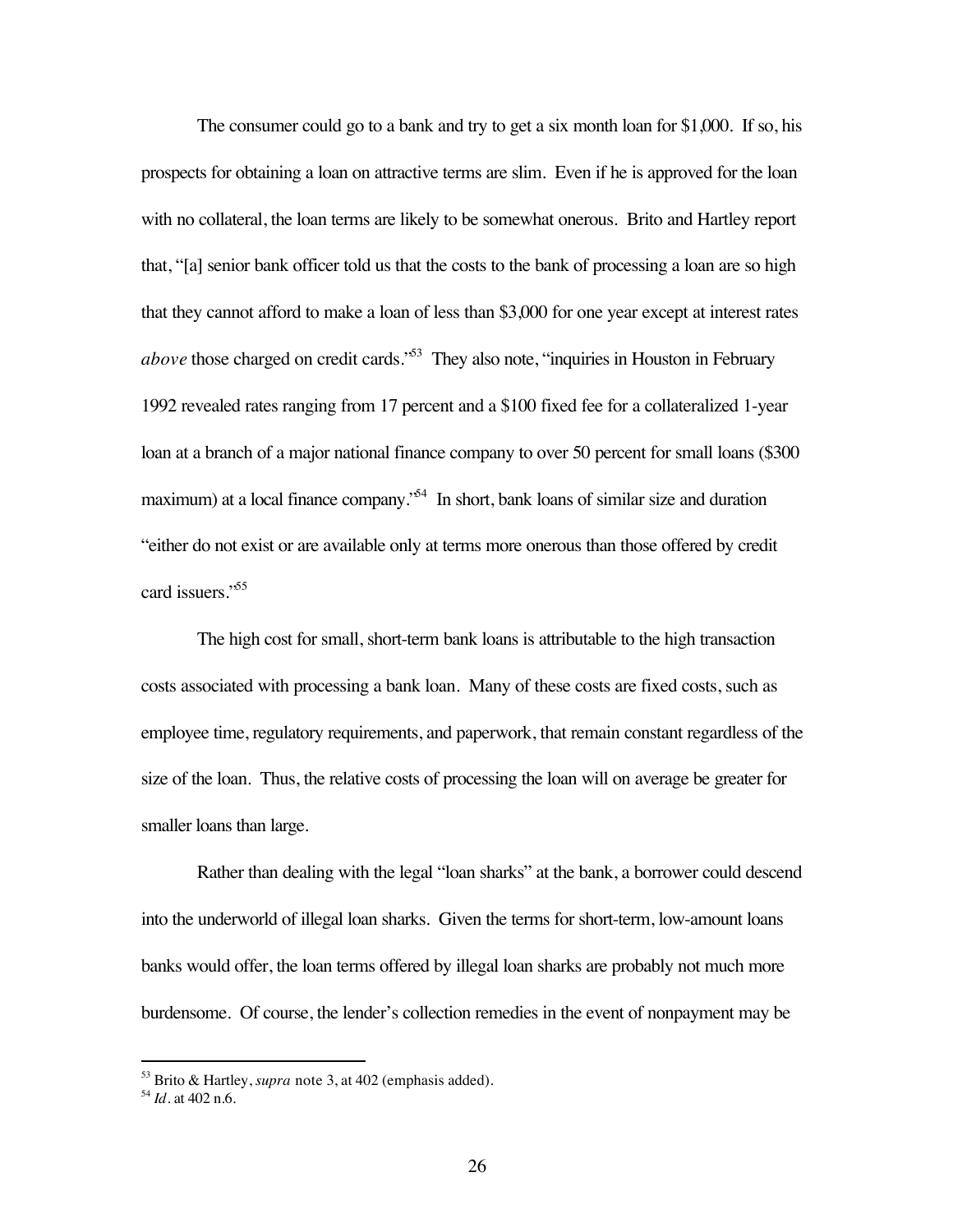somewhat less attractive and somewhat more painful than dealing with a bank. The persistence of loan-sharking through time indicates that borrowers will resort to illegal and quasi-legal loan sharks if other avenues are foreclosed.

For some transactions, it may be possible to finance them directly through the retailer through a "rent-to-own," or secured financing scheme.<sup>56</sup> Of course, in many situations these options will not be available, such as the purchase of a wardrobe or a plane ticket. And, in fact, rent-to-owns have drawn criticism from many of the same people who have criticized the credit card industry.57 Thus, while a secured financing scheme will sometimes present one option for financing an emergency expenditure, this will not always be the case. And while secured financing might be more attractive for financing the transaction than the alternatives previously discussed, it still has substantial drawbacks.

Looked at in this comparative light, a rational consumer seeking to finance short-term borrowing is likely to find a credit card quite an attractive option – even at the supposedly "high" rates of interest charged by credit cards. Once approved for a credit card, a consumer may borrow funds up to the credit limit at close to zero transaction costs. As Brito and Hartley

 <sup>55</sup> Jones & Zywicki, *supra* note 1, at 231.

<sup>&</sup>lt;sup>56</sup> Rent-to own appears to be the true "lending" of last resort, as the idea was originally introduced by a retail appliance store owner for those customers who were denied credit for appliance purchases. *See* Susan Lorde Martin & Nancy White Huckins, *Consumer Advocates v. The Rent-to-Own Industry: Reaching a Reasonable Accommodation*, 34 AM. BUS. L.J. 385 (1997). This is still the case today, as rent-to-own arrangements continue to be used primarily by low-income consumers, who are unable to get other forms of credit at comparably better terms (if at all). *See* James P. Nehf, *Effective Regulation of Rent-to-Own Contracts*, 52 OHIO ST. L.J. 751, 752 (1991); Eligio Pimentel, *Renting-To-Own: Exploitation or Market Efficiency?*, 13 LAW & INEQ. J. 369, 394 (1995) ("Consumers who enter in [rent-to-own] transactions have usually been denied credit by other businesses. They typically resort to the [rent-to-own] arrangement in a final effort to obtain the merchandise they desire.").

<sup>57</sup> *See* Report of the National Bankruptcy Review Commission, Recommendation 1.3.5 ("Consumer rent-toown transactions should be characterized in bankruptcy as installment sales contracts.").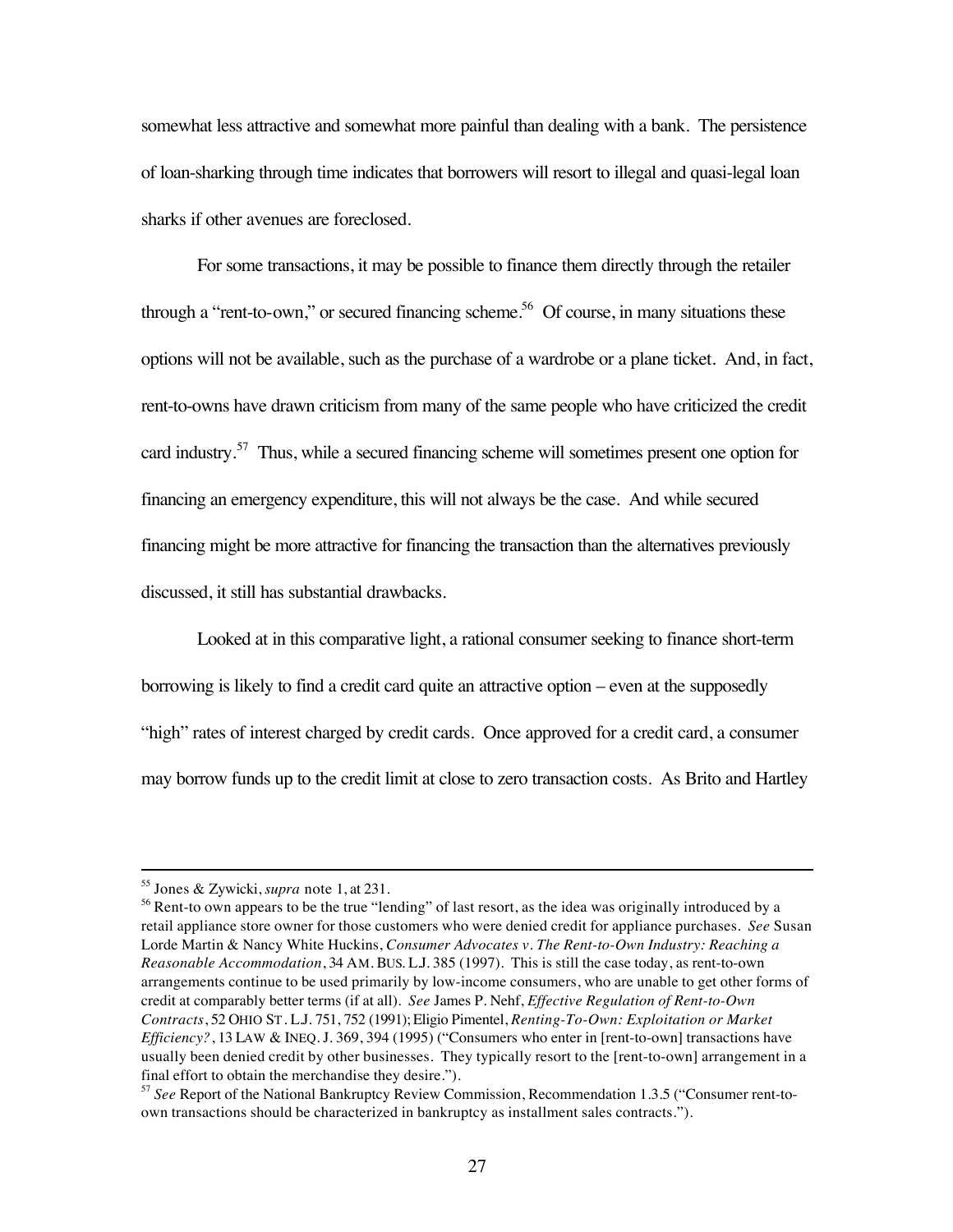conclude: "Even moderate transaction costs [for regular bank loans] can lead to substantial borrowing on credit cards."58

Empirical evidence strongly supports the thesis that the growth in credit card use by low-income credit-constrained cardholders has been primarily a rational substitution towards credit cards and away from less-attractive forms of consumer credit. Thus, credit cards have not so much increased the ability of credit-constrained consumers to increase their borrowing, as much as the cards have permitted those consumers to obtain access to previously unavailable credit, on more competitive and attractive terms. A report from the Chicago Fed comments that the growth in credit card debt among low-income borrowers is primarily a substitution for other forms of credit: "[t]he increase in the credit card debt burden for the lowest income group appears to be offset by a drop in the installment debt burden. This suggests that there has not been a substantial increase in high-interest debt for low-income households, but these households have merely substituted one type of high-interest debt for another.<sup>59</sup> Similarly, when usury restrictions were in place, lower-income borrowers had difficulty gaining access to consumer credit from banks. This difficulty forced lower-income borrowers to substitute other forms of credit (making much greater use of pawn shops, for instance) for bank loans, but it did not substantially affect their overall use of credit.<sup>60</sup> Credit cards have been an especially

 <sup>58</sup> Brito & Hartley, *supra* note 3, at 408.

<sup>59</sup> *See also* WENDY M. EDELBERG & JONAS D. M. FISHER, HOUSEHOLD DEBT 3 (Federal Reserve Bank of Chicago, Chicago Federal Letter No. 123, 1997) ("[I]ncreases in credit card debt service of lower-income households have been offset to a large extent by reductions in the servicing of installment debt."); Arthur B. Kennickell, et al., *Family Finances in the U.S.: Recent Evidence from the Survey of Consumer Finances*, 83 FED. RES. BULL. 17 (1997) (noting that the share of families using installment borrowing fell from 1989 to 1995 as a result of increased use of mortgages, credit cards, and automobile leasing); Canner & Fergus, *supra* note 4, at 4 (noting that early rise in credit card use may have been the result of "a substitution of credit card borrowing for other types of installment credit that do not provide flexible repayment terms"). <sup>60</sup> PETERSON & FALLS, *supra* note 50, at 27-33.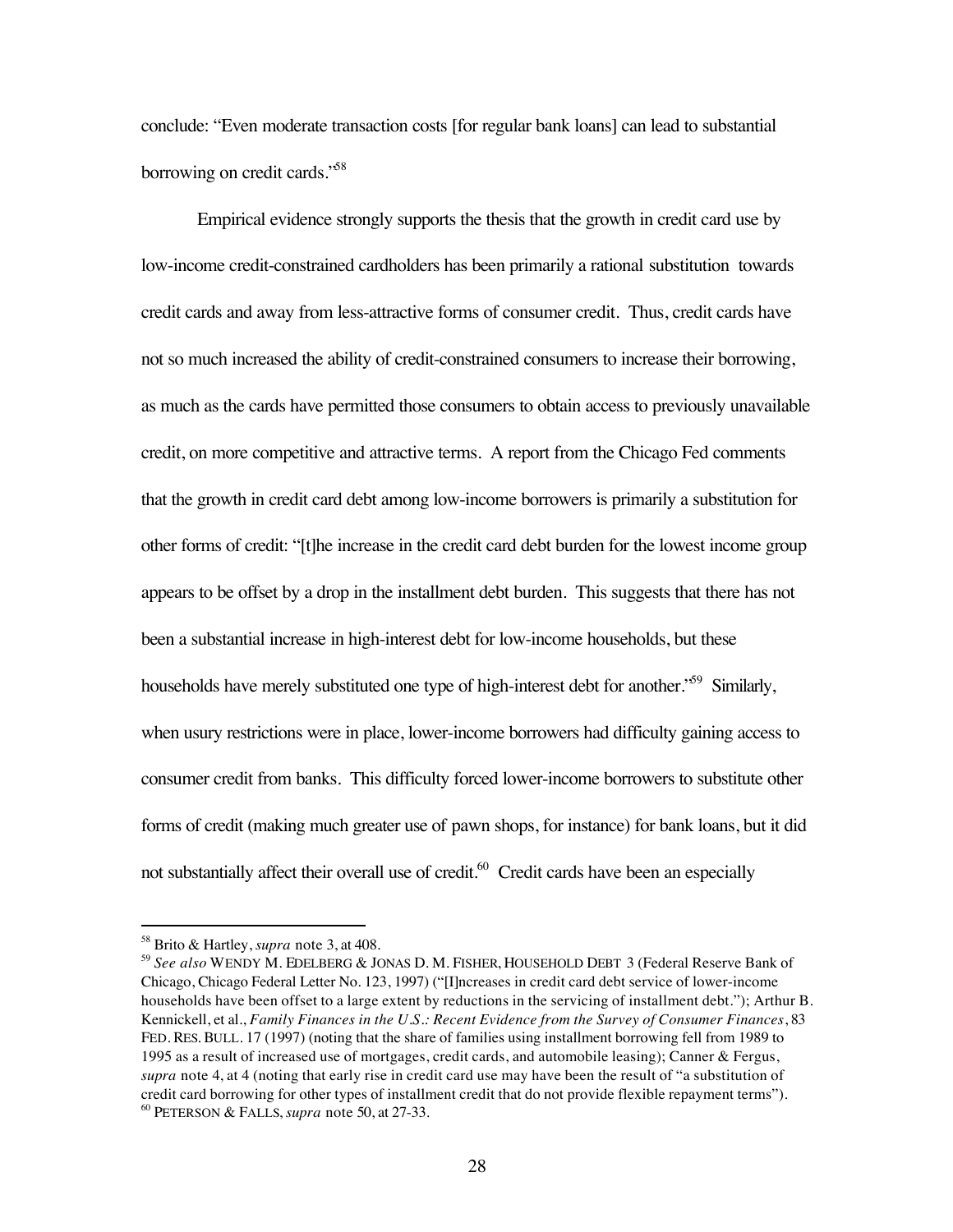attractive alternative to the old unsecured personal line of credit and have almost driven these credit vehicles from the market completely.<sup>61</sup>

It is unfortunate that lower-income Americans do not have access to home equity loans and other forms of debt provided at low interest rates. Those seeking access to credit confront a variety of alternatives that all appear unattractive when compared to the options available to middle-class borrowers. But simply wishing or assuming that low-income earners had access to lower-cost credit does not make it available.<sup>62</sup> Confronted by an array of imperfect options, low-income borrowers act as rationally as everyone else. Given the attractiveness of credit cards as a source of short-term, low-transaction cost credit, the substitution documented by economists towards greater use of credit cards by credit-constrained low-income earners is consistent with economic theory. Moreover, it is difficult to see how the plight of low-income earners can be improved by denying them the option of using credit cards by making it more difficult to gain access to credit cards, their reliance on pawn shops and loan sharks increases.

#### **C. Understanding Consumer Demand for Credit Card Borrowing**

Examined in a comparative light, therefore, it is difficult to understand how credit cards could even be said to charge unduly "high" rates of interest. However, the analysis of whether

<sup>&</sup>lt;sup>61</sup> Kennickell, et al., *supra* note 59, at 17 (noting that the use of personal lines of credit other than home equity loans declined from 1989 to 1995 for almost every demographic group). "On the demand side, the decline may reflect a strong increase in the use of credit cards or a rise in mortgage refinancing. On the supply side, many lenders stopped offering unsecured lines." *Id.* Kennickel further observes that these personal credit lines are a "narrowly used" instruments. *Id.*

<sup>62</sup> *See* Robert B. Reich, *No Easy Answers to Easy Credit Fallout*, USA TODAY, June 9, 1999, at 15A, (informing consumers that the interest rate on credit cards is higher than on mortgages and automobile loans).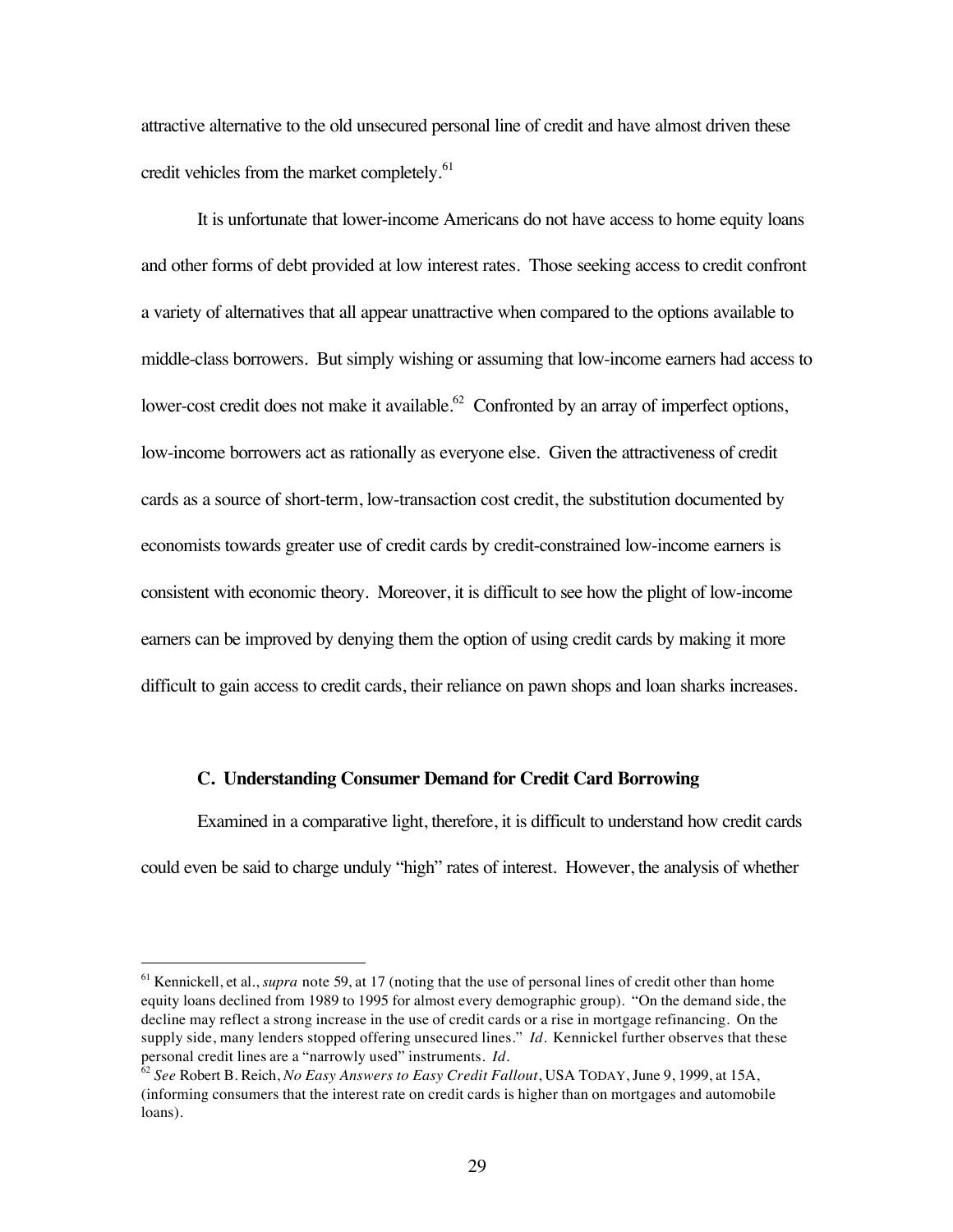an interest rate is "high" is comparative, not absolute. Compared to realistic and comparable alternatives, credit card interest rates do not appear to be high.

Even trained economists seem to forget this basic economic lesson when discussing credit cards.<sup>63</sup> Professor Lawrence Ausubel, for instance, writes that "a credit card is really quite an expensive medium on which to borrow" and suggests that the fact that some consumers actually do borrow on credit cards presents a prima facie case of consumer irrationality.<sup>64</sup> Ausbel provides no explanation as to what the phrase "really quite an expensive medium" means, and there is certainly no evidence that he has reached his conclusion by comparing credit cards to other alternative forms of credit actually available to the borrowers in question.<sup>65</sup>

Nor is this reliance on credit cards likely the result of consumer ignorance about the interest rate they are paying. Studies show that "consumers are more sensitive to interest rates

than they are to any other aspect of the credit contract.<sup>\*66</sup> When relevant, consumers are well-

 <sup>63</sup> Non-economists commit this blunder with regularity. *See*, *e.g.*, Vincent D. Rougeau, *Rediscovering Usury: An Argument for Legal Controls on Credit Card Interest Rates*, 67 U. COLO. L. REV. 1, 2 (1996) (referring to the "extraordinarily high interest rates people are willing to pay"); *id.* at 12 (referring to the "high cost" of credit card interest rates); *id.* at 15 (discussing "credit card industry's explanation for high credit card interest"); *id.* at 22 (claiming that consumers with access to credit cards will borrow on them "despite the high cost").

<sup>64</sup> Ausubel, *Failure of Competition*, *supra* note 4, at 70.

<sup>&</sup>lt;sup>65</sup> Nor is this an isolated incident. Ausubel stipulates elsewhere that, "[d]espite interest rates exceeding 18 percent per year, typically three-quarters [by Ausubel's measure] of active credit card accounts at major banks are incurring these high finance charges (on balances averaging over \$1,000) [also by Ausubel's measure] at any moment in time. The proclivity of consumers to borrow at these high rates suggests a substantial breakdown in optimizing behavior among credit cards." *Id*. at 71-72. Ausubel's reference to "three-quarters" of credit card accounts is based on his peculiar method of distinguishing revolvers from convenience users. *Id.* Ausubel provides no explanation for why 18% should be thought a "high" interest rates when compared to alternative sources of consumer credit, such as personal bank loans, rent-to-owns, and pawn shops. *Id*.

<sup>66</sup> Orville C. Walker, Jr. & Richard F. Sauter, *Consumer Preferences for Alternative Retail Credit Terms: A Concept Test of the Effects of Consumer Legislation*, 11 J. MKTG. RESEARCH 70, 76 (1974) [hereinafter *Consumer Preferences*]. *But see* LAWRENCE M. AUSUBEL, ADVERSE SELECTION IN THE CREDIT CARD MARKET 20-23 (Dep't of Economics, Univ. of Maryland, Working Paper, June 17, 1999) (arguing it now seems that the problem is that consumers are too responsive to interest rates rather than the other terms of their credit agreements).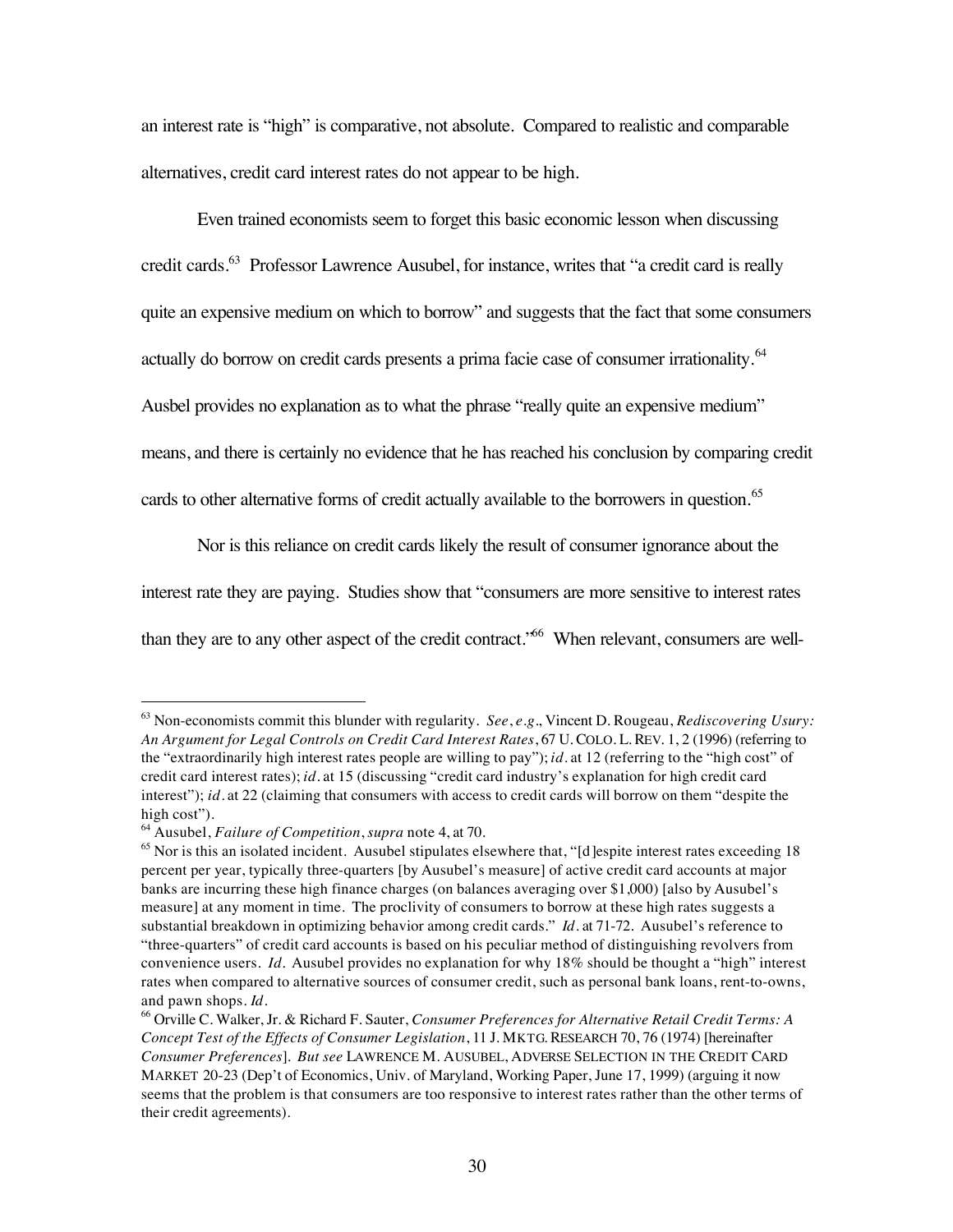aware of the interest rate they are being charged and have simply demanded alternative terms for their borrowing contracts.

Ausubel adduces additional arguments to support the proposition that borrowing at "high" credit card rates evidences non-optimizing consumer behavior. "One would expect that optimizing behavior would lead many consumers to . . . shop around for lower-priced credit cards . . . or rearrange their intertemporal stream of consumption (i.e., not borrow).<sup> $57$ </sup> He concludes that consumers fail to do so, leading to a failure of competition. But is his factual premise true?

#### *1. Do Consumers Shop for Lower-Interest Rates?*

Ausubel claims that confronted with such "high" credit card interest rates, rational consumers would be expected to "shop around for lower-priced credit cards." He provides no reason why shopping for low interest rates would be the most reliable evidence of consumer rationality. Ausubel's error stems from using interest rates as the sole evidence of competition in the credit card market, causing him to ignore the numerous other price and non-price margins on which credit card issuers compete. In fact, the issue is more complicated and consistent with rational economic behavior by both card issuers and consumers.

 <sup>67</sup> Ausubel, *Failure of Competition*, *supra* note 4, at 72 n.44. Ausubel also argues that truly optimizing consumers would "shift into different modes of borrowing (e.g., home equity loans)." *Id.* To repeat a point made earlier – simply wishing that someone had a home and had access to home equity loans doesn't make it so. Comparative analysis only makes sense if compared to realistic alternatives. Ausubel makes no effort to establish that lower-income borrowers – those who are most likely to use credit cards as a source of revolving credit – actually have access to home equity loans.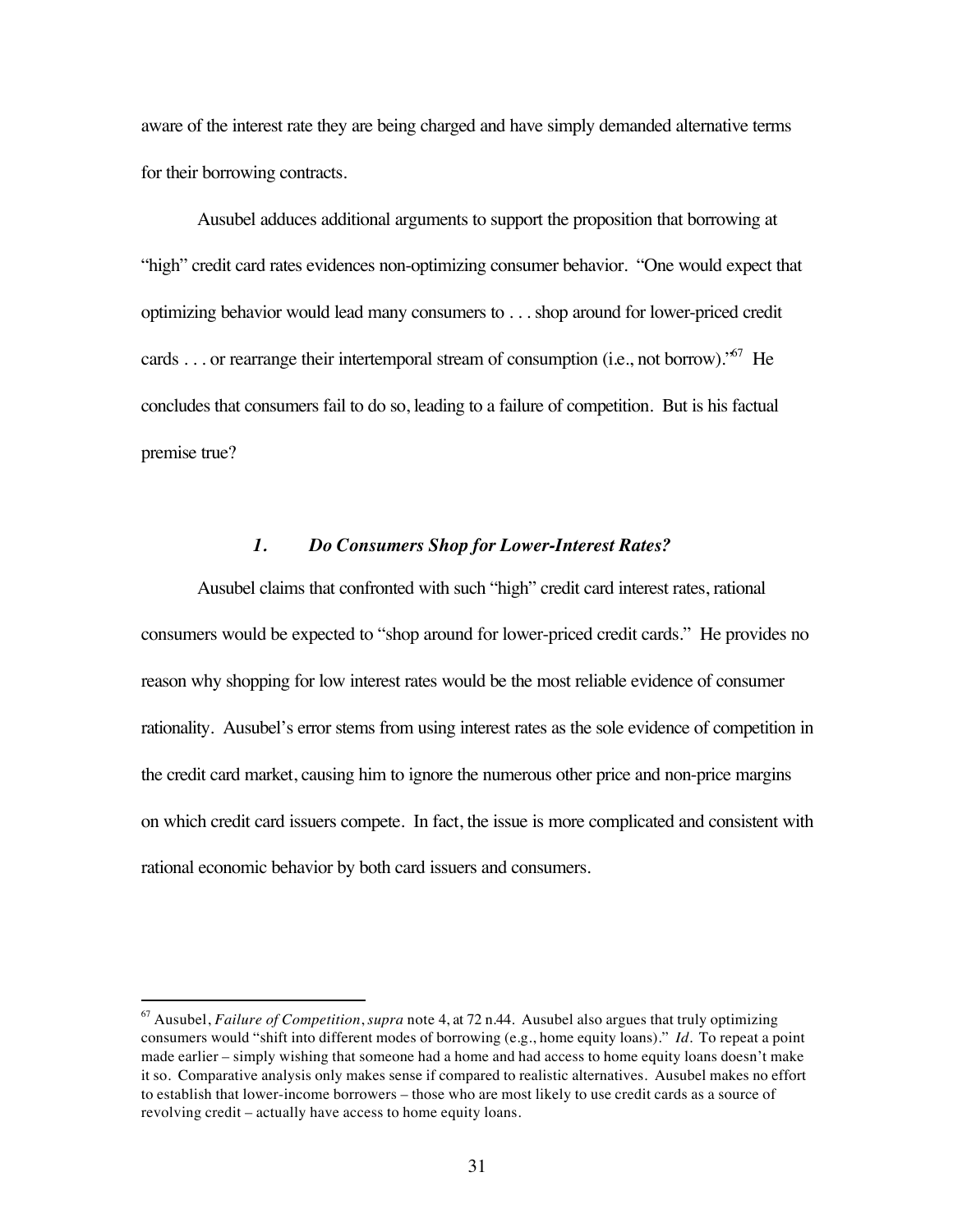#### **a) Interest Rates Are Irrelevant for Convenience Users**

Contrary to Ausubel's implicit assumption, credit card customers are not homogeneous and do not choose their cards strictly on the basis of interest rates. Ausubel's confusion resides in the failure to recognize that credit cards are used by both convenience users and revolvers. Credit card users are a heterogeneous lot, and the heterogeneity is driven primarily by whether they are convenience users or revolvers. In return, suppliers of credit cards offer different products to convenience users versus revolvers.

Most credit card users are convenience users who do not revolve a balance from month to month. 68 "Consumers who pay their balances in full, of course, accrue no interest charges.<sup>"69</sup> As a result, while convenience users might be mildly interested in the interest rate, they are likely to be far more interested in other card benefits, such as co-branding, "cash back," and other benefits of card use.<sup>70</sup> Even leaving aside these ancillary benefits, convenience users have been shown to be relatively unconcerned about credit card interest rates, but are

 <sup>68</sup> *See supra* notes 4-7.

<sup>69</sup> Cargill & Wendel, *supra* note 4, at 379; *see* Jones & Zywicki, *supra* note 1, at 232 n.216; Canner & Luckett, *supra* note 26, at 663 ("Interest rates are largely irrelevant, of course, for convenience users."). <sup>70</sup> *See* Canner & Luckett, *supra* note 26, at 655-56 ("Consumers who use a credit card principally as a payment device most likely would, in selecting a card, focus on the level of any annual fee, the length of the grace period, the availability of desirable enhancements, and the level of authorized charges (the credit limit). The stated interest rate is unlikely to be of much importance to consumers who view their cards mainly as a transactions device."); William F. Baxter, *Section 85 of the National Bank Act and Consumer Welfare*, 1995 UTAH L. REV. 1009, 1017 (1995) ("APR stability in an increasingly competitive credit card market is consistent with issuers' current offerings of a wide range of innovative products that were unavailable ten years ago."); ALEXANDER RASKOVICH & LUKE FROEB, HAS COMPETITION FAILED IN THE CREDIT CARD MARKET*?* 12 (U.S. Dep't of Justice, Economic Analysis Group Discussion Paper EAG 92-7, 1992) [hereinafter RASKOVICH & FROEB]. Ausubel's inability to comprehend the nature of credit card competition is evidenced by his mocking reference to the success of an "Elvis card," introduced some years ago. Ausubel, *Failure of Competition*, *supra* note 4, at 72. Although I am not familiar with all the details of the "Elvis card," I do carry a Frank Sinatra credit card, which I suspect must be similar. My Frank Sinatra accrues points toward the purchase of special, limited-edition compact discs that are unavailable anywhere else. In short, the "Sinatra card" provides unique and attractive ancillary benefits. Assuming that the "Elvis card" provided similarly unique benefits Ausubel's uncomprehending and elitist dismissal of Elvis card customers as irrational seems somewhat misplaced.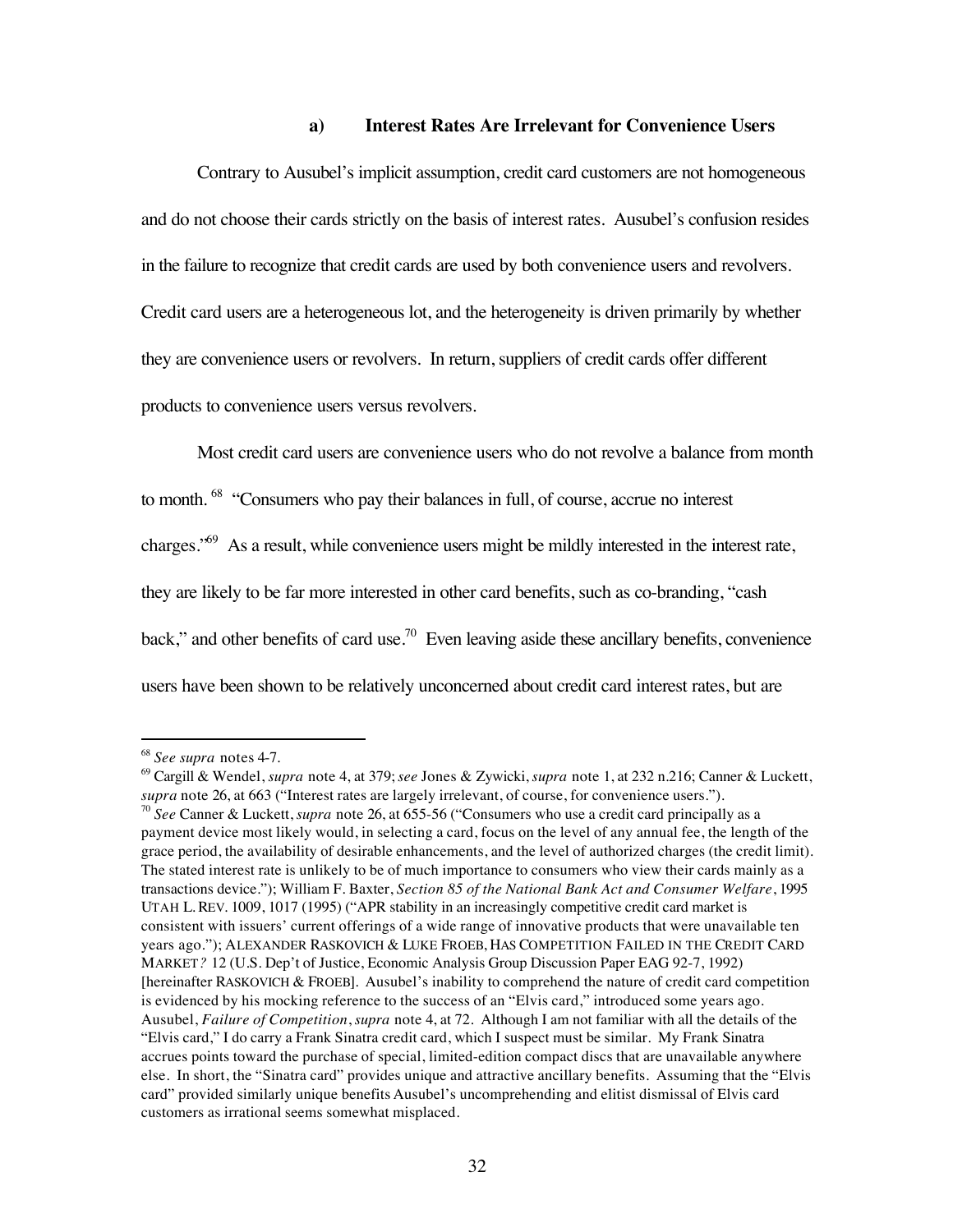quite sensitive to other price terms of the credit card agreement, such as the annual fee and the length of the interest-free grace period.<sup>71</sup> "Credit card pricing, however, involves [elements] other than interest rates], including annual fees, fees for cash advances, rebates, minimum finance charges, over-the-limit fees, and late payment charges. In addition, the length of the 'interest-free' grace period, if any, can have an important influence on the amount of interest consumers pay when they borrow on their credit cards. $1^{72}$  Given that convenience users are most interested in these ancillary benefits, or terms other than interest rates, it is not surprising that this is the margin on which card issuers appear to be competing most heavily.<sup>73</sup> As I have written elsewhere, "using interest rates as the only proxy for vigorous competition is tantamount to saying that the automotive industry is noncompetitive because car manufacturers increase quality through improved safety, comfort, or gas mileage, rather than simply cutting prices. Such a conclusion would obviously be incorrect when applied to cars, and it is equally incorrect when applied to credit cards."74

 <sup>71</sup> Canner & Luckett, *supra* note 26, at 663; Pozdena, *supra* note 4, at 2; Canner & Fergus, *supra* note 4, at 8 (noting that reduction in the grace period hurts convenience users); Ausubel, *Failure of Competition*, *supra* note 4, at 72 (noting that credit card marketers report that consumers are much more sensitive to increases in the annual fee than to increases in the interest rate).

<sup>&</sup>lt;sup>72</sup> FEDERAL RESERVE BOARD, THE PROFITABILITY OF CREDIT CARD OPERATIONS OF DEPOSITORY INSTITUTIONS 4 (Aug. 1998) [hereinafter PROFITABILITY 1998].

<sup>73</sup> Canner & Luckett, *supra* note 26, at 663; Pozdena, *supra* note 4, at 2.

<sup>74</sup> Jones & Zywicki, *supra* note 1, at 232-33. *See also* DeMuth, *supra* note 36, at 230 ("It is, however, consistent with the operation of competitive markets for firms, faced with declining costs and growing demand, to expand output and improve product quality at a constant market price. Th[i]s is just what happens when a credit card issuer offers more features and larger credit lines."); EVANS & SCHMALENSEE, *supra* note 7, at xi ("From the viewpoint of issuers and cardholders alike, the interest rate is just one of many dimensions of a payment card."); *id.* at 97 ("While economists are exploring the reasons why businesses adjust different aspects of their product offerings and prices, there is little evidence that the failure to adjust dollar prices signals a breakdown of competition."). I personally have no idea what my credit card interest rate is, nor do I care. Similarly, I suspect that most of the readers of this article neither know nor care about their credit card interest rate. The reason is obvious. I, like most of the readers of this article, are upper middle-class consumers who are convenience users of credit cards. Thus, I care much more about my frequent flyer miles and rental car insurance than about the interest rate.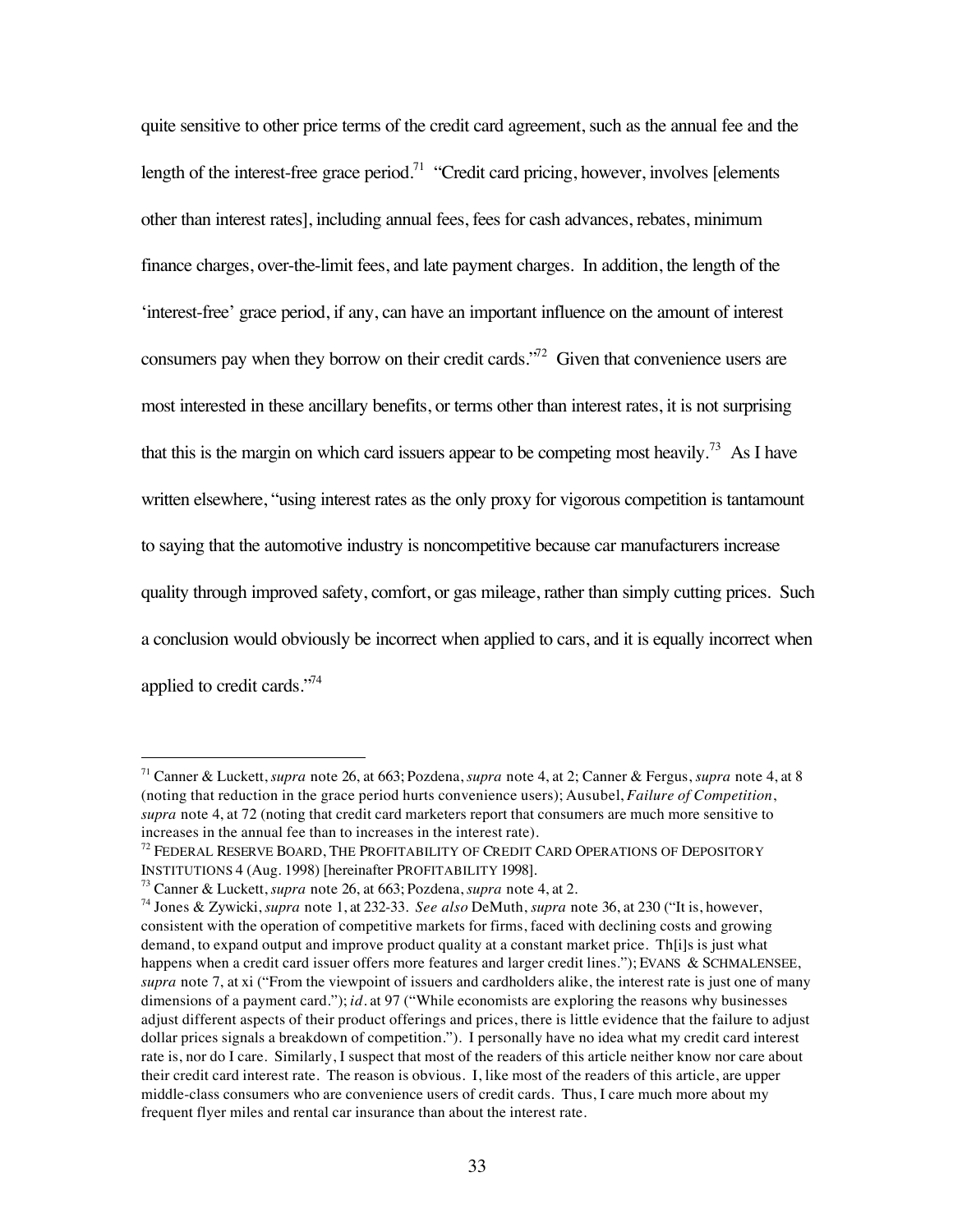The widespread use of interest rates as the sole proxy for competitiveness in the credit card market leads to related errors on other aspects of credit cards and bankruptcy. Thus, Ausubel notes that interest rates have also not increased despite mounting losses to credit card issuers caused by the spiraling consumer bankruptcy filing rate.<sup>75</sup> This analysis misses the point. If the costs of other elements of card pricing have been falling (such as the cost of funds or administrative costs) then the proper question is whether these bankruptcy losses have *slowed the drop* in interest rates that would otherwise have occurred without those losses. The bankruptcy losses may have simply offset other cost reductions that would have otherwise led to rate reductions. Looking only for nominal interest rate increases simply asks the wrong question.

Even assuming that interest rates have not been adjusted in response to bankruptcy losses, this observation largely misses the point. Credit card issuers have responded to increased bankruptcy losses in *other* ways. They have increased fees and penalties for late payments and violations of the customer's credit limit, so called "hidden fees."<sup>76</sup> Given that late payments and overlimit charges are leading predictors of eventual default, these "hidden fees" are targeted almost exclusively at high-risk card users who are most likely to default. Thus, it seems obvious that the increase in these fees by card issuers is a direct response to the

<sup>&</sup>lt;sup>75</sup> He has repeated this error elsewhere. For instance, in testimony on a bankruptcy reform bill, Ausubel observed that even as bankruptcy losses to credit card issuers have risen, interest rates on credit cards have remained constant. Thus, he concludes, "There is no empirical basis for arguing that a reduction in bankruptcy losses will get passed through to consumers. The most likely effect is merely a windfall gain in profits for lenders, and little or no benefit to consumers." *Bankruptcy Revision: Hearings on H.R. 3150 Before the Subcomm. on Commercial and Admin. Law of the House Comm. on the Judiciary, 106<sup>th</sup> Cong.* (1998) [hereinafter Ausubel, *Hearings*] (testimony of Prof. Lawrence M. Ausubel).

<sup>76</sup> Lawrence M. Ausubel, *Credit Card Defaults, Credit Card Profits, and Bankruptcy*, 71 AM. BANKR. L.J. 249, 263 (1997) [hereinafter, Ausubel, *Credit Card Defaults*]. Ausubel does not identify any lack of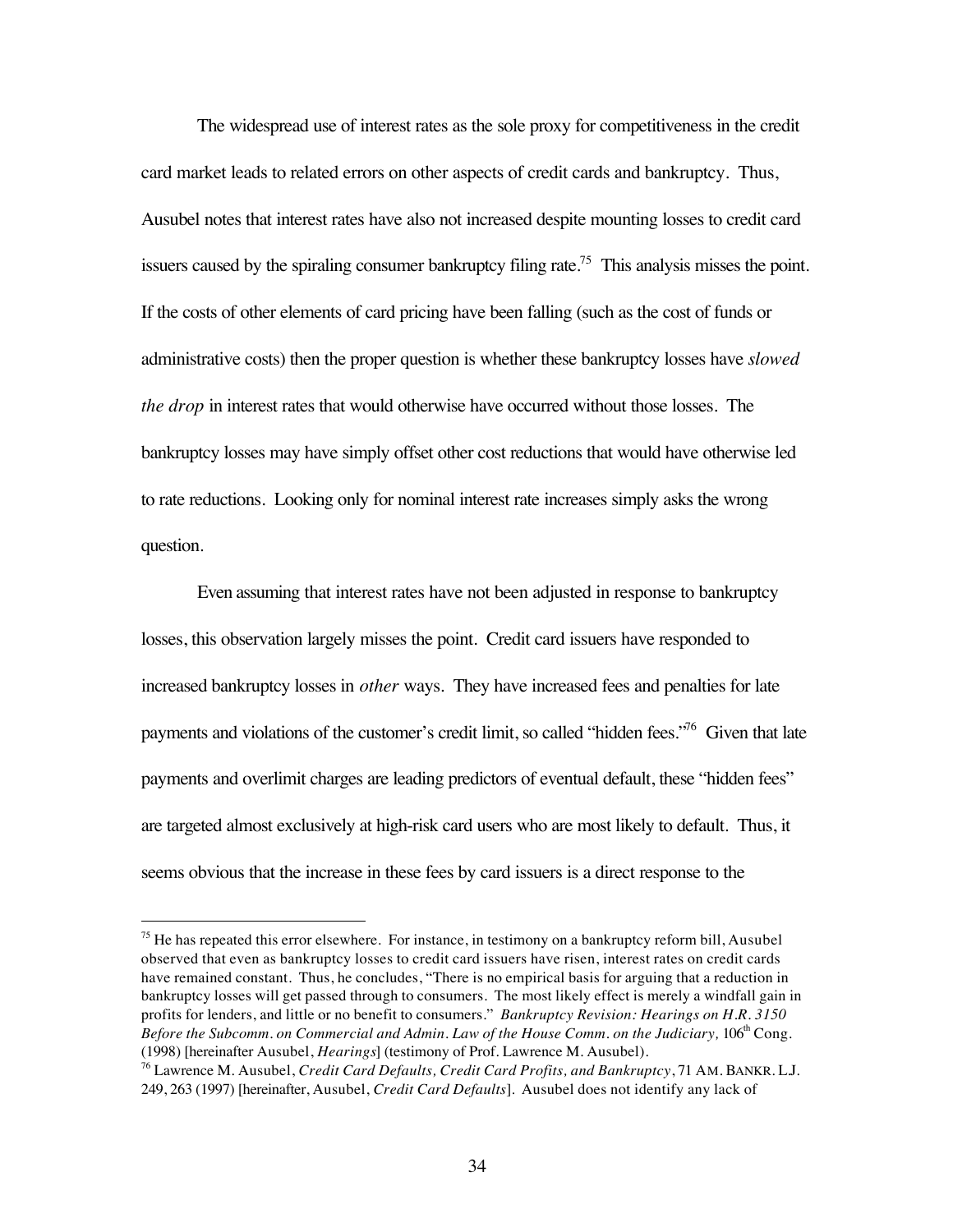increased default rate of recent years. By contrast, an increase in interest rates should negatively affect all revolvers, regardless of whether they are actually higher-risk. No explanation is provided for why credit card issuers would be expected to choose the lessefficient means of responding to increased defaults by increasing interest rates for all users, good and bad risks alike, rather than using more-efficient, targeted means, such as increasing latepayment and over-limit fees. Nor is there an explanation for how consumers suffer when credit card issuers respond to increased default rates by choosing a more efficient rather than a lessefficient response to the problem. Anecdotes indicate that credit card issuers routinely waive these penalty charges when they are assessed against innocent low-risk cardholders who may have accidentally missed a payment, but otherwise represent no default risk.<sup>77</sup> Thus, the penalty fees seem to be aimed at and enforced against only those who represent the largest default risks, unlike interest rate hikes that affect all users.

In response to increased bankruptcies and bankruptcy losses, issuers also have tightened their credit issuing standards and reduced credit limits.<sup>78</sup> Thus, increased defaults have led to increased credit rationing, imposing costs on those who otherwise would have been able to get a credit card, but now are unable to do so. Bankruptcy losses also partially explain the

 $\overline{a}$ 

disclosure associated with either the existence or imposition of these fees, so it is not clear from the article why these fees should be characterized as being "hidden" as opposed to "late" fees. *Id*.

<sup>77</sup> *See* James J. Daly, *Back from the Brink*, CREDIT CARD MGMT., May 1, 1998, at 54 [hereinafter Daly, *Back From the Brink*] ("Despite rapid increases in penalty fees, with late fees jumping from an average of about \$18 to \$20, the lower number of revolvers and banks' unwillingness to anger their cardholders conspired to keep actual [profit] category growth to a mere 2%."); Carol Frey, *Banks Put Squeeze on Prompt Card-Holders*, RALEIGH NEWS & OBSERVER, June 12, 1999, at D1, *available in* 1999 WL 2755062 ("[C]ustomers in good standing often can have late fees removed from their bills just by asking."); Lynn Arditi, *Credit-Card Late Fees Total \$4 Billion a Year*, BUFF. NEWS, May 11, 1999, at D2 (noting willingness of card issuers to waive late fees for good customers). There have also been reports of massive card cancellations at First USA in response to their plan to eliminate their one-day grace period on payments.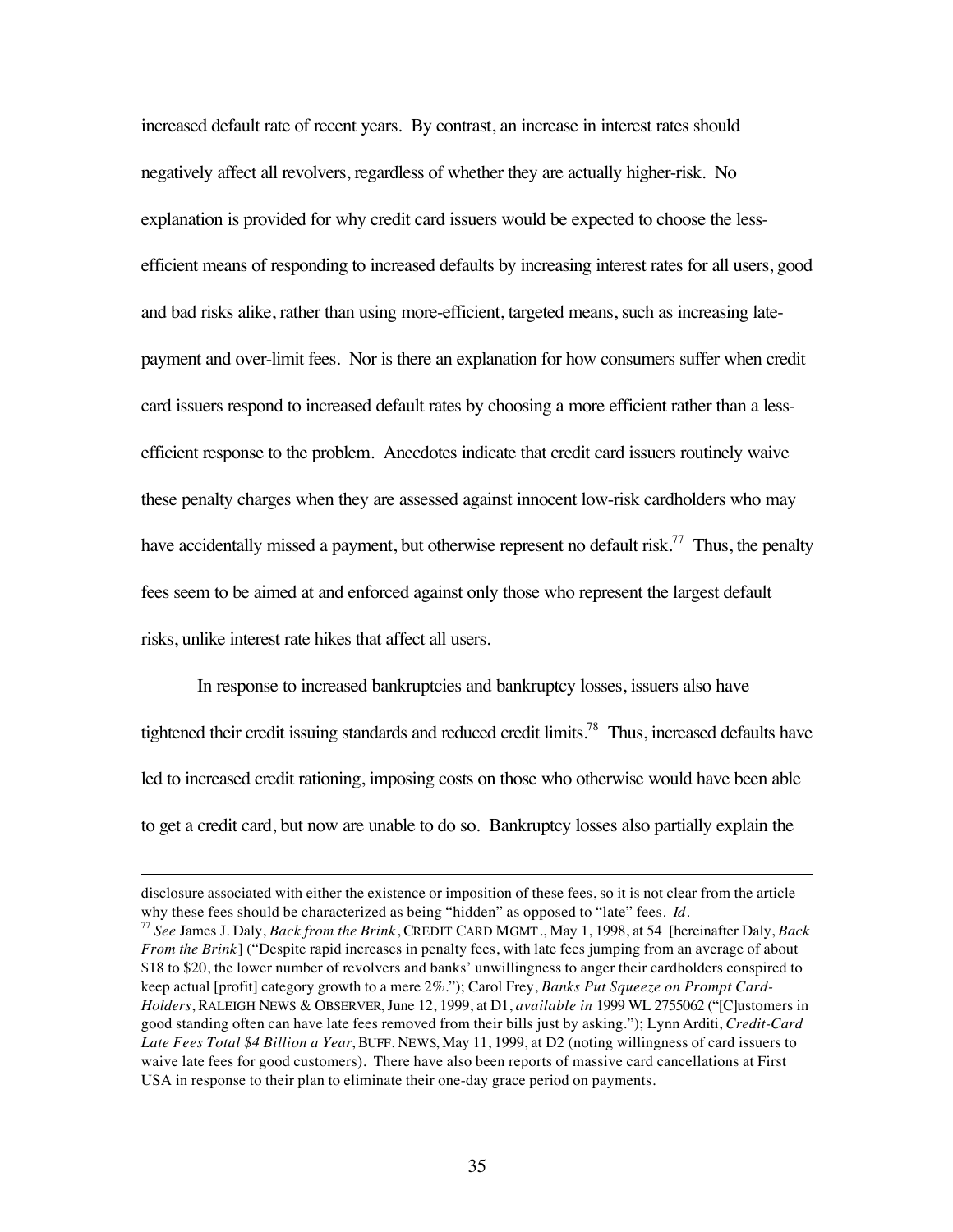steady erosion in the length of the non-interest grace period that has taken place in recent years.<sup>79</sup> Grace periods are a coveted benefit to cardholders but are expensive to issuers. Thus, in part, cardholders have passed bankruptcy losses onto consumers through a reduction in the value of a benefit previously offered and highly-coveted by convenience users especially. All of these factors can be seen as part of the price paid by consumers for increased credit card defaults, but none of them are directly reflected in the interest rate alone.

Issuers have also developed measures for indirectly charging convenience users for their services. Credit card issuers have offset the rising tide of convenience users by increasing the fees that they charge to retailers who accept their cards.<sup>80</sup> Of course, some of these charges are eventually cycled back into the retail price of the goods, thus providing a mechanism for at least partially capturing increased convenience use.

#### **b) Larger Revolvers Shop for Lower Interest Rates**

Although the majority of users are convenience users, who don't care about interest rates, there remains a smaller group of revolvers who may be somewhat more interested in interest rates. A large number of revolvers carry relatively low balances, so it is doubtful that even they will choose their cards purely on the basis of interest rates, especially if it requires them to forgo other card benefits. Canner and Luckett observe that although

 <sup>78</sup> *See* Mark M. Zandi & Celia Chen, *Debt Service Relief*, REGIONAL FIN. REV., Feb. 1998, at 11 (noting tightening of lending standards by credit card issuers).

<sup>79</sup> *See* Frey, *supra* note 77, at D1 (noting that some banks "have shaved three or four days off the time they give card-holders to pay up, and now when payments are late, many banks show no mercy"); John Stewart, *Victims of Your Own Success*, CREDIT CARD MGMT., Sept. 1, 1998, at 160 (noting that "grace periods seem to be quietly shortening"); *see also* Canner & Fergus, *supra* note 4, at 8 (noting that one way of repricing credit card services is to reduce the length of the grace period).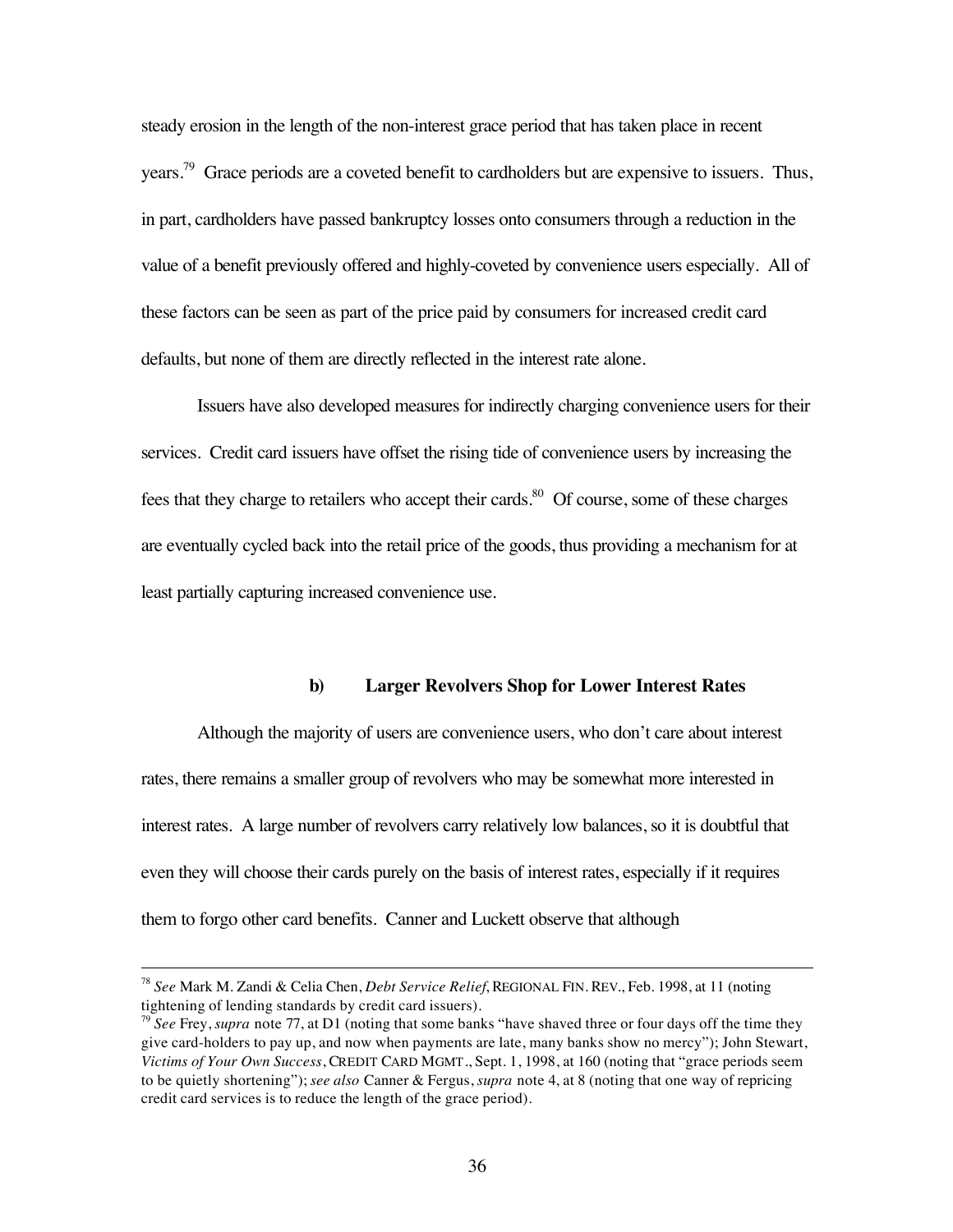the amount of credit card debt owed by cardholders who revolve varies substantially, a large fraction owe relatively small amounts. The 1989 Survey of Consumer Finances, for example, revealed that, among cardholders with debt, 32 percent owed less than \$500 at the time of the survey, and an additional 18 percent owed between \$500 and \$1,000. Thus, a significant number of those who use credit cards as a borrowing device may have balances small enough to render the interest rate a secondary consideration in deciding which cards to hold. $81$ 

The trivial savings for the average revolver is evidenced by Canner and Luckett's observation that for a family owing the median level of credit card debt in 1989 (approximately \$1,250), "a 3 percentage point drop in the [interest] rate would reduce the annual interest charge by less than  $$40.^{82}$  As they conclude, "[i]t is questionable whether a \$40 annual saving would be enough to induce a cardholder to switch from a card that has been providing satisfactory service or attractive enhancements.<sup>83</sup> Cargill and Wendell similarly observe that for "each \$100 of balance carried through the year, the consumer saves \$1 per year for each 100 basis point reduction in the effective annual interest rate. Thus, a household with a balance of \$1,000 through the year can save only \$10 per year for each 100 basis point reduction in the interest rate."84 Brito and Hartley estimate that it would take a difference in interest rates of over 3% for an individual who carries a balance of about \$1,000 to switch cards, and if they carry the balance for less than the whole year, it would take an even larger interest rate

 <sup>80</sup> *See* Flynn, *supra* note 40, at D1 (noting that banks have steadily raised the rates they charge stores that accept credit cards, sometimes up to 3.5% for some sales).

<sup>81</sup> Canner & Luckett, *supra* note 26, at 663.

<sup>82</sup> *Id.* at 664.

<sup>83</sup> *Id.*

<sup>84</sup> Cargill & Wendel, *supra* note 4, at 380-81.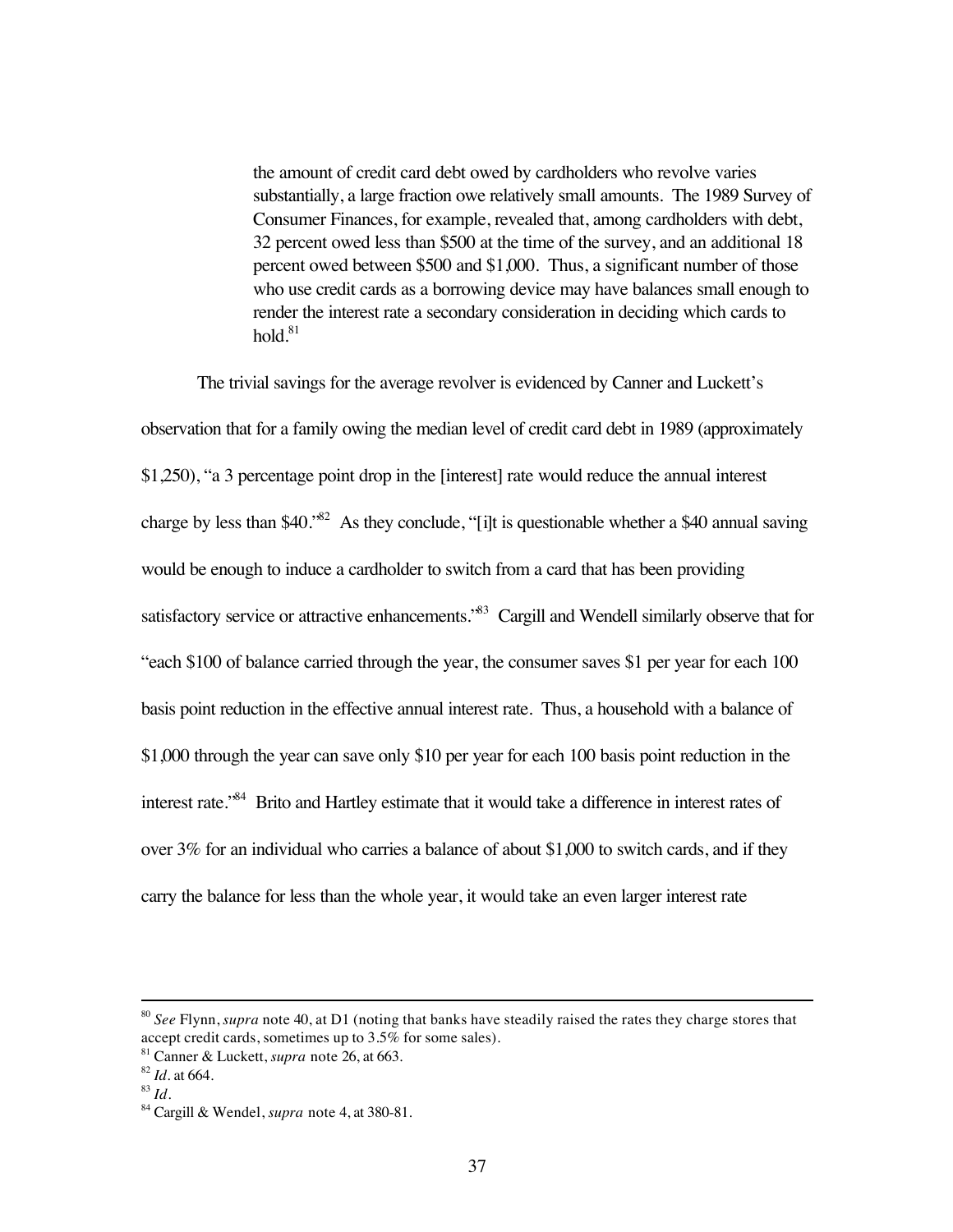difference to induce switching. $85$  Given that most consumers carry no balance and that most revolvers carry relatively small balances, the vast majority of consumers will gain little benefit from searching around for the lowest interest rate available. As Cargill and Wendel observe, "[t]hese findings suggest that lack of consumer shopping for interest rates may be an entirely rational household decision.<sup>86</sup> They further note that unless the search for a lower interest rate "can be conducted quickly, easily, and with little resource cost, consumers may find it more cost effective to use search time to catch a good sale at a supermarket or discount store.<sup>87</sup> Given these modest benefits to switching cards purely on the basis of interest rates, even a relatively small cost to the consumer will likely prevent the consumer from switching cards. It's just not worth it. Given the uncertainty, hassle, and information costs of switching cards, and the fact that the consumer will likely have to sacrifice attractive ancillary benefits, it is untenable to conclude that failure to switch cards in the face of relatively trivial benefits of a small reduction in interest rates is evidence of consumer irrationality. Given the positive costs and relatively trivial benefits for most people in shopping for a lower interest rate, it is surprising that a large number of people do in fact search among cards for better interest rates and that they appear to act on the basis of this information.<sup>88</sup>

 <sup>85</sup> Brito & Hartley, *supra* note 3, at 409. Notably, if a consumer expected to finance a \$1,000 balance for only a month and the current interest rate was an astronomically high 23.87%, transaction costs of \$1.52 would still be sufficient to prevent a switch to a card with an interest rate of 19.56%. *Id.*

<sup>86</sup> Cargill & Wendel, *supra* note 4, at 381.

 $87$  *Id.* 

<sup>88</sup> RASKOVICH & FROEB, *supra* note 70, at 9 ("[W]e [reject] . . . Ausubel's hypothesis that consumers are insensitive to the credit card interest rate . . . if the demand for credit card loans were perfectly inelastic, then the entire shock to supply would be passed on to consumers through a commensurate change in the equilibrium credit card interest rate, net of default losses. For cost shocks to be passed on only partially to price, it must be the case that the demand for credit card loans slopes downward.").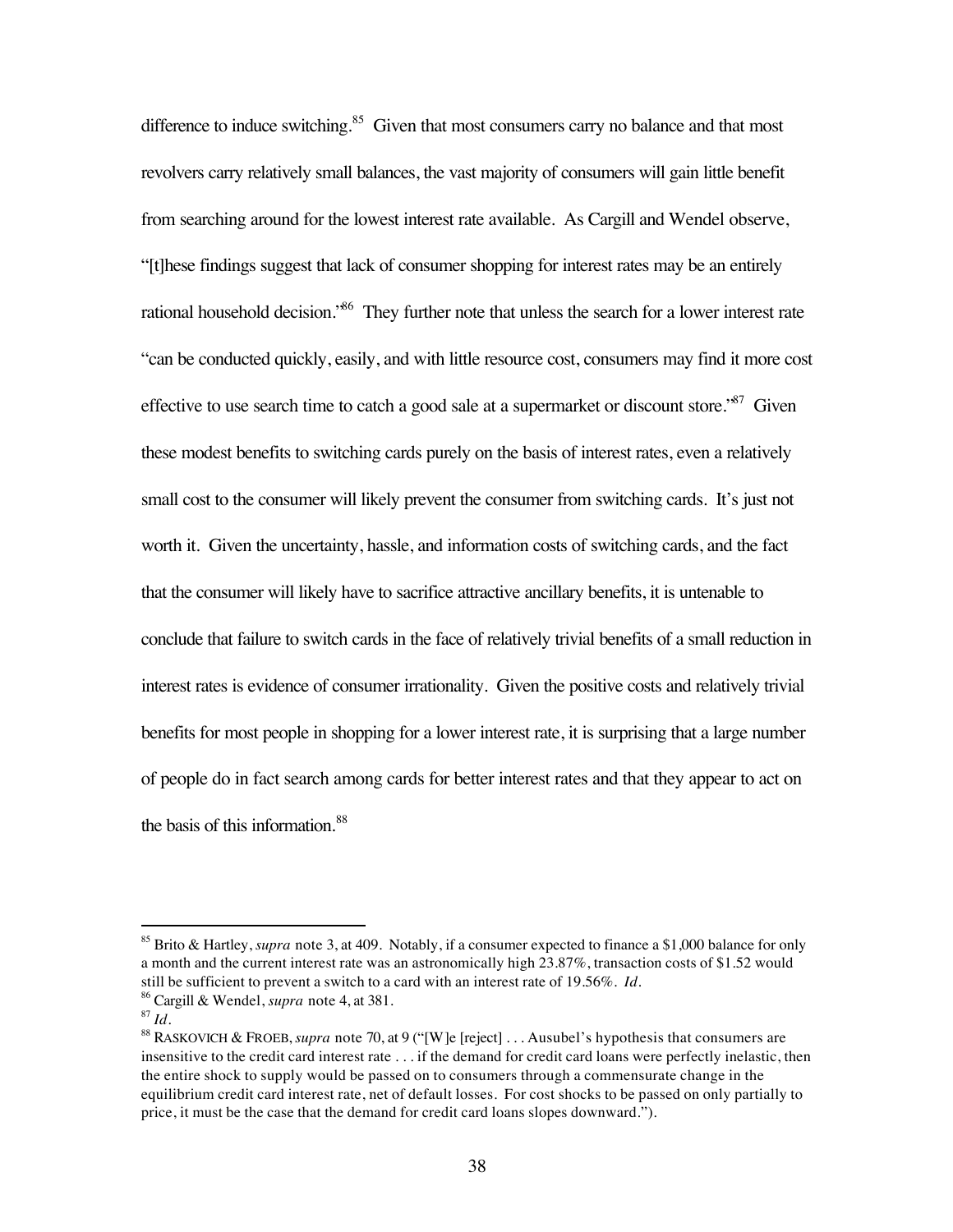As predicted by economic theory, it is primarily larger revolvers who will choose their card on the basis of interest rates rather than other factors.<sup>89</sup> Surveys indicate that revolvers are more likely than convenience users to read credit card solicitation materials, and a larger proportion of revolvers said that they would apply for a card with a lower rate if it were offered.<sup>90</sup> Moreover, the larger the outstanding balance a revolver carried, the more likely the cardholder would be to apply for a lower-rate card.<sup>91</sup> Thus, those consumers who would expect to place a high premium on relative interest rates do, in fact, do so. They choose their cards on the basis of such considerations. By contrast, interest rates matter little to most card users and as a result, they choose their cards according to other criteria.

Card issuers have responded in kind, tailoring their products to the much-larger pool of convenience users and low-revolvers who do not choose their cards primarily on the basis of interest rates.<sup>92</sup> Those who choose their cards primarily on the basis of interest rates are a small percentage of the overall credit card pool, thus it makes little sense to design one's standard product to capture that group. While it may worthwhile to try to design a special product for that group, such economic discrimination will be difficult to design and enforce. Canner and Luckett note that

 <sup>89</sup> *See* Pozdena, *supra* note 4, at 2 (noting that riskier households "will self-select into using the credit feature of their cards because, for them, the rate premium is attractive given the costs to them of alternative credit").

<sup>90</sup> Canner & Luckett, *supra* note 26, at 663 (discussing 1986 study by Payments Services, Inc.).  $91$  *Id.* 

 $\frac{92}{2}$ *Id.* at 665 ("On the demand side, credit card users have tended to be relatively insensitive to interest rate levels in their decision to acquire or to keep a particular card. Consequently, card issuers have tended to compete on factors other than price.").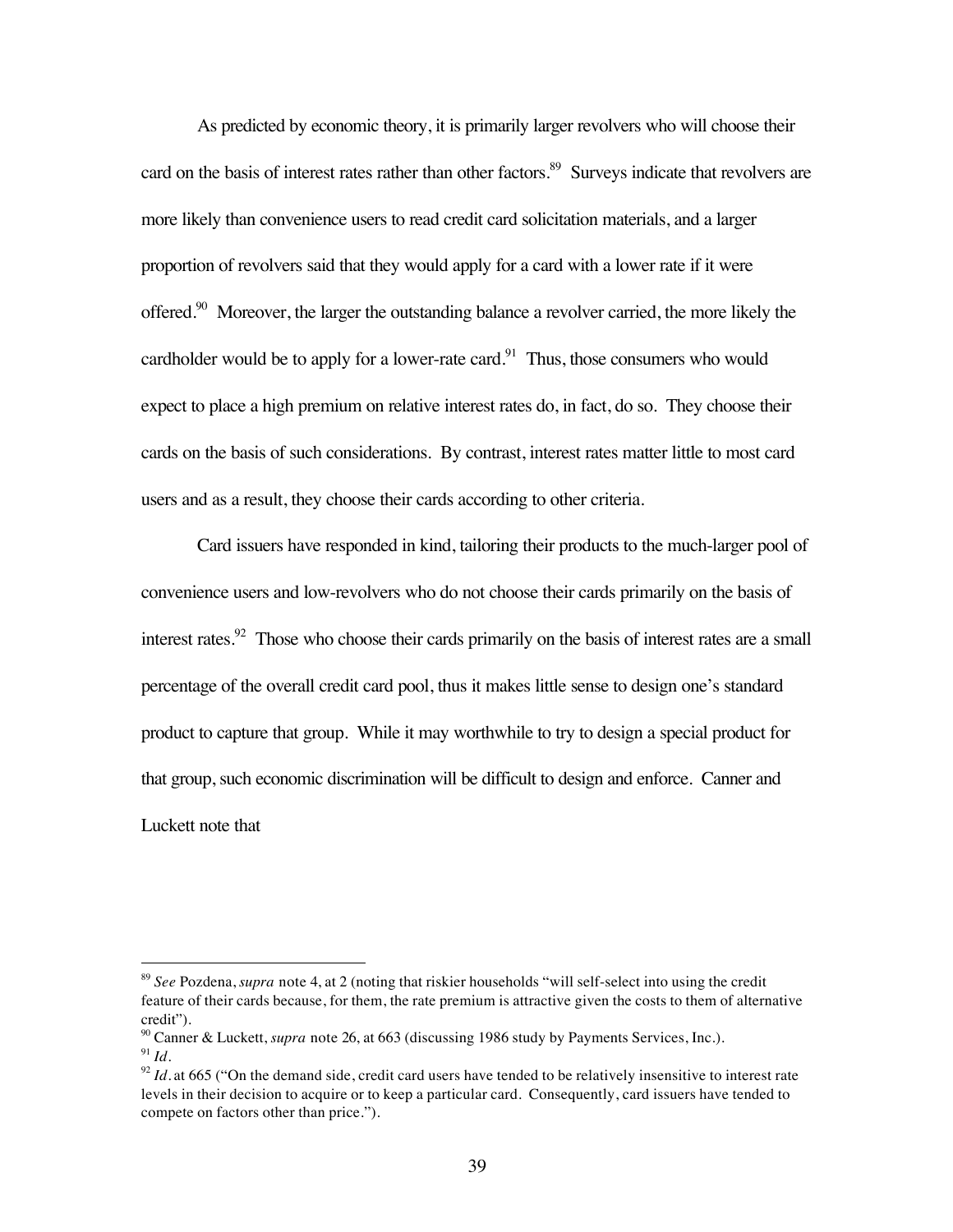Expecting to gain relatively little incremental volume from either new or existing cardholders by lowering rates, issuers have had minimal economic incentive to reduce rates to the broad spectrum of their cardholders (as opposed to selected subsets of customers). Lowering the interest rate on standard card plans would reduce interest revenue on balances of all existing cardholders who revolve their accounts – customers who apparently were willing to pay the original rate.<sup>93</sup>

This feature distinguishes credit card loans from other types of consumer loans. For other types of loans, such as auto loans, a lower interest rate is available only to new borrowers, thus there is no loss of revenue on existing loans.<sup>94</sup>

Anecdotal evidence supports the intuition that larger revolvers will tend to invest more in learning about competing interest rates and switching cards in response the information gathered. In recent years, card issuers have made widespread use of introductory "teaser" rates to induce card users to switch banks. "Teaser" rates offer rates much lower than the prevailing market rate for an introductory period of 6 to 18 months, encouraging consumers to transfer balances to the new card with the lower interest rate. While convenience users are unlikely to respond to these offers, large revolvers follow them with more interest. In fact, large revolvers have learned to "card surf" by jumping from one card to another, taking advantage of the introductory rate but then switching to yet another card when the low-interest introductory period ends. According to one report, credit card customers "are learning to jump from one promotional low-interest-rate lender to the next, just like shopping for the lowest-priced tank of gas.<sup>95</sup> One "card surfer" reports that he whittled down massive credit card debt by jumping through the low "teaser" rates of five different cards. "I'm beating them at their own game," he

 <sup>93</sup> *Id.* at 664.

<sup>94</sup> *Id.*

<sup>95</sup> Jeff Bailey & Scott Kilman, *More Borrowers Appear to be Wising Up About Credit*, STAR TRIB. (Minneapolis-St. Paul), Mar. 1, 1998, at D5.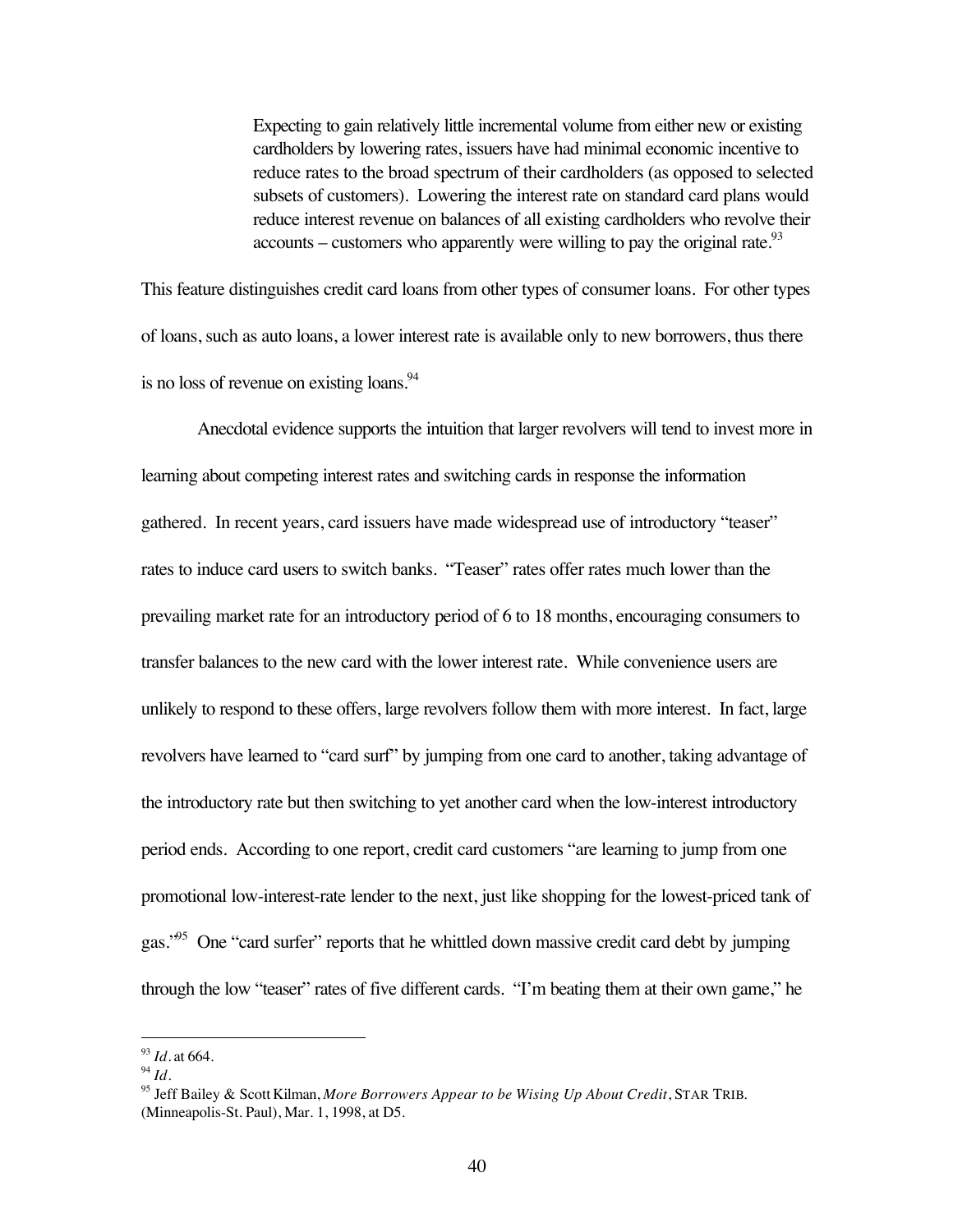triumphs.96 Credit card issuers express parallel frustration with their inability to keep these card surfers "captured," which requires them to "steal[] the same people over and over."<sup>97</sup> Savvy credit card customers, observes one industry analyst, "pay off Peter with Paul – at a lower rate. And by the time Paul wants a bigger payment, Jane comes around with a better offer.<sup>98</sup> Given the low rates offered by these cards, it is difficult for banks to actually make profits from these borrowers during the introductory period.<sup>99</sup>

Given the damnations of the bankruptcy community against credit card issuers for the alleged abuse of maintaining "high" interest rates on credit cards, it is amusing to note that they also condemn these low introductory interest rates.<sup>100</sup> Apparently this criticism stems from the idea that somehow credit card issuers "hook" new customers with these introductory rates into taking on new debt obligations and then raise the rates later.<sup>101</sup> It is not clear how credit card issuers are supposed to appease their critics. While most critics complain that interest rates are "too high," others (and sometimes the same critics) simultaneously criticize them for offering introductory rates that are "too low." One is reminded of the plight of the fictional Tom Smith

 <sup>96</sup> *Id.*

 $97$  *Id.* 

<sup>98</sup> *Id. See also* Jonathan D. Epstein, *Credit Card Industry Turbulent*, GANNETT NEWS SERVICE, May 24, 1999, *available at* 1999 WL 6968757 ("But the offers are going to an increasingly sophisticated potential customer. Many consumers have mastered the art of flipping their balances from one teaser offer to another, denying the issuers steady customers and hefty profits."); *id.* ("'It's becoming increasingly difficult to obtain customers and to grow the business. It's enabled cardholders to learn how to use things to their advantage . . . . Just using a teaser rate is not enough. Otherwise, your customer will just leave at the end of the teaser rate.'" (quoting industry analyst Moshe A. Orenbuch)).

<sup>99</sup> James J. Daly, *Saving on Postage*, CREDIT CARD MGMT., May 1, 1997, at 68 [hereinafter Daly, *Saving*] ("There is no way you can make profits in the bank card industry at a 5.9% interest rate . . . . You will be attracting more rate surfers than potential (long-term) customers." (quoting industry analyst Robert Bzezensky)).

<sup>100</sup> *See, e.g.,* ROBERT L. JORDAN, ET AL., BANKRUPTCY 208 (5th ed. 1999).

<sup>101</sup> Ausubel, *Credit Card Defaults*, *supra* note 79, at 262-63; *Bankruptcy Revision: Hearings on Bankruptcy Reform and Financial Services Issues Before the Senate Comm. On Banking*, 106th Cong. 1 (1999) [hereinafter Klein, *Hearings*] (testimony of Gary Klein, attorney for Nat'l Consumer Law Ctr.).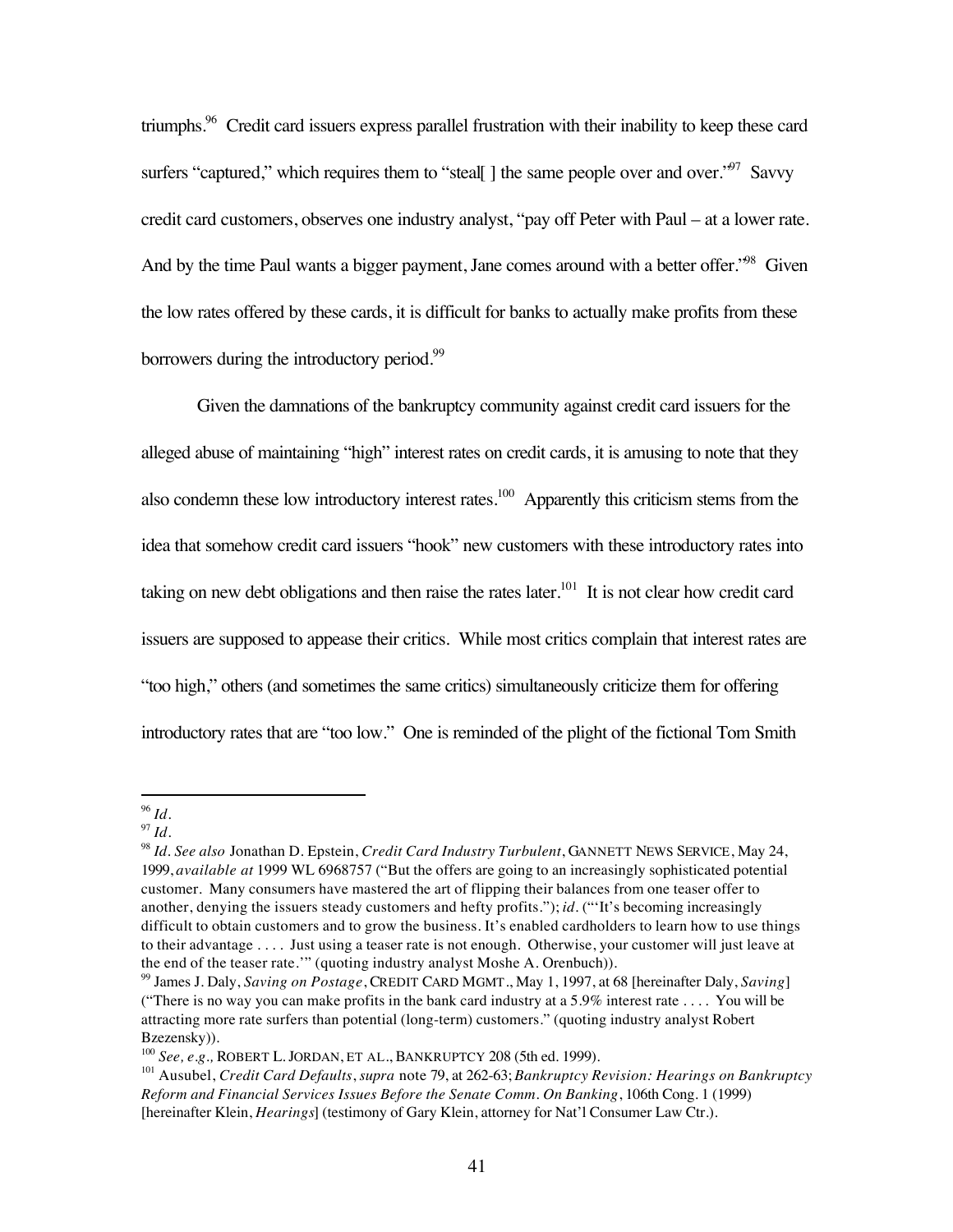and his incredible bread machine, "Price too high? Or price too low?/Now, which charge did they make?/Well, they weren't loath to charging both/With Public Good at stake!"<sup>102</sup>

A recent survey found that roughly 60% of Visa and MasterCard issuers offer low introductory rates, $103$  and these introductory rates are highly touted in solicitation mailings.<sup>104</sup> As predicted by economic theory, the clear target of these solicitations are large revolvers – the group most likely to be responsive to changes in interest rates. In short, issuers have managed to make these lower rates available to the parties most interested in them, while retaining higher rates for those who do not care about their interest rates. Both patterns are consistent with rational consumer behavior.<sup>105</sup> Similarly, credit card issuers are increasingly distinguishing their customers based on risk characteristics, offering lower interest rates to a select group of lowerrisk customers with good payment records, while retaining higher interest rates for higher-risk, late-paying customers.<sup>106</sup>

Thus, it is doubtful that the failure of consumers to change credit cards on the basis of changes in interest rates really provides sound evidence of consumer irrationality. Instead, consumers exhibit highly rational behavior in this area. Most cardholders gain little or no benefit from a reduction in interest rates because they revolved little or no balance. For these cardholders almost any cost of switching or loss of existing benefits from switching will exceed

 <sup>102</sup> R. W. Grant, *Tom Smith and His Incredible Bread Machine*, *reprinted in* THE INCREDIBLE BREAD MACHINE 171, 174 (1974).

<sup>103</sup> Bailey & Kilman, *supra* note 95, at D5.

<sup>&</sup>lt;sup>104</sup> See JORDAN, ET AL., *supra* note 100, at 208 (reporting that in 1997 two-thirds of credit card solicitations offered consumers introductory rates as low as 4.9%).

<sup>105</sup> Canner & Luckett, *supra* note 26, at 664.

<sup>106</sup> *Id.* at 666; PROFITABILITY 1998, *supra* note 72, at 4 ("Over the past several years, pricing practices in the credit card market have changed significantly. Many card issuers that in the past offered programs with a single interest rate now offer a broad range of card plans with differing rates depending on credit risk and consumer usage patterns.").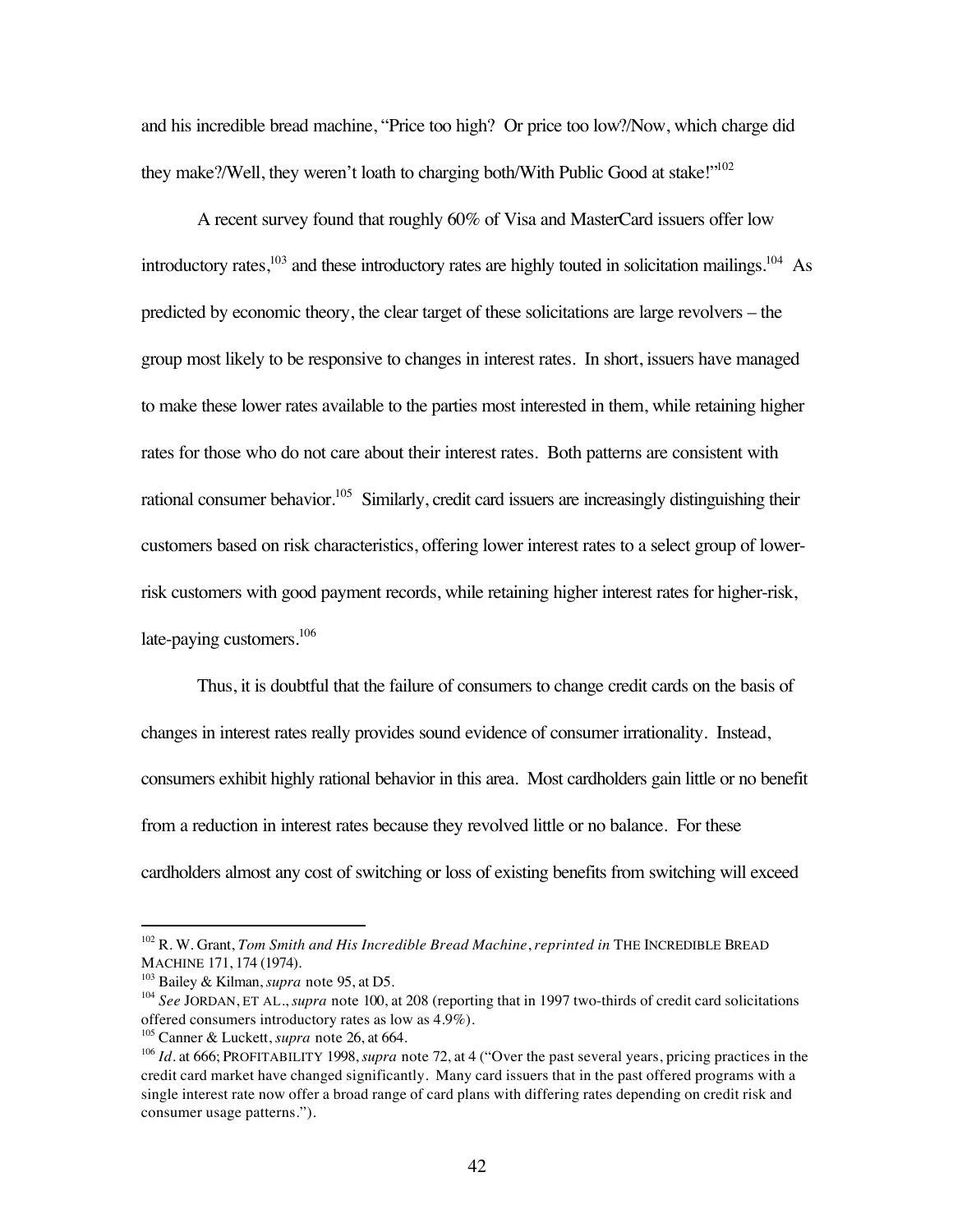the gains from switching. By contrast, larger revolvers who would benefit from a reduction in interest rates do in fact seek out cards that offer that benefit and choose accordingly. For them, the benefits of switching for a better interest rates are larger. In short, once Ausubel's mistaken use of interest rates as the sole measure of consumer rationality is corrected in favor of a more realistic analysis, consumers readily reveal themselves as highly rational.

## *2. Rearranging Intertemporal Consumption Streams*

As to the claim that consumers should "rearrange their intertemporal stream of consumption" as a response to "high" interest rates, Ausubel again commits the fallacy of applying an absolute standard to a relative comparison. Here the relevant inquiry is the comparative rate at which the individual prefers to consume today rather than at a later date. This comparison will include such things as the likelihood of increased income in the future (the life-cycle hypothesis) and the durability or capital nature of the goods purchased, such that they can be seen as an investment that will save money over the long run.<sup>107</sup> As Christopher DeMuth observes:

> Decisions to finance current consumption out of future earnings are not fundamentally different from other economic decisions; most decisions are not simple trade-offs between goods at one point in time, but are trade-offs between present and future consumption and/or present and future production. Personal borrowing, investment, and spending decisions follow patterns that are consistent and rational.<sup>108</sup>

 <sup>107</sup> *See generally* 2 FRANCO MODIGLIANI, THE COLLECTED PAPERS OF FRANCO MODIGLIANI (1980) (discussing life cycle hypothesis of saving).

<sup>108</sup> DeMuth, *supra* note 36, at 205.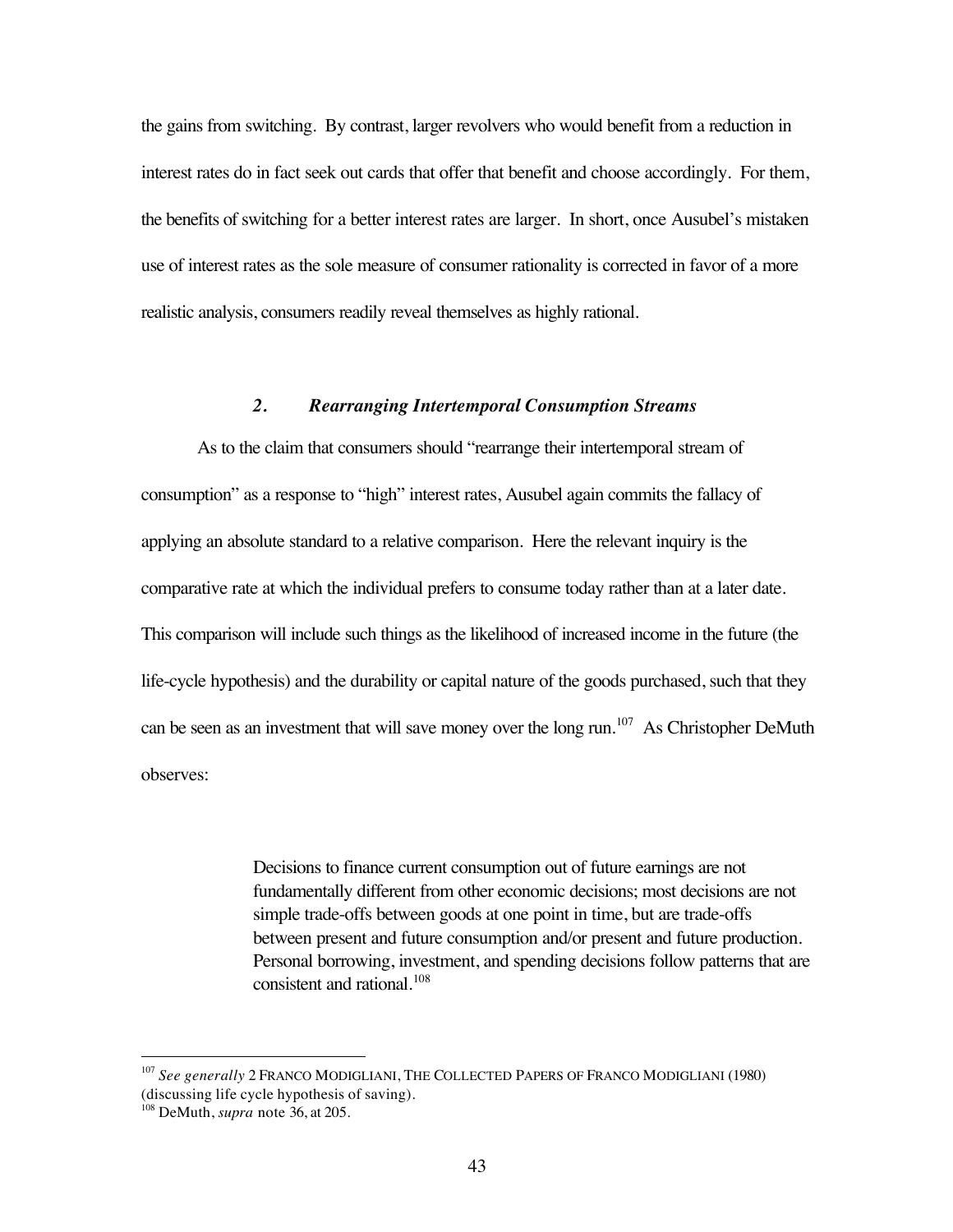Ausubel provides no evidence as to the endogeneity of individual preferences for inter-temporal consumption or as to why credit card interest rates are "high" in light of this trade-off between current and future consumption.

## *3. Conclusion*

In short, characterizing credit card interest rates as "high" or "expensive" appears to be little more than *ipse dixit* – credit card interest rates are just "high" in the opinion of some observers according to some absolute standard, that they alone seem to know.<sup>109</sup>

#### **III. Has Competition Failed in the Credit Card Industry?**

Ausubel also argues that a failure of competition in the credit card industry means that credit card rates are "high" relative to what they "should" be in a competitive market. Ausubel posits (without any support) that the "cost of funds is obviously the primary determinant of the marginal cost of lending via credit cards, and it is usually the only component of marginal cost that varies widely from quarter to quarter."110 Ausubel also observes (with support) that from 1982 to 1989, the cost of funds rate fluctuated roughly between 6-15% and generally declined

<sup>&</sup>lt;sup>109</sup> Though I may be belaboring a somewhat obvious point, numerous members of the bankruptcy community have made the same error of describing credit card interest rates in above terms. For instance, Bankruptcy Judge David F. Snow has recently stated, "Although the competition among card issuers has resulted in some decrease in interest rates, these rates remain high, averaging more than eighteen percent per annum." David F. Snow, *The Dischargeability of Credit Card Debt: New Developments and the Need for a New Direction*, 72 AM. BANKR. L.J. 63, 65 (1998). This error seems to be a modern updating of the medieval church's belief in an absolute "just price" for goods and interest rates that could be determined independent of market forces. *See* David Friedman, *Just Price*, in THE PALGRAVE ENCYCLOPEDIA OF LAW AND ECONOMICS.

<sup>110</sup> Ausubel, *Failure of Competition*, *supra* note 4, at 53.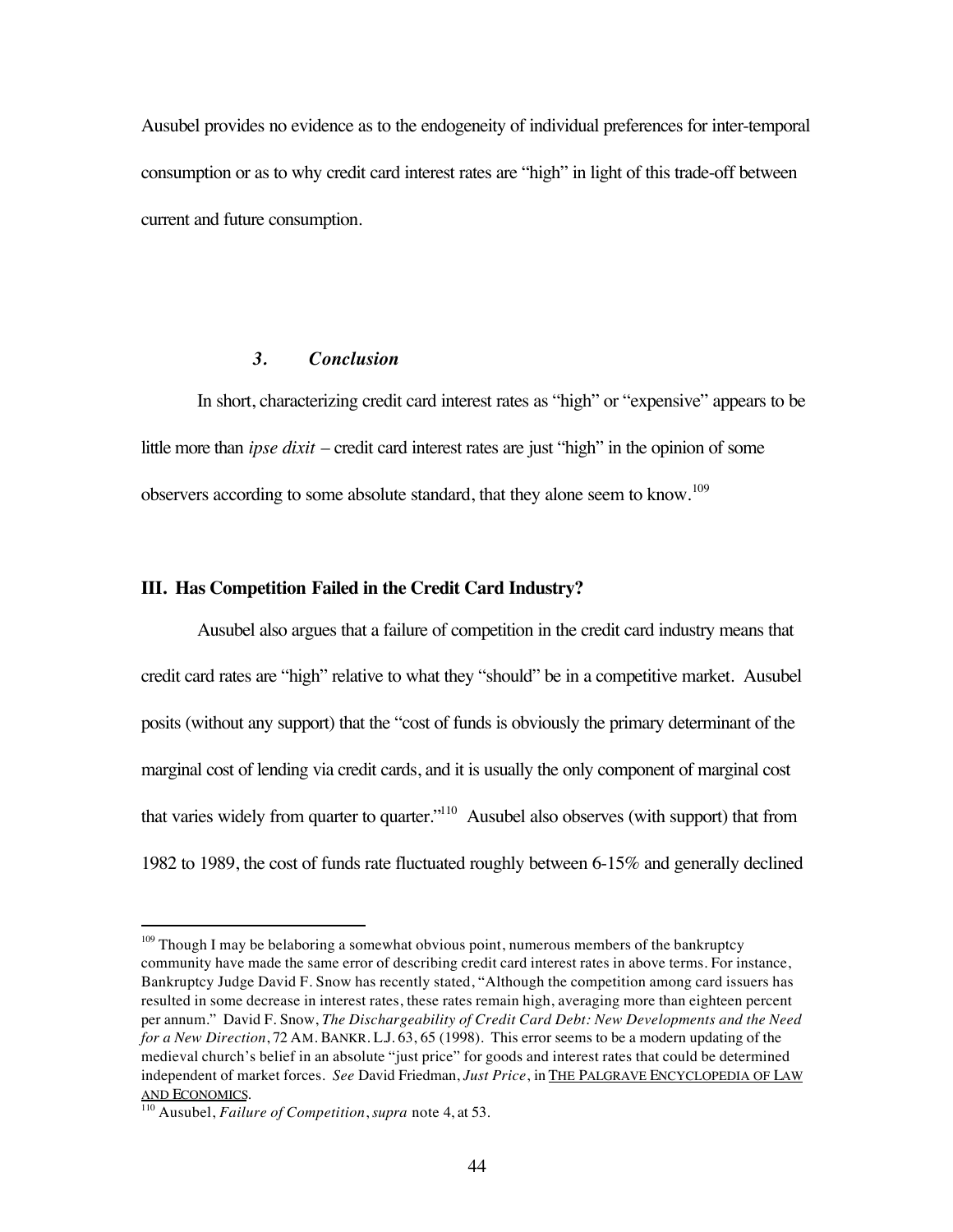from 15% at the beginning of the period to below 10% at the end of the period. During this same period, by contrast, credit card interest rates remained relatively constant at approximately 18%. From this comparison Ausubel draws two conclusions: first, that credit card interest rates are "sticky" and relatively unresponsive to changes in federal funds rates; and second, that credit card interest rates are sticky at "high" rates of interest, suggesting a lack of issuer competition and the presence of consumer irrationality in the credit card market.<sup>111</sup> Although the proposition of "sticky" credit card interest rates is largely incorrect, it does contain a grain of truth. By contrast, the proposition that interest rates are sticky at "high" rates of interest is completely incorrect.

Ausubel and others also argue that as a result of this absence of adequate competition, credit card operations have earned persistent supranormal returns over a long period of time and that these profits have led credit card issuers to extend credit recklessly in the pursuit of ever-larger profits. This claim of failure of competition in the credit card market is a necessary condition that critics of the credit card industry *must* be able to support if their criticisms are to stand. Persistent profits are possible only if the credit card industry is proven to be largely noncompetitive. In turn, the presence of persistent profits is a necessary condition for making the claim that credit card issuers have extended credit "recklessly" and the related claims that credit card issuers only have themselves to blame for increasing bankruptcy losses. Moreover,

 <sup>111</sup> Ausubel seems to have retreated slightly from his position that credit card interest rates are sticky. *See* LAWRENCE M. AUSUBEL, THE CREDIT CARD MARKET, REVISITED 20 (Dep't of Economics, Univ. of Maryland, WORKING Paper, July 20, 1995). Nonetheless members of the bankruptcy community's continued reliance on Ausubel's *Failure of Competition* necessitates an in depth analysis here. Thus, even if Ausubel no longer stands by his earlier thesis, for the sake of exposition I will follow the convention of the bankruptcy community of attributing the thesis to Professor Ausubel as the argument was made first in his 1991 article. I apologize for any confusion that may result.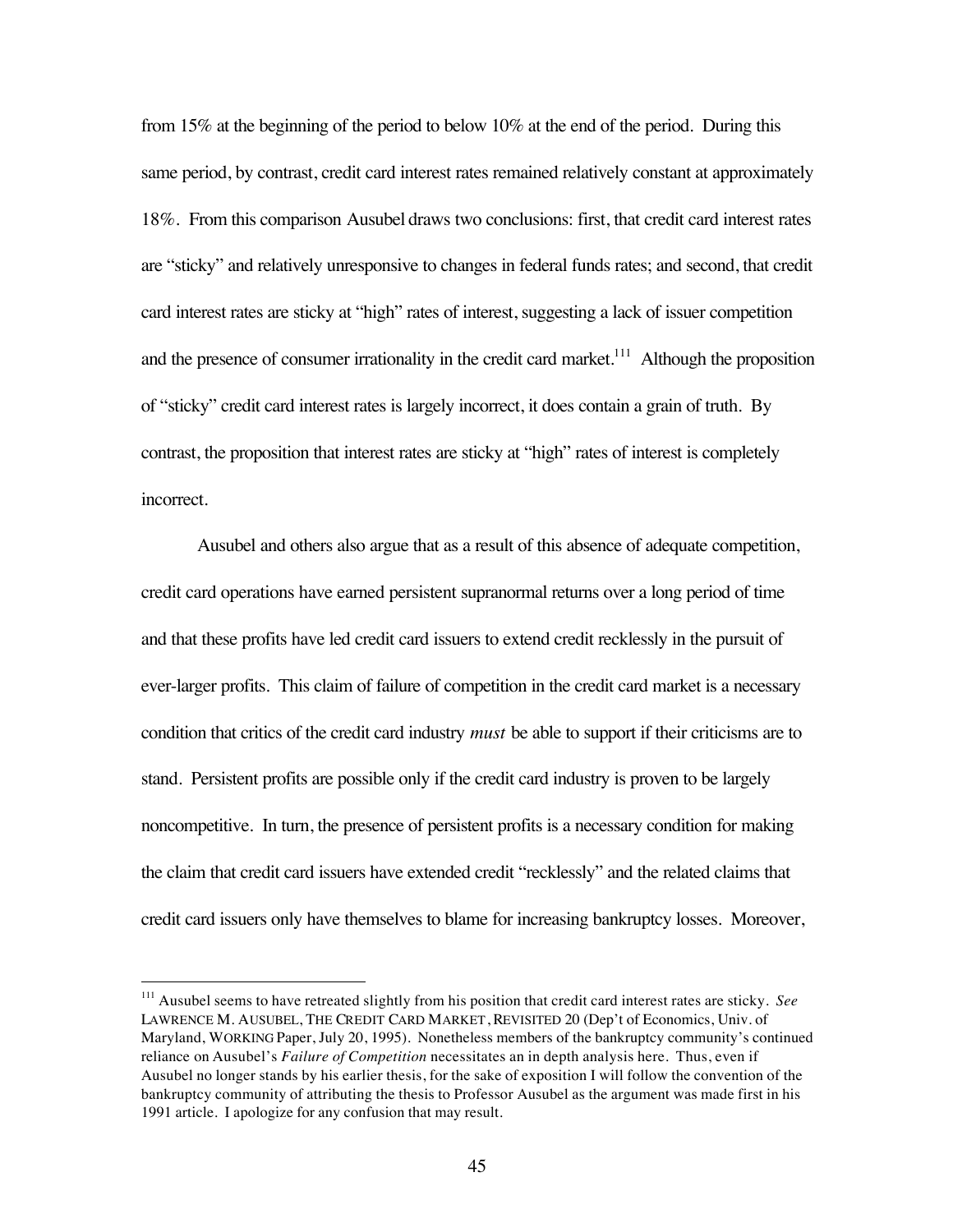if the credit card market is largely competitive, then bankruptcy losses will tend to have the negative efficiency effect of passing on these losses to consumers, rather than being primarily a wealth transfer from credit card issuers to consumers in the form of reductions in these profits.

This suggests that there are two possible scenarios to describe the operations of the credit card market. One model posits that the credit card market is competitive and that consumers are rational. The alternative model is that market is fundamentally noncompetitive and that consumers are fundamentally irrational in their credit card use. As the following discussion will demonstrate, the argument that competition has failed in the credit card market is facially implausible and empirically doubtful.

#### **A. Are Credit Card Interest Rates "Sticky"?**

There is some truth in the observation that credit card interest rates are sticky. Unfortunately for the foes of credit cards, this observation tends to *undercut* rather than support their claims of consumer irrationality and supranormal industry returns.

As noted, the cornerstone of the argument that credit card interest rates are sticky is the observation that during the period 1982-1989 interest rates on credit cards remained relatively constant, even as the cost of funds rate fell significantly.<sup>112</sup> From this observed stickiness, it is concluded that rapacious credit card issuers are reaping huge profits by shearing gullible consumers. While the factual observation is somewhat correct, the conclusion is absolutely incorrect.

 <sup>112</sup> Ausubel, *Failure of Competition*, *supra* note 4, at 53.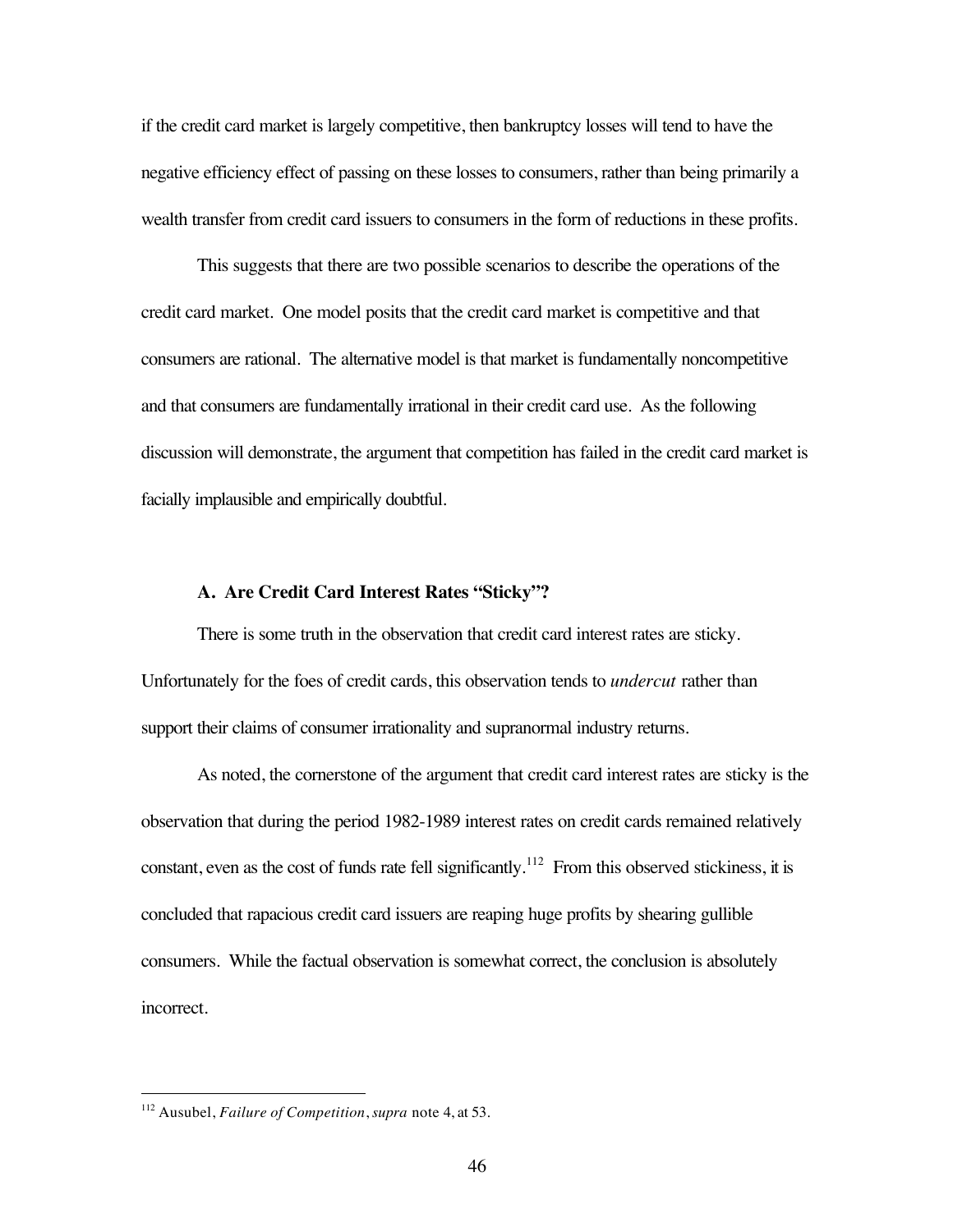The error in the conclusion is evidenced by a more thorough examination of *all* of the relevant data, rather than the small and arbitrary sample period. Table 1 presents data on changes in credit card interest rates from 1972 to 1989 and compares them to interest rates on two other forms of consumer credit, automobile loans and personal loans.<sup>113</sup> As the data shows, throughout this entire period credit card interest rates have been far more "sticky" than these other forms of consumer credit.

 <sup>113</sup> SIDNEY HOMER & RICHARD SYLLA, A HISTORY OF INTEREST RATES 427 tbl.58 (3d ed. 1991).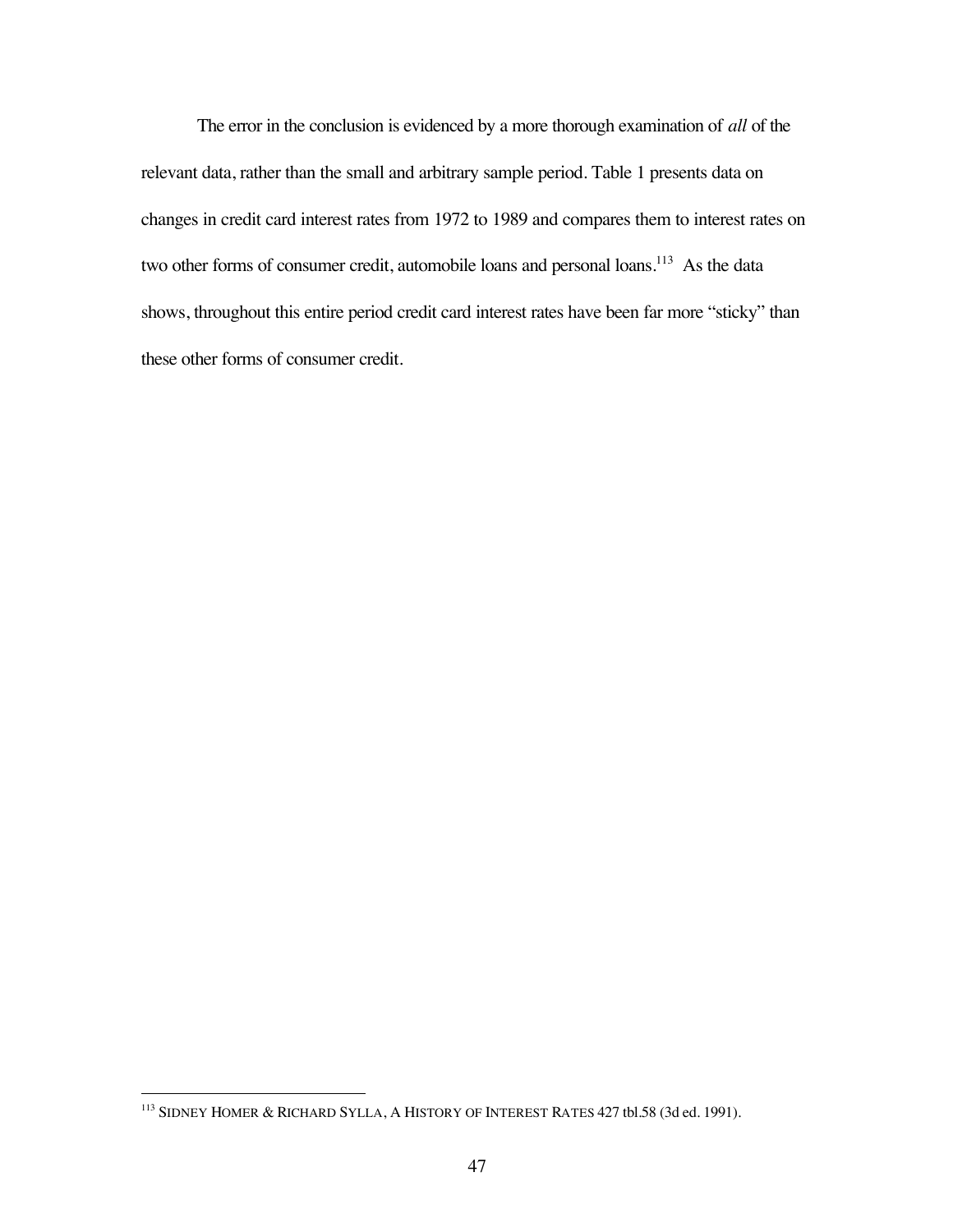# **Table 1: U.S. Consumer Credit Commercial Bank Rates, 1972-1989**

| Source: SIDNEY HOMER & RICHARD SYLLA, A HISTORY OF INTEREST RATES 427, tbl. 58 (3d) |  |
|-------------------------------------------------------------------------------------|--|
| ed. 1991).                                                                          |  |

|                 | % Yield          |                |                          |
|-----------------|------------------|----------------|--------------------------|
| Year            | New Automobiles  | Personal Loans | <b>Credit Card Plans</b> |
|                 | $(36-48$ months) | (24 months)    |                          |
| 1972            | 10.05            | 12.46          | 17.21                    |
| 1973            | 10.21            | 12.60          | 17.21                    |
| 1974            | 10.97            | 12.99          | 17.21                    |
| 1975            | 11.36            | 13.08          | 17.16                    |
| 1976            | 11.07            | 12.77          | 17.05                    |
| 1977            | 10.92            | 12.97          | 16.89                    |
| 1978            | 11.02            | 13.19          | 17.03                    |
| 1979            | 12.02            | 13.85          | 17.03                    |
|                 |                  |                |                          |
| 8-year average  | 10.95            | 12.99          | 17.10                    |
|                 |                  |                |                          |
| 1980            | 14.30            | 15.47          | 17.31                    |
| 1981            | 16.54            | 18.09          | 17.78                    |
| 1982            | 16.83            | 18.65          | 18.51                    |
| 1983            | 13.92            | 16.88          | 18.78                    |
| 1984            | 13.71            | 16.47          | 18.77                    |
| 1985            | 12.91            | 15.94          | 18.69                    |
| 1986            | 11.33            | 14.82          | 18.26                    |
| 1987            | 10.46            | 14.23          | 17.93                    |
| 1988            | 10.85            | 14.68          | 17.78                    |
| 1989            | 12.07            | 15.44          | 18.02                    |
|                 |                  |                |                          |
| 10-year average | 13.29            | 16.07          | 18.18                    |

The conclusion is strongly reinforced by a graphical representation of the same data.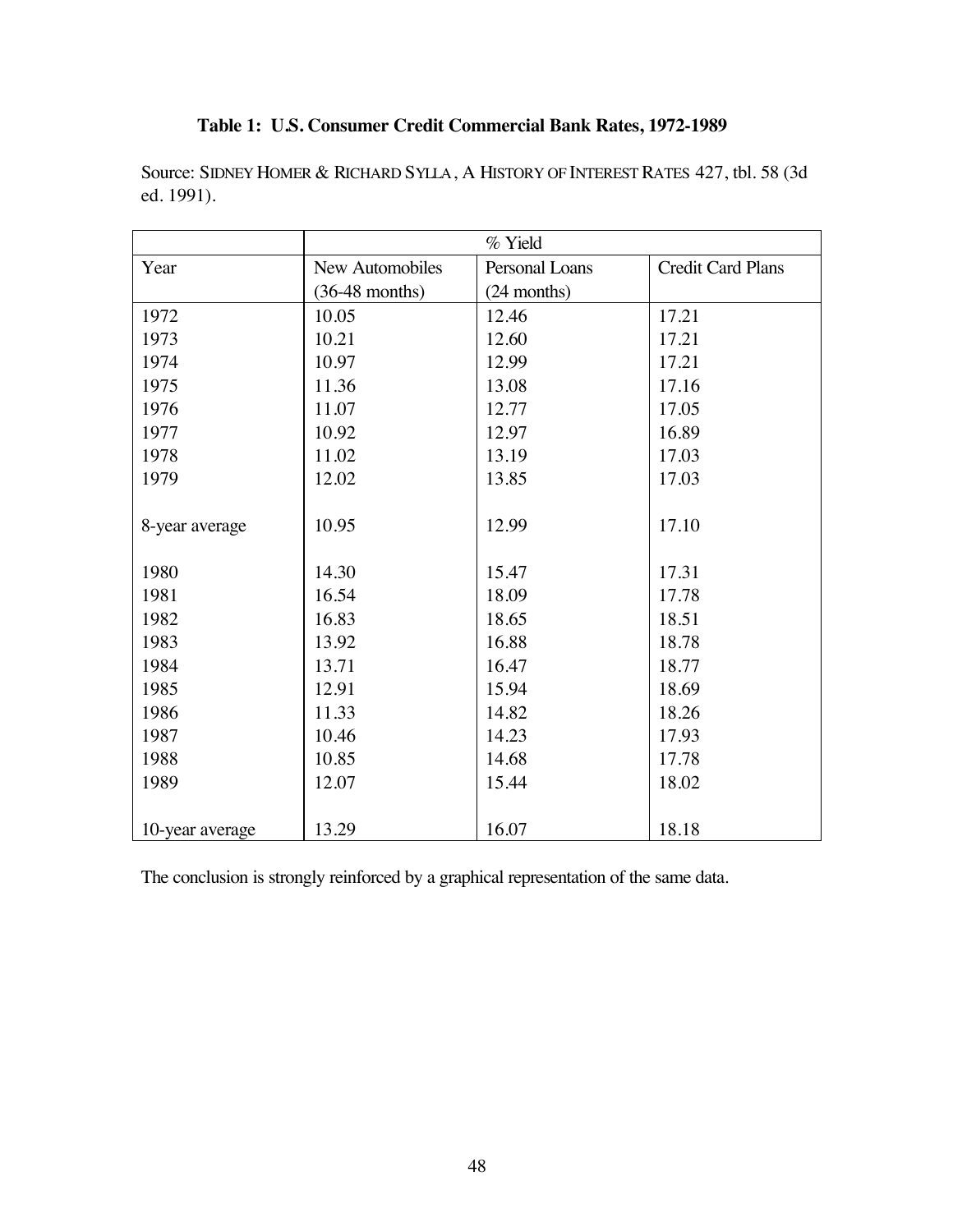**Chart 1: U.S. Consumer Commercial Bank Rates, 1972-1989**<sup>114</sup>



**U.S. Consumer Credit Commercial Bank Rates**

**Series 1: New Automobile Loans (36-48 months) Series 2: Personal Loans (24 months) Series 3: Credit Card Plans**

Examining Table 1, it is evident that Ausubel is correct about the stickiness of interest rates in the period from 1982-1989. Perhaps more striking is that interest rates on credit cards were *equally sticky* throughout the *entire period* of 1972-1989. The era of the 1970s, of course, was an era of dramatically *increasing* interest rates – essentially the mirror opposite of the falling interest rates of the 1980s, as shown in Table 2.<sup>115</sup>

<sup>&</sup>lt;sup>114</sup> Data derived from Table 1.

<sup>&</sup>lt;sup>115</sup> HOMER & SYLLA, at 388-89 tbl.52.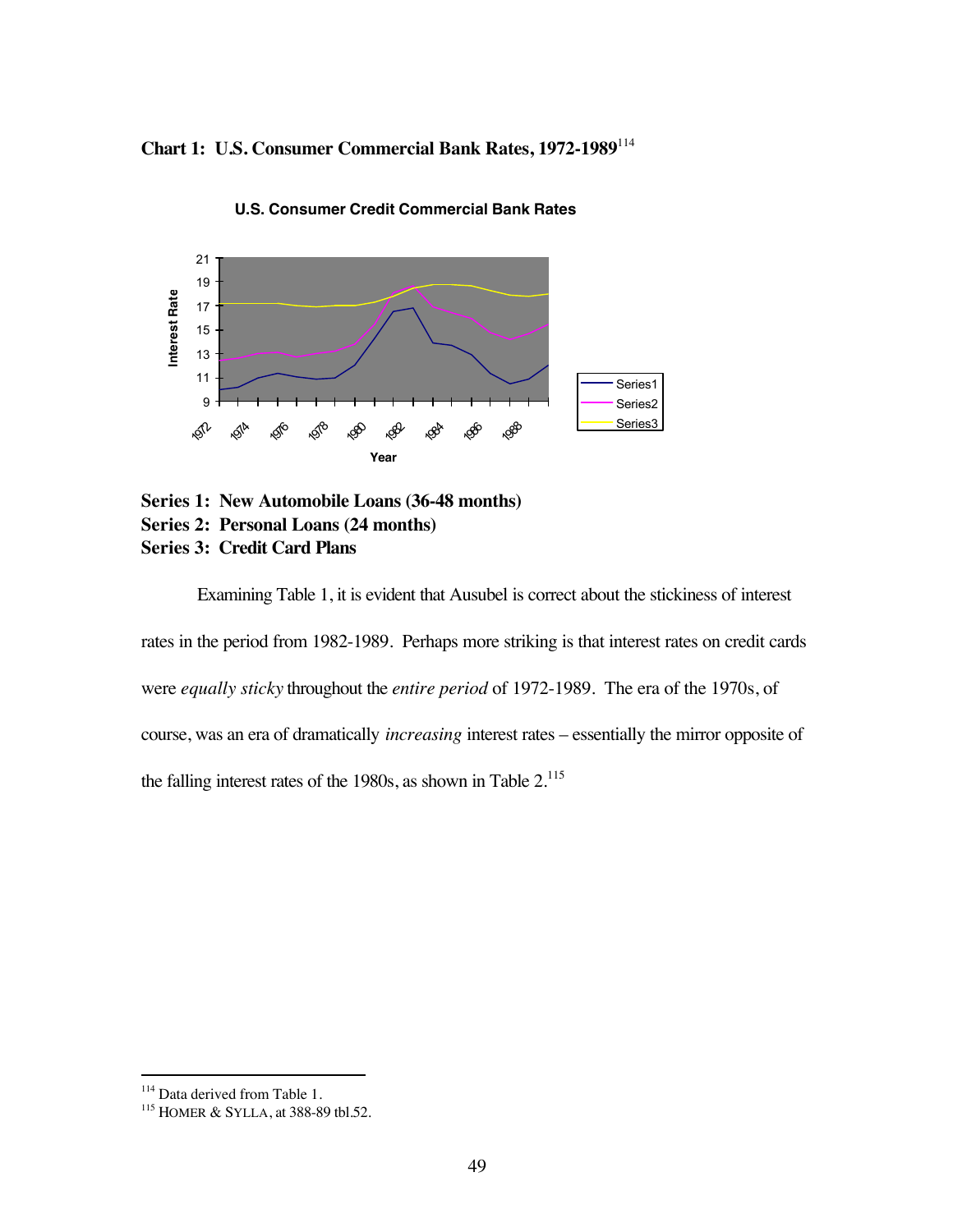# **Table 2: Federal Funds Rate, 1970-1989**

|      | <b>Federal Funds</b>  | <b>Federal Funds</b> | <b>Monthly Average</b> |
|------|-----------------------|----------------------|------------------------|
| Year | <b>Annual Average</b> | Low                  | <b>High</b>            |
| 1970 | 7.18                  | 4.90                 | 8.98                   |
| 1971 | 4.66                  | 3.71                 | 5.57                   |
| 1972 | 4.43                  | 3.29                 | 5.33                   |
| 1973 | 8.73                  | 5.94                 | 10.78                  |
| 1974 | 10.50                 | 8.53                 | 12.92                  |
| 1975 | 5.82                  | 5.20                 | 7.13                   |
| 1976 | 5.04                  | 4.65                 | 5.29                   |
| 1977 | 5.54                  | 4.61                 | 6.56                   |
| 1978 | 7.93                  | 6.70                 | 10.03                  |
| 1979 | 11.19                 | 10.01                | 13.78                  |
| 1980 | 13.36                 | 9.03                 | 18.90                  |
| 1981 | 16.38                 | 12.37                | 19.10                  |
| 1982 | 12.26                 | 8.95                 | 14.94                  |
| 1983 | 9.09                  | 8.51                 | 9.56                   |
| 1984 | 10.23                 | 8.38                 | 11.64                  |
| 1985 | 8.10                  | 7.53                 | 8.58                   |
| 1986 | 6.80                  | 5.85                 | 8.14                   |
| 1987 | 6.66                  | 6.10                 | 7.29                   |
| 1988 | 7.57                  | 6.58                 | 8.76                   |
| 1989 | 9.21                  | 8.45                 | 9.85                   |

Source: SIDNEY HOMER AND RICHARD SYLLA, A HISTORY OF INTEREST RATES 388-89 tbl. 52 (3d ed. 1991).

The fluctuation in average interest rates over this period is also represented in Chart 2.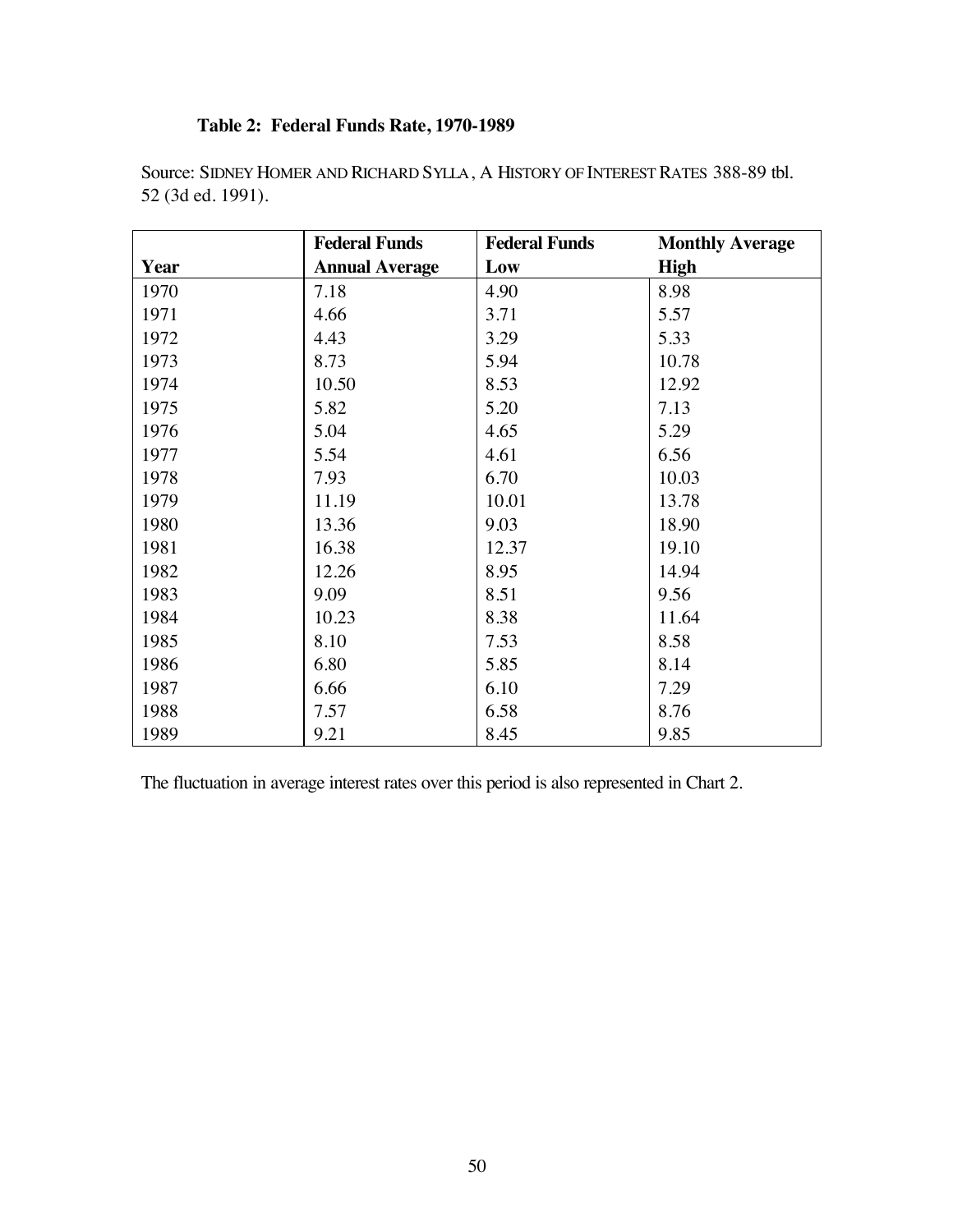**Chart 2: Federal Funds Interest Rate, 1970-1989**<sup>116</sup>



As Table 2 identifies, during the period 1972-1982, the federal funds rate rose form a low of 3.29% to a high of 19.10%. Annual averages ranged from 4.43% in 1972, steadily increasing to 16.38% in 1982, before they started falling again. By beginning his examination in 1982 Ausubel has essentially chosen the height of the massive interest rates increases of the 1970s and 1980s as his benchmark, and focused on only the downward trend in the cost of funds from 1982-1989. It is not defensible to simply choose a short and arbitrary time period and ignore the periods that came before and after.<sup>117</sup>

What is significant upon examining Table 1 and Table 2 together, therefore, is that the stickiness of credit card interest rates is not a phenomena of the post-1982 period. Instead, it is evident that credit card interest rates were *also* sticky during the 1970s and early-1980s despite a *rising* cost of funds rate. Regardless of whether the cost of funds rate is rising or falling, for a

<sup>&</sup>lt;sup>116</sup> Data derived from Table 2.

<sup>117</sup> *See* Canner & Fergus, *supra* note 4, at 2 ("Thus, the more reliable indicator of long-run bank card profitability seems to be an average derived from periods of low as well as high profitability rather than from the atypical experience of recent years.").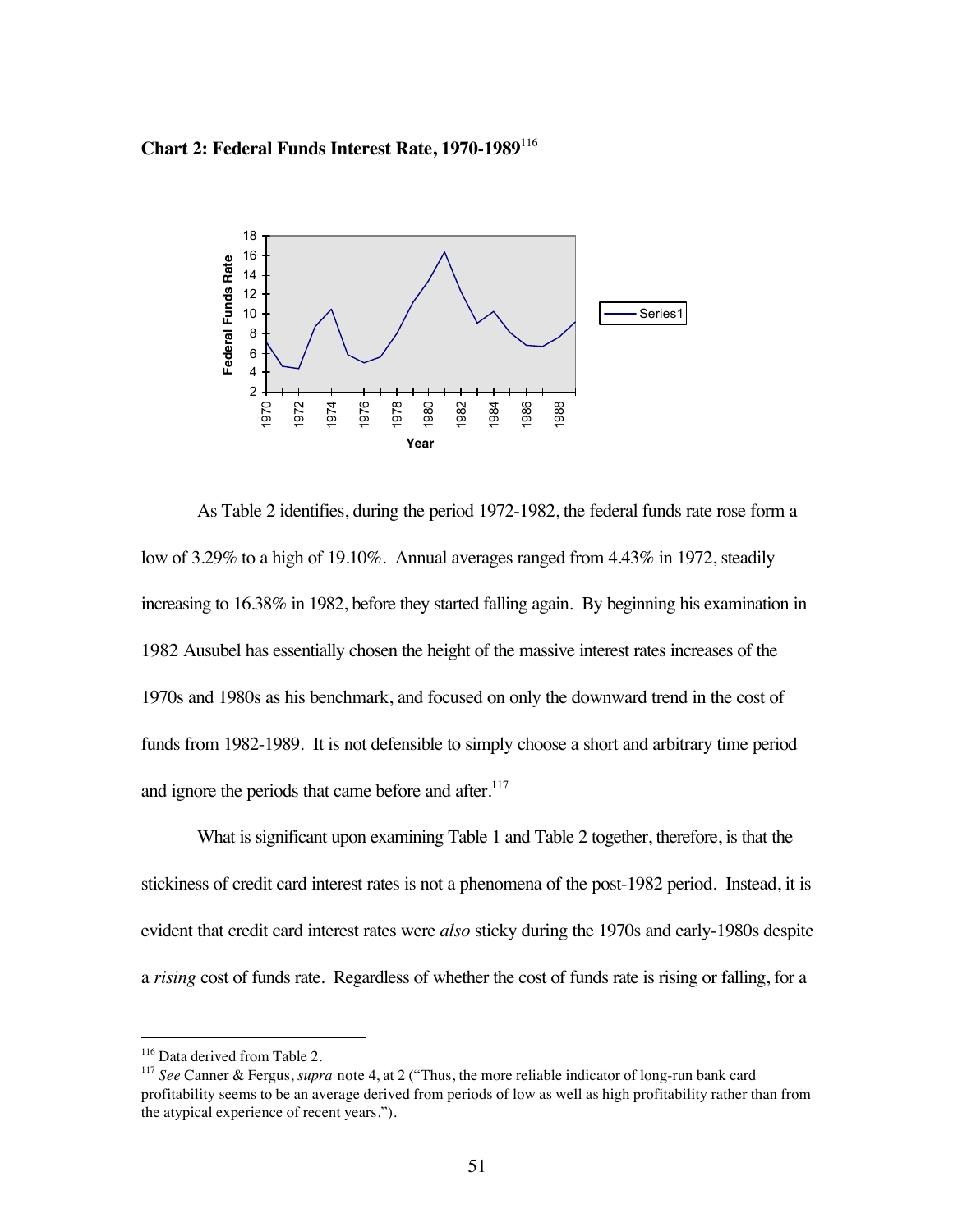period of 20 years the interest rate on credit cards has remained relatively constant, until the decline in interest rates in recent years.<sup>118</sup> Thus, if credit card issuers were reaping large profits off the "spread" between the cost of funds and interest rates in the 1980s, they were suffering equally large losses during the 1970s and the early  $1980s$ .<sup>119</sup> In fact, during this period, the average return on credit card operations was lower than for other sectors of banking activity.<sup>120</sup> As Homer and Sylla conclude regarding this period, "[c]redit card plan rates . . . on average moved barely at all in relation to other rates during a period that witnessed the greatest fluctuations in money and bond market rates in U.S. history.<sup> $121$ </sup> Although it may be possible to argue that state usury ceilings limited maximum credit card interest rates as the cost of funds rose, usury restrictions cannot explain why credit card interest rates were not lower at the beginning of the period when the cost of funds was much lower, nor why credit interest rates did not rise in the post-*Marquette* period 1978-1982.

This historical stability in credit card interest rates has actually cracked in recent years, as credit card interest rates have steadily declined in recent years. As Table 3 indicates, shortly after the closing period of Ausubel's initial study, credit card interest rates began a steady downward trend that has resulted in significantly lower interest rates on credit cards.<sup>122</sup>

 <sup>118</sup> PROFITABILITY 1998, *supra* note 72, at 4-5 ("Data . . . indicate[s] that credit card interest rates fell sharply from mid-1991 through early 1994 after being relatively stable for most of the previous twenty years. Since early 1994, credit card interest rates have fluctuated in a narrow range between 15.13 and 16.25 percent."). <sup>119</sup> MANDELL, *supra* note 4, at xix ("From 1979 to 1981, as the cost of money skyrocketed during the

inflationary Carter years, the banks actually lost money on their credit cards.").

<sup>120</sup> *See* Canner & Fergus, *supra* note 4.

<sup>121</sup> HOMER & SYLLA, *supra* note 113, at 427.

<sup>122</sup> PROFITABILITY 1998, *supra* note 70, at 5 tbl.2. *See also* Canner & Luckett, *supra* note 26, at 665 ("In the past several months, however, much of the rigidity in credit card pricing has been breaking down, with a growing number of issuers reducing rates 2 to 4 percentage points.").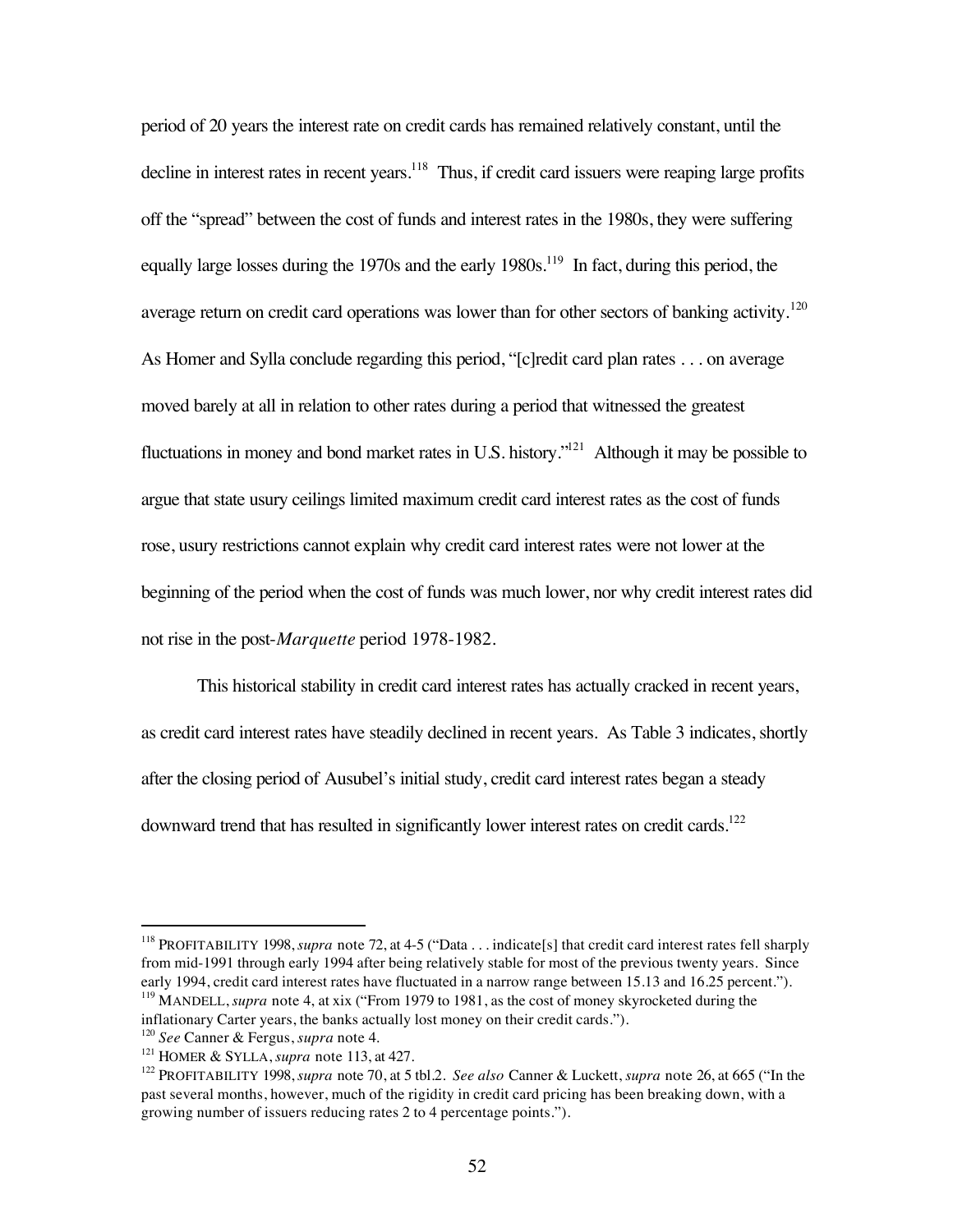## **Table 3: Credit Card Interest Rates, 1972-1998**

Source: FEDERAL RESERVE BOARD, THE PROFITABILITY OF CREDIT CARD OPERATIONS OF DEPOSITORY INSTITUTIONS 4 tbl.2 (June 1999) ("Average Most Common Interest Rate on Credit Card Plans, 1972-August 1994, and the Interest Rate Assessed on Accounts Incurring Interest Charges, November 1994-1998").

| Year | <b>Average Most Common Interest Rate</b> |
|------|------------------------------------------|
| 1972 | 17.21                                    |
| 1973 | 17.21                                    |
| 1974 | 17.21                                    |
| 1975 | 17.16                                    |
| 1976 | 17.05                                    |
| 1977 | 16.89                                    |
| 1978 | 17.03                                    |
| 1979 | 17.03                                    |
| 1980 | 17.31                                    |
| 1981 | 17.78                                    |
| 1982 | 18.51                                    |
| 1983 | 18.78                                    |
| 1984 | 18.77                                    |
| 1985 | 18.69                                    |
| 1986 | 18.26                                    |
| 1987 | 17.93                                    |
| 1988 | 17.78                                    |
| 1989 | 18.02                                    |
| 1990 | 18.17                                    |
| 1991 | 18.23                                    |
| 1992 | 17.78                                    |
| 1993 | 16.83                                    |
| 1994 | 15.77                                    |
| 1995 | 15.79                                    |
| 1996 | 15.50                                    |
| 1997 | 15.57                                    |
| 1998 | 15.63                                    |

Again, the graphical representation of this data is striking, as shown in Chart 3: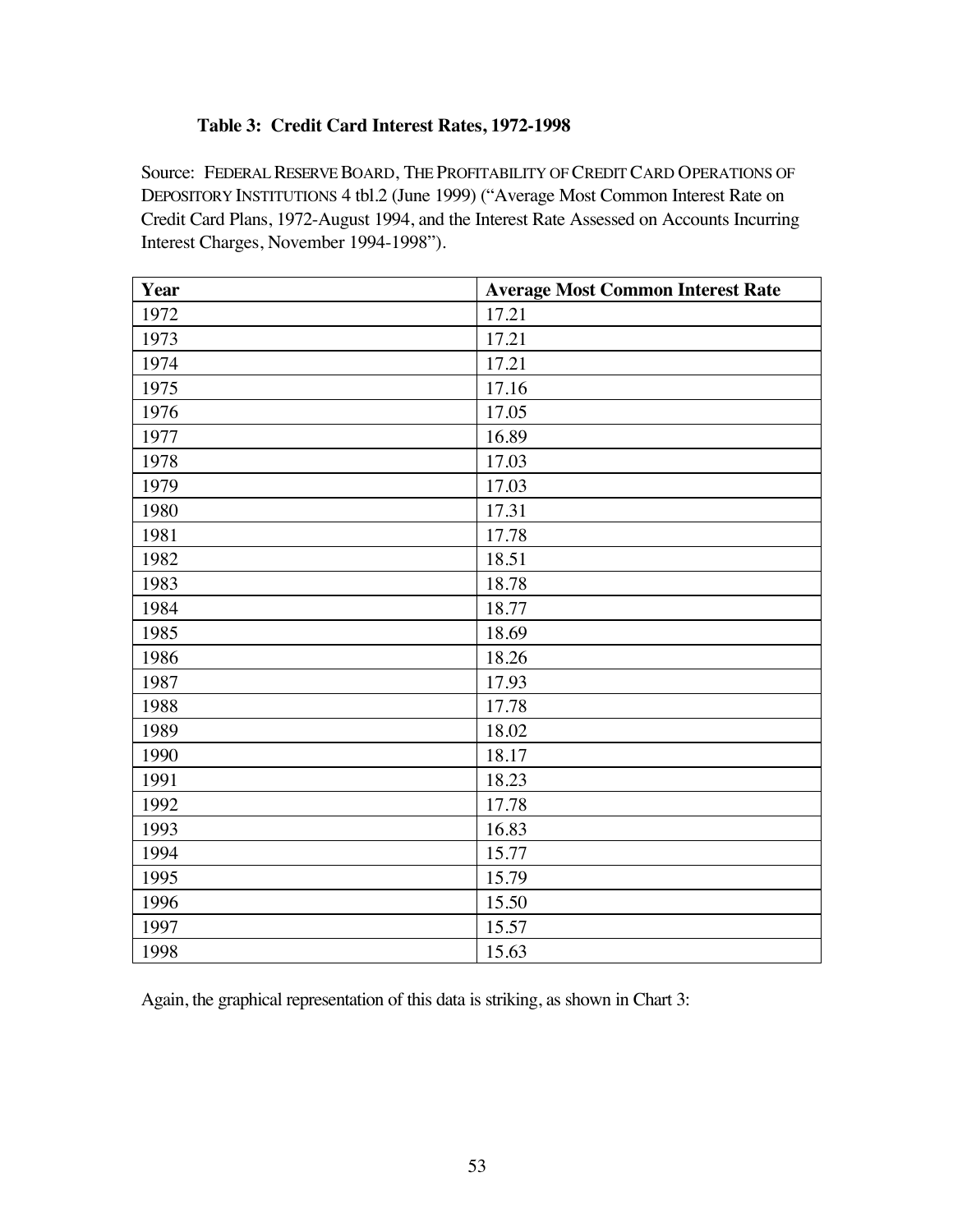#### **Chart 3: Credit Card Interest Rates, 1981-1998**

*Data derived from Table 3*



In the brief period from 1992 to 1994, credit card interest rates fell from 18.23% to

15.77%, a drop of almost 2.5 percentage points, and a 15% fall in interest rates in a short period of time.<sup>123</sup> This drop appears to be responsive to competition and consumer demand. Before the early 1990s, credit card competition consisted of waiving annual fees and providing credit card program enhancements, thereby attracting primarily convenience users of credit cards.<sup>124</sup> This year, several large issuers made available permanent interest of 9.9% to the

 <sup>123</sup> PROFITABILITY 1998, *supra* note 70, at 4. Some have tried to argue that this rapid fall can be attributed to a response to threats of regulation by the federal government. This theory is implausible for at least three reasons. First, is suggests an implausible degree of coordination among the thousands of issuers of credit cards to all cut their rates simultaneously. Such coordination is implausible, given the free rider and collective action problems associated with such a hypothesis. Put simply, a unilateral decision by any bank to cut interest rates in response to threats of regulation below what they could charge would reduce their profits relative to banks that did not cut their rates. Second, since that time interest rates have remained relatively stable at the new lower rate of 15-16%. Just as it would be in the interest of any individual lender not to cut rates in response to regulatory threats, lenders would have an incentive to "cheat" and raise rates in periods after the regulatory threat has subsided. This has not occurred. Finally, the theory lacks empirical credibility. As Canner and Luckett observe, two similar bills to reduce credit card interest rates were proposed in 1986, but they had no effect on credit card interest rates. Canner & Luckett, *supra* note 26, at 666.

<sup>124</sup> *See* PROFITABILITY 1998, *supra* note 72 at 3; Baxter, *supra* note 70, at 1017.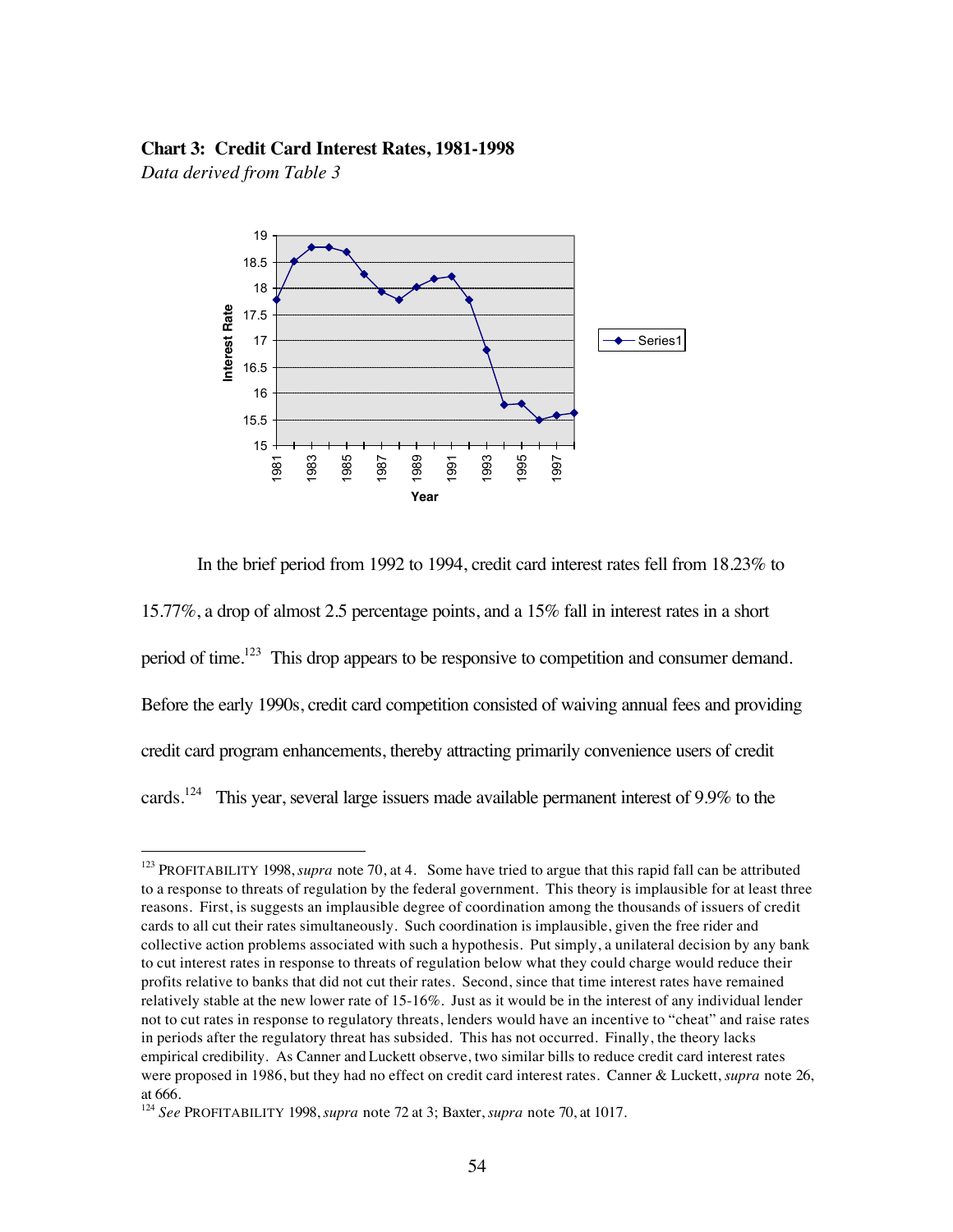most creditworthy cardholders, with no annual fee and no balance-transfer requirement.<sup>125</sup> One industry report concludes that, "consumers are the winners in this latest interest-rate battle."126 There is also a growing trend toward adjustable-rate cards with interest-rates that move with changes in the prime or other available rate.<sup>127</sup>

Thus, Ausubel is modestly correct in his observation that credit card interest rates have remained relatively stable, even though the cost of funds for credit card issuers have fluctuated over time. But his conclusion that this proves consumer irrationality and provides the basis for large issuer profits is faulty – credit card interest rates remained relatively stable even when the cost of funds rose as precipitously in the period *prior* to that studied by Ausubel. And interest rates have fallen and remained significantly lower in the period since Ausubel's study closed.

But the inference of consumer irrationality and large issuer profits is faulty on another score. Ausubel expects that changes in funding costs will be directly reflected in changes in consumer interest rates. This conclusion is incorrect. First, as suggested above, a decrease in supply costs may be passed on to consumers in a variety of forms, not just interest rates. Most notably, credit card issuers have substantially increased the services and benefits associated with credit cards, a number of which have already been detailed.<sup>128</sup> This includes such things as cobranding and other benefits. Second, cost reductions need not be reflected only in interest rate reductions. Issuers can extend consumer grace periods, allowing the consumer to carry an open account for a longer period of time without incurring finance charges. Perhaps the most important innovation was the rapid decline in the use of annual fees for standard credit cards

 <sup>125</sup> Burney Simpson, *She's Real Fine, My 9.9*, CREDIT CARD MGMT., Oct. 1, 1998, at 96. <sup>126</sup> *Id.*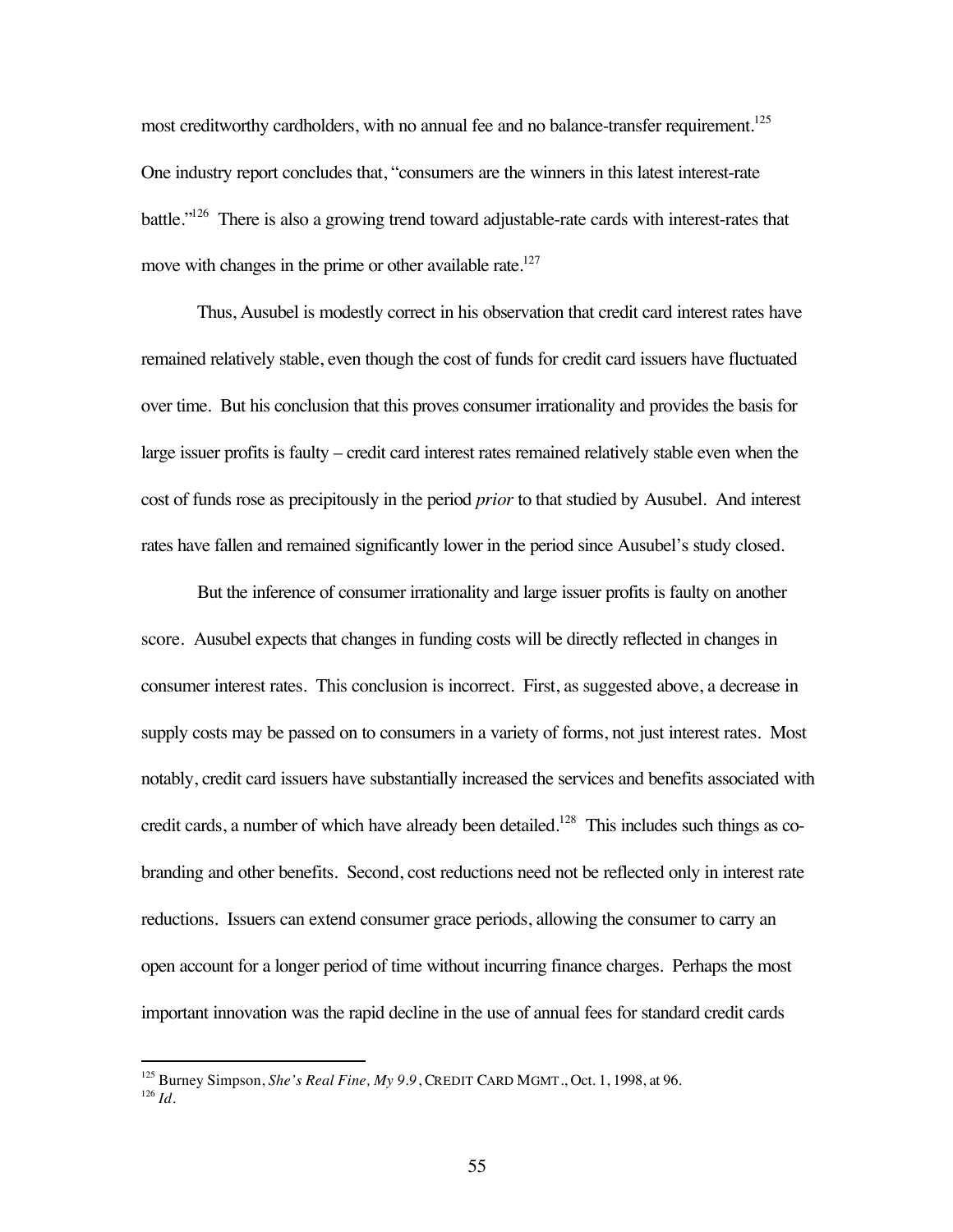over the past several years.<sup>129</sup> The elimination of annual fees, which used to be as much as \$30-\$50, is equivalent to a massive across-the-board rate reduction. Recalling that most credit card holders are convenience users, and likely to be indifferent to interest rate reductions, eliminating annual fees is likely to be far more attractive to the average credit card user. The hostility of consumers to annual fees is evidenced by the fact that when annual fees were first imposed, consumers canceled over nine million bank cards in 1980, amounting to some 8% of the outstanding total.<sup>130</sup> Thus, any discussion of the pass through of cost savings in recent years must also keep in mind the virtual elimination of annual fees. A myopic focus on interest rates alone ignores this fundamental change in the credit card market and fails to consider the full benefits and costs of using credit cards. $131$ 

As the cost of funds fell during the 1980s, issuers responded in a manner consistent with

expressed consumer demand:

Prior to the early 1990s, card issuers competed primarily by waiving annual fees and providing credit card program enhancements. Since then, however, interest-rate competition has played a much more prominent role. Many credit card issuers, including nearly all of the largest issuers, have lowered interest

 <sup>127</sup> *See* AUSUBEL, REVISITED, *supra* note 111, at 19.

<sup>&</sup>lt;sup>128</sup> See supra notes 70-80 and accompanying text.

<sup>129</sup> *See* PROFITABILITY 1998, *supra* note 72, at 3 n.7 (noting that the proportion of credit card issuers reporting they do not assess an annual fee on their largest credit card plan increased from 47% on January 31, 1996 to 54% a year later); EVANS & SCHMALENSEE, *supra* note 7, at 82-83 (noting large drop in "real annual fees" from 1984 to 1992); Epstein, *supra* note 98 (noting that "as competition heated up, issuers were forced to all but eliminate the annual fees"); AUSUBEL, REVISITED, *supra* note 111, at 28-29.. Consumers will pay an annual fee in exchange for particular services, such as frequent-flyer miles, that are linked to the fee, but not for a plain-vanilla card; *The Latest Word About Annual Fees*, CREDIT CARD MGMT., Sept. 1, 1998, at 12.

<sup>130</sup> MANDELL, *supra* note 4, at 78.

<sup>&</sup>lt;sup>131</sup> Ausubel discusses the elimination of annual fees, but doesn't seem to recognize that the reduction in annual fees should be best understood as a *de facto* interest rate reduction. *See* Auaubel, *Revisited*, *supra* note 111.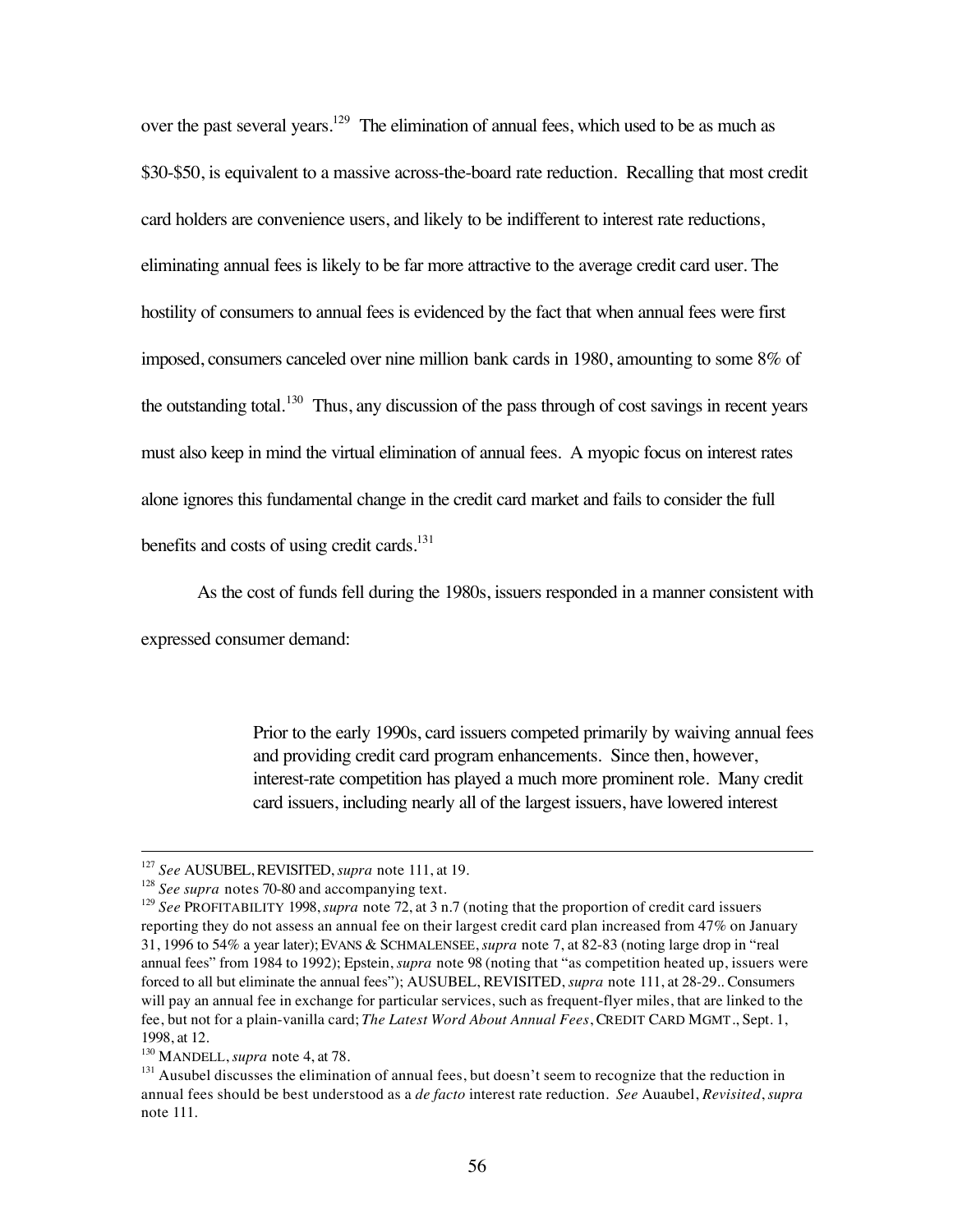rates on many of their accounts below the 18 to 19 percent levels commonly maintained through most of the 1980s and early 1990s.<sup>132</sup>

Rather than a failure of competition, therefore, the 1980s can be seen as a era of high competitive responsiveness to expressed consumer demand. As Raskovich and Froeb observe, the fact that credit card interest rates are less responsive to changes in the cost-offunds rate also explains the seeming anomaly that consumer default rates on credit cards actually rise during periods when the cost-of-funds for issuers are falling, and vice-versa.<sup>133</sup> When the cost of funds rate falls, at the margin consumers will tend to make greater use of forms of credit that are more responsive to changes in the cost of funds, such as car loans, home equity loans, and the like. As a result, consumers who have many credit options will tend to turn away from credit cards and into these other forms of credit. This means that those who continue to use credit cards during this period will tend to be higher-risk borrowers who have fewer credit options. Higher-risk borrowers, therefore, will comprise a higher *percentage* of credit card borrowers in periods of falling cost-of-funds rates. As a result, default rates would be expected to rise. Rising default rates, in turn, will raise costs, partially offsetting the cost savings generated by falling cost-of-funds rates. By contrast, if the cost-of-funds rate rises, low-risk borrowers will shift away from more responsive credit vehicles at the margin, credit card defaults will tend to fall, offsetting the upward pressures on credit card interest rates. Thus, the pattern of credit

 <sup>132</sup> PROFITABILITY 1998, *supra* note 72, at 3.

<sup>133</sup> RASKOVICH & FROEB, *supra* note 70, at 7-9. Raskovich and Froeb observe that in the third quarter of 1984, when the cost of funds was 10.71% the default rate was 3.05% of outstanding credit card balances. In the third quarter of 1986, the cost of funds had fallen to 5.60% and the default rate had risen to 4.68%. As the cost of funds rose to 7.59% in the third quarter of 1988 the default rate slipped back to 3.26%. *Id.*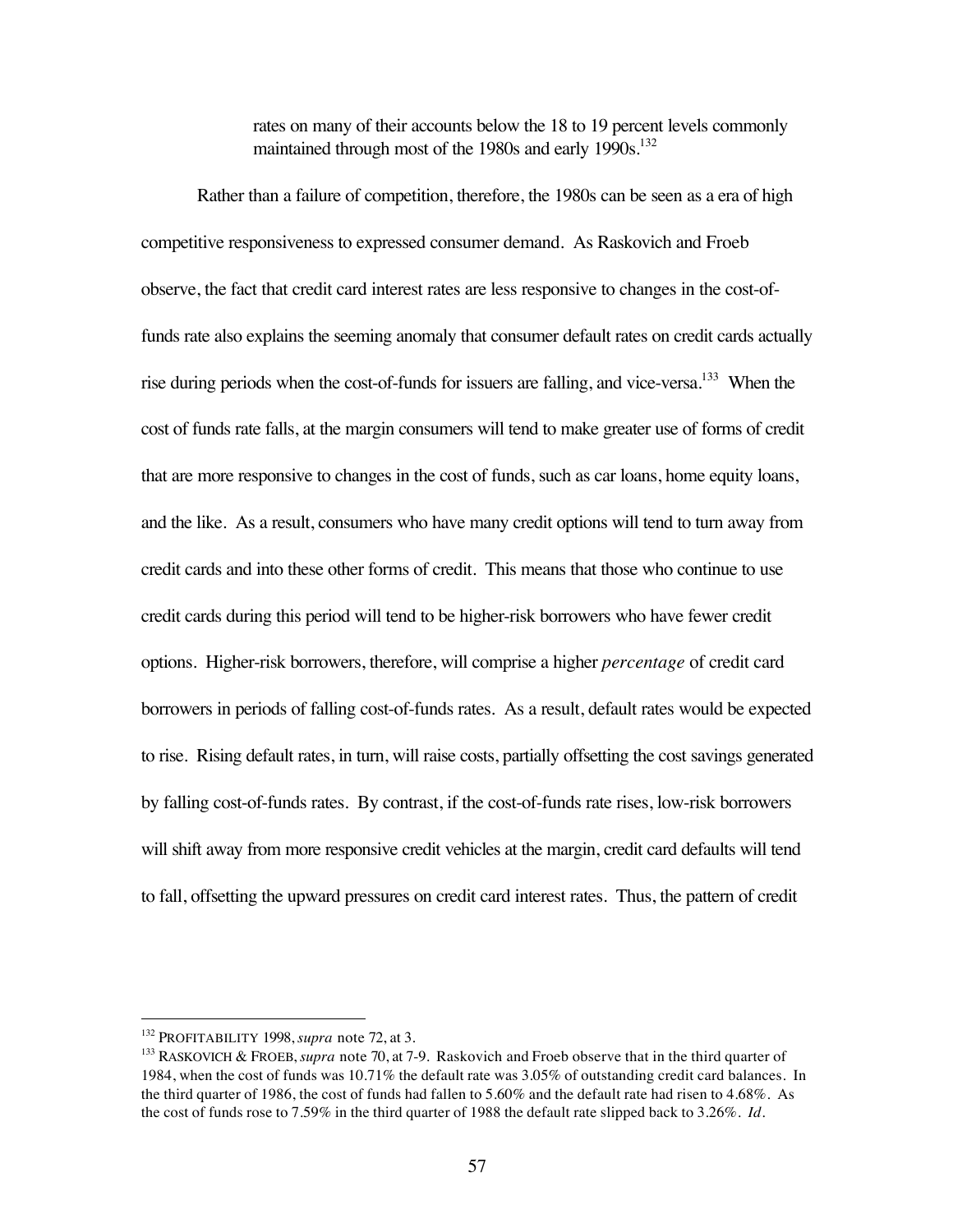card use by rational consumers again helps to explain the seeming stickiness of credit card interest rates in the face of changing cost-of-funds rates.<sup>134</sup>

## **B. Are Credit Card Interest Rates "High"?**

But Ausubel does not only argue that credit card interest rates are sticky, he also argues that they are sticky at "high" rates. His argument rests on the claim that credit card interest rates should move in tandem with the cost-of-funds rate and that the failure of interest rates to drop when the cost of funds did in the post-1982 period evidences that credit card issuers were reaping huge profits. Examined from the standpoint of the cost of funds, therefore, Ausubel concludes that credit card interest rates are stuck at rates "higher" than they would be in a competitive market. This argument is incorrect in that it fails to recognize cost aspects of credit card operations that distinguish them from other forms of consumer credit.

As noted previously, it has been a long-standing regularity of the credit-card market that changes in credit card interest rates seem to be relatively immune to changes in the underlying cost of funds. This is partly because of the indifference of most credit card users to interest rates as opposed to other benefits offered by credit cards, because low interest rates cause a substitution to other forms of credit, and because most consumers have evidenced a desire that cost reductions be given in the form of longer grace periods and elimination of annual fees, rather than lower interest rates. Thus, much of the stability of credit card interest rates is the result of consumer demand patterns that put a very low premium on interest rate reductions.

 <sup>134</sup> *Id.*; *see also* Baxter, *supra* note 70, at 1017.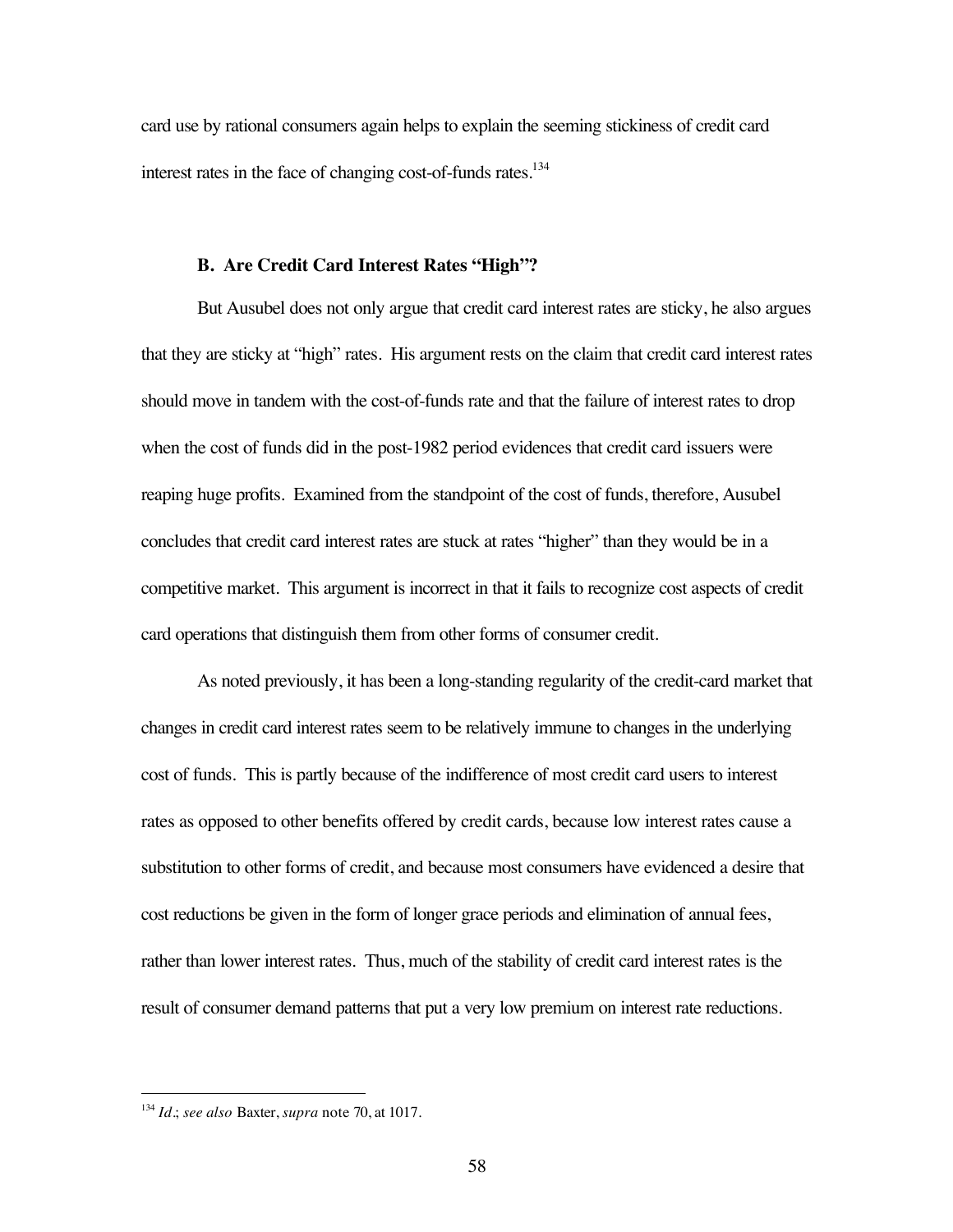But there is an important supply-side dynamic to credit card operations that explains the stickiness of interest rates. Two factors are relevant and distinguish credit card operations from other forms of consumer credit. First is the fact that the cost of funds are a much smaller component of credit card costs than for other forms of credit and thus credit card interest rates should be less responsive to changes in the cost of funds than other forms of consumer lending. Second are the higher risks associated with credit card operations relative to other forms of credit.

## *1. Costs of Credit Card Operations*

Recall Ausubel's unsupported statement that the "cost of funds is obviously the primary determinant of the marginal cost of lending via credit cards."<sup>135</sup> This is incorrect as the cost of funds plays a much smaller role in determining credit card interest rates than for other forms of consumer credit. Thus, credit card interest rates should be expected to be less responsive to changes in the cost of funds than alternative forms of consumer credit.

Credit cards loans are distinguishable from other forms of consumer loans by the amount of costs imposed by sources other than the cost of funds. Credit card operations require the lender to process a large volume of relatively small transactions and to service a large number of accounts. Moreover, not only are there a larger number of accounts, but the servicing of those accounts is much more intensive than for other forms of lending. For instance, when a bank grants a car loan or a mortgage, most of the administrative costs are incurred in the short period immediately prior to granting the loan. Moreover, the consumer bears many of the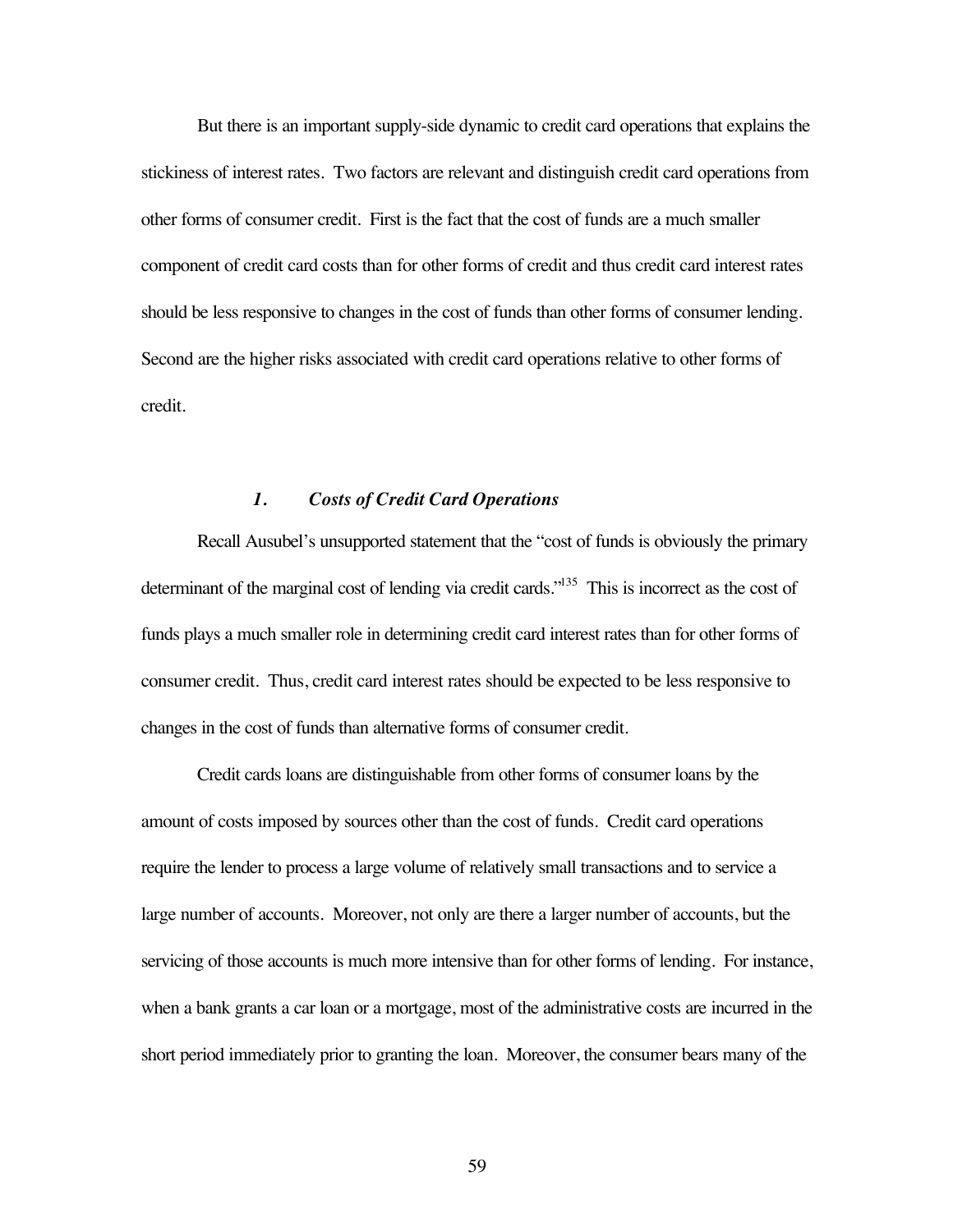costs associated with the loan application and approval process, such as a credit check and application fee. Assuming that the loan performs, post-lending administration is largely a mechanical application of payments to accounts, a routine and low-intensity job.

By contrast, credit card operations require ongoing maintenance, including the maintenance of permanent customer service and merchant service operations, fraud protection and account administration.<sup>136</sup> Because of these unique features of credit card lending, operating costs tend to comprise a much larger element of the cost of running credit card operations than for other forms of consumer credit. Moreover, it is doubtful that consumers would often be willing to bear many of these costs as they do with home mortgages and car loans.

Thus, for credit card issuers "[o]perating costs (including such diverse activities as servicing accounts, soliciting new customers, and processing merchant credit card receipts) accounted for nearly 60 percent of the total cost, and the cost of funds [only] 27 percent."<sup>137</sup> This split between the cost of funds and other elements of credit card costs distinguishes credit card operations from other forms of consumer lending:<sup>138</sup>

> Overall costs for mortgage, commercial, and installment loans totaled between 8 percent and 10 percent of outstanding balances. Operating expenses for these products amounted to 1.4 percent to 3.4 percent of

 <sup>135</sup> Ausubel, *Failure of Competition*, *supra* note 4, at 53.

<sup>136</sup> *See* EVANS & SCHMALENSEE, *supra* note 7, at xi (noting that the principal balance of a credit card account constantly changes as new charges and payments roll in, making credit card debt more costly to administer than other forms of debt).

<sup>137</sup> Canner & Luckett, *supra* note 26, at 658; *see also* Baxter, *supra* note 70, at 1016 ("[T]he cost of funds for credit card lending comprises less than half, and possibly as little as one-quarter, of total costs (compared with sixty to eighty percent of total costs for other types of bank lending) . . . .").

<sup>138</sup> Canner & Fergus, *supra* note 4, at 2 (noting that costs of funds "constitute a much lower proportion of total costs for credit card operations than for other major types of bank lending").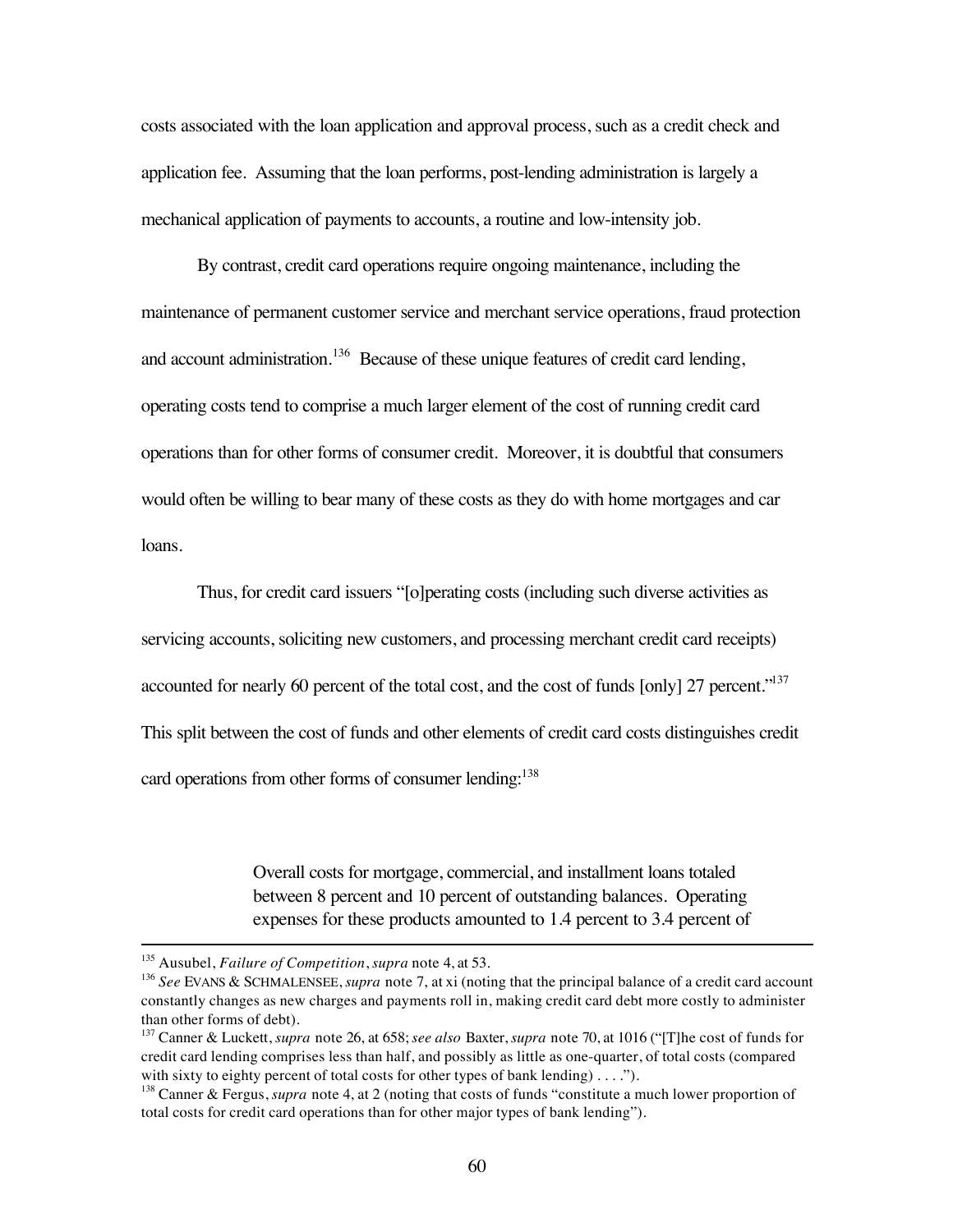outstanding balances and accounted for between 18 percent and 33 percent of total costs. The cost of funds, on the other hand, account for 60 percent of total expenses for installment lending, about 70 percent for commercial lending, and nearly 80 percent for mortgage lending.<sup>139</sup>

As a result of this marked difference in cost structure, credit card interest rates would

be expected to be much less responsive to changes in cost-of-funds rates than other forms of consumer lending, such as personal loans, car loans, and mortgages.<sup>140</sup> Rates on other forms of consumer lending tend to rise and fall in conjunction with changes in the cost of funds, but credit card interest rates remain relatively unaffected by changes in interest rates because the cost of funds is such a small part of the overall costs.<sup>141</sup> As Homer and Sylla observe, consumer interest rates "contain large cost components that do not vary much, even as open market rates swing up and down. This is an important part of the explanation of why consumer credit rates are both higher and more stable over time than market rates."<sup>142</sup> The larger the ratio of these

 <sup>139</sup> Canner & Luckett, *supra* note 26, at 658; *see also id.* at 657 ("[T]he cost of funds is a relatively less important component of the total cost of credit card operations than it is for other types of credit."); RASKOVICH & FROEB, *supra* note 70, at 5 (noting that a 100-basis-point increase in the credit card cost of funds is associated with a 32-basis-point increase in the credit card interest rate, compared to an increase of 48 points for 24-month personal loan rates, a 71-point increase in new car loan rates, and a 44-point increase in mobile home loan rates).

<sup>140</sup> *See* Canner & Luckett, *supra* note 26, at 660 (noting that because cost of funds are a smaller proportion of overall costs, "it is more likely that noninterest costs will play a larger role, and funding costs a smaller role, in the behavior of credit card rates than in the behavior of rates on other types of lending"); Baxter, *supra* note 70, at 1016.

<sup>&</sup>lt;sup>141</sup> HOMER & SYLLA, *supra* note 113, at 427 ("The pattern of new automobile and personal loan rates conforms in general to the pattern of money and bond market rates over this period, but these rates behave more sluggishly than do the open market rates, being slower to rise when market rates are trending up and slower to fall when market rates fall. Credit card plan rates, in contrast, on average moved barely at all in relation to other rates during a period that witnessed the greatest fluctuations in money and bond market rates in U.S. history.").

<sup>142</sup> *Id.* at 428; *see also* DeMuth, *supra* note 36, at 228 ("Processing, debt-collection, bad-debt losses, and other administrative costs incurred in providing consumer credit vary only slightly with the amount of the loan; the costs of processing a \$500 loan are little different from those of a \$2,000 loan. For this reason, interest rates (price as a percentage of the amount of the loan) must be higher for smaller loans in order to cover costs."); James M. Ackerman, *Interest Rates and the Law: A History of Usury*, 1981 ARIZ. ST. L.J. 61, 89 (1981) ("Administrative costs, however, are not directly related to loan size; it costs nearly as much to do the paper work on a \$100 loan as on a \$100,000 loan. . . . Thus, small loans are more costly to make and require a higher rate of interest.").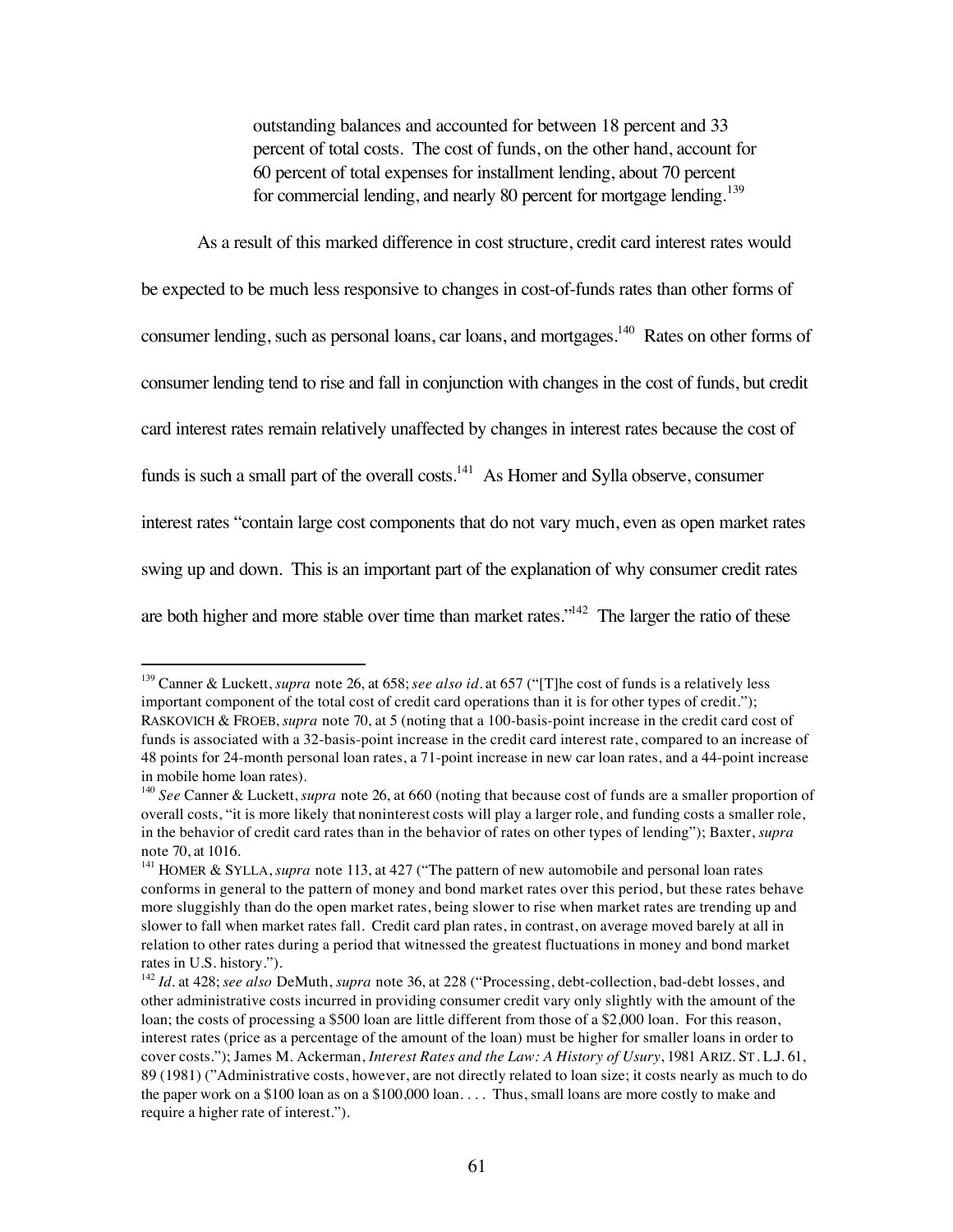fixed cost components is to the cost of funds, the more resistant interest rates will be to changes in the cost of funds. $143$ 

Nor is this regularity a unique feature of credit cards. Interest rates on small loans of shorter duration have always been higher than longer-term, higher-value loans, primarily because of the need to recoup the costs associated with granting and servicing the loan. Thus, credit card interest rates are no more sticky than the rates on other commercial loans, once adjustments are made for differences in loan default rates.<sup>144</sup> Even in the Middle Ages the interest rates charged by pawnshops (including publicly endowed pawnshops) were much higher than interest rates charged on long-term loans secured by farms or estates.<sup>145</sup> Of course, both pawn shop loans and mortgages were secured in nature, so the difference in interest rates cannot be explained by differences in risk. Rather, short-term consumer loans were more costly to service relative to the dollar value of the loan than larger long-term loans. Homer and Sylla observe that during the Middle Ages, "[t]he reason for the higher rates [on pawnshop loans] was not primarily that the risk of making short loans on valuable security was greater than the risk of making long-term loans on homes, but rather that the cost of making many small short loans was very large."<sup>146</sup>

<sup>&</sup>lt;sup>143</sup> For instance, if the cost of funds is 90% of the lender's costs, a 1% drop in the cost of funds should be reflected in roughly a 90-basis-point drop in lending interest rates. By contrast, if the cost of funds is only 25% of the lender's cost, then a 1% fall in the cost of funds would reduce the lending rates only 25 basis points.

<sup>144</sup> RASKOVICH & FROEB, *supra* note 70, at 6-11.

<sup>145</sup> HOMER & SYLLA, *supra* note 113, at 424-25.

<sup>146</sup> *Id.* at 425.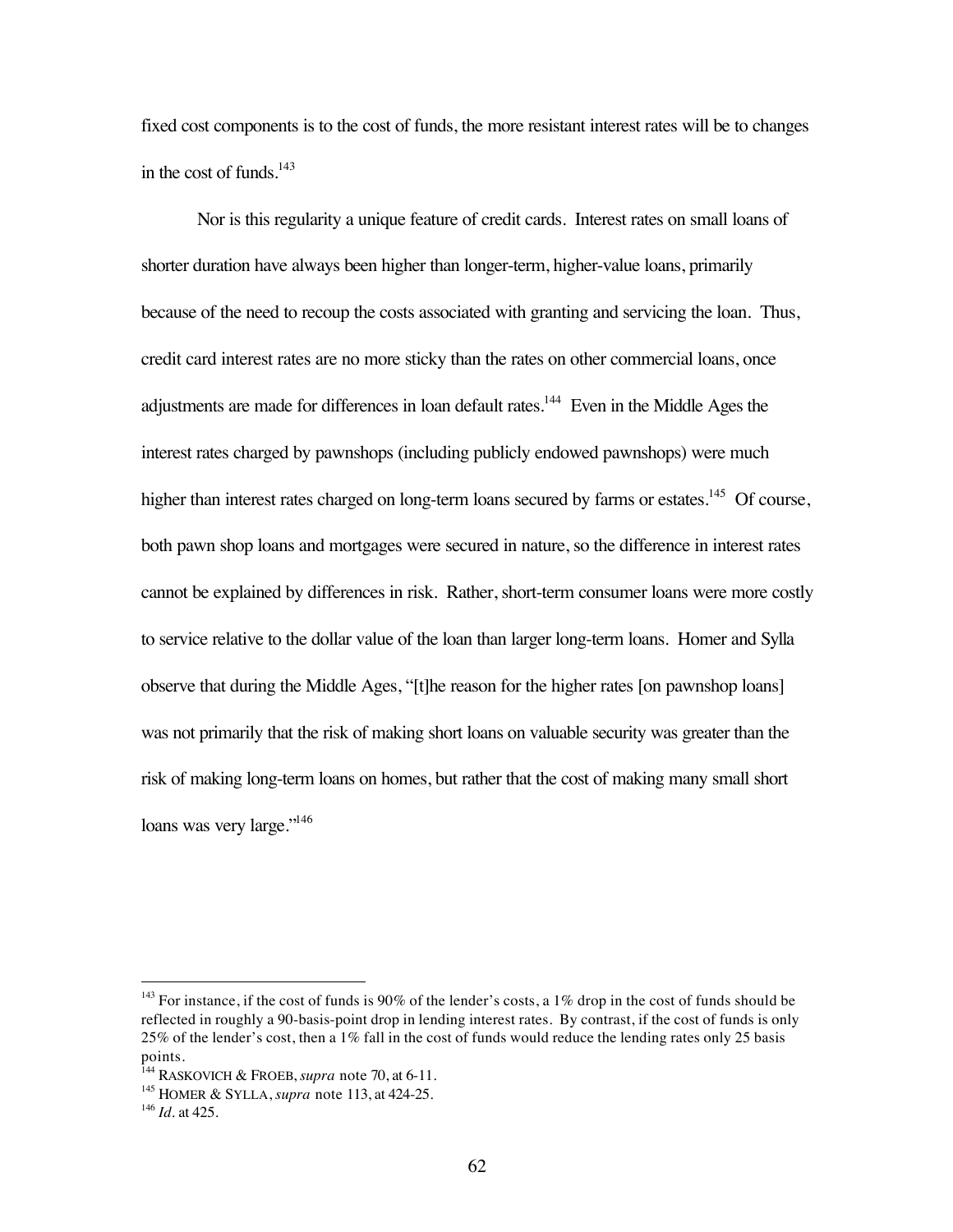### *2. Higher Risks of Credit Card Operations*

Credit cards are also riskier than alternative forms of consumer credit for two reasons. First, the problems of adverse selection and post-contractual opportunism means that credit card issuers will have to assume that each borrower is high-risk (until proven otherwise) and thus will be forced to charge the highest possible interest rate to all borrowers. Because interest rates will be set according to this "worst case" scenario, they will be constrained less by the cost of funds than be constraints on borrower opportunism. Second, the unsecured nature and lowdollar value of credit card loans makes the risk of non-collection in light of default very high because it will generally not be cost-feasible to pursue collection action in most cases. These costs will be basically constant for most credit card loans, and thus also will be unaffected by changes in the cost of funds.

#### **a) Moral Hazard and Post-Contractual Opportunism**

Credit cards also present unique problems of adverse selection and post-contractual opportunism that tend to keep interest rates on credit cards at levels higher than for other forms of credit. Under the typical installment consumer loan or mortgage, the lender lends a certain amount of money based on the characteristics of the borrower, and the borrower then pays down that balance over time. Late payments and other payment problems can trigger defaults and, where the loan is secured, repossession of collateral.

Credit cards differ from the typical installment loan transaction in that the borrower is approved for a line of credit that he can draw against. At the time the loan is made, it is difficult for the card issuer to determine whether the borrower will turn out to be a good or bad risk, a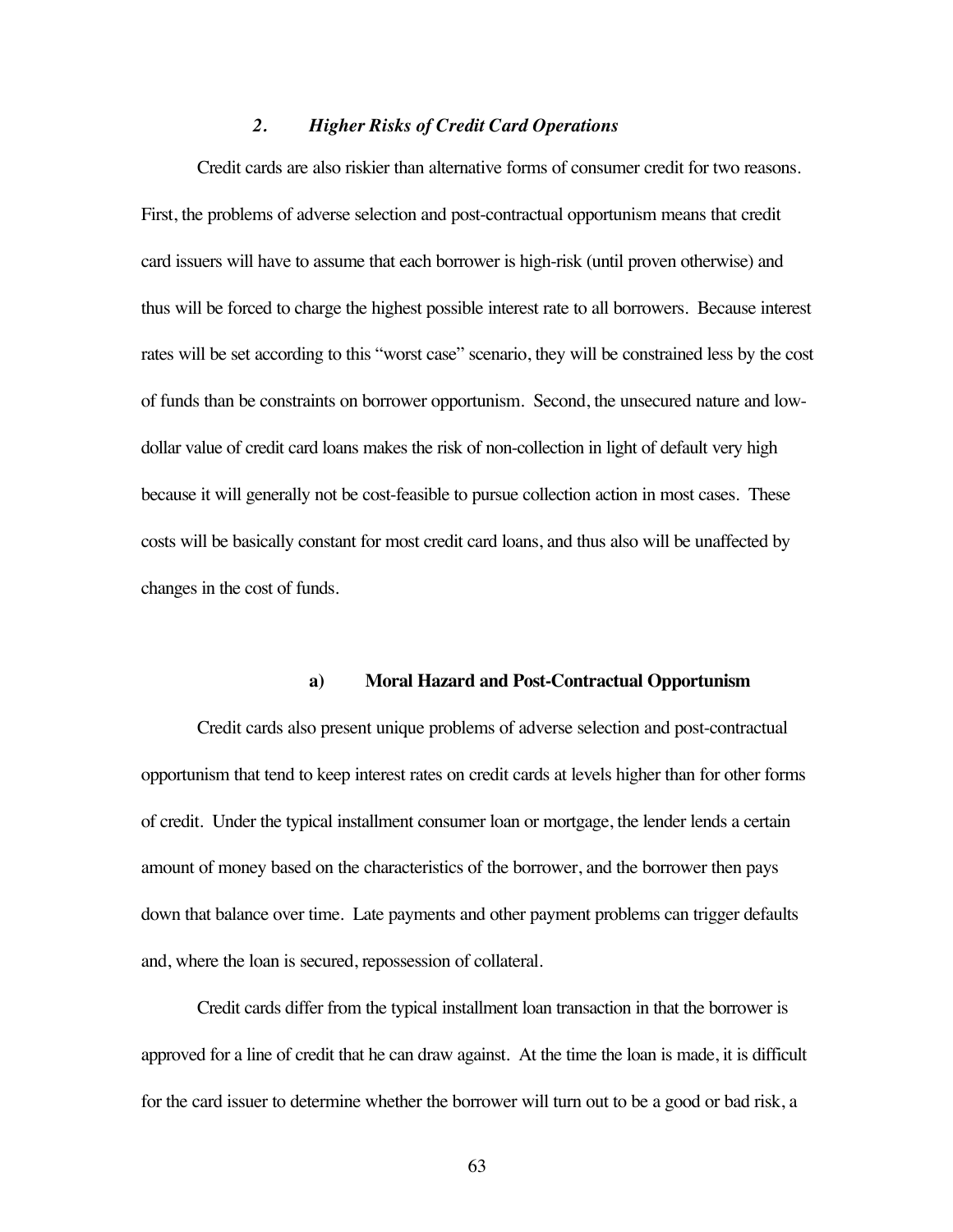low-risk timely payer or a high-risk late payer. Confronted with the difficulty of making this determination, a rational lender would be forced to assume that all borrowers fall in the high-risk category, and will be charged a high interest rate.<sup>147</sup> In return, there is no way for low-risk borrowers to accurately signal their reliability to lenders, because it is too easy for high-risk individuals to disguise themselves as low-risk.<sup>148</sup> As a result, it would be irrational for a bank to assume that a borrower is low-risk, because there is no reliable way to ensure that the borrower will retain that status.

Once the loan is extended the threat of post-contractual opportunism is high, because once the borrower is extended credit, the creditor retains little ability to control the borrower's subsequent behavior.<sup>149</sup> Indeed, the incentive of the borrower to engage in post-contractual opportunism will be greatest as the riskiness of the loan increases, such as when the borrowers net worth is impaired or when his liquidity is low.<sup>150</sup> This aspect of credit card lending is also important in that it suggests a greater investment of resources in pre-screening and pre-approval credit checks and the like will be able to do little to reduce this far more critical form of risk of post-contractual opportunism. The post-contractual changes in circumstances that present the largest risk are the same circumstances that the card issuer will be least able to guard against when deciding to issue the credit card.

<sup>&</sup>lt;sup>147</sup> See Pozdena, *supra* note 4, at 2 (noting that the credit card lender must generally "assume 'worst case' exposure within each segment" of its borrowers).

<sup>148</sup> *See* George Akerlof, *The Market for "Lemons": Quality Uncertainty and the Market Mechanism*, 74 Q. J. ECON. 488 (1970).

<sup>149</sup> *See* Pozdena, *supra* note 4, at 2; Canner & Luckett, *supra* note 26, at 657.

<sup>150</sup> Pozdena, *supra* note 4, at 2.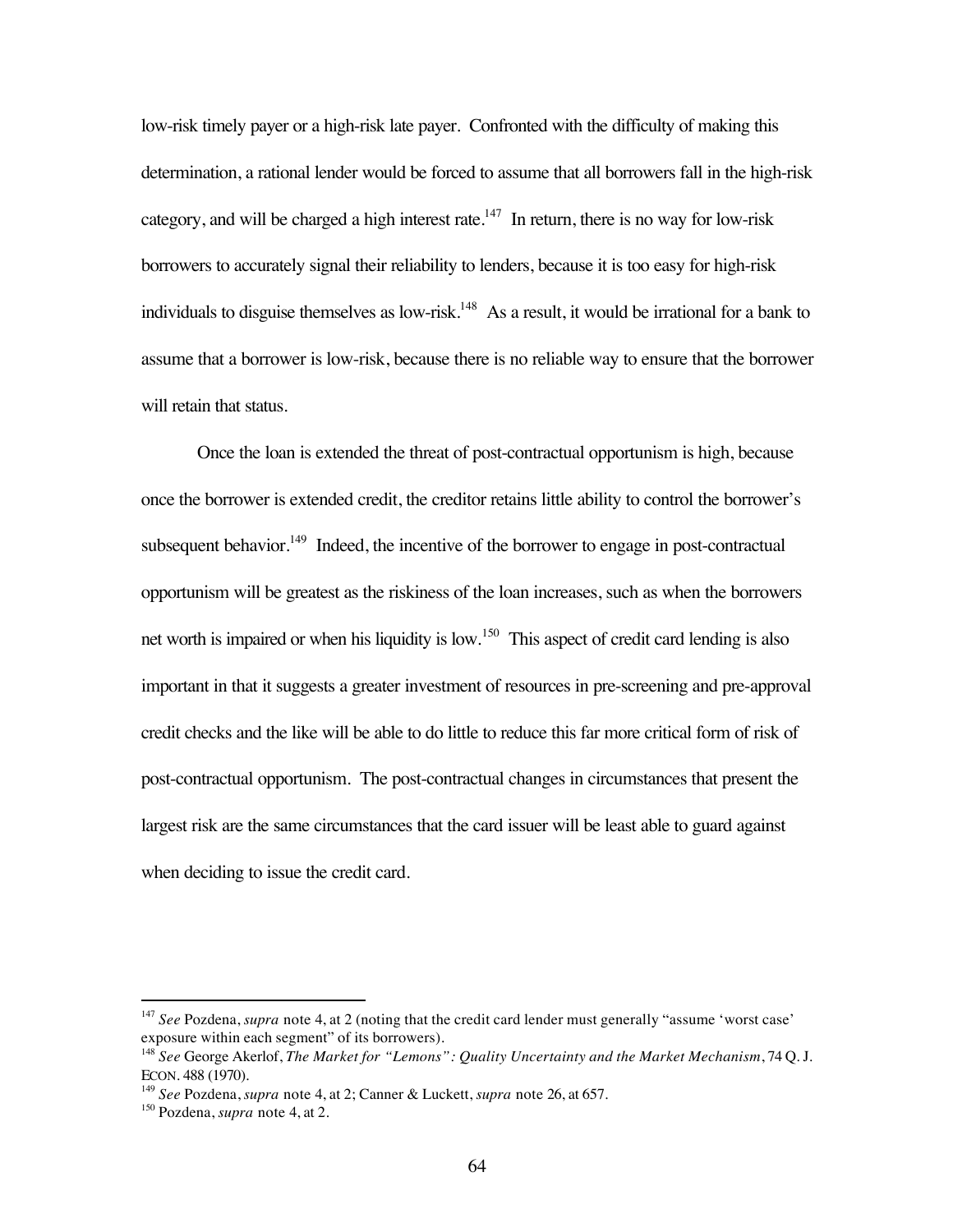Given this risk of post-contractual opportunism and moral hazard, a rational lender will "price the loan assuming maximum risk exposure."<sup>151</sup> Randall J. Pozdena notes that, "credit" card debt interest rates must be set very high in order to compensate the issuer for the fact that users will adjust their risk in response to the price of the credit."<sup>152</sup> As a result, "lenders must charge considerably higher credit card rates than when lending is secured, *even to 'creditworthy' segments*."153

Thus, it is instructive that to the extent that credit card interest rates have fallen, they have tended to fall selectively, rather than across the board.<sup>154</sup> Offering lower rates to all would create an adverse selection problem of attracting high-risk borrowers. Instead, issuers are increasingly offering initial higher rates, but are reducing the interest rates for long-standing customers who prove their reliability over time through their patterns of timely payments.<sup>155</sup> Presumably this preferred status can be forfeited if the borrower moves from a low-risk profile to a high-risk profile. It is predicted that these segmented rate structures linked to cardholder riskiness will become increasingly widespread in the future.156 This does not change the fundamental dynamic, however, that rational card issuers must assume unproven cardholders to be high-risk borrowers until proven otherwise. Thus, generally stated interest rates are likely to

 <sup>151</sup> *Id.*

<sup>152</sup> *Id.*

<sup>&</sup>lt;sup>153</sup> *Id.* (emphasis added).

<sup>&</sup>lt;sup>154</sup> PROFITABILITY 1998, *supra* note 72, at 3 ("Some issuers have segmented their cardholder bases according to risk characteristics, offering reduced rates to existing customers who have good payment records while maintaining relatively high rates for higher-risk, late-paying cardholders."); Canner & Luckett, *supra* note 26, at 665; Pozdena, *supra* note 4, at 2 (noting that credit card companies try to identify consumer segments that pose lower risks of default, to whom they charge lower rates).

<sup>155</sup> *See* Canner & Luckett, *supra* note 26, at 666 ("Some of the largest national issuers have segmented their cardholder bases according to risk characteristics, offering reduced rates to a select group of existing customers who have good payment records; higher-risk late-paying customers are still charged higher rates.").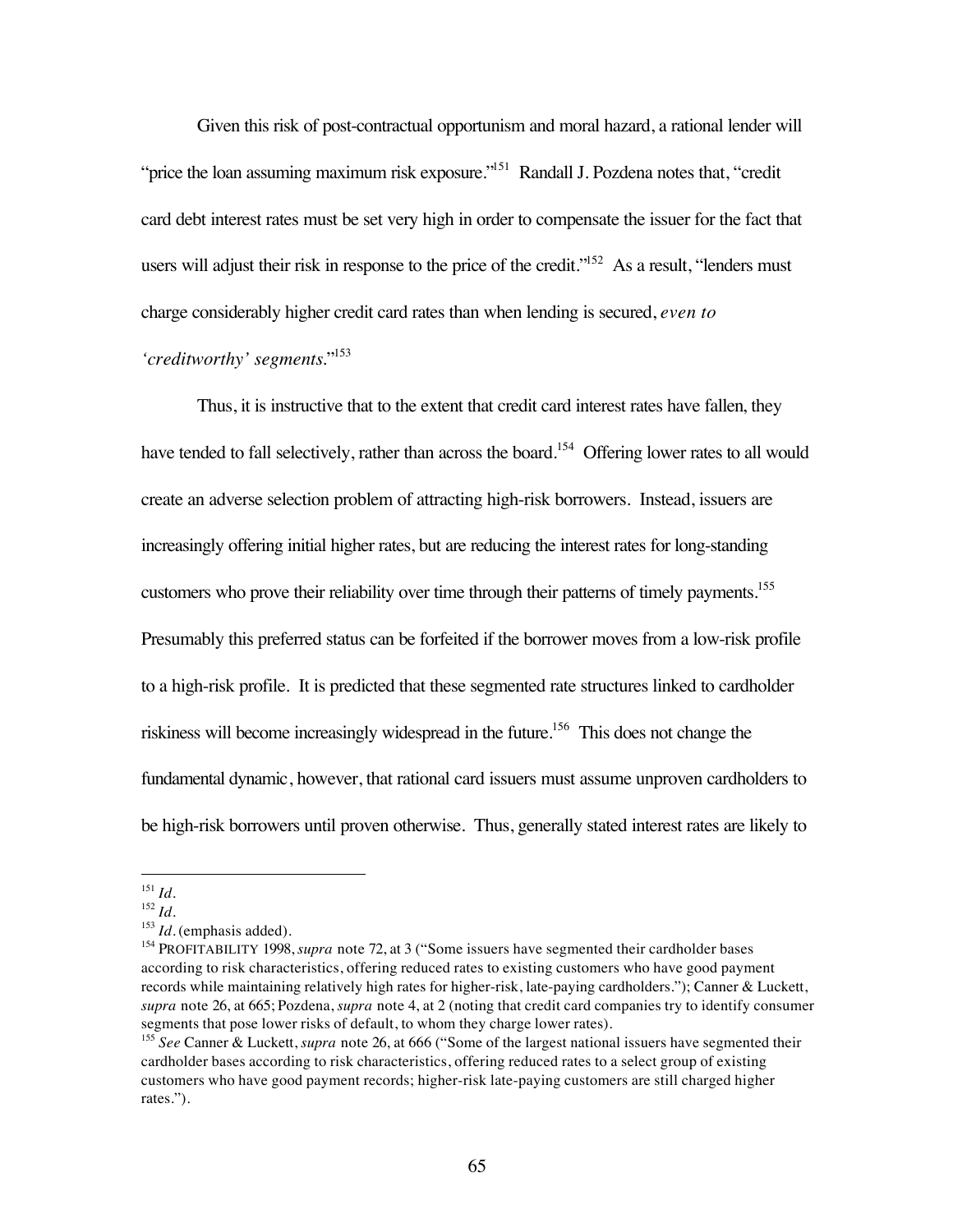remain high, even as proven low-risk customers increasingly receive better terms. But note that this adverse selection problem does not dampen competition, it just leads to competition on alternative margins.

### **b) Other Factors Increasing Credit Card Risk**

Other factors make it more difficult to recoup expenses associated with credit card loans. For instance, bank installment loans often include extensive individual credit investigations that are charged to the borrower as a flat fee to cover the cost of the credit investigation.<sup>157</sup> Credit card issuers do not have this option – there is little reason to believe that the average consumer would be willing to pay \$50 or more simply to enable the card issuer to perform a credit check before applying for a credit card. Nor could the card issuer afford to pay this cost, as the cardholder may never use the card and can cancel it at any time. In an attempt to perform an adequate credit check and to keep costs down, credit card issuers have come to rely increasingly on a concept called "credit scoring," whereby a central clearinghouse essentially performs a single credit check and converts the information into a standardized format that will enable the prospective credit card issuer to get a rough-and-ready estimate of the individual's creditworthiness.<sup>158</sup>

 <sup>156</sup> *Id.*

<sup>157</sup> DeMuth, *supra* note 36, at 228.

<sup>158</sup> *See* EVANS & SCHMALENSEE, *supra* note 7, at 56 (noting that credit scoring has made it easier to weed out high credit risks). *See also* Loretta J. Mester, *What's the Point of Credit Scoring?, in* BUS. REV., at 3 (Federal Reserve Bank of Phila., 1997) (discussing descriptions of the techniques and benefits of credit scoring), *available in* 1997 WL 26069203; Paul Muolo, *Building a Credit Scoring Bridge*, U.S. BANKER, May 1, 1995, at 71, *available in* 1995 WL 8301430. Some bankruptcy judges have declared this system of credit scoring to be an inadequate safeguard and have suggested that a full-blown credit check must be done before issuing a credit card. Insisting on a full-blown credit check rests on a fundamental misunderstanding of the nature of the credit card industry.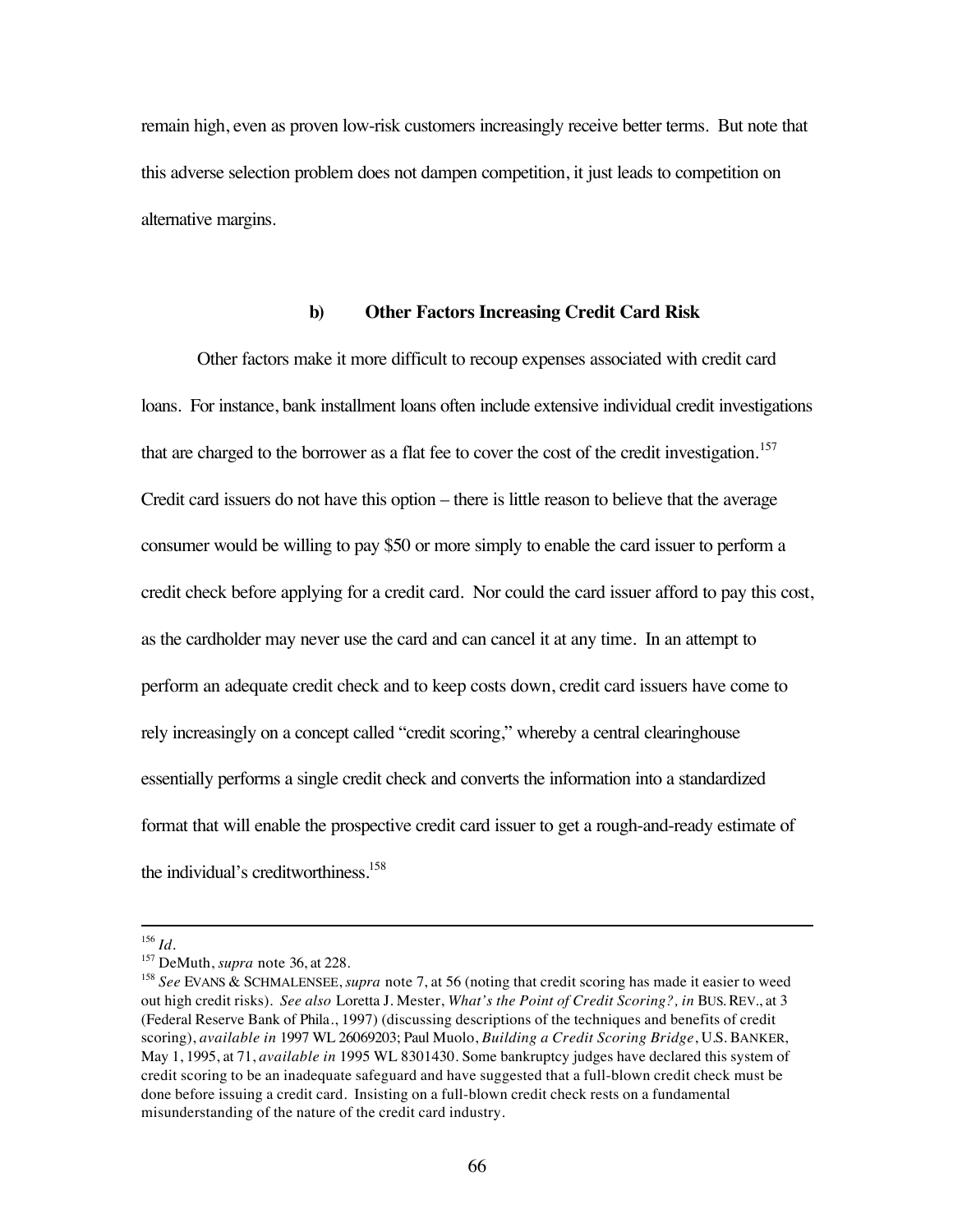The problem of credit card riskiness is compounded by the difficulty of enforcing credit card obligations in the case of default. Although there has been some development of secured credit cards in recent years, most credit card debt is unsecured.159 The unsecured status of credit card loans makes them riskier and more difficult to collect than secured consumer loans. Where collateral is provided, an otherwise higher-risk borrower can reduce the creditor's risk of nonpayment upon default and signal his credit-worthiness, thereby reducing his interest rate. Unsecured credit card lenders, however, cannot avail themselves of the debtor's collateral, but must instead pursue the debtor through collection remedies. Given the small value of most credit card purchases and the consumptive nature of many of them (food, travel, and entertainment) it is simply not feasible for the credit to take a security interest in most of the things purchased with credit cards.<sup>160</sup> Given the debtor's relatively unfettered ability to file bankruptcy and discharge this debt by paying little or none of it,<sup>161</sup> credit card issuers will have little ability to collect any judgment against the debtor. Moreover, given the hostility of many judges to actions by credit card issuers to have credit card debts declared nondischargeable, this theoretical avenue will rarely offer solace to the credit card issuer.<sup>162</sup>

These problems are further exacerbated by the fact that the amounts owed by debtors to particular credit card issuers are often relatively small. Debtors often will owe several credit issuers a few thousand dollars apiece, rather than owing one credit card issuer a large amount. Again this distinguishes credit card loans from car loans and home equity loans or mortgages. The fact that any one creditor often will be owed a relatively small amount of money makes it

 <sup>159</sup> Canner & Luckett, *supra* note 26, at 657; EVANS & SCHMALENSEE, *supra* note 7, at xi.

<sup>160</sup> Pozdena, *supra* notes 4, at 2.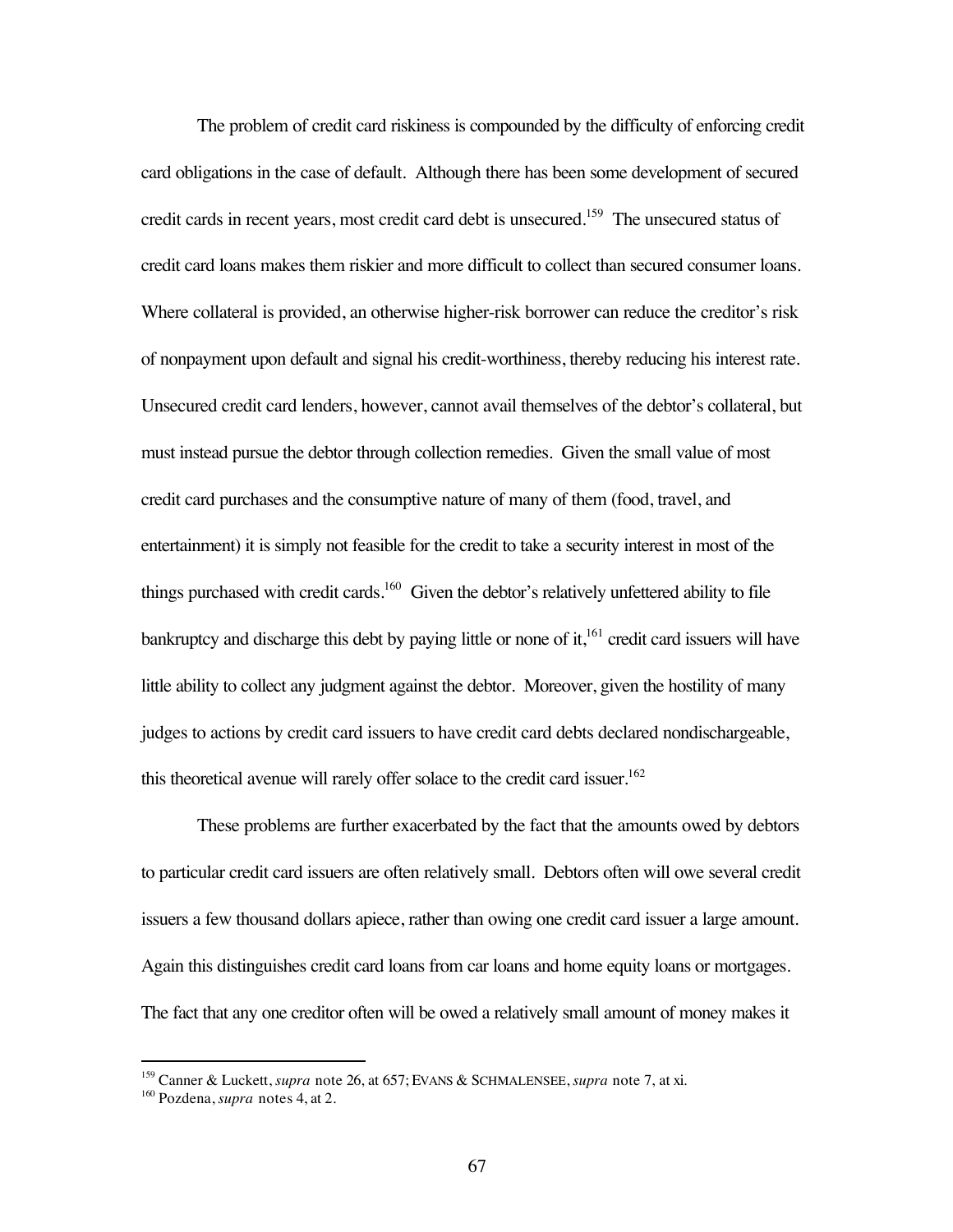likely that the creditor will not find it cost-feasible to pursue the debtor for collection, as the transaction costs of collecting, such as court costs and attorneys' fees, will often make the project infeasible. The uneconomic nature of collecting on many credit card defaults further increases the risk of credit card lending. Although the credit card lender can use the threat of impaired credit ratings as an *ex ante* device to reduce the incentives for debtor misbehavior, threats to credit, impair the credit rating of a borrower who has already defaulted does not assist in the actual recovery of outstanding balances.<sup>163</sup> Thus, the risk of *collecting* on a default for credit cards is high relative to other forms of credit.

The presence of these unique risks goes along way towards explaining the stickiness of credit card interest rates and their indifference to changes in the cost of funds. Economist Randall Pozdena built a model that incorporated these risks and found a very high correlation between predicted and actual credit card interest rates from 1972 to 1991. As Pozdena observes, "[t]he parameters of the underlying model are consistent with the representation of credit card debt as costly-to-service, unsecured credit extended to relatively high-risk borrowers. Specifically, the loan seems to be priced as if the lender perceived the debt as poorly collateralized or costly to service, and the variance of the borrower's net worth [i.e., risk of post-contractual opportunism] as high."164 Rejecting Ausubel's hypothesis of borrower irrationality, Pozdena concludes that "the high, and insensitive, credit card rates are consistent with the pricing of risky credit in an atmosphere of moral hazard and costly collateralization or service. The fact that credit card issuers that do offer lower rates do so only to more carefully

 <sup>161</sup> *See* Jones & Zywicki, *supra* note 1, at 185 (summarizing studies).

<sup>162</sup> *See supra* note 377, and accompanying text.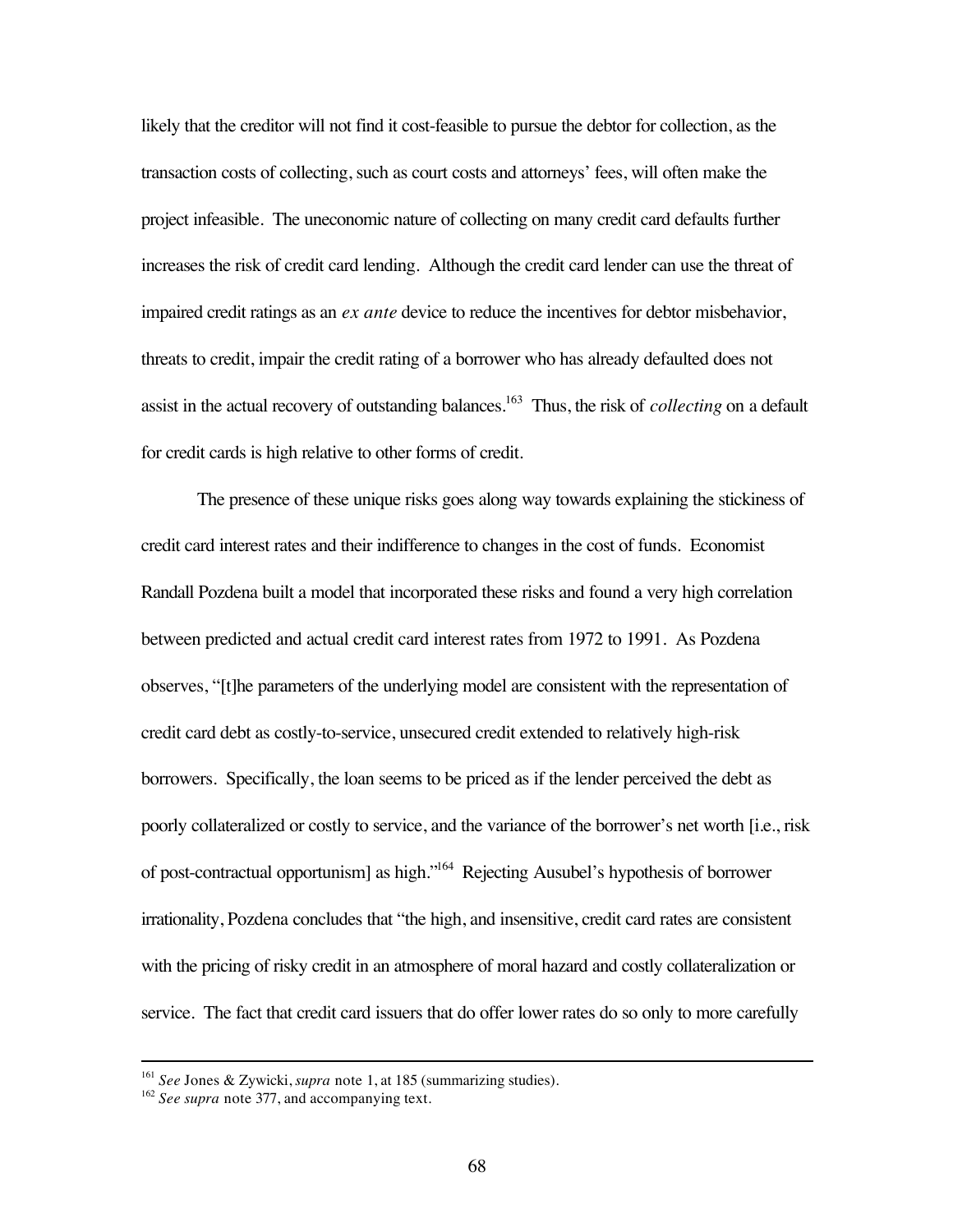selected consumer segments also is consistent with the risk management model employed here." $165$ 

#### **C. Consumer Irrationality**

Ausubel contends that a consumers are irrational, in that they routinely underestimate their credit card balances. But like the other elements of Ausubel's argument, the

"underestimation hypothesis" has also been shown to be incorrect.

It is difficult to imagine that Ausubel could be right that more than a trivial number of credit card holders chronically underestimate how much they owe on their credit cards. It has been observed:

> The problem with this argument is that it depends on cardholders persistently misperceiving their own behavior. Although it may be reasonable to believe that many consumers first acquire a card with erroneous expectations about their future payment habits, it is harder to argue that they will in fact regularly revolve their balances and yet maintain the assumption that they will not do so in the future. At some point, it would seem, such cardholders might recognize their actual payment patterns and seek out a low-rate card – if, that is, dollar differences in interest costs were really large enough to matter to them. $166$

Empirical evidence also tends to rebut Ausubel's belief that credit card users are

uniquely irrational consumers. Cargill and Wendel conclude, for instance, that "households

currently anticipate whether credit cards will be used to obtain revolving credit, in contrast to

 <sup>163</sup> *See* Pozdena, *supra* note 4, at 2.

<sup>164</sup> *Id.* at 3.

<sup>165</sup> *Id.*; *accord,* RASKOVICH & FROEB, *supra* note 70, at 9 (rejecting Ausubel's hypothesis of failure of competition in the credit card market).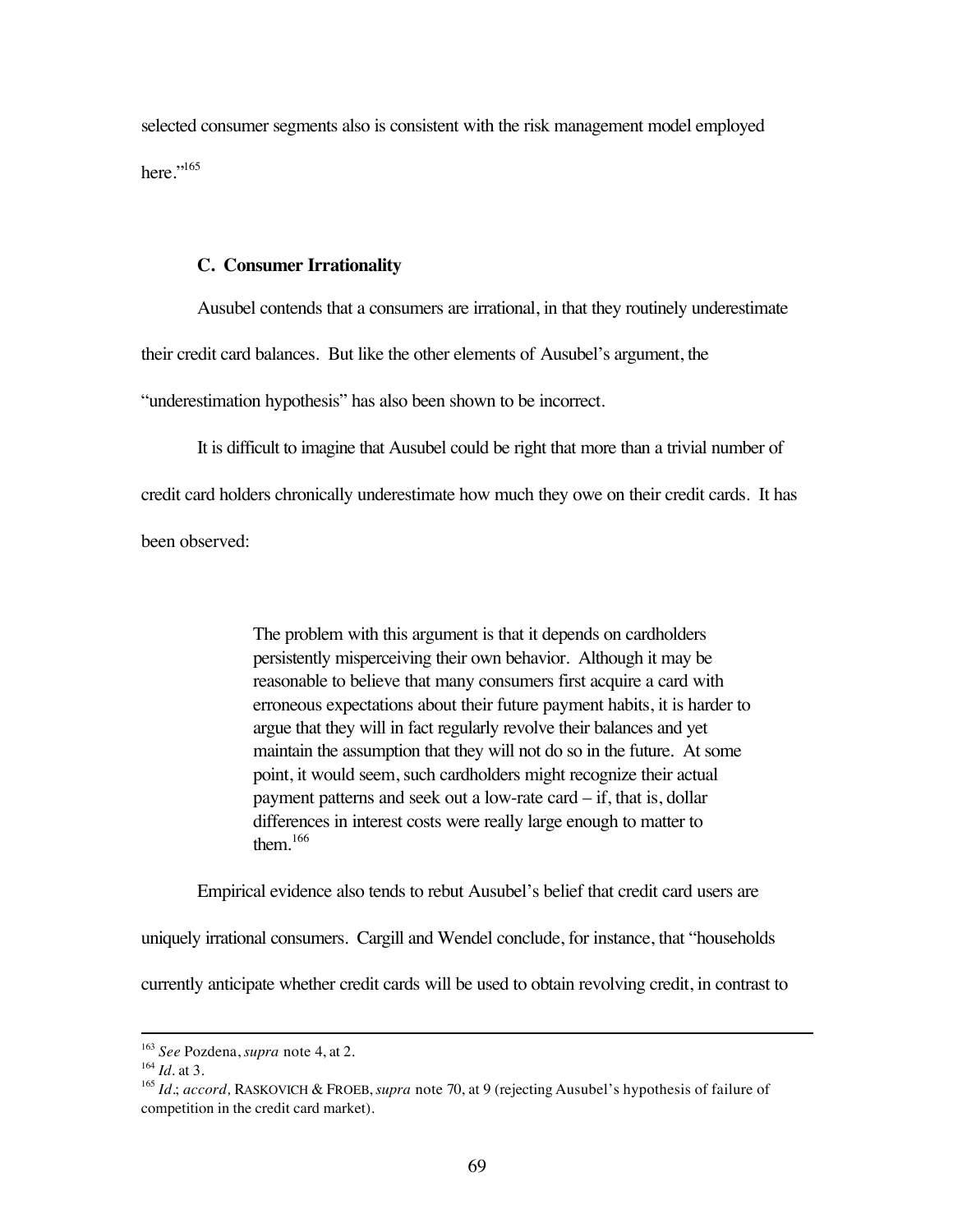Ausubel's assertion of consumer irrationality."<sup>167</sup> Anecdotal evidence reinforces this view that consumers are much more sophisticated and knowledgeable about their own finances than Ausubel gives them credit for.<sup>168</sup>

Nor is it clear why this "certain peculiarity of cardholder psychology"<sup>169</sup> should be unique to credit card transactions. Why wouldn't consumers also chronically underestimate their monthly mortgage payments, car payments, or student loan payments?<sup>170</sup> Why don't these same people chronically bounce checks in the belief that they have more money in their checking accounts than they think they do? Why don't they chronically underwithhold on their taxes and pay penalties every year? Ausubel provides no explanation for why credit card transactions are uniquely susceptible to these problems of underestimation, as opposed to all these other situations where similar considerations apply. Indeed, he admits to remaining troubled by the underestimation hypothesis. $171$ 

## **IV. Credit Card Profits**

At the root of all of the discussion of consumer irrationality and the like is the belief that credit card operations generate permanent profits, meaning supranormal returns above competitive equilibrium. Under this view, regulation of credit card activity is believed to have no negative efficiency effects, and just constitutes a wealth transfer from credit card issuers to credit

 <sup>166</sup> Canner & Luckett, *supra* note 26, at 665.

<sup>167</sup> Cargill & Wendel, *supra* note 4, at 386.

<sup>&</sup>lt;sup>168</sup> *See* discussion at *infra* notes 251-53 (discussing so-called "card surfers" and "vampiric" card customers). 169 Canner & Luckett, *supra* note 26, at 665.

<sup>&</sup>lt;sup>170</sup> Ausubel refers to this problem in his working paper, but he doesn't really provide an explanation for this anomaly. Indeed, his attempt to validate the underestimation hypothesis is confused by ambiguities in consumer responses to the relevant questions. AUSUBEL, REVISITED, *supra* note 111, at 25.

<sup>171</sup> AUSUBEL, REVISITED, *supra* note 111, at 1 & n.1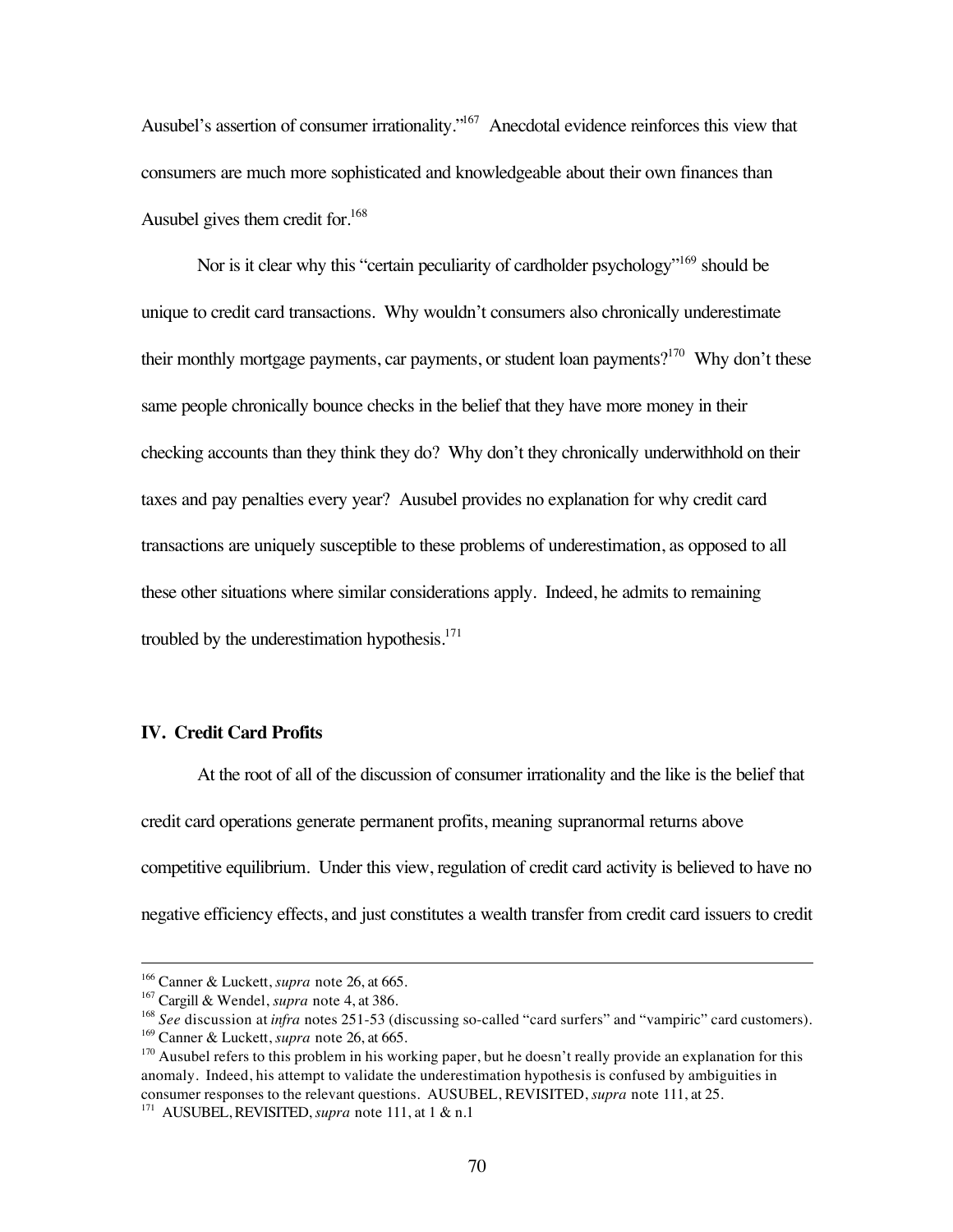card users. To the extent that credit card issuers compete in a competitive market, however, regulation will upset competitive equilibrium, resulting in dead-weight efficiency losses that harm issuers and consumers alike. Thus, this is the cornerstone of the attack on credit card issuers. On investigation, however, the accusation that credit card issuers are reaping large profits also turns out to be false.

## **A. Market Structure**

## *1. The Credit Card Market Is Structurally Competitive*

The idea that credit card issuers could possibly be reaping permanent profits when viewing competition in the credit card market is implausible on its face. As Brito and Hartley phrase the burden on those seeking to prove this belief, "Several authors . . . have argued that even though the market for bank credit cards is unregulated, has thousands of independent firms, many of them recent entrants, and has millions of consumers, it nevertheless appears to be noncompetitive."<sup>172</sup> Between 1988 and 1991, the number of companies issuing credit cards grew from approximately  $4,000$  to  $6,000$ .<sup>173</sup> In August 1998, the Federal Reserve noted that, "currently roughly 6,800 depository institutions issue VISA and MasterCard credit cards and independently set the terms and conditions on their plans. Close to 10,000 other institutions act as agents for card-issuing institutions."174 And these figures do not even include large non-bank

 <sup>172</sup> Brito & Hartley, *supra* note 3, at 400; PROFITABILITY 1998, *supra* note 72, at 3 (noting that "aggressive competition" has led to substantial shifts in the credit card market). *See also* Canner & Fergus, *supra* note 4, at 2 ("It seems doubtful that the increase in profitability reflects diminished competition in the credit card industry in light of the number and variety of credit card issuers.").

<sup>&</sup>lt;sup>173</sup> Brito & Hartley, *supra* note 3, at 425 n.23.

<sup>&</sup>lt;sup>174</sup> PROFITABILITY 1998, *supra* note 72, at 3 n.6.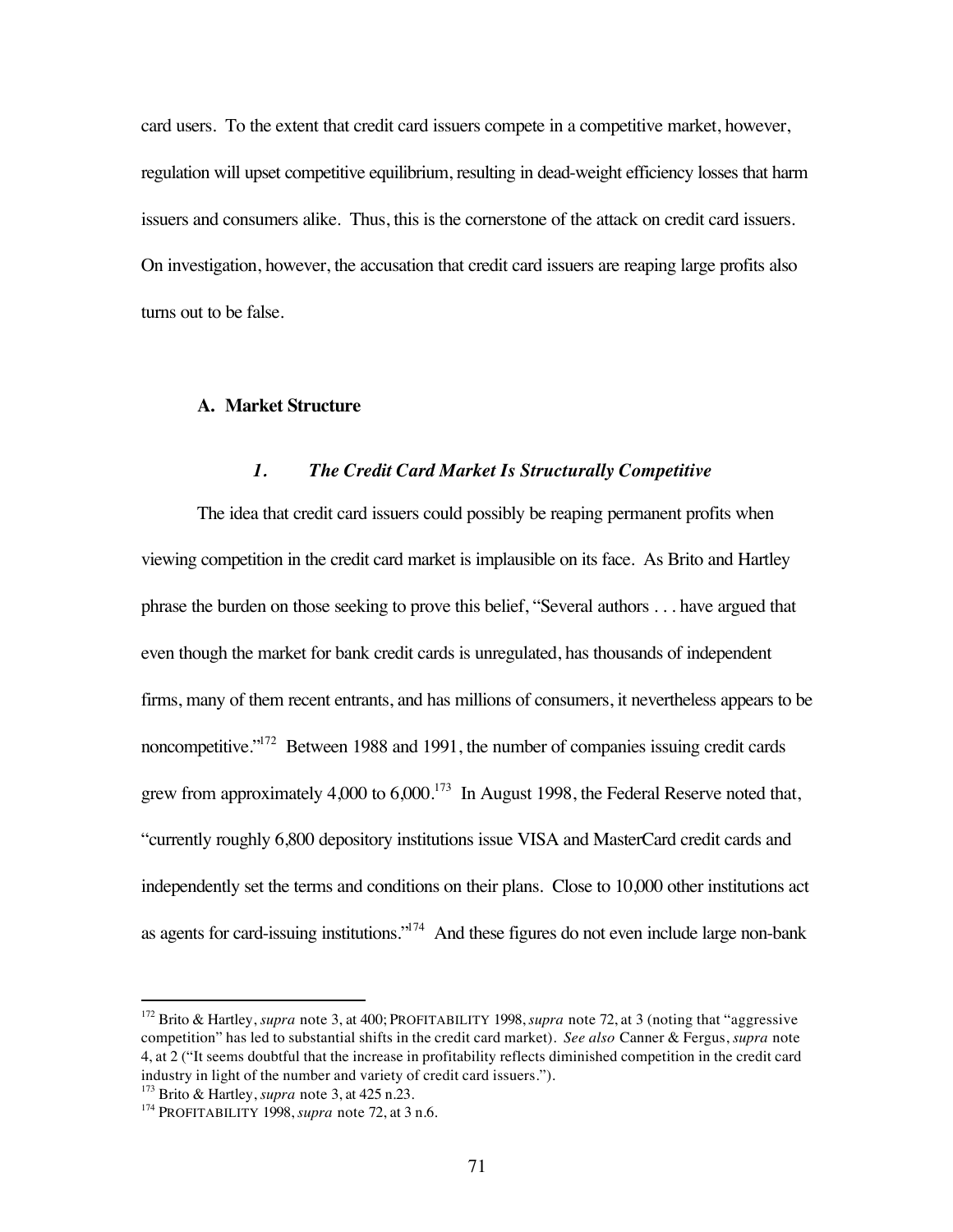issuers, such as, American Express and Dean Witter (Discover Card), which are carried by millions of other consumers. In addition, recent decades saw the entry into the credit card market of powerful non-financial institutions, such as AT&T, General Electric, and General Motors.<sup>175</sup> Barriers to entry into the credit card business are extremely low<sup>176</sup> and issuers are atomistically competitive.<sup>177</sup> Admission to the Visa and MasterCard networks is extremely inexpensive.<sup>178</sup> Given the large number of atomistic competitors and the low barriers to entry, the credit card industry appears to be as close a representation to a perfectly competitive market as one could possibly imagine.<sup>179</sup> As a result, any monopoly rents would be expected to be readily competed away by existing and new entrants into the market.<sup>180</sup>

 <sup>175</sup> *See* Macey & Miller, *supra* note 10, at 253 (observing that, as of the time they wrote their article, 37 of the top 105 largest issuers of credit cards were not banks, but diversified financial services companies); Baxter, *supra* note 70, at 1013 (noting that AT&T, General Electric, and General Motors all made heavily supported investments in entering the credit card market and were successful in rapidly building a customer base); EVANS & SCHMALENSEE, *supra* note 7, at 74. *See* Rougeau, *supra* note 63, at 6 (suggesting that non-bank card issuers continue to have a substantial presence as credit card issuers). There are even reports that Microsoft is developing a "smart card" that will rival traditional electronic transaction media such as debit cards and credit cards. *See* Joseph McKendrick, *Behind Microsoft's Smart Card Strategy*, CREDIT CARD MGMT., June 1, 1999, at 78.

<sup>176</sup> Ausubel, *Failure of Competition*, *supra* note 4, at 56 n.17 (noting that entry into the credit card business is relatively easy, demonstrated by individual retailers and other commercial entities offering credit card plans).

<sup>177</sup> William J. Kolasky, *Network Effects: A Contrarian View*, 7 GEO. MASON L. REV. 577, 613 (1999); DeMuth, *supra* note 36, at 222 ("The supply of credit card credit from banks, retailers, ad others is not at all concentrated. Indeed, it is intensely competitive, approaching the textbook example of an 'atomistic' market.").

<sup>178</sup> Kolasky, *supra* note 177, at 613.

<sup>&</sup>lt;sup>179</sup> *Id.* ("The issuers . . . compete in a nearly perfectly competitive market."); EVANS & SCHMALENSEE, *supra* note 7, at x ("The payment card business is one of this country's more competitive industries."); Baxter, *supra* note 70, at 1011 (noting that the structure of the credit card market creates a presumption that it is competitive). The market also appears to have a typical level of concentration for a competitive market. *Id*.; EVANS & SCHMALENSEE, *supra* note 7, at 7; *Id.* at 70-71.

<sup>180</sup> *See* Kolasky, *supra* note 177, at 613; Canner & Fergus, *supra* note 4, at 3 ("The diversity of credit card pricing schemes, the heavy volume of solicitations, and the pace of entry by new competitors seem inconsistent with a general absence of competition.").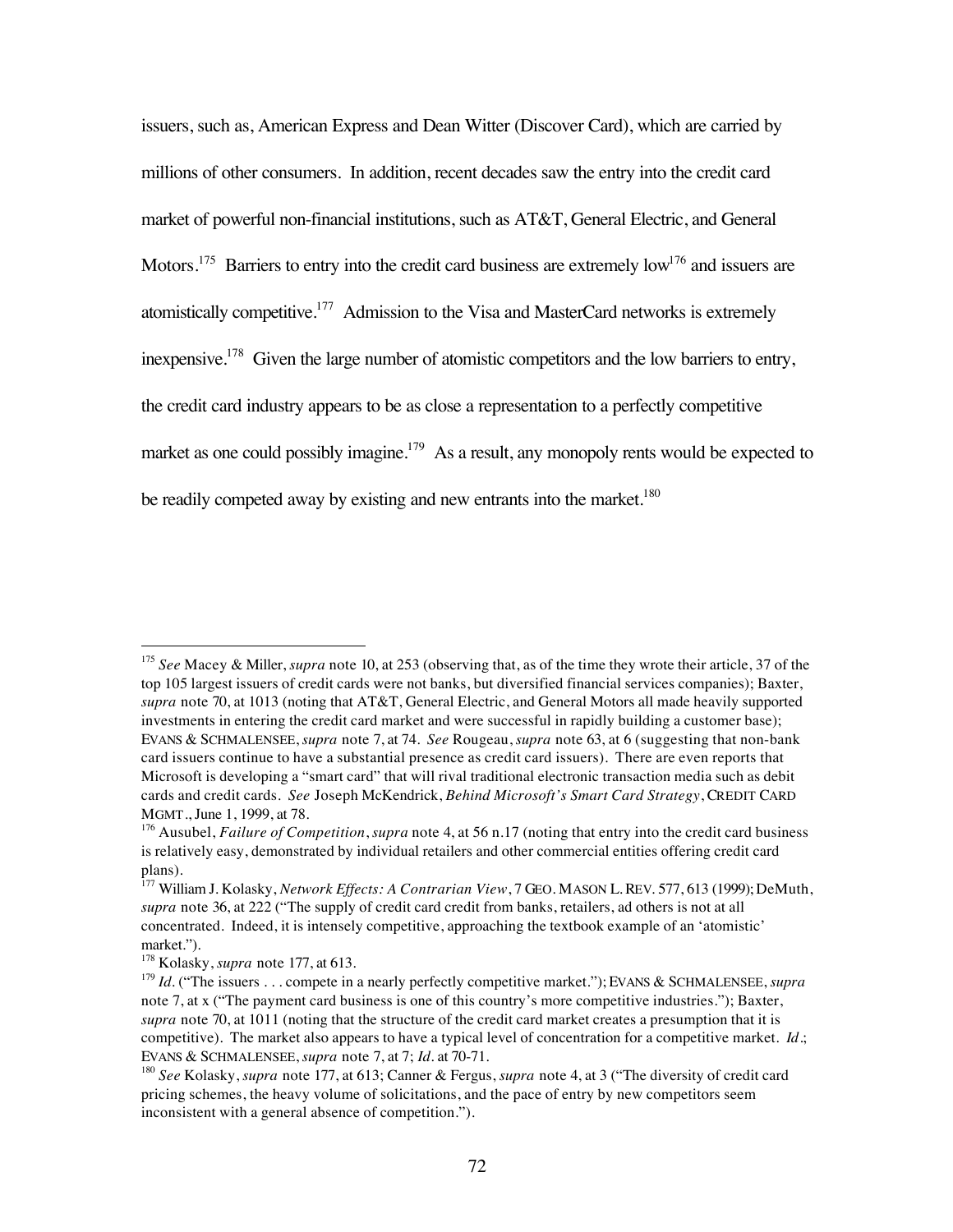Nonetheless, some commentators continue to insist that monopoly rents are present in the credit card market. $^{181}$  How this can be so is rarely explained, it is simply asserted as accepted fact and deplored. Upon scrutiny, however, both the factual and theoretical bases for this view breaks down.

### *2. Entry Has Dissipated Any Profits*

Consider first the factual assertion that credit card issuers are reaping huge and permanent profits from their operations, thereby evidencing a lack of competition in the credit card market.<sup>182</sup> This conclusion is riddled with errors.

It is possible that credit card issuers earned some profits during the early 1980s, as consumer demand for credit cards exploded while credit card costs fell.<sup>183</sup> Under conditions of falling supply costs and dramatically increased demand, profits may be available for some period of time. But these profits also encouraged entry into the credit card industry by new issuers, competing away those profits. As Diane Ellis summarizes the situation, "[t]he opportunity to earn high profits has attracted intense competition, which appears to be eroding some of the high profits earned in the 1990s . . . .<sup>184</sup> From 1993 to 1997, pre-tax returns on

 <sup>181</sup> *See* Ausubel, *Failure of Competition*, *supra* note 4; Ausubel, *Credit Card Defaults*, *supra* note 79; Elizabeth Warren, *The Bankruptcy Crisis*, 73 IND. L.J. 1079, 1082-83 (1998) [hereinafter Warren, *Bankruptcy Crisis*]; Teresa Sullivan, Elizabeth Warren, and Jay Westbrook, *From Golden Years to Bankrupt Years*, NORTON BANKR. L. ADVISER, July 1998, at 1, 10 [hereinafter Teresa Sullivan] (claiming that credit card operations are "twice as profitable" as other banking sectors).

<sup>182</sup> Warren, *Bankruptcy Crisis*, *supra* note 181, at 1082-83; *Bankruptcy Revision: Hearing on H.R. 833 Before the Subcomm. on Commercial & Admin. Law of the House Comm. on the Judiciary*, 106th Cong. 1 (1999) [hereinafter Lee, *Hearings*] (testimony of Hon. Joe Lee).

<sup>183</sup> *See* EVANS & SCHMALENSEE, *supra* note 7, at 93.

<sup>&</sup>lt;sup>184</sup> See Dianne Ellis, *The Effect of Consumer Interest Rate Deregulation on Credit Card Volumes, Charge-Offs, and the Personal Bankruptcy Rate*, *in* BANK TRENDS at 1 (Department of Ins., FDIC No. 98-05, 1998); *see also* EVANS & SCHMALENSEE, *supra* note 7, at xii ("Professor Ausbel looked solely at the industry's most profitable years – the mid-1980s. The payment card industry was, indeed, unusually profitable at that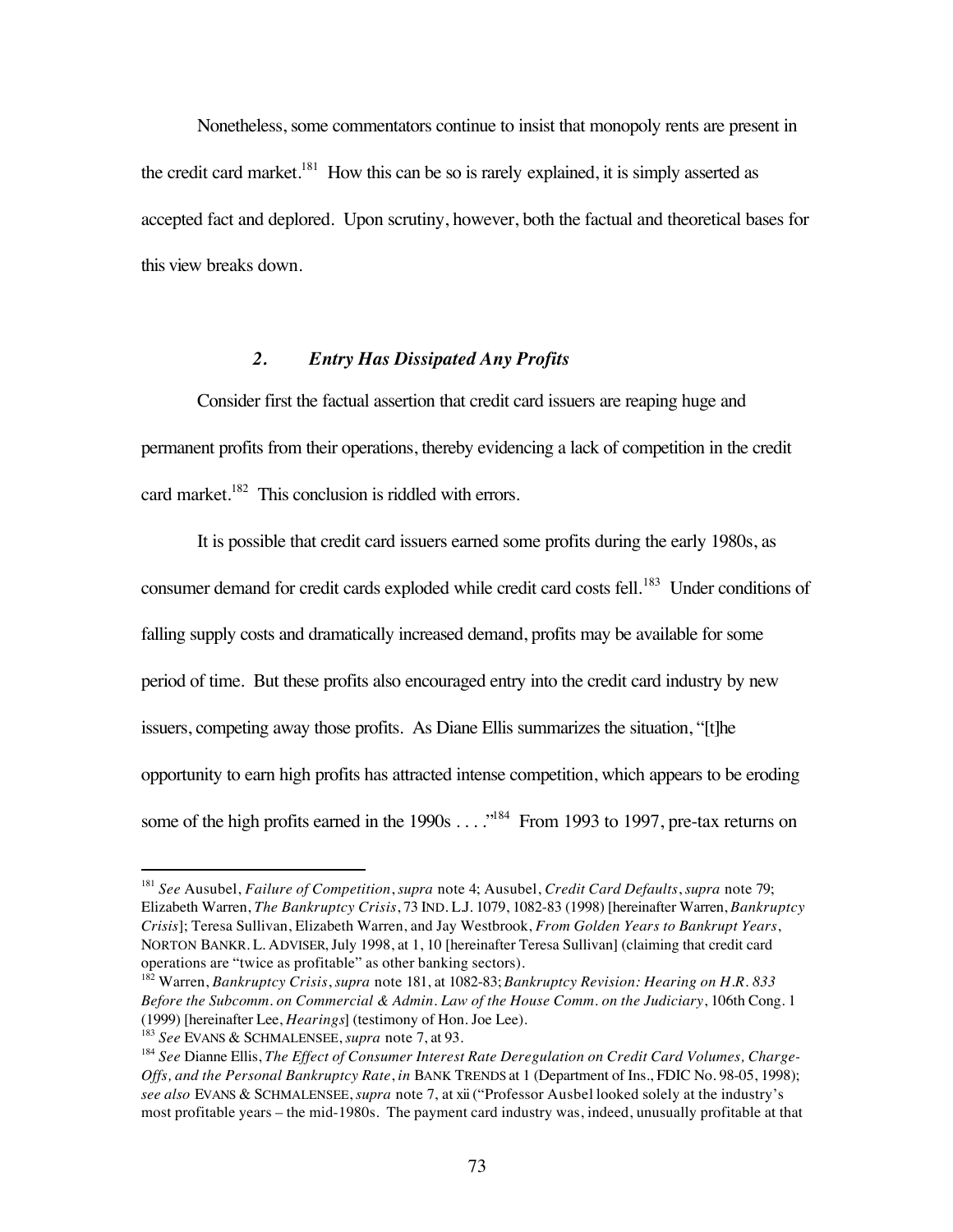credit card operations by "credit card banks" were almost cut in half, falling from 4.06% to

2.13%.<sup>185</sup> Stuart Feldstein of SMR Research similarly noted that from 1994 to 1996, "after-tax

profits as a percentage of average managed assets declined from 2.26% to 1.31%."186 Returns

from credit card operations appear to have increased somewhat in 1999, partly as a result of

tightening lending standards and increased fees on delinquent cardholders, and partly as a one-

time jump in profits from several large industry acquisitions of existing accounts from firms

exiting the industry.<sup>187</sup> Other commentators have reported similarly moribund returns to the

industry in recent years.<sup>188</sup> Thus, to the extent that accounting returns remain higher than other

sectors of banking activity, this difference has narrowed substantially. In his most recent article

(published in 1997), Ausubel updates his previous comparison of returns in the credit card

industry with those of the overall banking industry. <sup>189</sup> In Figure 7 of that article, Ausubel

 $\overline{a}$ 

time, following a decade of low profits. However, the high profits of the mid-1980s did not last for long. As in any competitive industry, new businesses started chasing those profits, as did existing businesses. Consequently, profits have fallen back since then.").

<sup>&</sup>lt;sup>185</sup> PROFITABILITY 1998, *supra* note 72, at 3 tbl.1.

<sup>186</sup> *The Rise in Personal Bankruptcy: Hearings Before the Subcomm. On Commercial & Admin. Law of the House Comm. on the Judiciary*, 105th Cong. 1 (1998) [hereinafter Feldstein, *Hearings*] (statement of Stewart Feldstein, President, SMR Research Corp.).

<sup>&</sup>lt;sup>187</sup> FED. RESERVE BD., THE PROFITABILITY OF CREDIT CARD OPERATIONS OF DEPOSITORY INSTITUTIONS 3 (June 1999) [hereinafter PROFITABILITY 1999].; *see also* Zandi & Chen, *supra* note 78, at 11 (noting tightening of lending standards by credit card issuers). Several large card issuers have exited the credit card industry as a result of large losses. The acquiring company often sees a one-time profits boost from these acquisitions, as they acquire the outstanding cardholders and outstanding balances. This is a less expensive way to acquire good accounts than being forced to go out and solicit new accounts with the expense and risk associated with signing up new cardholders. *See* Steve Jordon, *First National Seeks Growth Opportunities*, OMAHA WORLD-HERALD, June 17, 1999, at 20 [hereinafter Jordon, *First National*] (noting one-time jumps by First National Bank of Nebraska by acquiring portfolios from other issuers). <sup>188</sup> *See* Linda Punch, *Subprime's Dangerous Waters*, CREDIT CARD MGMT., Mar. 1, 1998, at 77 (reporting after-tax return of 1.2% in 1996); Daly, *Back From the Brink*, *supra* note 77, at 54 (noting a 1.5% return for 1997).

<sup>189</sup> Ausubel, *Credit Card Defaults, supra* note 79, at 259 fig.7. Even more remarkably, when Ausubel testified before Congress in March 1998, he again presented data on credit card profitability only through 1993, although by that time he had available updated data that was available all the way through 1997. *See* Ausubel, *Hearings*, *supra* note 75. In fact, he presents data on several other issues that are complete all the way through 1997. Ausubel, *Credit Card Defaults*, *supra* note 76, at 250 figs.1 & 2. Yet again he provides no explanation for this selective presentation of data on this one point – credit card profitability – alone.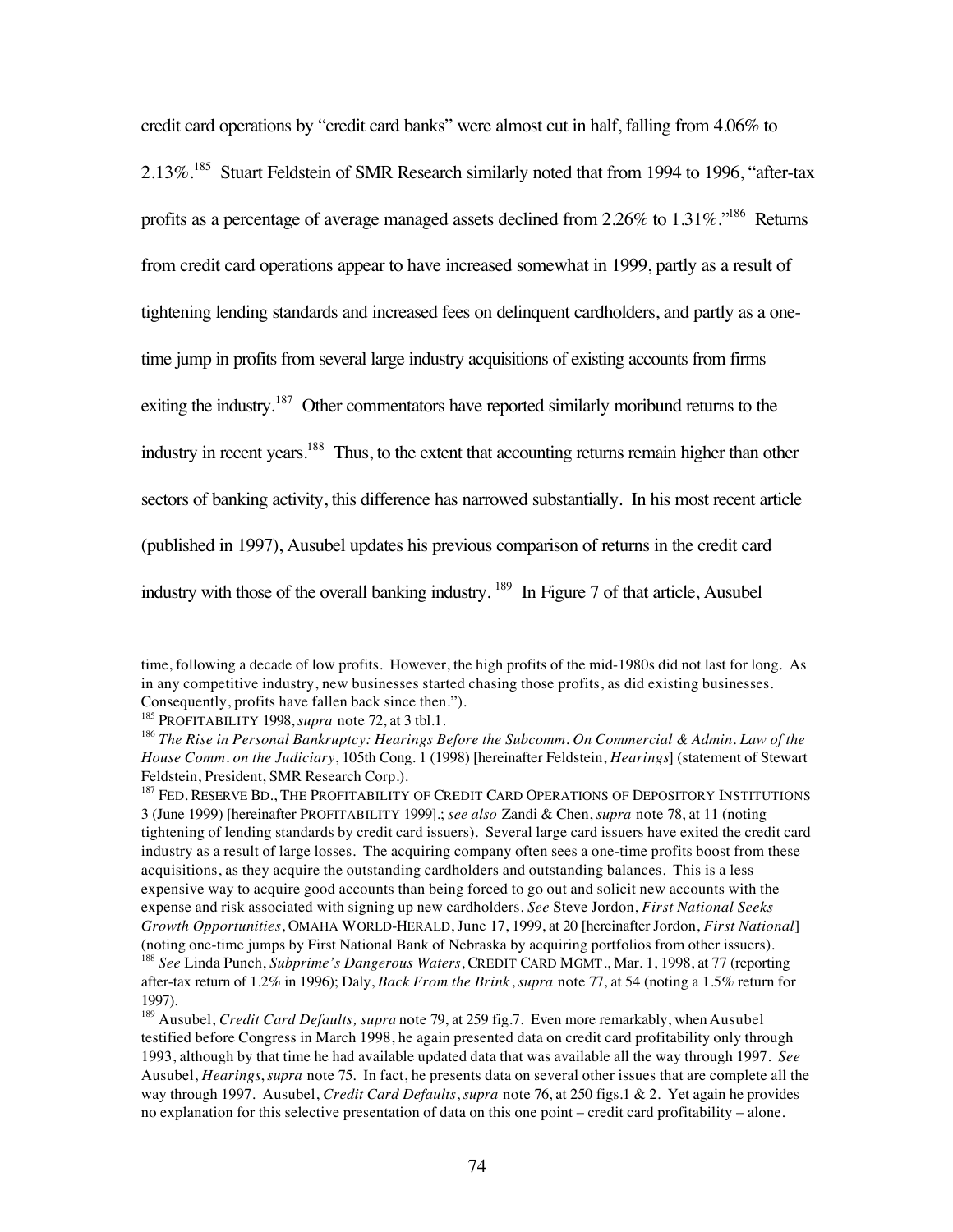presents data from the period 1971-1993. Calling the evidence "fairly striking," he reaffirms his prior conclusion that credit card issuers are making large and permanent profits.<sup>190</sup> Interestingly, however, he presents data only until 1993 on credit card returns. This selective presentation is intriguing in that his Figures 1-6 in the article present data all the way up to 1996, thereby including the most recent data available when he published the article in 1997. Data for the later years certainly must have been available to Ausubel when he constructed Figure 7 (just as for Figures 1-6), yet he provides no explanation for why he chose to exclude that data from his paper. Thus, the data he presents ends with the year 1993, the year of peak returns in the credit card industry, and excludes the subsequent tumble in credit card profitability. He provides no explanation for excluding the information that returns on assets dropped significantly in the years following  $1993$ <sup>191</sup>

#### **B. Accounting Returns Are Not Economic Profits**

Most calculations of credit card profits also tend to overstate the profitability of credit card operations.<sup>192</sup> For instance, the Federal Reserve's measurement only includes "credit card banks," which they define as commercial banks that have assets greater than \$200 million, have the bulk of their assets in consumer loans, and have 90% of their consumer lending in credit

 <sup>190</sup> Ausubel, *Credit Card Defaults, supra* note 79, at 259 fig.7.

<sup>&</sup>lt;sup>191</sup> Despite the incomplete data reported by Ausubel, others have uncritically relied on Ausubel's conclusions as if they accurately represent the current credit card market. *See* Henry J. Sommer, *Causes of the Consumer Bankruptcy Explosion: Debtor Abuse or Easy Credit?*, 27 HOFSTRA L. REV. 33, 37 (1998). <sup>192</sup> *See* EVANS & SCHMALENSEE, *supra* note 7, at 91 ("Claims that the payment card industry makes exorbitant profits, however, are dubious because they are based on estimates that do not treat capital and depreciation properly and do not assess payment card lending risks."). *See also* RASKOVICH & FROEB, *supra* note 70, at 11 n.10 (noting Ausubel's initial conclusions on credit card profitability are plagued with sampling bias in the banks selected, as he chose unusually profitable credit card banks for his study).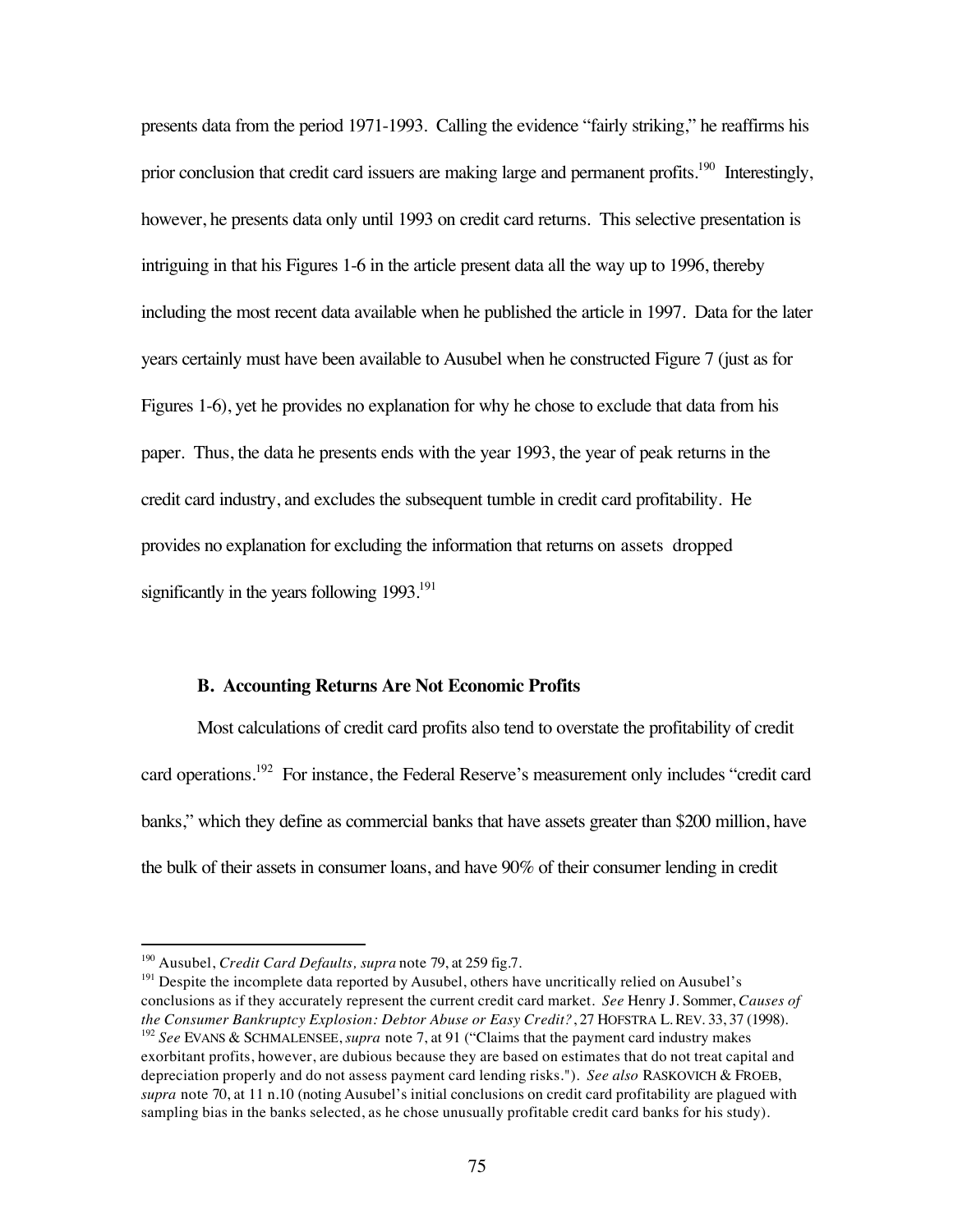cards and related plans.<sup>193</sup> In 1997, only thirty-six banks qualified as credit card banks under this narrow definition and the institutions included in the survey change over time. This narrow definition of "credit card banks" tends to overstate earnings in the credit card industry. Such a narrow definition also excludes non-bank issuers, such as industry also-ran Discover Card, which despite having established a considerable cardholder base has "operated solidly in the red for most of its short history."194

The accounting method used to measure profits from credit card operations also tends to overstate the returns to the credit card sector of banking activities. The standard measure that is used is return-on-assets, measured by accounting revenues minus costs divided by outstanding balances. But credit card operations use many assets that are unique to credit card operations and which do not count as capital assets under the standard measure. For instance, heavy expenditures on marketing and advertising during the start-up phase of the business are not classified as capital assets, even though they obviously produce a stream of revenue that is consistent with thinking of them as capital assets.<sup>195</sup> As a result, capital expenditures for credit card operations tend to be underestimated, artificially inflating accounting profits.<sup>196</sup>

 <sup>193</sup> PROFITABILITY 1998, *supra* note 72, at 5 tbl.2.

<sup>194</sup> MANDELL, *supra* note 4, at xxii.

<sup>&</sup>lt;sup>195</sup> Baxter, *supra* note 70, at 1018. For instance, it cost Dean Witter about \$285 million in total to start up the Discover Card operations, but this resulted in \$11.5 billion in accounts outstanding in 1991. EVANS & SCHMALENSEE, *supra* note 7, at 64-66. *See also* RASKOVICH & FROEB, *supra* note 70, at 11 n.10 (noting exclusion of intangible assets such as advertising capital from accounting profit measures).

<sup>196</sup> RASKOVICH & FROEB, *supra* note 70, at 11 n.10. Some critics of the credit card industry appear to be unaware of the difference between the concepts of economic "profitability" and the accounting concept of "return on assets." *See* Teresa Sullivan, *supra* note 181, at 10 (claiming that credit card operations are "twice as profitable" as other bank sectors, although the underlying data provides information only about accounting rates of return in various sectors).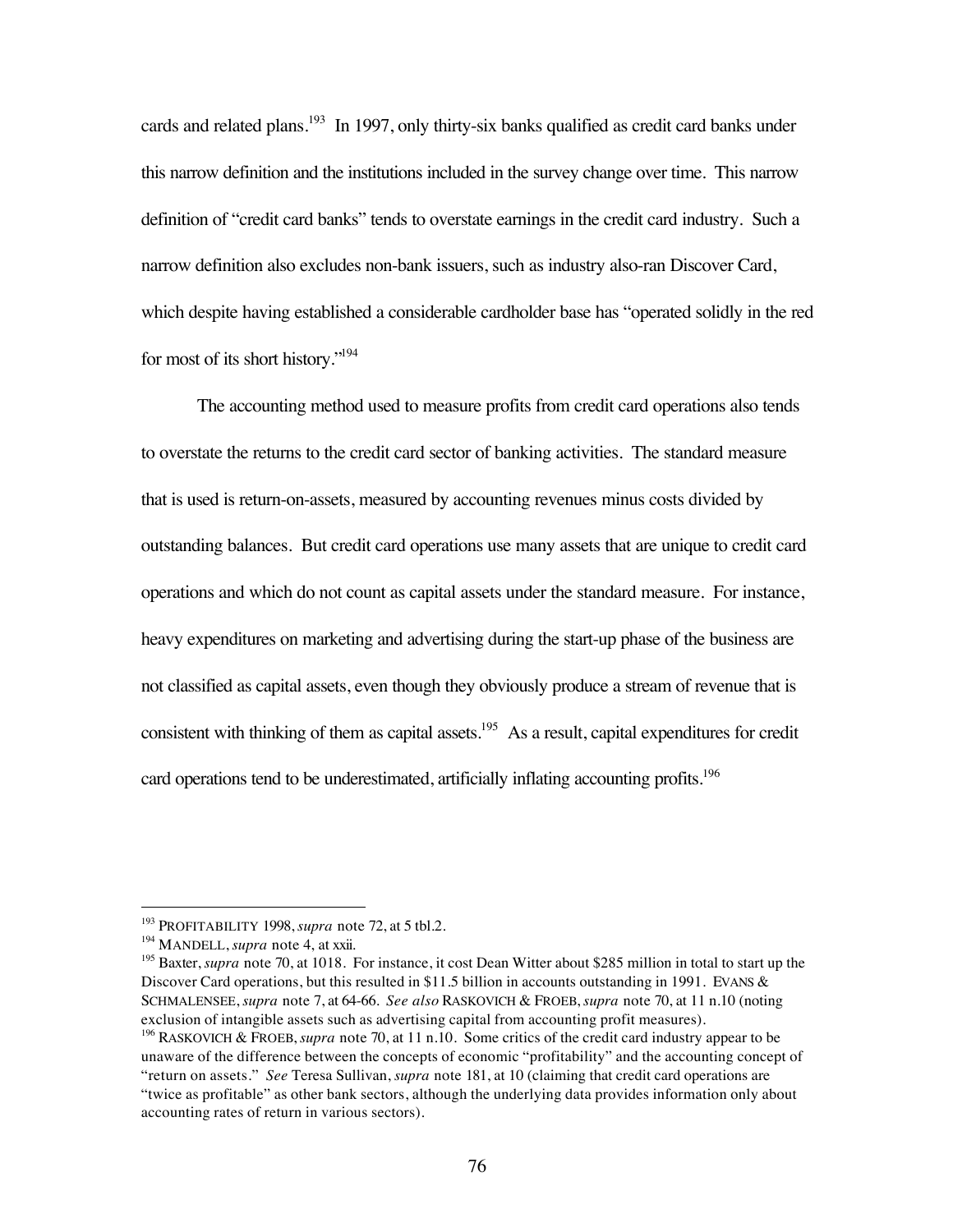More fundamentally, this narrow focus overstates credit card profits first by looking at *ex post* rates of profit, rather than *ex ante* risk-adjusted profits, and second, by examining only the most successful issuers in the market and ignoring the less-profitable market participants.

### *1.* **Ex Ante** *v.* **Ex Post** *Profits and the Need for Risk Adjustment*

Traditional measures of credit card profitability overstate credit card profits by using an *ex post* analysis of credit card profitability, rather than an *ex ante* risk-adjusted measure.<sup>197</sup> Credit card loans are inherently more risky than other forms of consumer credit because of their unsecured nature and their small value, which makes collection lawsuits unfeasible in most cases.198 As a result of this higher risk, credit card issuers maintain significantly higher than average equity-to-asset and loan-loss-reserves-to-total-loan ratios than for other operations.<sup>199</sup> The higher risk of credit card operations also makes the cost of capital for credit card operations higher than for other forms of bank credit.200

 <sup>197</sup> *See* Joseph F. Sinkey, Jr. & Robert C. Nash, *Assessing the Riskiness and Profitability of Credit-Card Banks*, 7 J. FIN. SERV. RES. 127, 136 (1993) (concluding that higher return-on-assets of credit-card banks comes at the expense of greater risk in terms of greater volatility in returns and increased probability of default risks); *id.* ("The higher accounting returns of [credit card banks] . . . come at the expense of greater risk.").

<sup>198</sup> *See supra* notes 147-65 and accompanying text; *see also* EVANS & SCHMALENSEE, *supra* note 7, at 55-56 ("When cardholders default, payment card issuers must engage in expensive collection procedures. Collection costs are often high relative to the amount of the defaulted loan. Moreover, the liberalization of bankruptcy laws has probably increased the rate of consumer defaults and made collection harder."). One study estimates that credit card lending is at least three to four times riskier than conventional bank lending. *Id.* at 45 (citing Frederick R. Warren-Boulton & Lawrence H. Meyer, *The Economics of Credit Card Interest Rate Caps*, MiCRA, Inc. (Jan. 26, 1993)).

<sup>199</sup> *See Delinquency on Consumer Loans: Hearings Before the House Comm. on Banking and Fin. Servs.*, 104th Cong. 1 (1996) (statements of Lawrence B. Lindsey) [hereinafter, Lindsey]; Sinkey and Nash, *supra* note 197, at 137; *see also* EVANS & SCHMALENSEE, *supra* note 7, at 98 ("Being riskier than bank lending operations in general, payment card operations may well require more equity than do other types of lending.").

<sup>200</sup> EVANS & SCHMALENSEE, *supra* note 7, at 45 & n.155 (noting that as of March 1991, the cost of capital for credit card operations was approximately 17.5%, the cost of capital for banks as a whole was about 16.1%, and the cost of capital for the market as a whole was about 15.4%); Sinkey and Nash, *supra* note 197, at 139.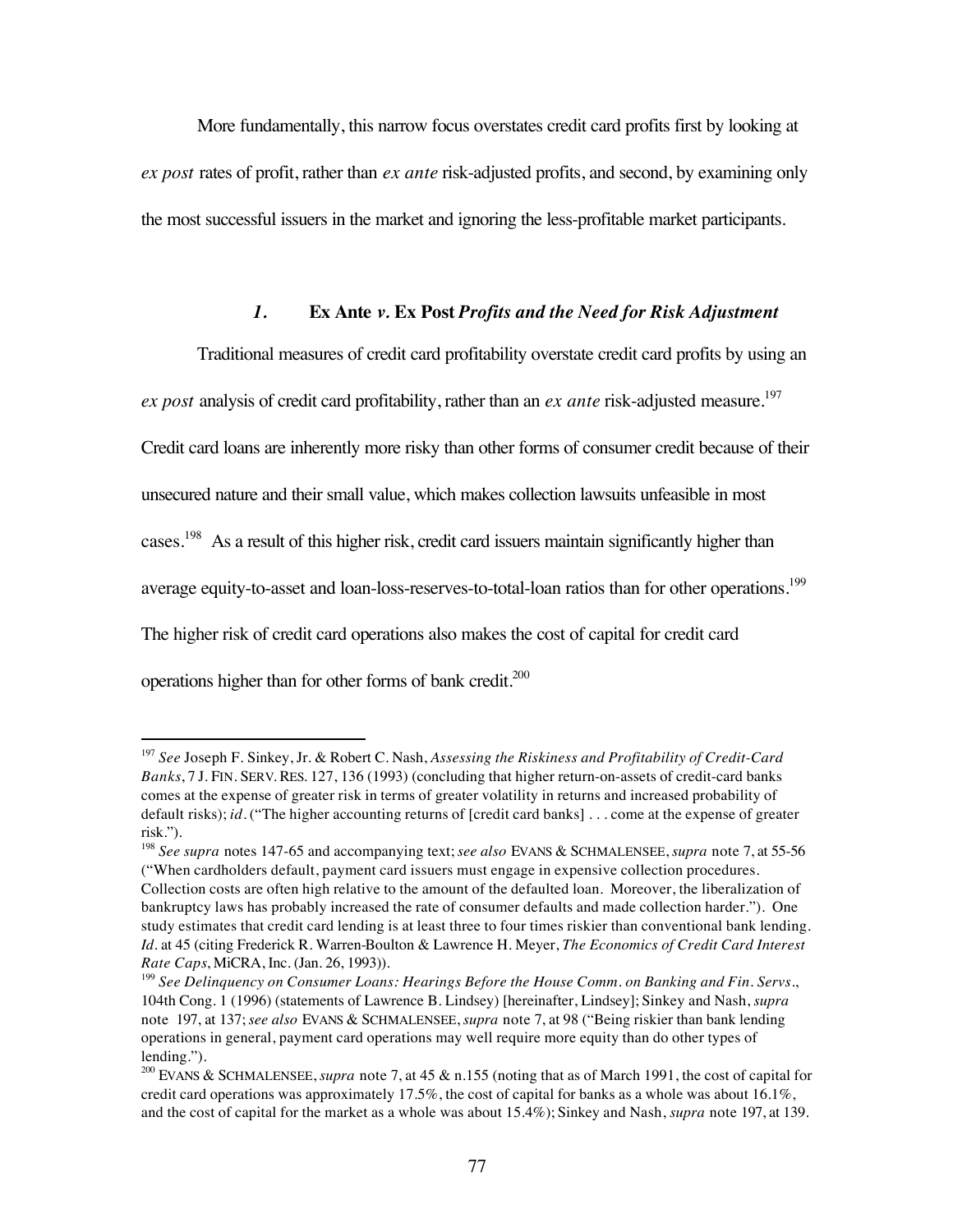Looking at high *ex post* profits also obscures the fact that what is relevant should be expected profits *ex ante*, which must be adjusted for riskiness.<sup>201</sup> The higher risk associated with credit card operations means that on average credit card issuers will have to receive a higher return to bear this risk.<sup>202</sup> As Lawrence Lindsey has noted:

> The strong earning profiles of the credit card banks, and their associated capital and reserve allocations, are reflections of the risks associated with this form of lending. Higher risk and higher return go hand-in-hand, and the higher capital and reserves associated with this form of credit are required to balance the risk. Put another way, lenders active in the credit card business are conscious of higher potential loss rates and expect returns that will fully absorb these losses and still provide an adequate profit margin.<sup>203</sup>

Risk is a gamble. Because of the generally robust economy in recent years, higher-risk

lending has turned out to be more profitable than lower-risk lending – after the fact.<sup>204</sup>

However, this does not alter the conclusion that these returns could have been much lower or

even negative, as they were throughout the late-1970s and early-1980s.<sup>205</sup> For similar reasons,

returns on credit card activities also tend to be much more volatile than for other sectors of

banking activity.<sup>206</sup> Thus, even if *ex post* returns have been higher than in other sectors of bank

 $201$  Ausubel recognizes this problem and has provided an updated analysis that attempts to adjust for risk. AUSUBEL, REVISITED, *supra* note 111, at 9-16. Nonetheless, he still examines an arbitrarily short time period, and fails to account for transaction costs. *Id.*

<sup>202</sup> *See* Baxter, *supra* note 70, at 1019.

<sup>203</sup> Lindsey, *supra* note 199.

<sup>204</sup> Ausubel, *Credit Card Defaults*, *supra* note 79, at 253 (noting that "credit card defaults fluctuate substantially with the business cycle"); *id.* at 254-56; EVANS & SCHMALENSEE, *supra* note 7, at 99 ("When the economy is booming, charge-offs tend to be low. When the economy is crashing, charge-offs tend to be high.").

<sup>205</sup> Similarly, *ex post* accounting returns on Internet "dot-coms" have exceeded those on Blue chip stocks in recent years. Nonetheless, few would quarrel with the idea that Internet stocks are riskier than General Motors, and that any measure of economic profits must consider that risk.

<sup>206</sup> Canner & Luckett, *supra* note 26, at 661; Ausubel, *Credit Card Defaults*, *supra* note 79, at 259 fig. 7; EVANS & SCHMALENSEE, *supra* note 7, at 93 (noting that the profitability of credit cards has been more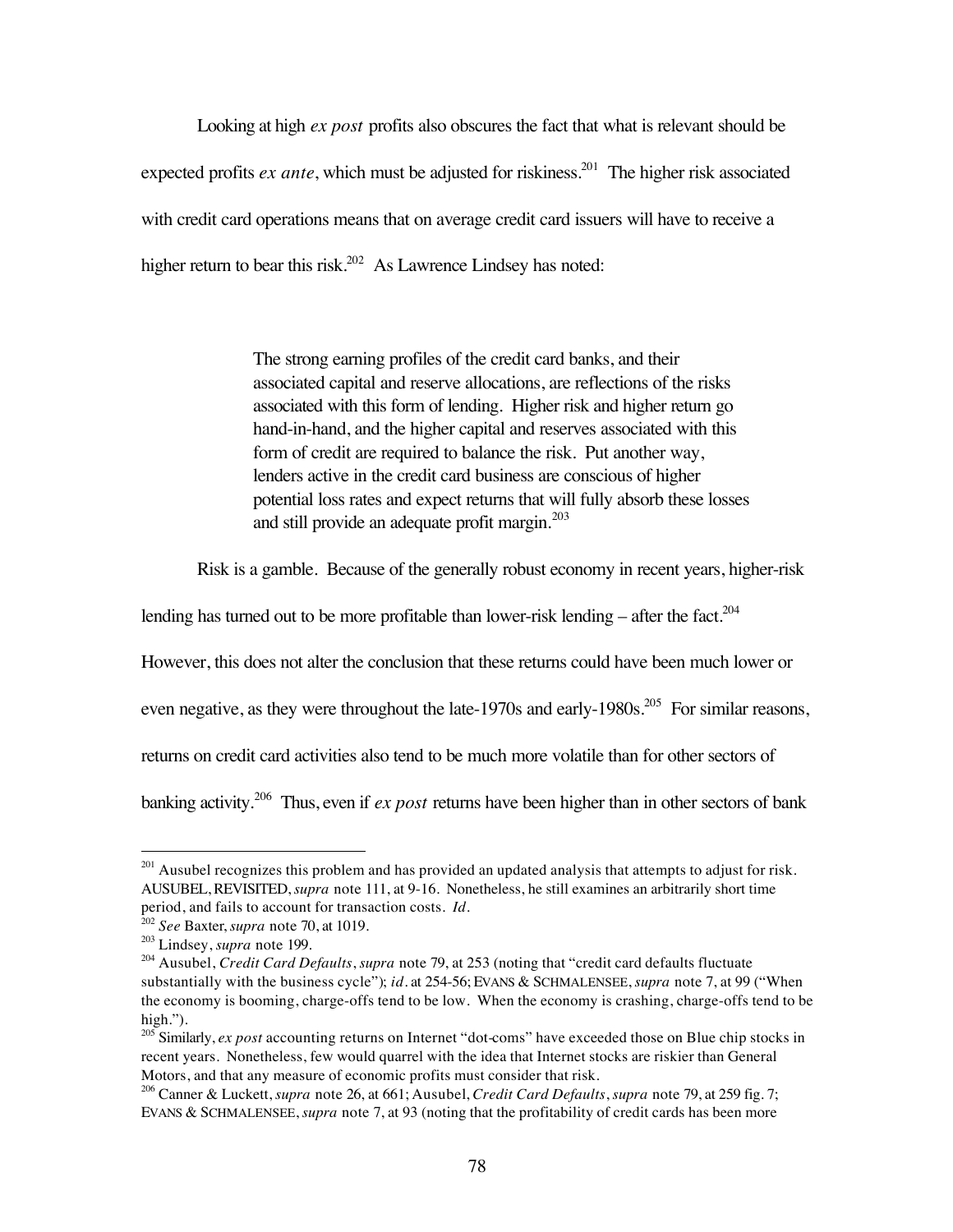activity, this does not prove that *ex ante* risk-adjusted returns are supranormal. This volatility in returns over time also increases the importance of reviewing a sufficiently long period of time to determine the average return on credit card operations, rather than the small and unrepresentative time period chosen by Ausubel for study.<sup>207</sup> Once a reasonable time frame is studied, it is evident that the "profitability of the credit card business is in line with that of other bank lending activities" for the period from 1974-1993.<sup>208</sup>

## *2. Traditional Measures Focus Only on Successful and Profitable Issuers*

This focus on *ex post* returns, combined with the small number of "credit card banks" generally examined, also tends to overstate credit card profitability. Large credit card banks have traditionally solicited more marginal credit risks than small banks and also charged higher rates to compensate for holding this higher risk.<sup>209</sup> Again, this means that if those accounts  $ex$ *post* turn out to perform better than expected, then returns will also be higher than expected.<sup>210</sup>

Standard measurements have tended to overstate those profits by focusing on only the largest and most-profitable issuers (*ex post*). It is evident that profits and losses have not been

 $\overline{a}$ 

variable than for other types of consumer lending and that the standard deviation of the rate of return is more than double that for installment loans).

<sup>207</sup> *See* EVANS & SCHMALENSEE, *supra* note 7, at 99-100 ("To provide any information about persistent profits, the measure of profitability would have to be analyzed over the entire business cycle.").

<sup>208</sup> Baxter, *supra* note 70, at 1013-14; *see also* EVANS & SCHMALENSEE, *supra* note 7, at xii ("The fact is that profits on credit card loans have, historically, been in line with other consumer loans."); *id.* at 93 ("The average historical rate of return on credit cards [from 1974-1991] has been slightly lower than on other bank lending to consumers. Credit card lending had an average return of 2.16 percent, compared with 2.33 for installment loans such as automobile loans.").

<sup>209</sup> Canner & Luckett, *supra* note 26, at 662; MANDELL, *supra* note 4, at 89.

<sup>&</sup>lt;sup>210</sup> Canner & Luckett, *supra* note 26, at 662 ("Consequently, it would be expected that when the economy is performing well . . . issuers that bear more risk would outperform more conservative issuers. In weak economic periods, . . . however, the performance of large issuers would be expected to suffer from sharply rising credit losses.").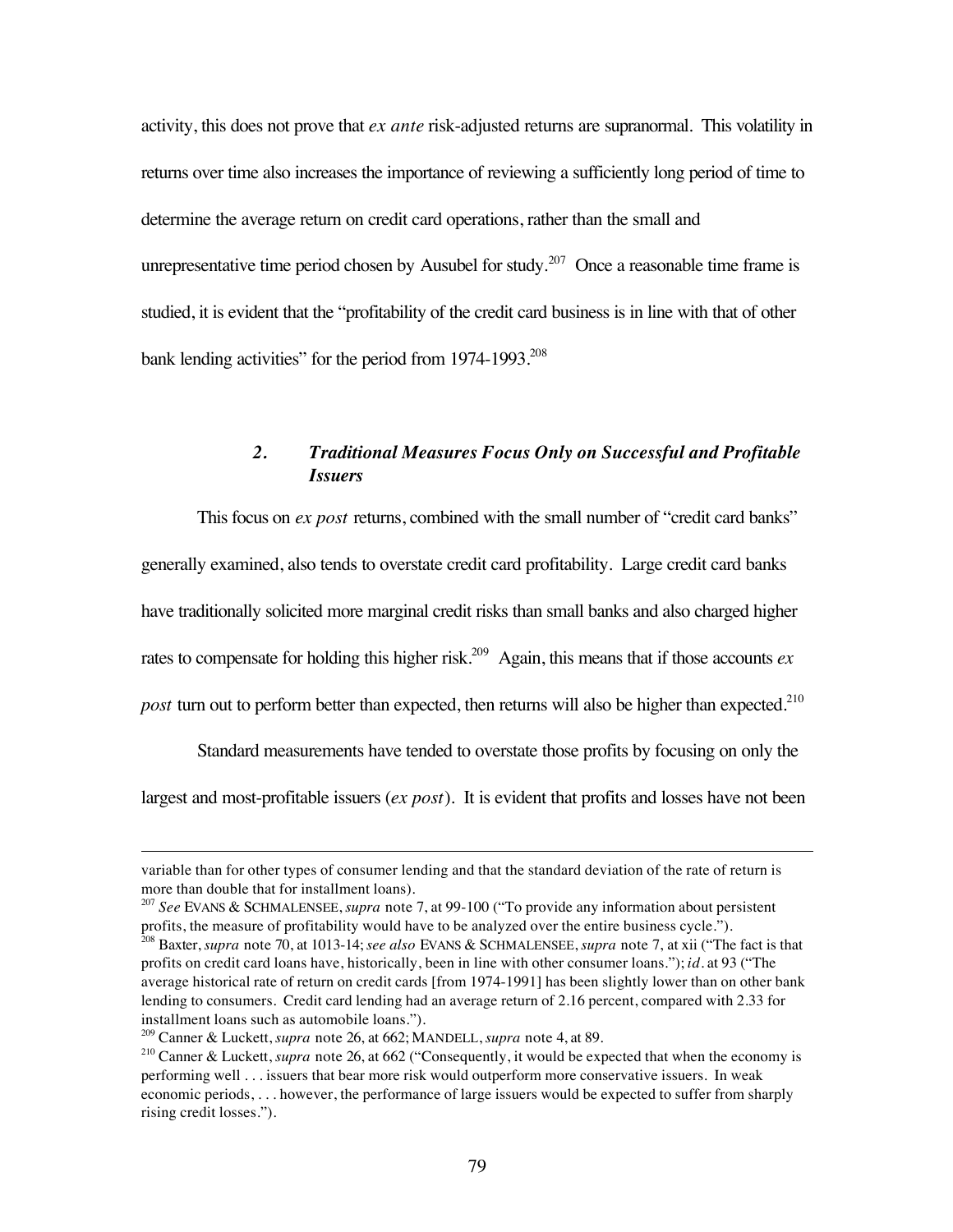evenly distributed throughout the credit card industry. For instance, credit card activities have tended to be less profitable for smaller issuers than for larger ones.<sup>211</sup> Unable to compete effectively, several major credit card issuers have curtailed their operations in recent years,  $212$ including such industry giants as Wells Fargo $^{213}$  and powerful non-bank entrants such as  $AT&T.^{214}$  As one industry analyst observes:

> The bank card industry seems to be dividing into a society of haves and have-nots. On the one hand, there are the monoline credit card issuers and a handful of card operations owned by large banks. Many of these card programs reported profit increases of 20% or more in 1997 despite high chargeoffs and record consumer bankruptcies. On the other hand are the great majority of card issuers that are experiencing poor or mediocre returns.<sup>215</sup>

Industry analysts expect that as some of these weaker issuers exit the market, competition will

be increasingly fierce as the remaining firms "fight tooth and nail with each other for every

customer."216 They add that, as a result of this fierce competition, profit margins have dropped

substantially and card issuers have continued to try to innovate to make their products more

attractive to customers than rival cards.217 Moreover, home equity loans have provided a

powerful competitive rival, drawing customers away from credit-cards and into tax deductible,

 <sup>211</sup> PROFITABILITY 1998, *supra* note 72, at 2 n.3.

<sup>212</sup> *See* Epstein, *supra* note 98 (listing several "mid-sized issuers" who exited the industry in the face of losses or rising costs).

<sup>213</sup> *See* Mark Calvey, *Bank Wooing Continues, But On New Terms?*, 18 BUS. J. PHOENIX, Jan. 30, 1998, at 30. <sup>214</sup> *See* Feldstein, *Hearings*, *supra* note 186 (noting that AT&T had to sell its Universal Card operation as a result of large losses).

<sup>215</sup> Daly, *Back From the Brink*, *supra* note 77, at 54. *See also* PROFITABILITY 1998, *supra* note 70, at 3 ("[O]ver the past several years, competition has led to substantial shifts in market shares among the industry's largest firms.").

<sup>216</sup> Epstein, *supra* note 98.

 $^{217}Id.$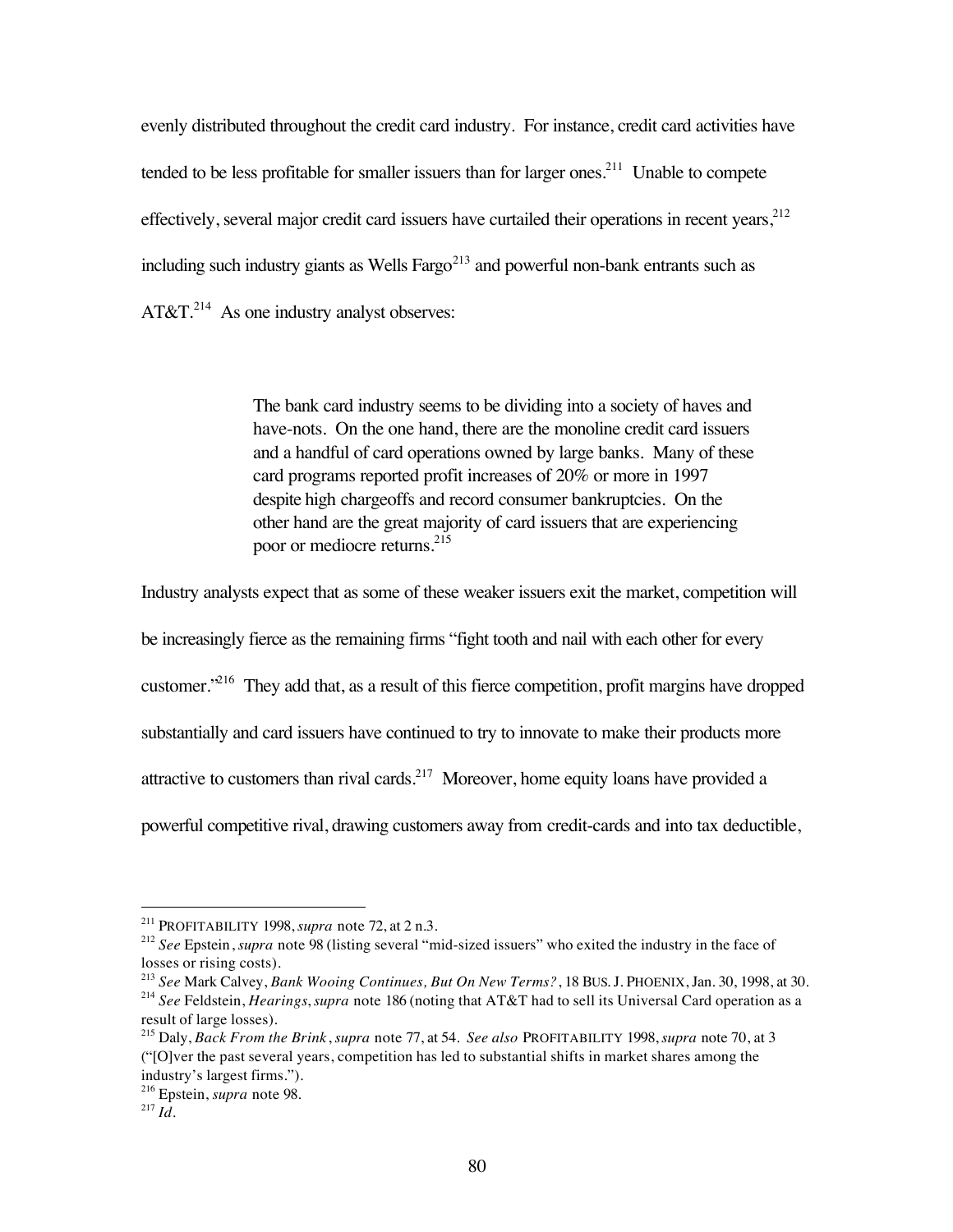lower-interest rate home equity loans.<sup>218</sup> Thus, competitive pressures have also developed from outside the credit card industry.

### *3. Interbank Premia on Credit Card Sales Have Dissipated*

Ausubel also claims that alleged premia on interbank sales of credit card accounts evidences that even *ex ante* the market expects supranormal returns on credit card operations.219 But this argument fails to account for the higher transaction costs associated with credit card operations.<sup>220</sup> Thus, the higher amounts paid on interbank sales of accounts probably simply reflect the savings on transaction costs of the purchasing bank.<sup>221</sup> Like profits generally, the era studied by Ausubel also was an era of uniquely high premia on the prices paid for credit card portfolios. Soon afterwards the prices of credit card portfolios "dropped precipitously."222

If it were true that credit card issuers had market power, then it would also be difficult to explain why credit card issuers *lost* money in the 1970s and early-1980s when there were significantly fewer card issuers and consumers presumably were less experienced with credit card use.223 It could be that increased experience with credit cards have somehow made

 <sup>218</sup> Jordon, *First National*, supra note 187, at 20.

<sup>219</sup> Ausubel, *Failure of Competition*, *supra* note 4, at 67.

<sup>220</sup> *See supra* notes 135-46 and accompanying text; *see also* Jones & Zywicki, *supra* note 1, at 239. Ausubel's revised study also fails to adjust for savings in transaction costs. *See* AUSUBEL, REVISITED, *supra* note 111, at 12-15.

<sup>221</sup> Brito & Hartley, *supra* note 3, at 424.

<sup>222</sup> EVANS & SCHMALENSEE, *supra* note 7, at 93-94.

<sup>223</sup> Ausubel, *Credit Card Defaults*, *supra* note 79, at 260; Ellis, *supra* note 184, at 4 (noting losses on credit card operations in the late 1970s); MANDELL, *supra* note 4, at 154 (noting that bank cards either lost money or were only marginally profitable for most of the 1960s and 1970s); EVANS & SCHMALENSEE, *supra* note 7, at 39 (noting erosion of profits by the early 1970s).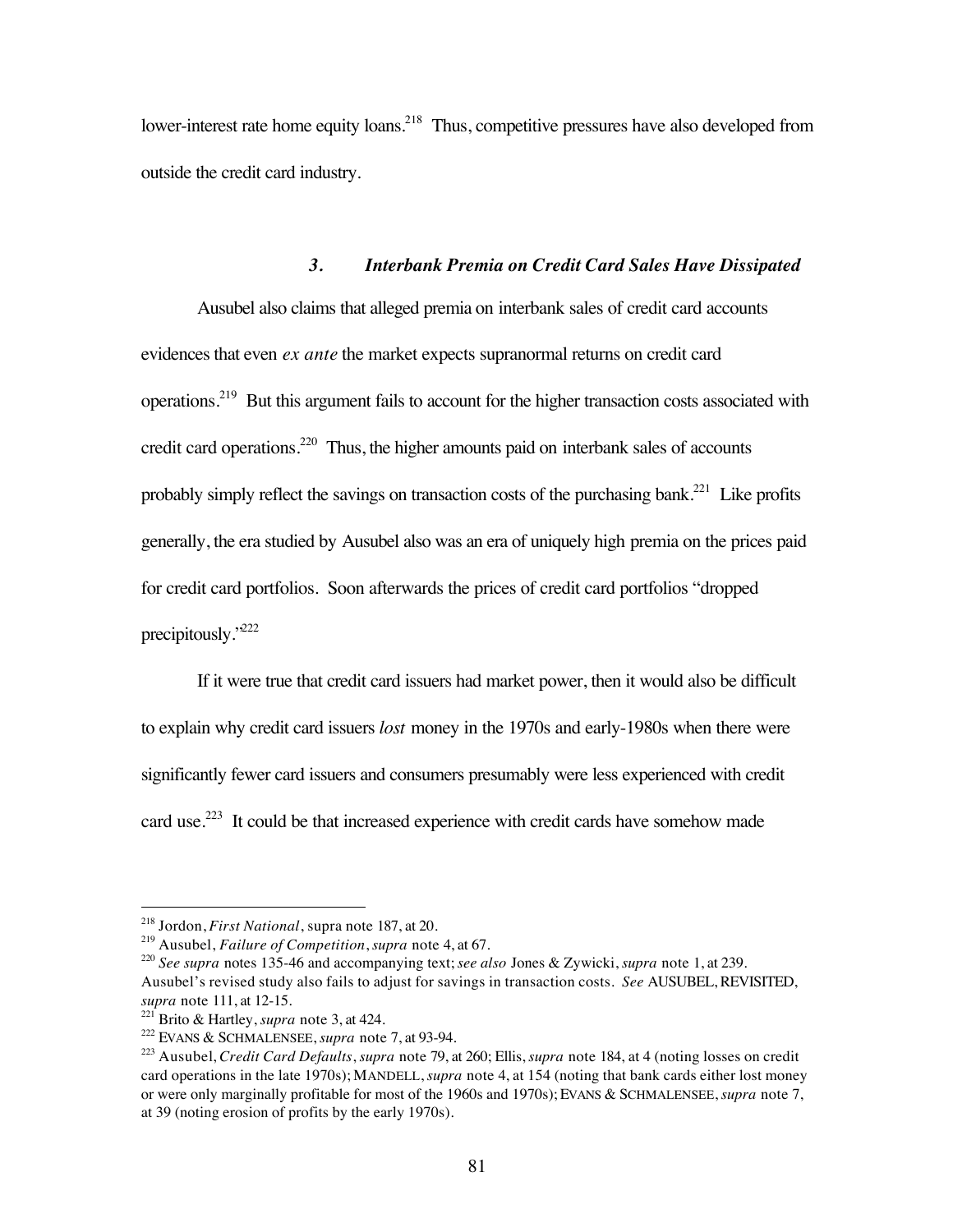consumers dumber rather than smarter in their credit card use. Such an unusual thesis would seem to be somewhat difficult to argue.

#### **C. The Credit Card Market Is Dynamically Competitive**

Even a cursory glance at the history of the credit card industry in recent years also rebuts the idea that the industry is noncompetitive. The credit card industry has proven itself to be one of the most dynamically competitive in the economy. Heated competition, mergers, and entry of new firms (including many non-financial firms) has caused rapid changes in industry structure and leadership. The Federal Reserve notes, "[o]ver the past several years, competition has led to substantial shifts in market shares among the industry's largest firms."<sup>224</sup> Indeed, in just a decade the entire structure of the industry has changed, reflecting robust competition:

> Issuers need look back no further than the onset of the 1990s for a textbook case of such an occurrence. At the time, money center banks were the dominant issuers, thanks to the resources brought on by their size. Despite their power, they had become lethargic, charging interest rates of 18.9% or 19.8% and \$20 annual fees for plain-vanilla cards. When the specialty card issuers, such as Household, AT&T, and First USA, began shaking up the business with contrarian marketing strategies that eliminated annual fees, slashed interest rates, and offered cardholders rich rewards for using their cards, the money centers were not creative enough to counter the assault on their domain. $225$

 <sup>224</sup> PROFITABILITY 1998, *supra* note 72, at 3.

<sup>225</sup> Peter Lucas, *An Irresistible Force?*, CREDIT CARD MGMT., Jan. 1, 1998, at 34; *see also* EVANS & SCHMALENSEE, *supra* note 7, at x ("The risks in this industry are perhaps best appreciated from the fact that the oldest payment card pioneer, Diners Club, is a minuscule player in the market today. Risks are also apparent from the recent entry of large industrial companies such as AT&T, whose success has come partly at the expense of the original pioneers.").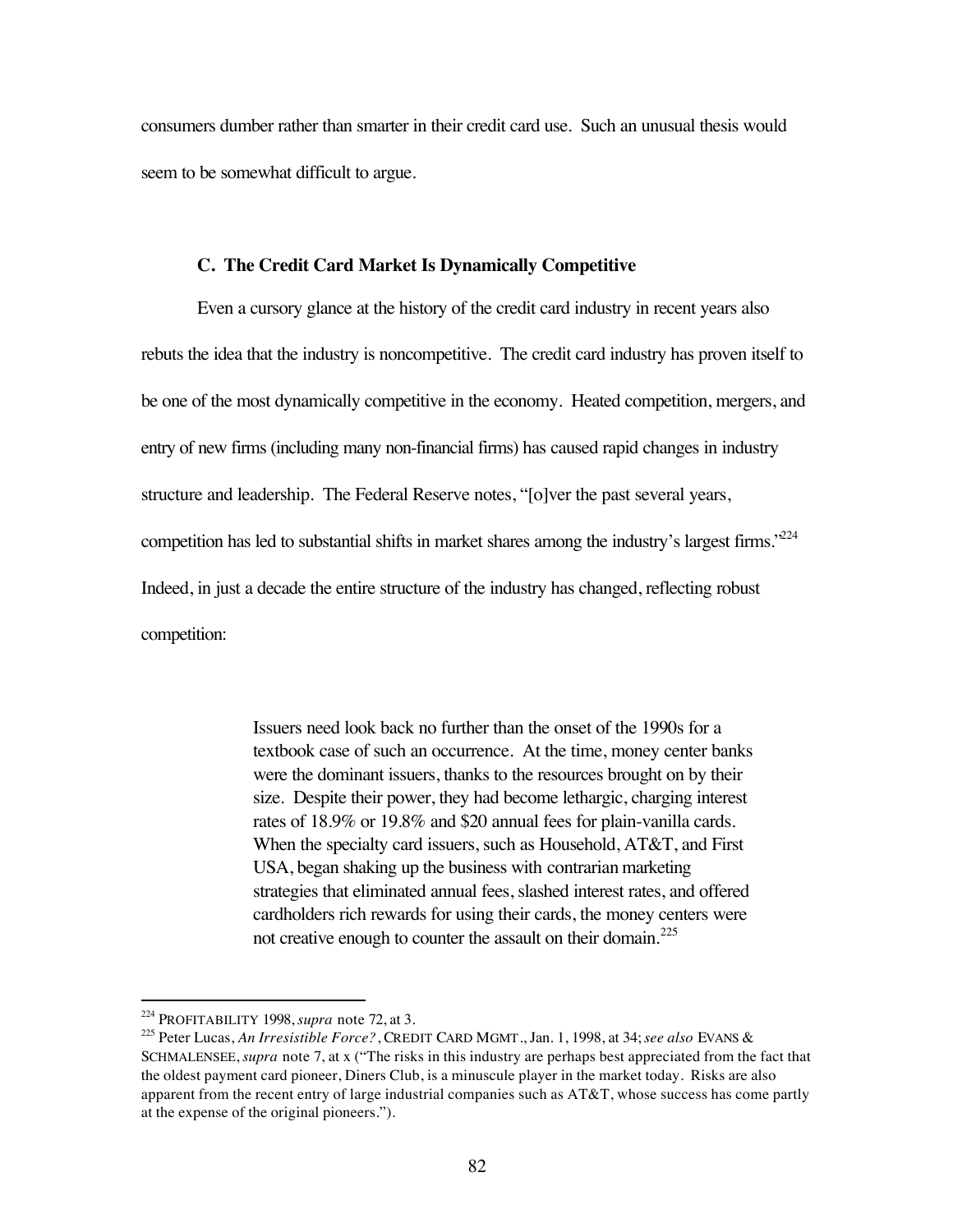This heated competition led to a precipitous loss of market share for many former goliaths of the credit card industry, including such leading banks as Bank of America, Chase, and others. Of the leading banks, only Citicorp "managed to hold its place in the standings, but its growth rate in recent years has lagged that of the specialists. $226$  In short, recent experience indicates that the credit card industry is highly competitive and that industry leaders can hold their posts only by responding to consumer demand, or they will be quickly displaced by others.<sup>227</sup> In addition, trade reports indicate that those who have prospered have done so through responsive customer service and provisions of valuable co-branding and other ancillary benefits.

#### **D. Are Consumer Search and Switch Costs High?**

Ausubel claims that the low apparent barriers to entry do not guarantee that that the credit card market will be sufficiently competitive nor that consumers will benefit from the competition. He contends that consumer "switch costs" are high, meaning that it will be difficult for new entrants to attract customers. According to Ausubel, a credit card firm can create a base of "loyal customers" who will stick with them, even if better alternatives are available. These customers can be exploited by the card issuer, enabling the issuer to reap supranormal profits off them.<sup>228</sup> This purported explanation for alleged profits in the credit card market also appears to be incorrect.

 <sup>226</sup> Lucas, *supra* note 225, at 34.

<sup>&</sup>lt;sup>227</sup> PROFITABILITY 1998, *supra* note 70, at 3 (noting variety of ways that growing credit card issuers have attracted new customers, such as offering lower-rate cards, low-rate balance transfers, new co-branding strategies, and rebates).

<sup>228</sup> Ausubel, *Failure of Competition*, *supra* note 4, at 69.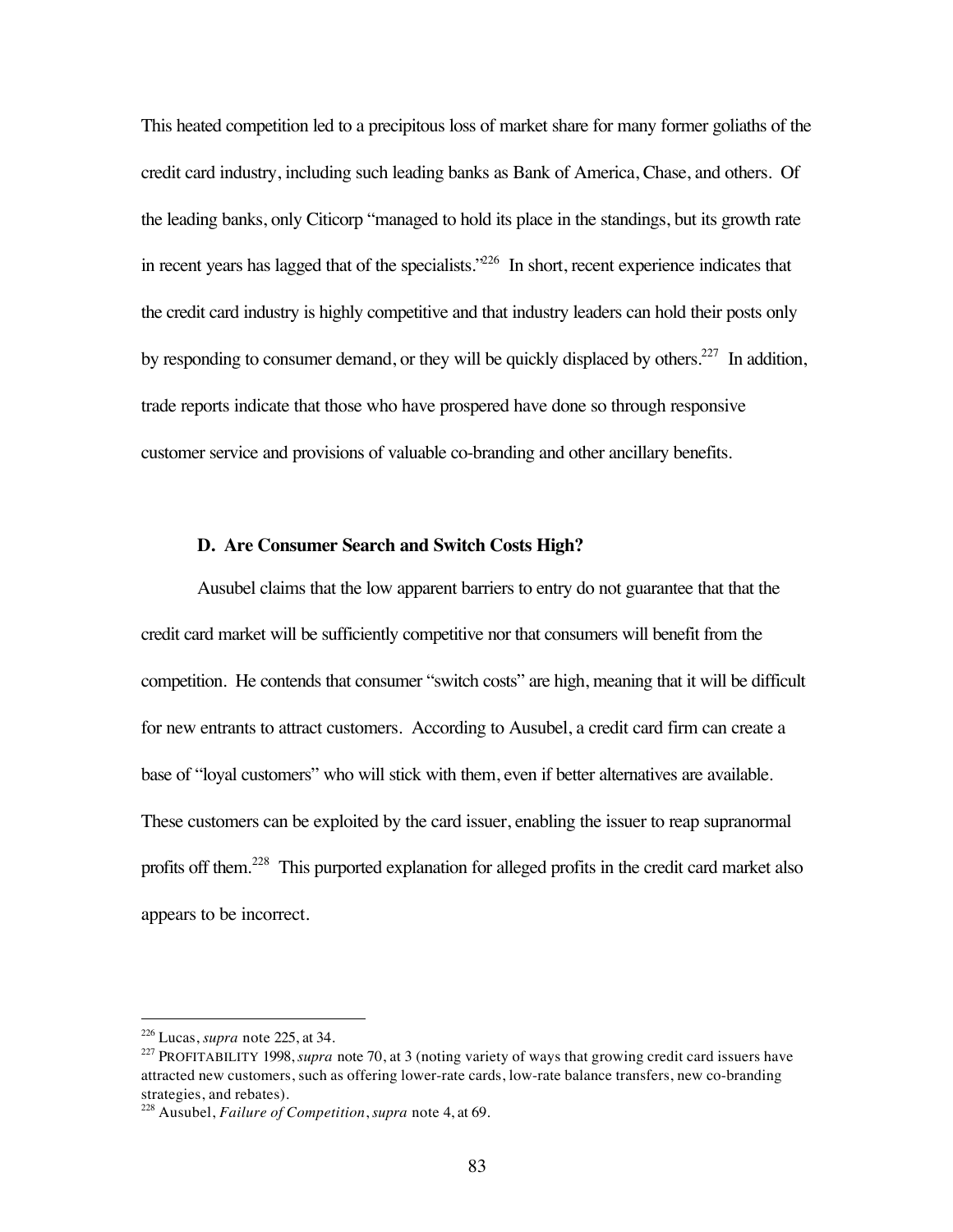First, the structure of the credit card industry has undergone a dramatic transformation in the past decade.<sup>229</sup> New entry into the market has created a massive shake-up, as industry leaders only a decade ago have fallen behind new entrants. In the past decade, most of these gains in market share have come from inducing customers to change cards, rather than from signing up new customers. Instead, it is almost certainly the case that new entrants have earned market share by stealing customers from their old issuers. Moreover, many of these gains have come through innovative marketing techniques, such as attractive co-branding benefits or low introductory periods on interest rates, indicating that the new entrants are providing customers with desired card features and that customers will readily change cards in response to such offers.<sup>230</sup>

Nonetheless, Ausubel asserts that the "credit card industry is a business where both search costs and switch costs are likely to be especially prevalent,<sup> $231$ </sup> an assertion that he repeats in his 1997 article.<sup>232</sup> Ausubel offers five reasons for his belief that both search and switch costs are likely to be high in the credit card market:

> (a) the information cost of discovering which banks are offering lower interest rates; (b) the cost of time, effort, and emotional energy in filling out an application for a new card (and possibly getting rejected; (c) the fact that the card fee is usually billed on an annual basis, so that if one switches banks at the wrong time, one forgoes some money; (d) the perception that one acquires a better credit rating or a higher credit limit

<sup>&</sup>lt;sup>229</sup> See supra notes 224-28 and accompanying text (discussing entry of major new credit card issuers who have replaced traditional industry leaders).

<sup>230</sup> PROFITABILITY 1998, *supra* note 72, at 3.

<sup>231</sup> Ausubel, *Failure of Competition*, *supra* note 4, at 69.

<sup>232</sup> Ausubel, *Credit Card Defaults*, *supra* note 79, at 263.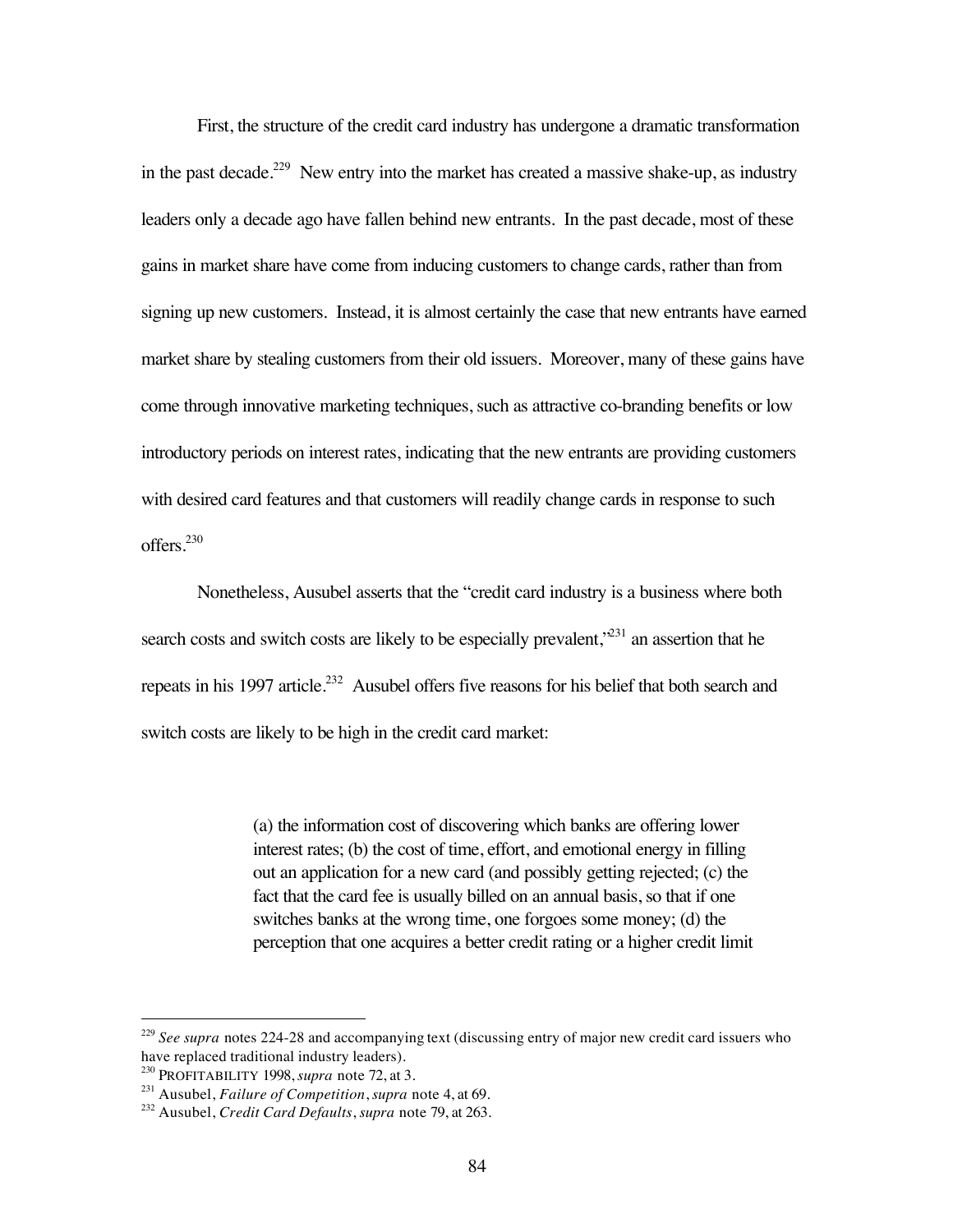by holding the same bank's card for a long time; and (e) the time lag between applying for a card and receiving one. $233$ 

Perhaps this description of high switch costs was accurate in 1991, although it is questionable. Even if it was accurate in 1991, it is especially dubious today. Indeed, it is apparent that to the extent that these costs are high for consumers, much of the efforts of credit card marketers have been aimed at trying to reduce them. In their quest to steal customers away from existing issuers, new entrants have had built-in incentives to reduce these search and switch costs for the customers that they seek. Consider each of these factors in turn.

## *1. Information Costs*

Ausubel states that there are high information costs associated with learning about competitors' lower interest rates. This claim is simply baffling. It has long been understood that a primary purpose of advertising is to reduce consumers' information costs.234 Credit card companies sent out some 3.45 billion credit card solicitations in 1998 by direct mail on top of 3 billion in 1997, and 2.4 billion in 1996, $^{235}$  not to mention amounts spent on telephone marketing, print advertisements, and other promotional activities.<sup>236</sup> Overall, credit card issuers spent upwards of \$550 million per year in 1993 and 1994, and surely that figure has continued to rise since that time.<sup>237</sup> Moreover, credit card customers seek and respond to information that they find relevant. As noted earlier, convenience users choose their cards on the basis of no annual

 <sup>233</sup> Ausubel, *Failure of Competition*, *supra* note 4, at 69.

<sup>234</sup> *See* Lester G. Telser, *Advertising and Competition*, 72 J. POL. ECON. 537 (1964); Yale Brozen, *Advertising as an Impediment to Competition*, *in* INDUSTRIAL CONCENTRATION: THE NEW LEARNING (Harvey J. Goldschmid, et. al. eds., 1974).

<sup>235</sup> Leslie Beyer, *Return to Sender*, CREDIT CARD MGMT., Apr. 1, 1999, at 33.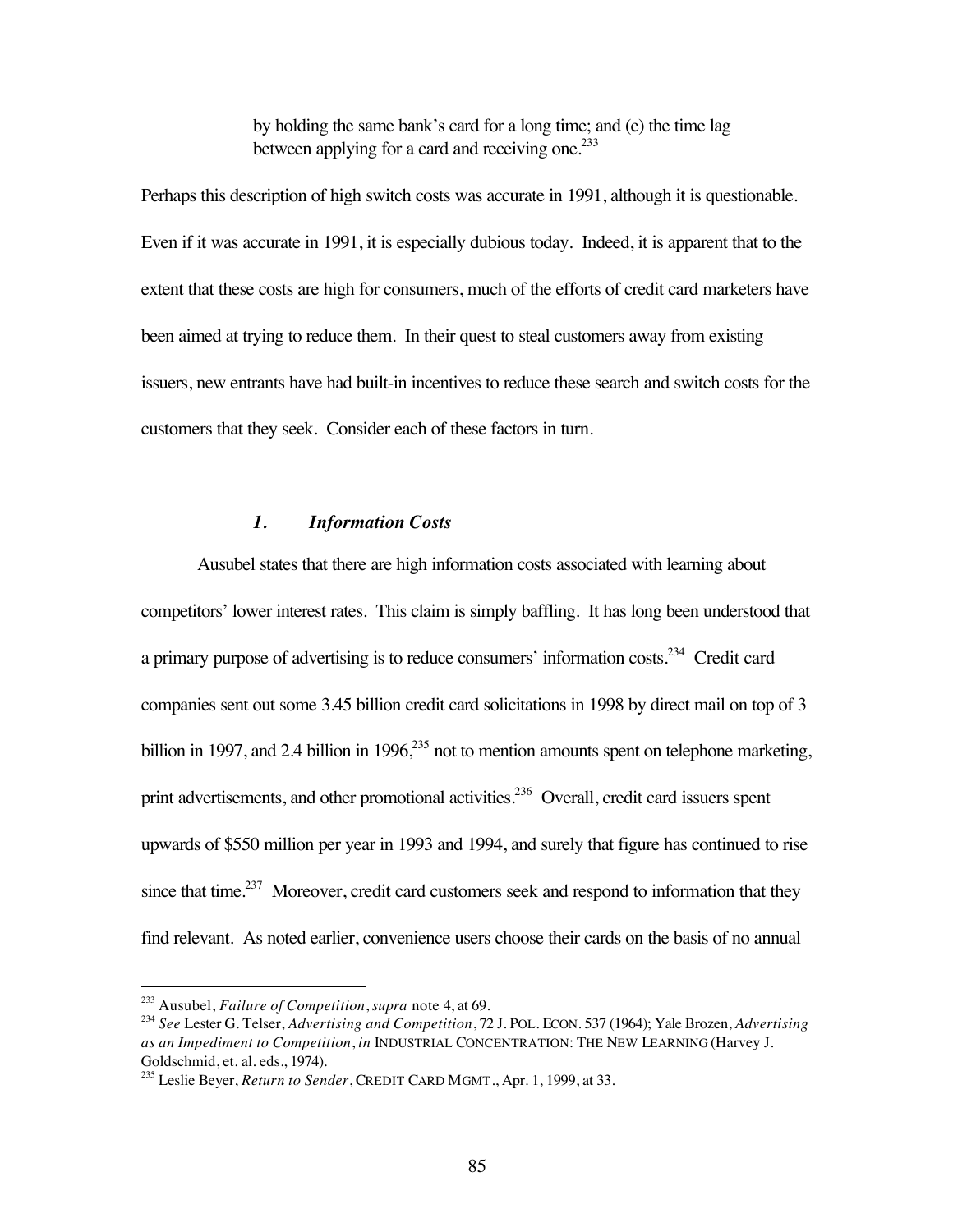fees and for ancillary benefits, such as insurance and co-branding benefits. Larger revolvers, by contrast, have evidenced an ability to seek out and act upon information regarding interest rates.238 I personally receive several direct mailings per month from credit card companies, and I am not alone, all of which either prominently display special interest rate offers or a special affinity or co-branding offer.<sup>239</sup> Indeed, the more common complaint seems to be that there is too much advertising and direct mail by card issuers, not too little.

The credit card market is awash in information about credit card interest rates and benefits. The large amounts spent on advertising and direct mail evidences the heated competition of the credit card market, and the efforts to cannibalize existing market leaders by inducing consumers to switch cards. These advertising expenditures are a clear attempt to reduce the very information costs that Ausubel and others bemoan.<sup>240</sup> Credit card advertising through direct mail also appears to be of unusually high quality, proving substantially greater amounts of information than advertising for many other products such as automobiles, tennis

 <sup>236</sup> *See* NATIONAL BANKR. REVIEW COMM'N, BANKRUPTCY: THE NEXT TWENTY YEARS 92 (1997) [hereinafter NBRC].

<sup>237</sup> *See* AUSUBEL, REVISITED, *supra* note 111, at 32.

 $238$  Much of the dynamism of the credit card market is attributable to new entrepreneurial firms attracting market share through sophisticated efforts to make their products appealing to consumers. PROFITABILITY 1998, *supra* note 72, at 3.

<sup>239</sup> *See* Reich, *supra* note 62, at 15A (noting volume of card solicitations, all of which offer a variety of benefits, including a cell phone, an introductory interest rate, and extra frequent flyer miles).

<sup>240</sup> *See* Sommer, *supra* note 191, at 37; NBRC, *supra* note 236; Charles A. Doctor, *Impact of Credit Card Use on Consumer Bankruptcies*, AM. BANKR. INST. J., Feb. 17, 1998, at 42 (criticizing credit card companies' "aggressive marketing tactics"). It is evident that Ausubel misunderstands the role of advertising and direct mail in the credit card industry. At the same time he bemoans the high search and switch costs in the industry, he inexplicably thinks of advertising costs as pure "deadweight loss." *See* Ausubel, *Failure of Competition*, *supra* note 4, at 75. Most economists long ago rejected this idea. *See* Telser, *supra* note 234; Brozen, *supra* note 234; Jack Hirshleifer, *Where Are We in the Theory of Information?*, 63 AM. ECON. REV. PROC. 31, 37-38 (1973).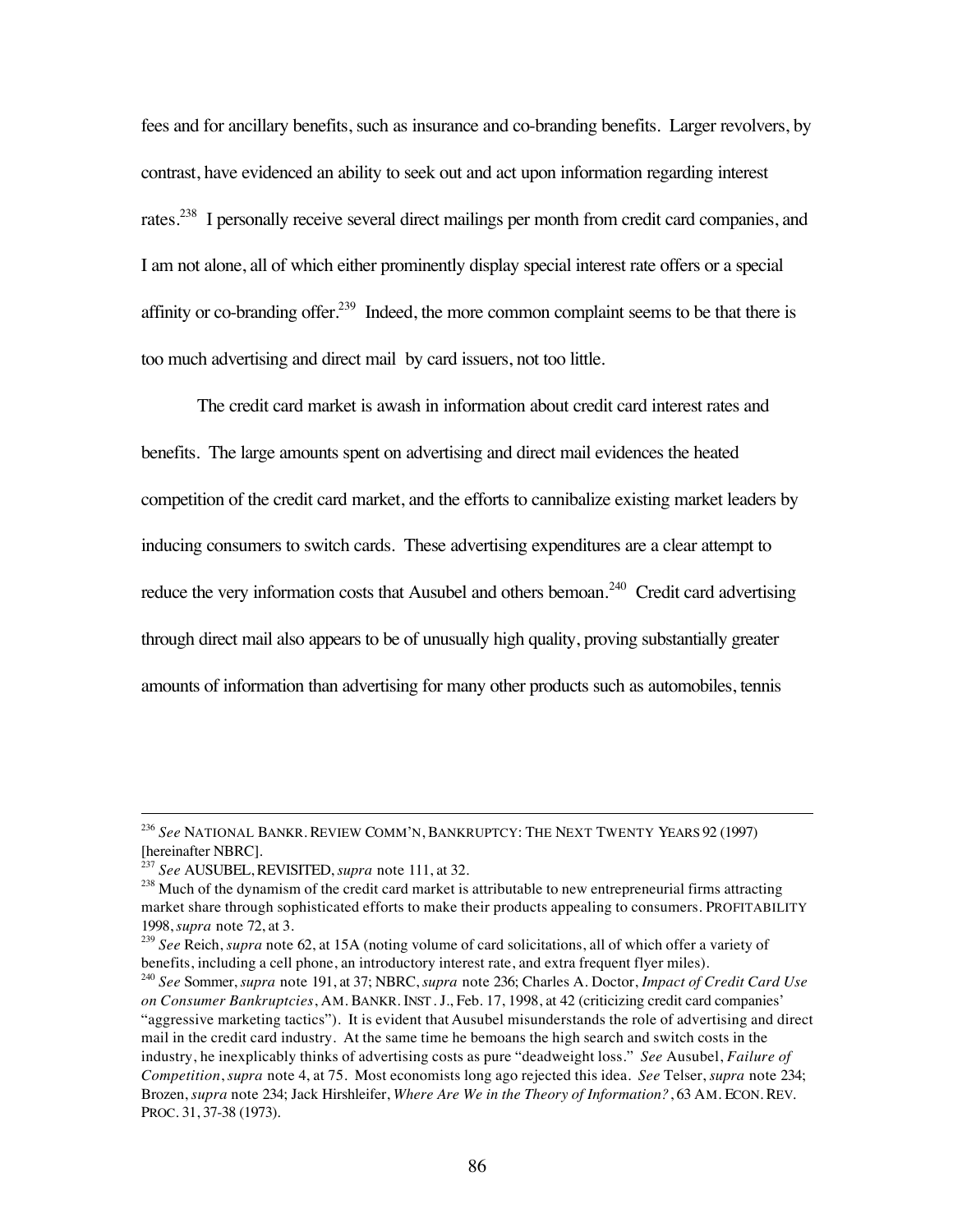shoes, soft drinks, or beer.<sup>241</sup> Although issuers tout "prestige" cards, such as gold cards and platinum cards, most of these so-called prestige cards also offer substantial benefits that are not otherwise available, such as car rental insurance and higher credit lines. Thus, it appears that card issuers are competing for customers primarily on the basis of their product quality, rather than through image advertising that provides little direct information.<sup>242</sup>

Most of these advertising efforts are also aimed at *existing* credit card holders, rather than new recipients. The credit card industry is saturated, and has been so for quite some time.<sup>243</sup> By 1984, already 71% of American families owned some type of credit card,<sup>244</sup> and that number has not grown substantially since that time.<sup>245</sup> From 1970 to 1986, the proportion of families owning a bank card grew from  $16\%$  to  $55\%$ .<sup>246</sup> It is likely that every credit worthy individual who wants a credit card already has at least one. Thus, the increase in credit card ownership primarily has resulted from an increase in the number of cards held by existing card holders, not from an increase in the number of individuals holding cards.<sup>247</sup> In 1998, the

<sup>&</sup>lt;sup>241</sup> Beyer, *supra* note 235, at 33 (noting that direct mail enables card issuers to make "a fairly complicated pitch," unlike other forms of advertising).

 $^{242}$  Of course, image advertising provides valuable indirect information to consumers regarding the quality of the product advertised. *See* Benjamin Klein & Keith B. Leffler, *The Role of Market Forces in Assuring Contractual Performance*, 89 J. POL. ECON. 615 (1981); Paul Milgrom & John Roberts, *Price and Advertising Signals of Product Quality*, 94 J. POL. ECON. 796 (1986).

<sup>243</sup> MANDELL, *supra* note 4, at 84 (observing that the credit card market was already reaching its saturation level by 1986). Evans and Schmalensee state that the market was already saturated by 1985. EVANS & SCHMALENSEE, *supra* note 7, at 33. *See also* PROFITABILITY 1999, *supra* note 187, at 5 n.10 (noting that the response rate on credit card solicitations ran at about 2.5% from 1990 to 1993, and has generally been half that figure since that time, suggesting that there are few untapped sources of credit-worthy consumers who want credit cards who do not already want them).

<sup>244</sup> MANDELL, *supra* note 4, at 153.

<sup>245</sup> *See* Jordon, *First National, supra* note 187, at 20 ("Nearly 80 percent of Americans already have at least one credit card . . . and the others probably shouldn't have one.").

<sup>246</sup> PROFITABILITY 1999, *supra* note 187, at 5.

<sup>247</sup> *See* Peter S. Yoo, *Still Charging: The Growth in Credit Card Debt Between 1992 and 1995*, REVIEW (Federal Reserve Bank of St. Louis), Jan.-Feb. 1998, at 19, 27. The fact that consumers can hold and use more than one credit card at a time renders inapposite Ausubel's analogy between switch costs in the credit card and long-distance telephone markets because, while a consumer can have only one long-distance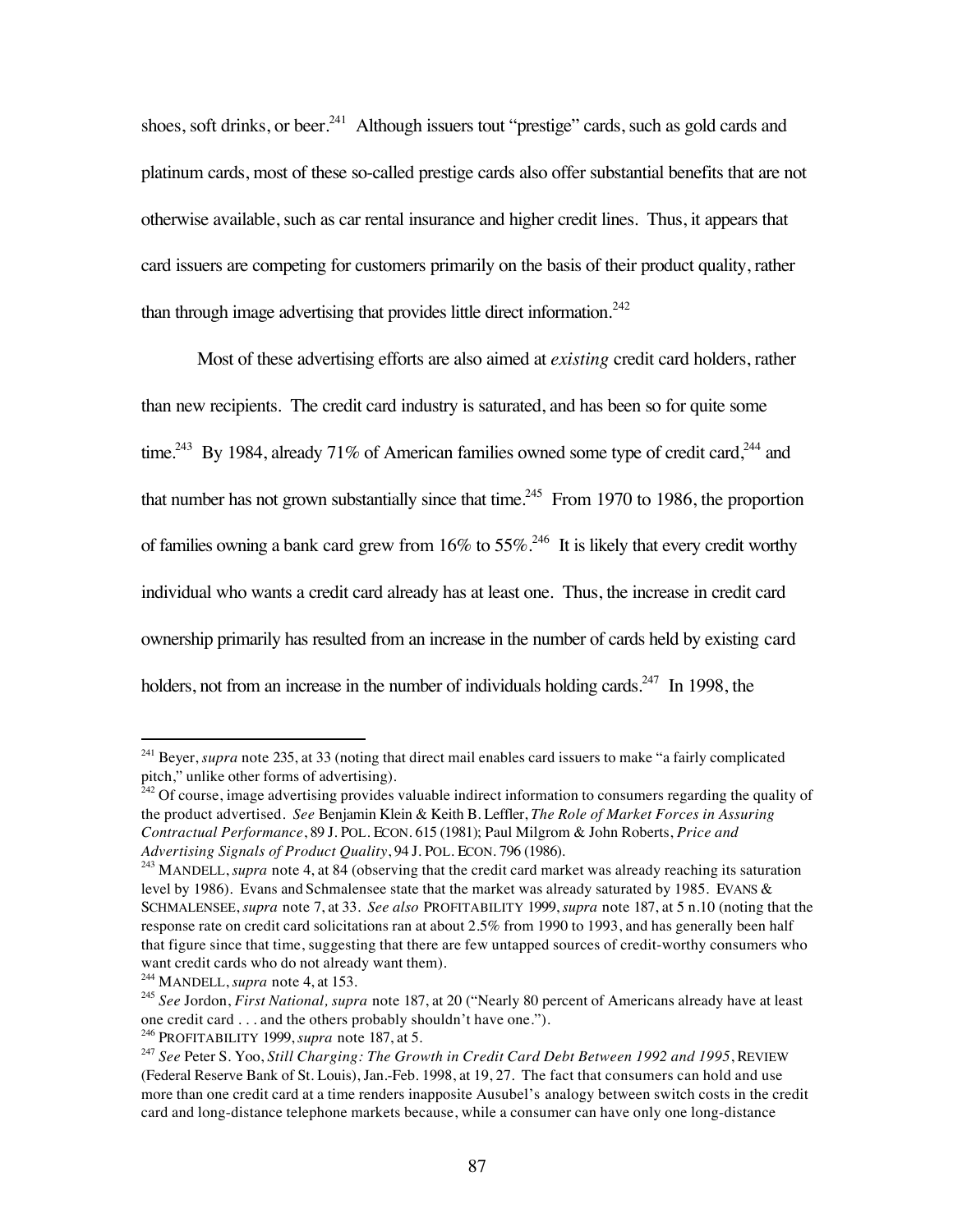average cardholder held 4.2 credit cards per person.<sup>248</sup> More intuitively, the standard offer to transfer existing balances from an old card to a new card only makes sense if the consumer actually owns an old card in the first place.<sup>249</sup>

In this saturated market, increases in market share by one issuer almost certainly are the result of stealing customers from some other issuer. Card issuers are churning over the same customers, and existing card holders are showing a willingness to switch in response to a better offer.<sup>250</sup> The comments of one credit card marketing consultant are illustrative of difficulties faced by card issuers in attracting and retaining customers. "I call it vampire loyalty," he says. "The more the credit companies use promotional offers to draw customers in, the more loyal they become to the promotion rather than the core product. On one level, the response rates are good because of the churn effect, but because customers are vampires, loyalty remains low because they just go to the next good offer.<sup> $251$ </sup> For households that own more than one card, of course, it should be very easy to switch card use to the card that offers the best terms.

 $\overline{a}$ 

phone company, she can simultaneously be the customer for several credit card companies. *See* Ausubel, *Credit Card Defaults*, *supra* note 79, at 263.

<sup>248</sup> PROFITABILITY 1999, *supra* note 187, at 5. Mandell notes that by the mid-1980s consumers already carried an average of three credit cards. MANDELL, *supra* note 4, at 80.

 $^{249}$  A recent survey suggests reports that last year 19% of consumers transferred balances from one card to another, but that this figure has fallen to 15% in the past year, and that the average balance transfer interest rate has fallen from 7.5% to 6.9%. *Whither Balance Transfers?* CREDIT CARD MGMT., Apr. 1, 1999, at 14. Industry analysts conclude that the drop in transfers has resulted from "competition among credit card issuers for the same customers." *Id.*

<sup>&</sup>lt;sup>250</sup> Contrary to Ausubel's belief that consumers face high switch costs, industry participants complain of their inability to keep consumers "captured" once they switch. As one credit card marketing expert notes, large amounts of direct mail "is leading to so-called churn, which is when customers bounce from one credit card to another to get the best offers. The loyalty is to the offer, rather than the card brand. As a result, retention rates are extremely low, which is a problem for many issuers." Beyer, *supra* note 235, at 33; *see also supra* notes 247-49 and accompanying text (discussing "card-surfing").

<sup>251</sup> Beyer, *supra* note 235, at 33 (quoting David Brown of Ogilvy One Worldwide).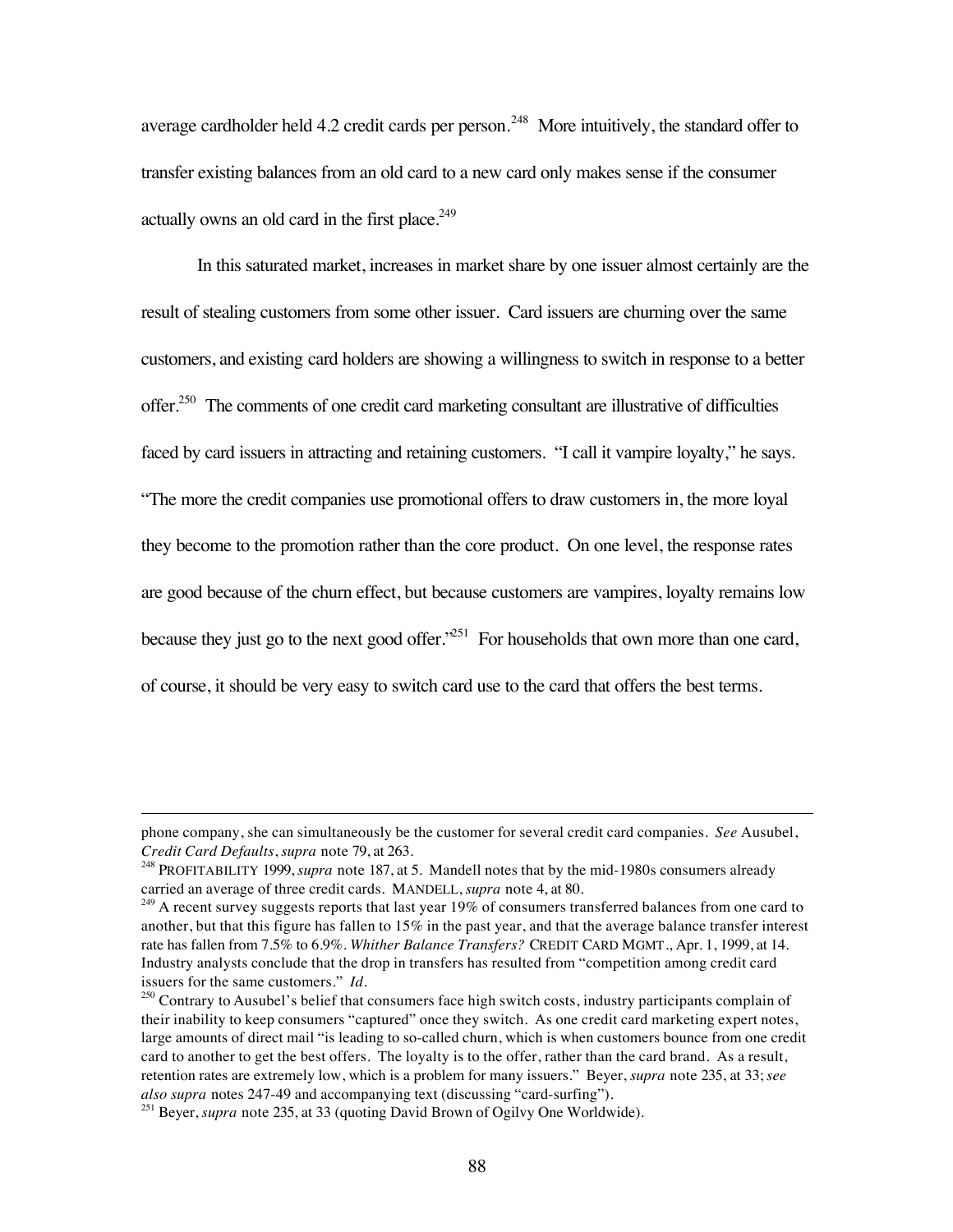In short, the attack on credit card issuers for their direct mail policies seems to make no sense at all.<sup>252</sup> Nonetheless, it seems that virtually every article on consumer bankruptcy contains some notice of the large volume of direct mail sent annually by the credit card industry. The credit card market has been saturated for many years and every credit worthy person who wants a credit card already has one. Thus, the likely effect of credit card advertising is simply to increase competition, increase consumer information, and redistribute credit card users among various issuers, rather than increasing the pool of credit card users generally. For those who already own a credit card, informative direct mail solicitations appear to have only one effect – to benefit consumers by increasing competition in the credit card industry by reducing consumer switch costs.<sup>253</sup>

#### *2. Fear of Rejection*

Ausubel claims that a second factor that keeps search and switch costs high are the costs of filling out an application for a new card and possibly being rejected.<sup>254</sup> It is because responding to direct-mail solicitations requires effort on the borrower's part that yield rates for direct mail solicitations are much lower than for other forms of marketing, such as telephone solicitations.<sup>255</sup> Despite this low yield rate, direct mail remains the most reliable way of obtaining

 <sup>252</sup> *See* Rougeau, *supra* note 63, at 33 (criticizing credit card issuers for "bombarding consumers with direct mail solicitations offering credit cards"). Indeed, it would seem to make as much sense to attack Lands End and L.L. Bean for sending catalogues informing consumers of the items they sell.

<sup>253</sup> *See* DONNA CRAIG VANDENBRINK, THE EFFECTS OF USURY CEILINGS: THE ECONOMIC EVIDENCE 29 (Federal Reserve Bank of Chicago, Working Paper Series, Feb. 1982) ("What can be stated definitively, however, is that from the point of view of protecting borrowers from unreasonable interest charges, competition is desirable, and the more the better.").

<sup>254</sup> Ausubel, *Failure of Competition*, *supra* note 4, at 69.

<sup>255</sup> *See* Daly, *Saving*, *supra* note 99, at 68; Chuck Paustian & Kelly Shermach, *Tough Times in Card Marketing*, CREDIT CARD MGMT., May 1, 1998, at 42, (noting that the overall response rate for direct mail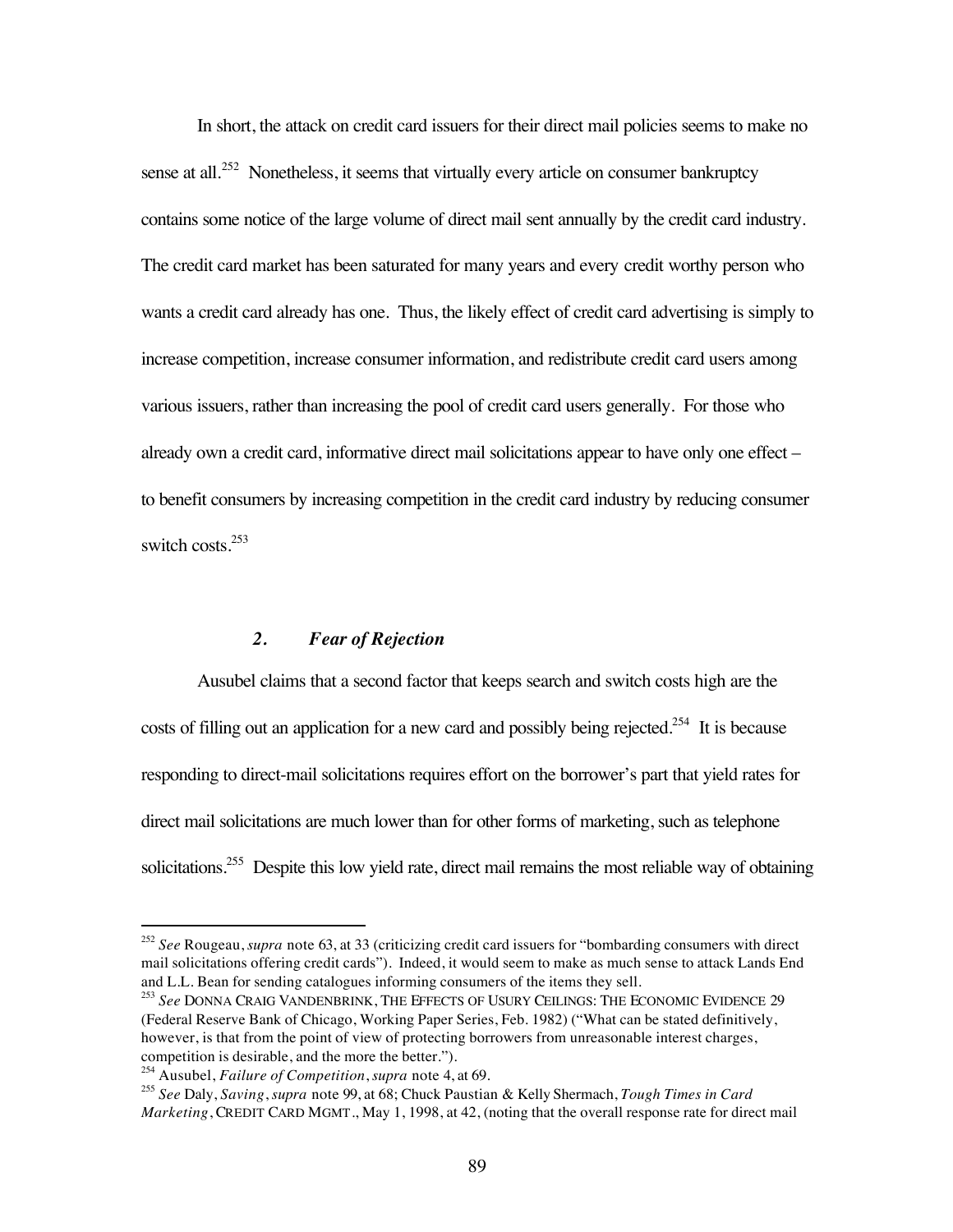information on the customer's finances that will allow an issuer to decide whether to supply a card, thus the additional expense and lower yield rate from direct mail is presumably warranted. Direct mail is also thought to be the best way to make the detailed and complicated sales pitch associated with credit cards.<sup>256</sup> Moreover, many credit card applications are now "preapproved," minimizing the risk of rejection to the customer and thereby giving the consumer the incentive to pursue the application.<sup>257</sup> Again, it appears that credit card issuers have reduced the application costs of a credit card significantly. Indeed, the more common complaint is that the convenience of direct mail solicitations and pre-approved status make it "too easy" to receive a credit card today, rather than too difficult, as suggested by Ausubel.

### *3. Billing of Annual Fees on an Annual Basis*

Ausubel also points to the fact that annual fees are billed on an annual basis as a further obstacle to switching to a better card. In the last decade, annual fees on credit cards have

 $\overline{a}$ 

solicitations fell to 1.3% in 1997, the lowest level ever tracked by Mail Monitor tracking service, and down from 1.4% the previous year, with the drop attributable to the "clutter" of multiple competing offers by issuers). At the symposium at which this article was presented, Judge Samuel L. Bufford argued that this low yield rate could potentially act as a barrier for new market entrants, by making it costly to attract customers. Of course, one alternative would be to simply purchase existing accounts from other card issuers. That aside, Judge Bufford raises an intriguing thesis. While my intuition differs from his, I have seen no empirical or anecdotal evidence, one way or the other, on this point. Consequently, I stand by the consensus view that barriers to entry are low; however, I recognize the possibility that subsequent empirical evidence may rebut this conclusion.

<sup>256</sup> *See supra* note 241 (discussing advantages of direct mail).

<sup>&</sup>lt;sup>257</sup> Apparently the proliferation of pre-approved credit solicitations is the result of federal regulations that forbids the provision of credit information to third parties without an individual's consent, unless the information is provided in connection with "firm offers of credit." *See* AUSUBEL, ADVERSE SELECTION, *supra* note 66, at 3.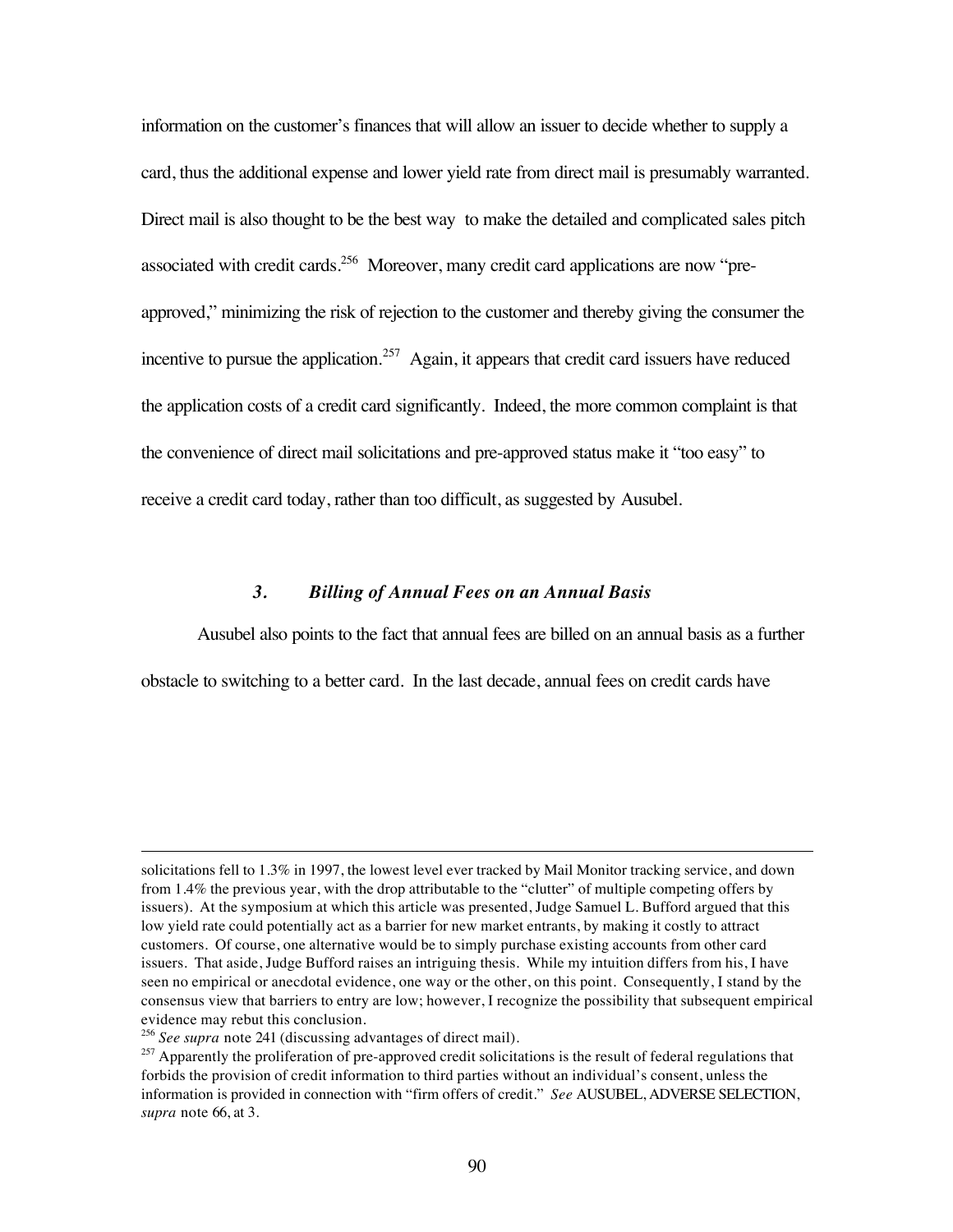largely disappeared.<sup>258</sup> Thus, the concern about losing money on an annual fee, is no longer a concern for most credit card users.

### *4. Advantages of Long-Term Card Ownership*

Ausubel also argues that there is a perception that one acquires a better credit rating or a higher credit limit by holding the same bank's card for a long time. It may be the case that when an individual switches to a new card in the short run he suffers some reduction in his credit limit. Given that credit limits have generally risen in the past decade, however, it is open to question whether this factor places much of a constraint on the decision to switch cards. One suspects that for the large majority of card owners, this is not a factor. More likely, as suggested earlier, a rational credit card owner will be reluctant to switch to an unproven card issuer where the consumer has been generally pleased with the quality of the incumbent card. But if the incumbent card is providing high-quality service, it is not clear that there is any welfare loss from reluctance to switch to a new untested card issuer.

### *5. Time Delays in Receiving a New Card*

Finally, Ausubel claims that there is a time lag between applying for a card and receiving one. Anyone who has applied for a credit card recently is well-aware that this time lag is almost always quite short, a few weeks at most. Moreover, it is not clear that this is really much of a

 <sup>258</sup> EVANS & SCHMALENSEE, *supra* note 7, at 82. There may be some charges associated with accessing ancillary services, such as frequent flyer accounts, travel agent services, and the like. But these fees are all optional and can easily be forgone. As for standard credit card accounts, annual fees have largely disappeared. *Id.*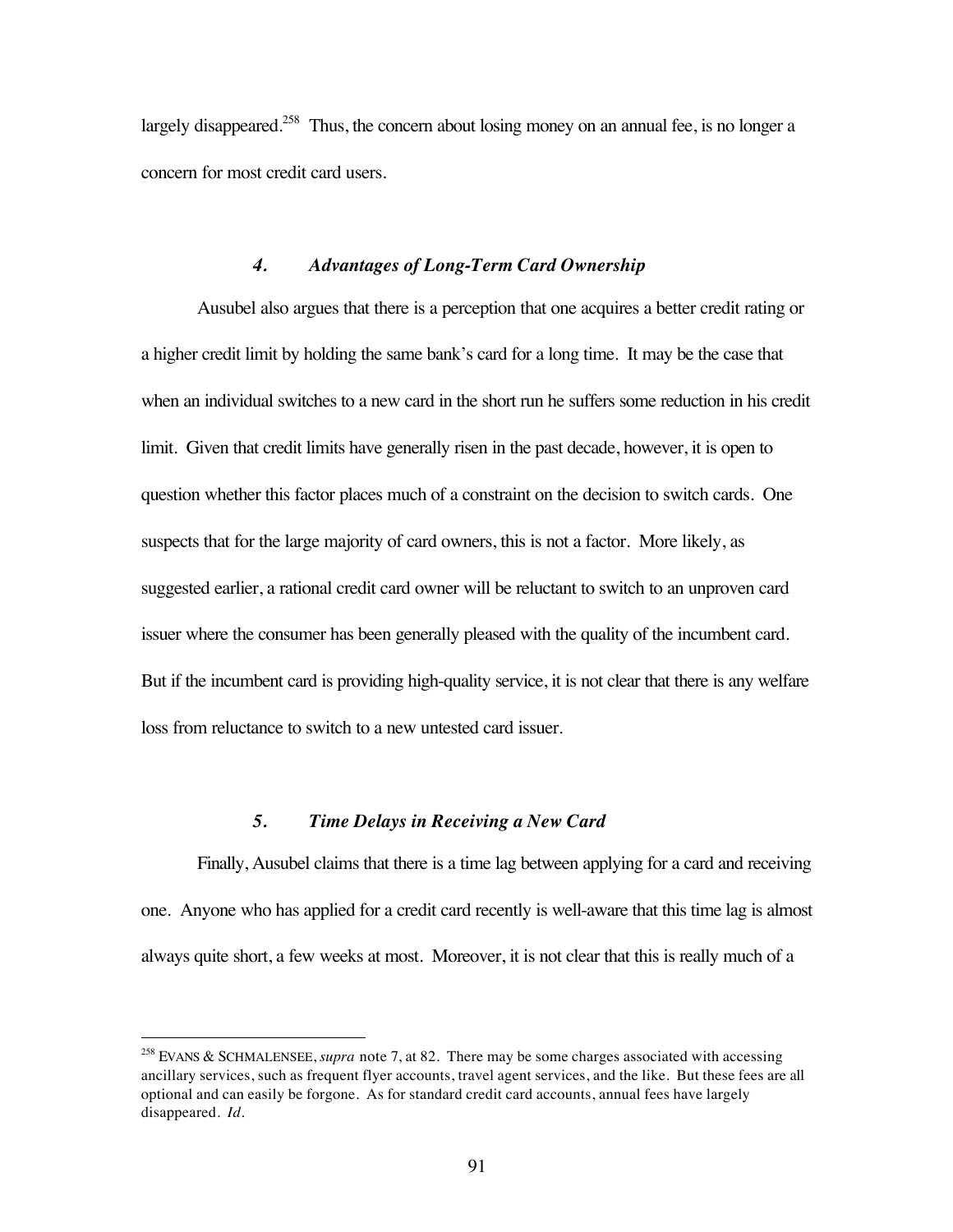practical problem. Most card owners actually own two or more cards already.<sup>259</sup> As a result, switching cards is as simple as taking one card out your wallet rather than another. When combined with the elimination of annual fees on most cards, this means that the cost of carrying a provisional card is effectively zero. For most credit card users, therefore, there is effectively *no* time lag associated with switching cards, because they almost always have at least one other card standing by to be used whenever desired. Thus, the short waiting period between applying for and receiving a new card imposes small actual costs on the ability of consumers to switch cards in response to a more attractive offer.

## *6. Conclusion: Search and Switch Costs in the Credit Card Market Are Low and Falling*

In short, Ausubel's armchair empirical claim that "both search costs and switch costs are likely to be especially prevalent" lacks foundation. Indeed, new entrants into the market have energetically and creatively acted to reduce these barriers so as to make it easier to attract new customers. The search and switch costs of the credit card industry seem to be quite low and have led to heated competition among issuers to try to steal customers away from their rivals.260

<sup>&</sup>lt;sup>259</sup> See supra notes 243-48 and accompanying text (noting that most cardholders own several cards). <sup>260</sup> As Charles A. Doctor accurately notes, "[t]he credit card companies have been saturating the public with their aggressive marketing tactics as they engage in a fierce competitive struggle for market share." Doctor, *supra* note 240, at 42; *see also* Sommer, *supra* note 191, at 36 (noting "massive marketing of credit card"). In general, competition is thought to help consumers by driving down costs and increasing quality. Thus, it is

puzzling that neither Doctor nor Sommer provides an explanation for how competition in the credit card market could be thought to be harmful to consumers. As Ausubel suggests, reductions in information costs should increase competition, thereby helping consumers. Ausubel, *Failure of Competition*, *supra* note 4, at 75.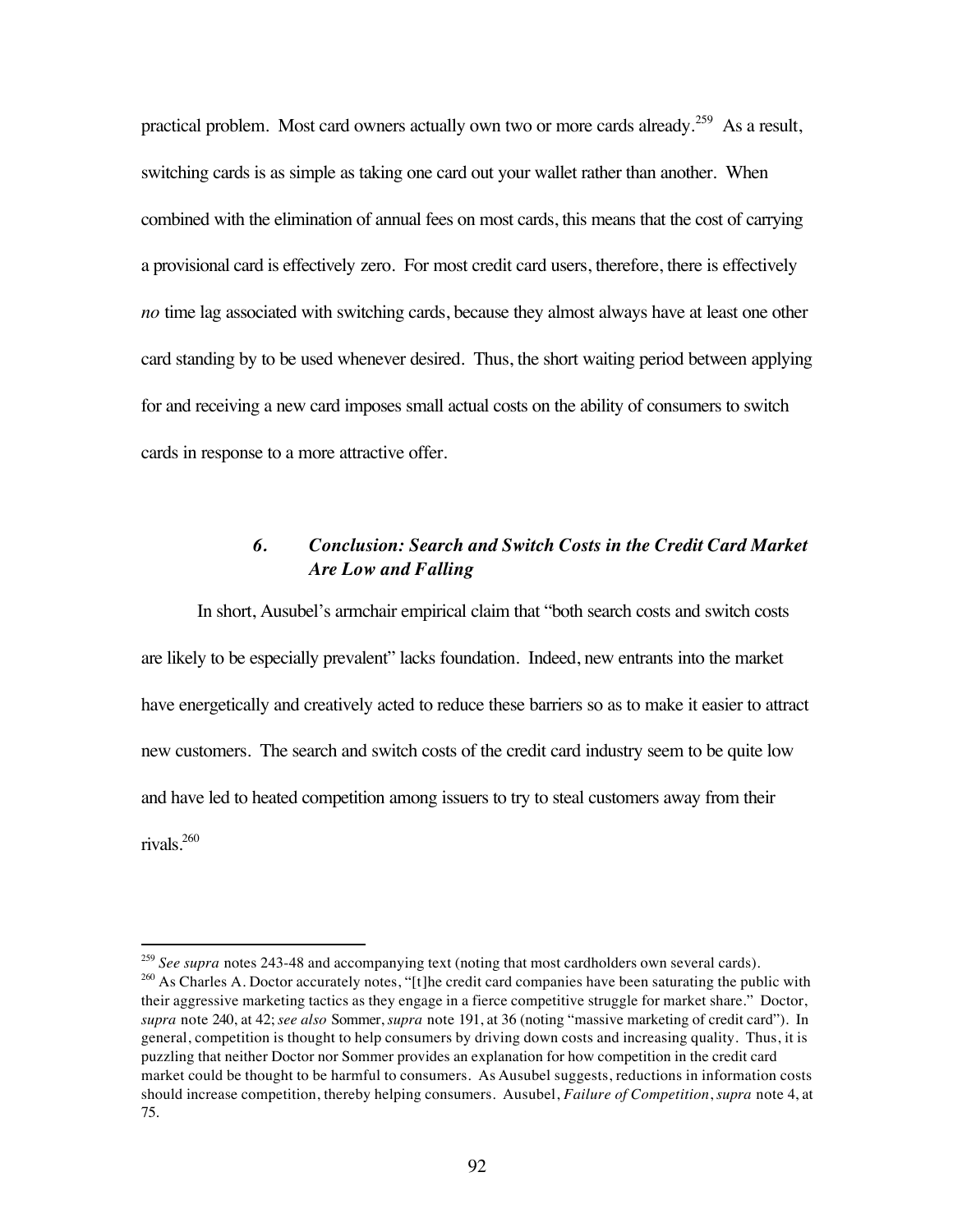Ausubel relies on his belief in high search and switch costs as one of his explanations for why competition has not eliminated economic rents to credit card issuers. His explanations for why search and switch costs may be high have been shown to be wanting. Thus, he also lacks a theoretical explanation for how the credit card market could be noncompetitive. In short, the credit card industry is highly competitive and it is obvious that consumers have benefited mightily from this competition.

# **E. Post-Mortem on the Failure of Competition in the Credit Card Industry and Issuer Profitability**

Reviewing the evidence, therefore, it is time to lay to rest the theses of consumer irrationality, high profits, and the failure of competition in the credit card industry that fuel Ausubel's thesis. Each element of Ausubel's argument has been questioned by more thorough subsequent analysis and testing.<sup>261</sup> He has presented suspect conclusions based on incomplete and questionable data. Given the flaws in his analysis, and the almost uniform rejection of his conclusions in subsequent studies, the widespread acceptance of his thesis in the bankruptcy community may be little more than political wishful-thinking.<sup>262</sup> It is time for the bankruptcy

 <sup>261</sup> The only study that has not rejected Ausubel's thesis completely is that of Calem and Mester. *See generally* Paul S. Calem & Loretta J. Mester, *Consumer Behavior and the Stickiness of Credit-Card Interest Rates*, 85 AM. ECON. REV. 1327 (1995) (claiming to offer support on the narrow issue of whether credit cards have high search and switch costs).

<sup>&</sup>lt;sup>262</sup> A search of Westlaw's TP-ALL database on April 19, 2000 reveals that Ausubel's credit card articles have been cited an astonishing 41 times in law reviews and related publications. His article on credit card defaults has already been cited 26 times since its publication in the 1997 volume of the *American Bankruptcy Law Journal*, and his 1991 article has been cited 15 times. By contrast, Brito and Hartley's article in the *Journal of Political Economy* has been cited just twice, once by me in a previous article. Cargill and Wendel's article has been cited just once, again the one time being by me. Canner and Luckett's comprehensive criticism of Ausubel's initial article was published in 1992 and has received a mere three cites in the law review literature, again with one of those being in a previous article by me. Raskovich and Froeb's article has been cited once previously in law reviews. Bankruptcy judges have shown a similar preference for Ausubel's article over that of his critics. In the realm of congressional testimony, a Westlaw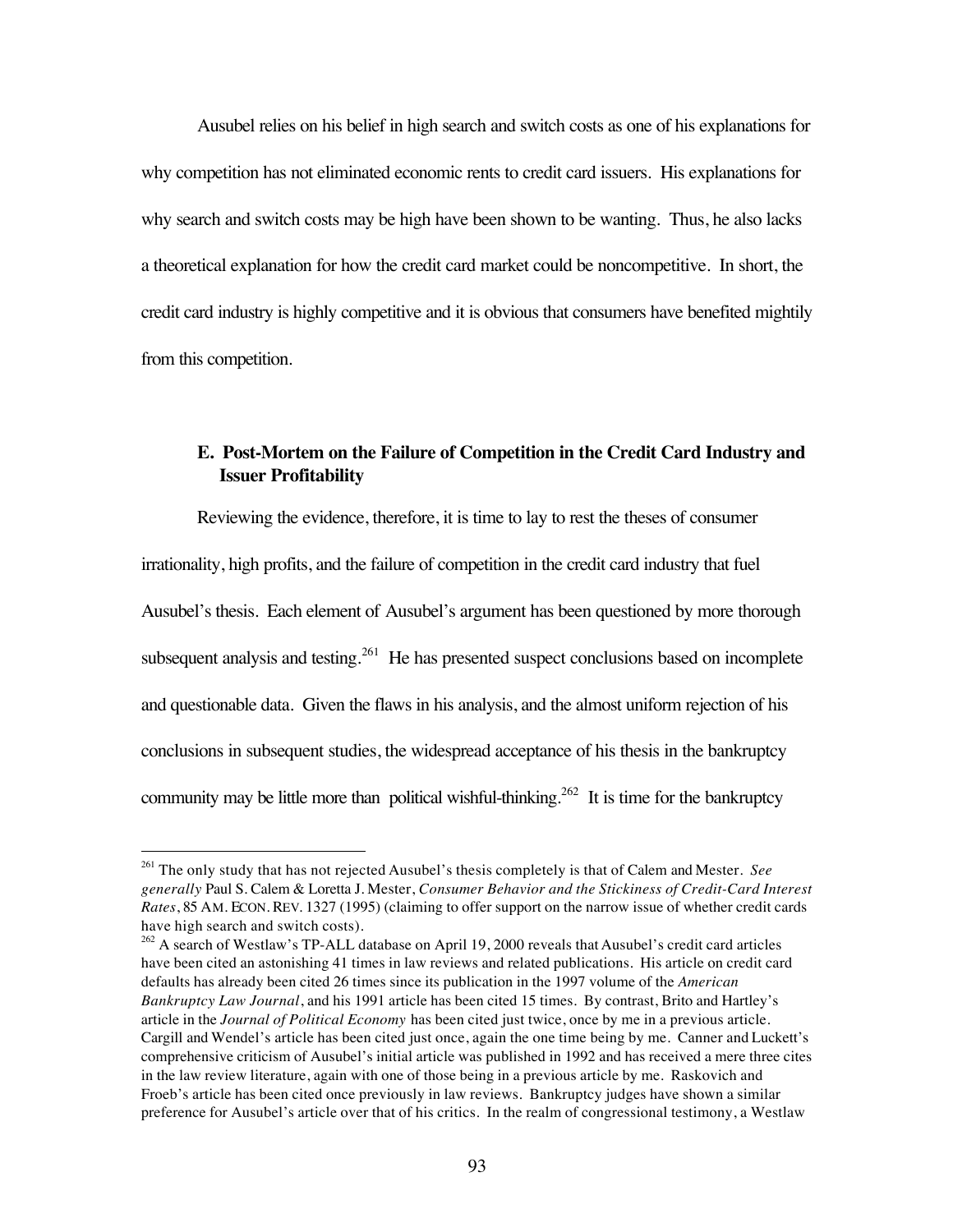community to set aside this model of the credit card market and consumer rationality and analyze these issues according to a full and unbiased assessment of the economics of credit cards and the credit card market.

At root there are only two possible scenarios: either the credit card industry is fundamentally competitive or it is fundamentally noncompetitive. In order to conclude that the credit card industry is noncompetitive and that permanent profits are possible, several conditions are necessary. On the issuer side, it is necessary to believe that an entire industry could be noncompetitive despite the presence of 6,000 atomistic competitors, low barriers to entry, actual entry by several extremely powerful companies (such as AT&T and General Motors), and a large amount of fluctuation in the identities of the market leaders. On the consumer side, it is necessary to believe that consumers irrationally underestimate their credit card balances month after month and year after year, and that this irrationality is unique only to credit cards and not to any other form of consumer credit. On the other hand, one could conclude that the credit card market is actually as competitive as its market structure suggests, that *ex post* accounting measures of profits are flawed measures of actual risk-adjusted profitability, and that credit card use reflects rational consumer use given the alternatives available. Clearly the competitive scenario is more plausible than the noncompetitive scenario. Given that the presence of persistent profits is a necessary condition for acceptance of the critics' case for the culpability of credit card issuers in the bankruptcy boom, this would seem to cast fatal doubt on their case.

 $\overline{a}$ 

search reveals a 10-1 count in favor of Ausubel's articles versus those of all his critics combined. Such onesided citation numbers for Ausubel's articles without even acknowledging the existence of his multiple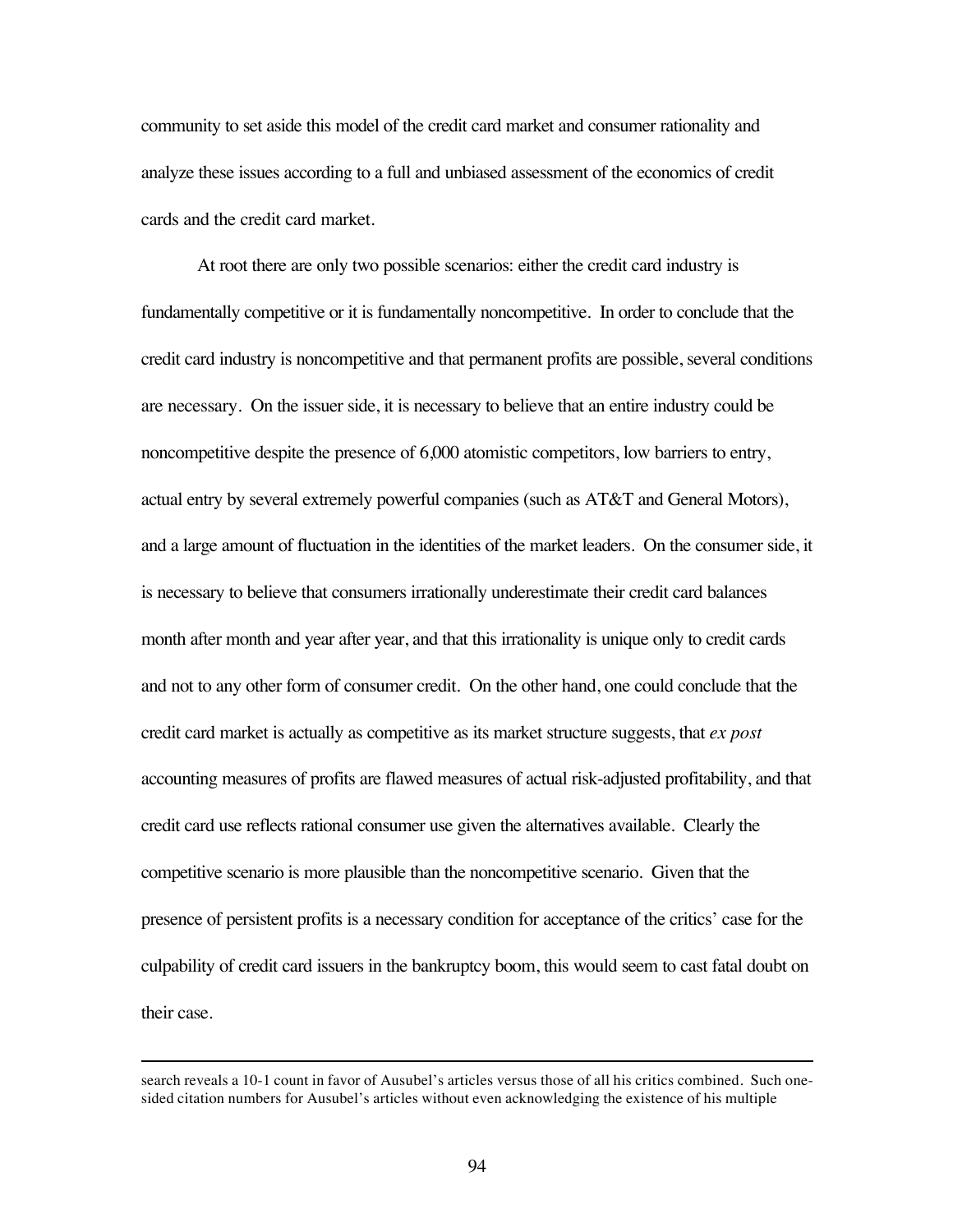#### **V. Usury Regulations and the Misunderstood Role of** *Marquette*

Starting from the assumption that the credit card market is noncompetitive and that issuers reap large and permanent profits, members of the bankruptcy community have leaped to the conclusion that the source of this mischief was the Supreme Court's decision in 1978 in *Marquette National Bank v. First of Omaha Service Corp.*<sup>263</sup> At that time, many states had usury restrictions in place that limited the interest rates that could be charged on consumer loans, including credit card operations. It was these limits on interest rates that were primarily responsible for the losses suffered in the high-inflation, high-interest rate years of the 1970s. Confronted with an inability to cover their costs, bank card issuers responded by retrenching their operations and reducing their now-unprofitable credit card operations.

In *Marquette*, the Supreme Court held that the applicable usury ceiling in a credit card transaction was the usury limit of the state where the card *issuer* was located, rather than the state where the card *customer* was located. The result was a rapid move to states such as South Dakota and Delaware, states with very high or even no usury ceilings. Many other states quickly raised their usury ceilings to prevent this migration, especially those with a substantial banking presence.<sup>264</sup> By locating in high-ceiling states, *Marquette* essentially deregulated the

 $\overline{a}$ 

critics is reflective of the selective nature of legal scholarship on the credit card issue. Search of WESTLAW, TP-ALL, (Apr. 19, 2000).

<sup>&</sup>lt;sup>263</sup> Marquette Nat'l Bank v. First of Omaha Serv. Corp., 439 U.S. 299, 99 S. Ct. 540 (1978).

<sup>&</sup>lt;sup>264</sup> DeMuth, *supra* note 36, at 213 ("[B]etween 1979 and mid-1985, eighteen states relaxed their rate controls and another sixteen states repealed their controls outright.").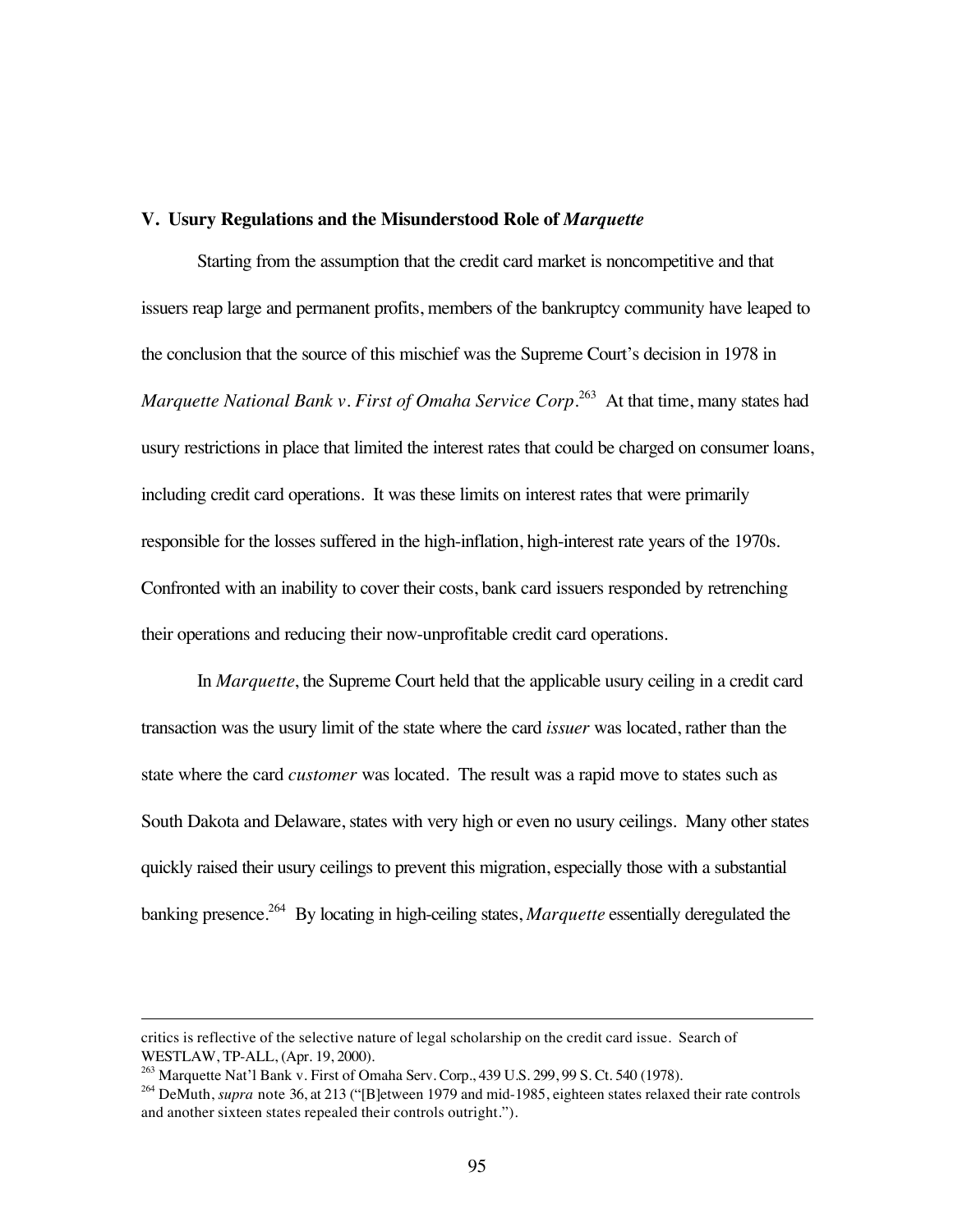interest-rate component of credit cards and enabled card issuers to directly avoid traditional usury restrictions and to "export" their interest rates.

Critics claim that *Marquette*'s functional deregulation of credit card interest rates led to high and permanent credit card profitability that competition has been unable to temper.<sup>265</sup> As we already have seen, it is incorrect to conclude that profits in the credit card industry have been high and permanent, especially when adjusted for the *ex ante* riskiness of credit card operations and when studied over an appropriate length of time. This Section demonstrates that the impact of *Marquette* on credit use and profitability has also been fundamentally misunderstood. Contrary to the conventional wisdom, *Marquette* did not lay a foundation for runaway bank profits and consumer suffering. Rather, by eliminating archaic and largely ineffective usury restrictions, *Marquette* increased efficiency and competition in the credit card industry, made the market more responsive to consumer demand, and provided large benefits to consumers.

#### **A. Was** *Marquette* **Irrelevant?**

As an initial matter, it is difficult to understand how *Marquette* could have had *any* effect on credit card interest rates and credit card profits, as interest rates did not actually rise following *Marquette*. As has been noted, the alleged effect of *Marquette* was to keep interest rates *the same* as they were previously, even though the cost of funds was falling. But usury ceilings generally were a cap set on interest rates at a *fixed* rate – indeed, this is the explanation

 <sup>265</sup> Ausubel, *Credit Card Defaults*, *supra* note 79, at 261; Lee, *Hearings*, *supra* note 182; Teresa Sullivan, *supra* note 181, at 10 (suggesting that deregulation of the credit card industry has led to high profitability from credit card operations).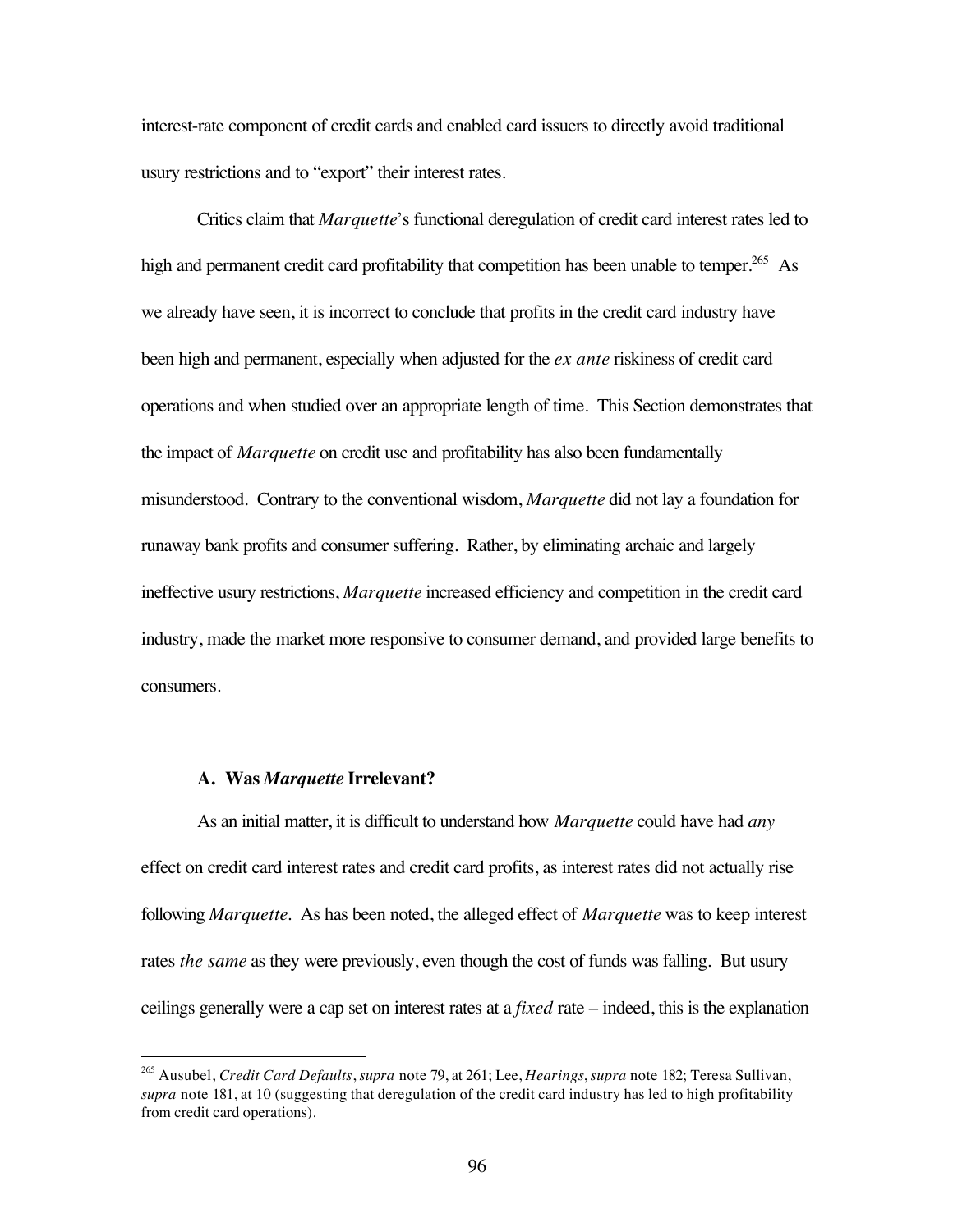for why credit card issuers were unable to raise their rates during the high interest rate period of the late-1970s and early 1980s. Thus, the only effect of usury ceilings was to keep rates from rising above a fixed level. Usury ceilings were fundamentally irrelevant to the issue of whether rates should subsequently fall *below* that level as the cost of funds fell. *Usury regulations are simply irrelevant to the question of what is the appropriate interest rate at rates below the usury cap*. Thus, the entire argument about the effect of *Marquette* on subsequent interest rates and credit card profitability appears to be based on the logically flawed premise that usury regulations would even apply to the transactions in question.<sup>266</sup>

### **B. A Short History of Usury Regulations**

Assuming that *Marquette* and state usury regulations even have some relevance to the question at hand, it is evident that its importance has been generally misunderstood. Western financial and legal systems have a long history of intermittent attempts to regulate maximum interest rates. Credit itself is as ancient as humanity. Credit long predates industry, banking, coinage, and probably even money.<sup>267</sup> Homer and Sylla observe, "Loans at interest may be said to have begun when the Neolithic farmer made a loan of seed to a cousin and expected more back at harvestime."<sup>268</sup>

<sup>&</sup>lt;sup>266</sup> In addition, courts routinely enforce choice-of-law provisions that enable contracting parties to evade state usury laws. *See generally*, ERIN ANN O'HARA, OPTING OUT OF REGULATION: A PUBLIC CHOICE ANALYSIS OF CONTRACTUAL CHOICE OF LAW (George Mason Univ. Sch. of Law, 2000). <sup>267</sup> HOMER & SYLLA, *supra* note 113, at 3.

<sup>268</sup> *Id.*; *see also* Marion Benfield*, Money, Mortgages, and Migraine–The Usury Headache*, 19 CASE W. RES. L. REV. 819, 822 (1968) ("Credit is almost certainly as old as organized society, and, unless human nature has changed more than seems likely, the first interest was charged at about the time the first loan was made.").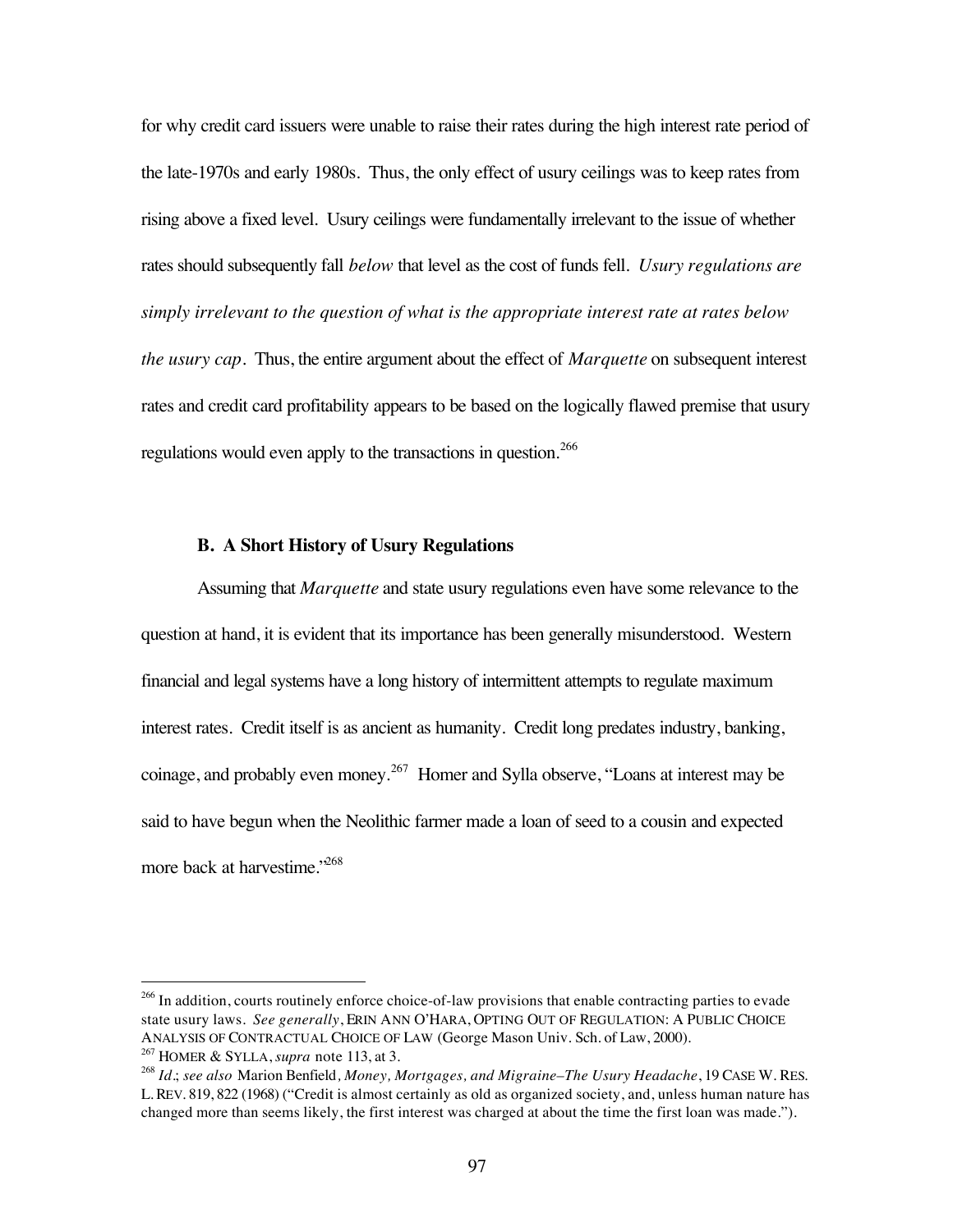Efforts to regulate the terms of these loans followed soon thereafter.<sup>269</sup> As early as 1800 B.C., the Code of Hammurabi contained statutory limitations on interest rates.<sup>270</sup> The Code permitted wife, concubines, children, and slaves to be pledged as collateral, but limited personal slavery for debt to three years.271 Ancient Athens, by contrast, eliminated both interest rate ceilings on debt as well as personal slavery for debt.<sup>272</sup> Rome limited interest rates to 8  $1/3\%$ , but permitted personal slavery for debt.<sup>273</sup>

These legal caps on interest rates usually had little practical effect. When the legal rate was higher than the prevailing market rate they were irrelevant; when market rates were higher than the legal rate, the legal rate was usually simply ignored.<sup>274</sup> For instance, the limits set by Hammurabi apparently were much higher than prevailing Babylonian interest rates.<sup>275</sup> When market rates rose above Hammurabi's limits, however, those limits were simply ignored.<sup>276</sup> Market forces similarly kept Roman interest rates well below the statutory cap, but when interest rates rose, the Romans simply refused to enforce the limits.<sup>277</sup> As old as attempts to regulate usury are comparable attempts by market forces to escape usury regulations.

 <sup>269</sup> *See* Benfield, *supra* note 268, at 822 ("The lessons of history concerning legislative attempts to fix interest rates have not yet been learned. . . . [S]tatutes prohibiting the taking of interest or regulating interest rates never seem to have been effective when they ignore the realities of money market behavior, but, in this country at least, they are still being tried.").

<sup>270</sup> HOMER & SYLLA, *supra* note 113, at 3 (limits of 33 1/3% on loans of grain, repayable in kind, and 20% for loans of silver).

 $^{271}$ *Id.* 

 $^{272}$  *Id.* 

<sup>&</sup>lt;sup>273</sup> *Id*. While crude, it appears that all of these early civilizations recognized that a trade-off exists between interest rates and collateral (albeit a very barbaric form of collateral – personal slavery). Unlimited interest rates went hand-in-hand with the abolition of slavery for debts, whereas ceilings on interest rates were accompanied by the possibility of slavery for failure to repay. *Id.*

<sup>274</sup> Ackerman, *supra* note 142, at 75.

<sup>275</sup> *Id.* at 67.

<sup>276</sup> *Id.*

<sup>277</sup> *Id.* at 70.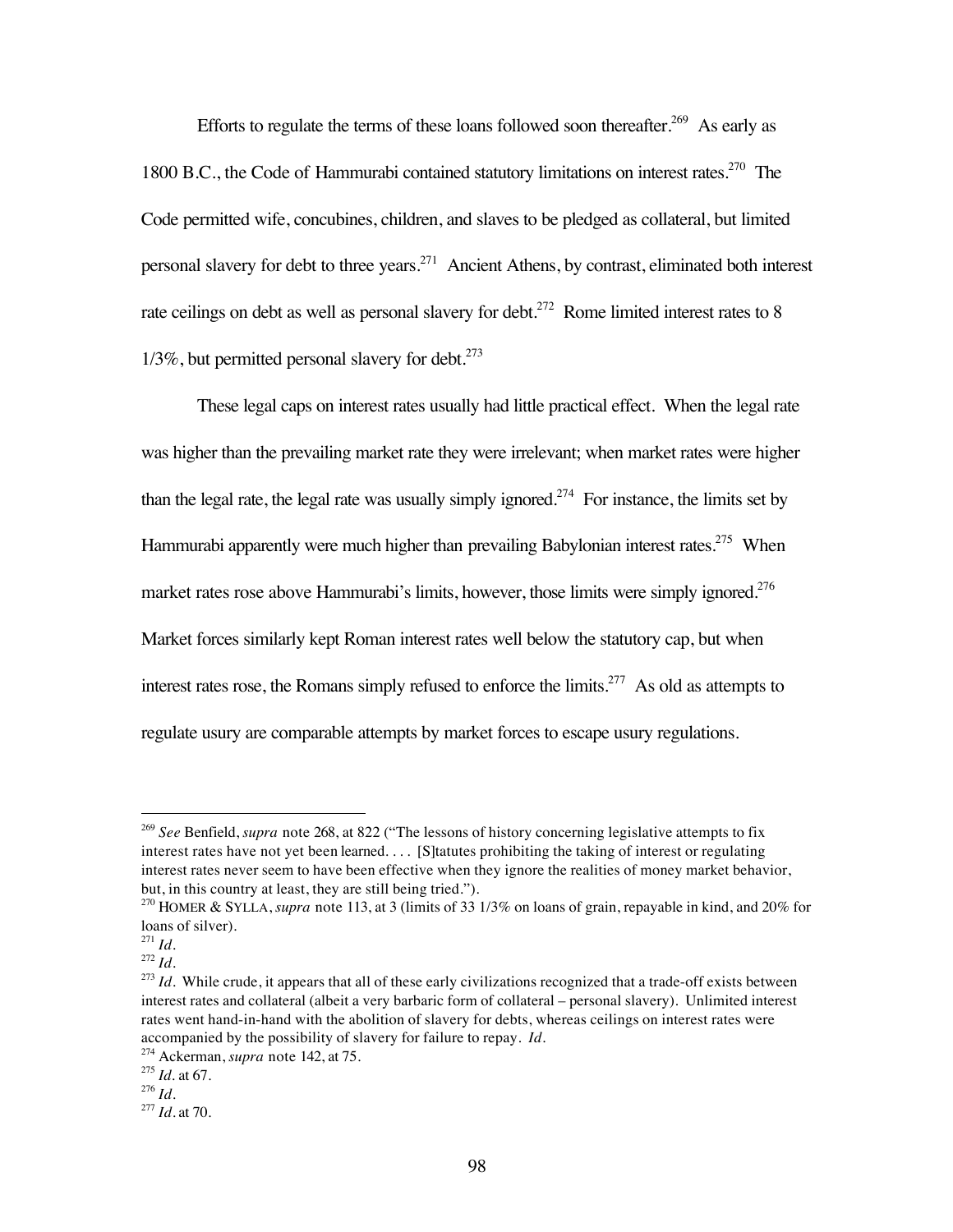Perhaps the watershed event in the history of usury was the theological disputes over whether interest of any kind should be charged on debts. Although Middle Age church teaching banned lending money for interest, "usury was always present in Medieval Europe."<sup>278</sup>

But unlike Babylon and Rome, the power of the church in the Middle Ages made it difficult to simply ignore the restrictions on usury when they became inconvenient. As a result, lenders and borrowers had to devise more creative ways of evading usury restrictions. The lengths to which they went to avoid these restrictions demonstrates the power of the market in the lending sphere and the difficulties of regulation. For instance, medieval merchants could avoid religious prohibitions on usury by writing a note in one currency and promising repayment some time later in another currency at a vastly inflated exchange rate, making the whole thing look suspiciously like the payment of interest.<sup>279</sup> Such ingenious devices as the "triple contract," "rentes," and "interesse" were also used to evade usury restrictions.<sup>280</sup> Given the strength of the invisible hand in bringing lenders and borrowers together, the imagination of market participants always outran the ability of regulators to prevent these deals from occurring. As one commentator has summarized the world's long history of failed attempts to regulate interest rates;

> The demand for loans cannot be legislated away; yet lenders are understandably reluctant to risk their capital in interest-free loans when profits can be obtained elsewhere. Doubtless, there were always some high-minded people who lent to the needy out of a spirit of brotherhood. Generally, though, self-interest is

 <sup>278</sup> *Id.* at 73.

<sup>279</sup> *Id.* at 76.

<sup>&</sup>lt;sup>280</sup> *See* Ackerman, *supra* note 138, at 75-77 (describing these, and other mechanisms, for evading medieval usury restrictions); Benfield, *supra* note 268, at 823.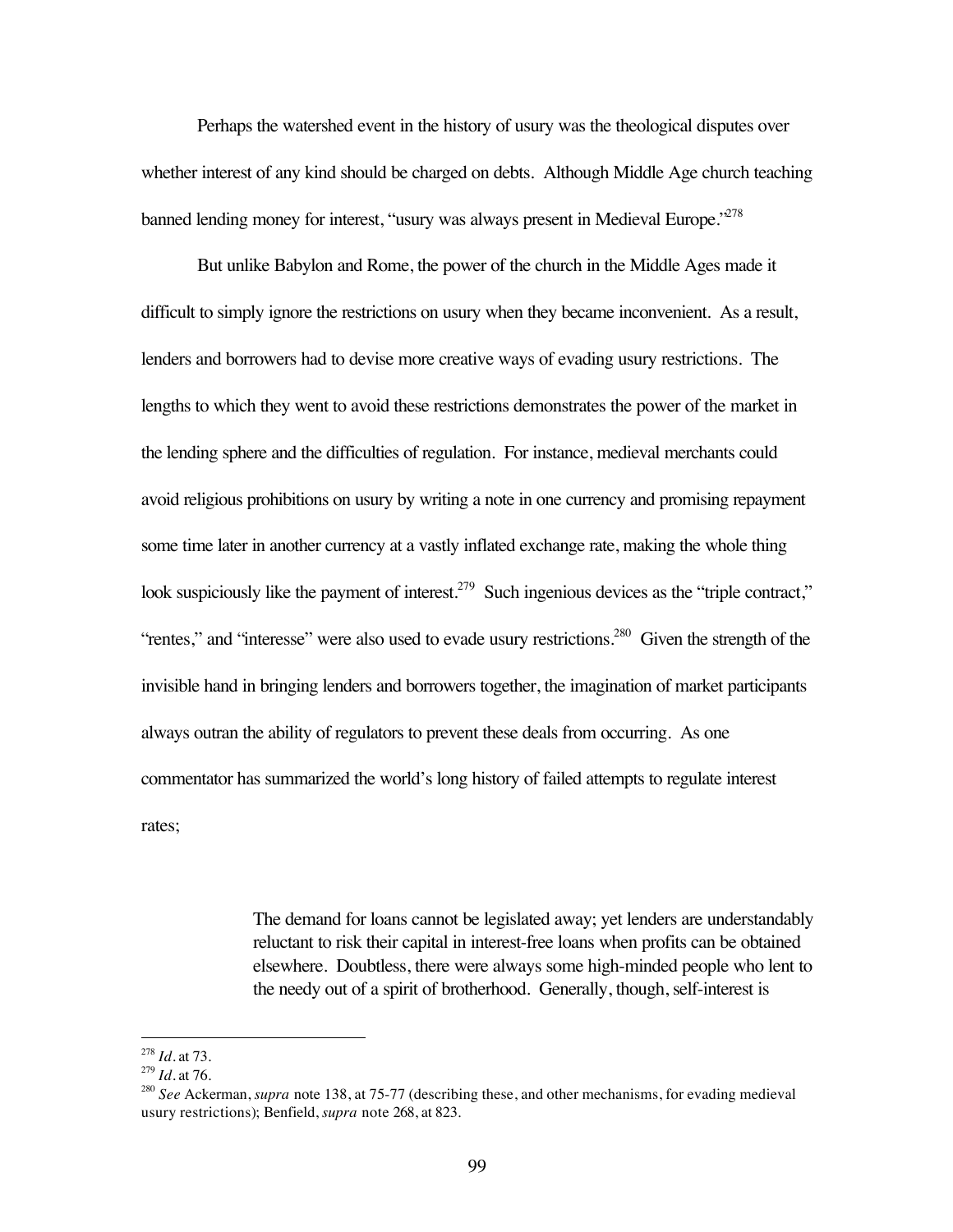highly corrosive of moral principle. Needy borrowers found that they must either pay interest or do without the loan. $^{281}$ 

The Reformation blessed the practice of charging interest, and England eventually led the way in abolishing all fixed legal limits on the rate of interest. $282$ 

In the United States, however, usury laws setting fixed maximum rates of interest were made an early part of the law and continued intermittently for much of American history. For much of that time, these interest rate ceilings were irrelevant, as the legal rate of interest was set at levels higher than the prevailing market rate of interest. When not irrelevant, they were evaded. As in the Old World, attempts to regulate interest rates in America were unsuccessful almost from the beginning. During the colonial era, Benjamin Franklin reported that interest rates routinely exceeded legal limits, leading a modern commentator to conclude that colonial "usury laws seem to have been widely evaded."<sup>283</sup> Efforts during the post-Revolution era also met with little success, as "during hard times, the usury limits were evidently ignored."<sup>284</sup> Similar efforts to regulate usury and similarly poor results continued through the Civil War. Finally, in the post-Civil War era, many states simply gave up on the effort to regulate interest rates, leading to widespread increases or elimination of rate ceilings by the turn of the century.<sup>285</sup> Those that did not effectively eliminate ceilings riddled them with exceptions that stripped them of much of their effect.<sup>286</sup>

 <sup>281</sup> Ackerman, *supra* note 142, at 65.

<sup>282</sup> HOMER & SYLLA, *supra* note 113, at 4.

<sup>283</sup> Ackerman, *supra* note 142, at 85.

<sup>284</sup> *Id.* at 85-86.

<sup>285</sup> *Id.* at 87.

<sup>286</sup> *Id.*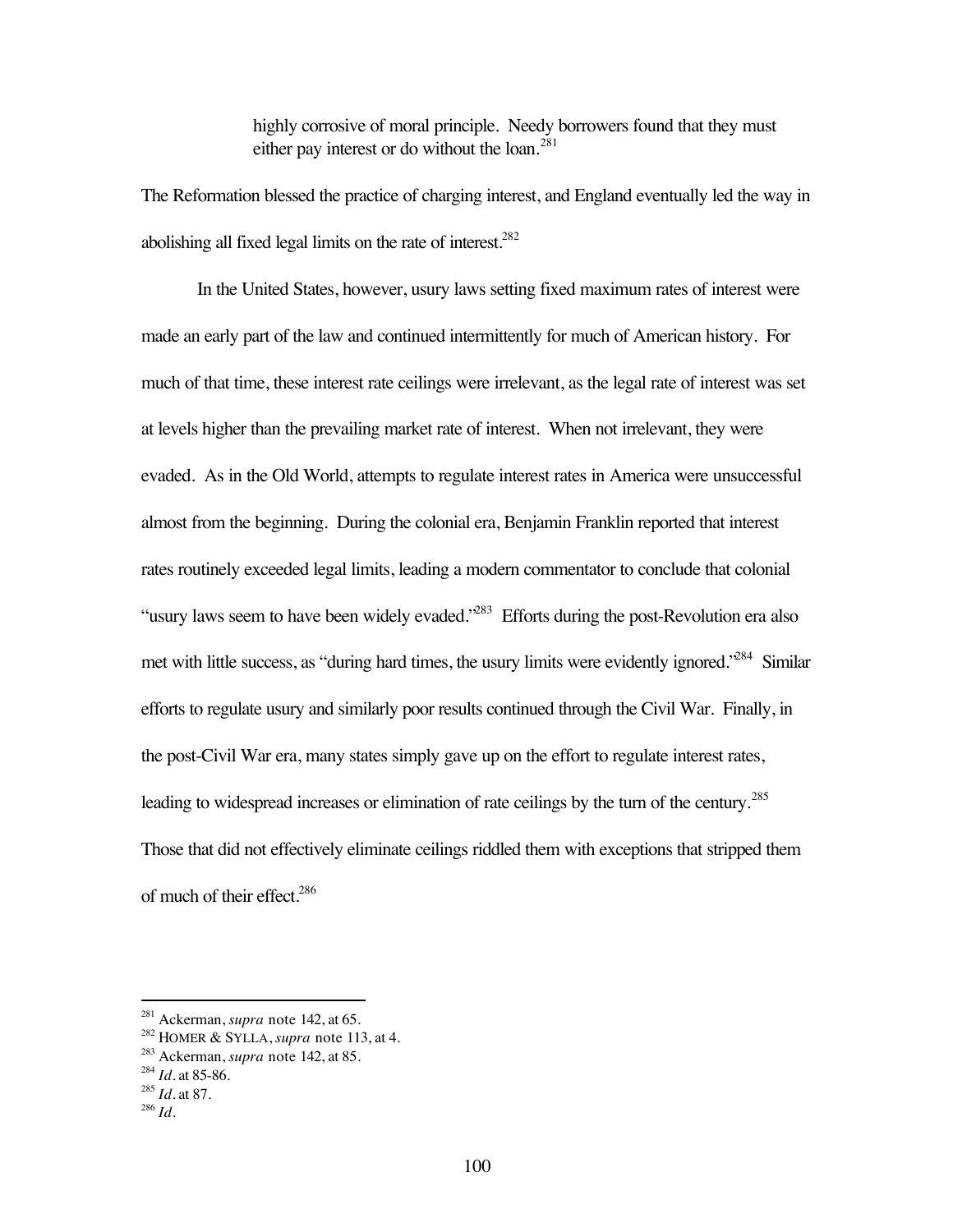Ironically, when market rates of interest rose such that these usury limitations actually were relevant, states quickly moved to raise or abolish the interest rate ceilings so that they no longer placed a constraint on the market.<sup>287</sup> To the extent that these interest rate ceilings were not simply evaded through other terms of the contract, they had the effect of restricting access to credit for many people who needed it. As a result, where the usury rates actually constrained interest rates they also constrained access to credit and created other market distortions. Thus, they were unpopular with the public and were quickly eliminated or amended. A common approach to the problem was to create a series of exceptions to the usury restrictions, thereby allowing interest rates to rise to their market levels and consumers to shift into those markets where the exceptions controlled. Thus, it has been observed that "[s]ince colonial times, the history of American usury law has been a history of exceptions. By the 1950s, these exceptions threatened to overwhelm the rule. Although nearly all states retained a general usury limit, regulation was increasingly provided by a bewildering and disorganized array of statutory exceptions."<sup>288</sup>

Various lenders were also frequently excepted from the general usury laws. Many states excepted credit unions, savings and loans, and industrial banks from the reach of usury laws.<sup>289</sup> Some states took bank loans out from the reach of usury laws and pawnbrokers were

<sup>&</sup>lt;sup>287</sup> For instance, prior to *Marquette* a number of states had already moved to phase out credit card interest rates caps in response to high inflation and interest rates. *See* Canner & Luckett, *supra* note 26, at 654.

<sup>288</sup> Ackerman, *supra* note 142, at 94. The ready availability of alternative unregulated sources of credit may help to explain why the primary effect of *Marquette* has been to reallocate borrowing among different types of consumer credit, rather than an overall increase in consumer credit generally. <sup>289</sup> *Id.*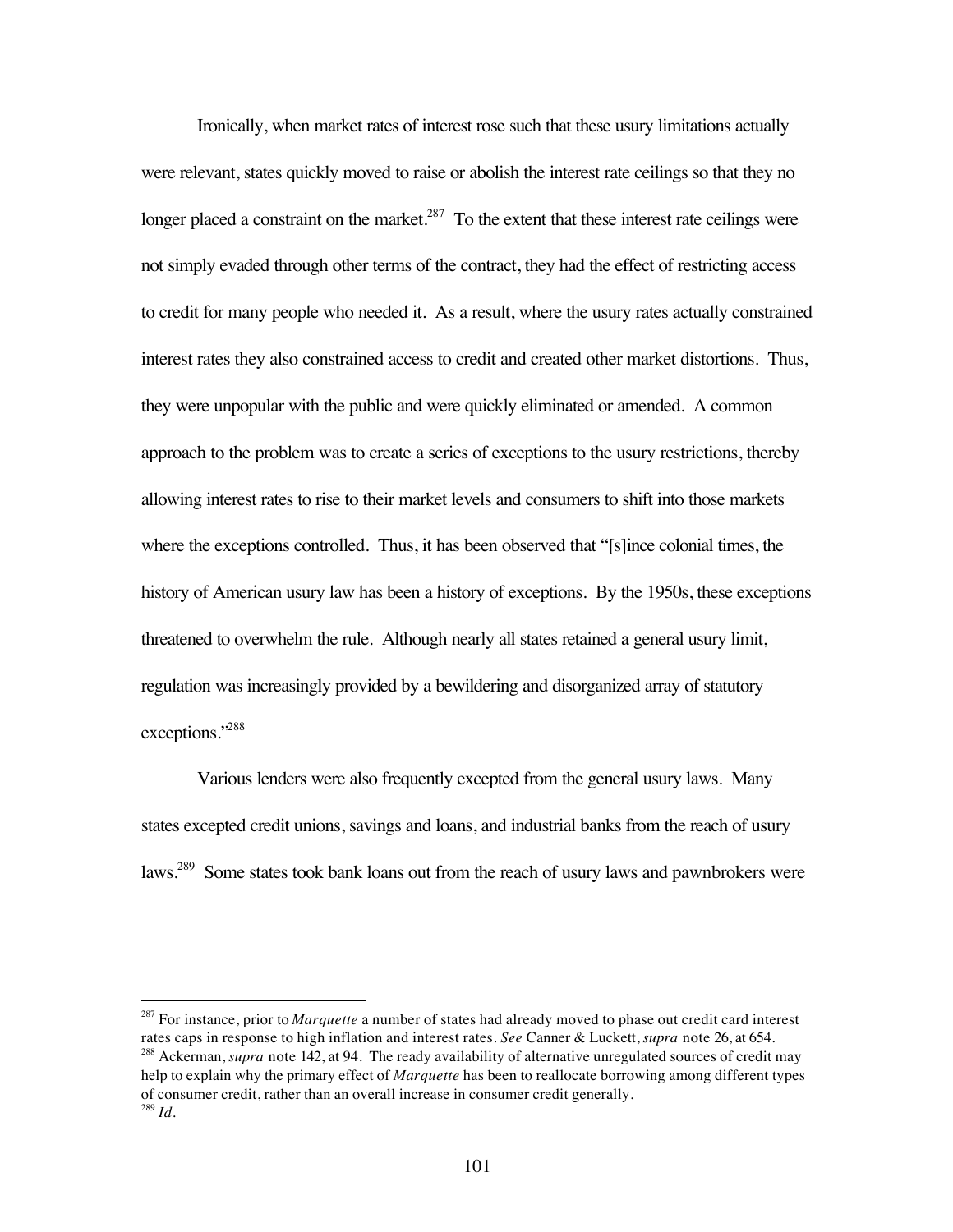covered by a wholly different body of county or city laws.<sup>290</sup> In 1968, usury laws applied to less than half of America's credit.<sup>291</sup>

Among those who generally were covered, however, were credit card issuers. As unprecedented interest rates during the 1970s drove the cost of funds higher for banks, bank card issuers were unable to raise interest rates on their cards to rates that would make them profitable.292

#### **C. The Problems of the pre-***Marquette* **Regime**

The ease with which usury restrictions can be evaded should not be surprising. Lending presents a paradigm application of Coasian bargaining in a context of low transaction costs. Experiments with rent control, price controls on gasoline, and other forms of price controls have repeatedly shown the futility of regulating any single term of a multi-term transaction. Price controls have several inevitable consequences. In the short run, by keeping prices below their market-clearing level, they increase demand for, and decrease supply of, the product in question, thereby creating shortages.<sup>293</sup> Gasoline lines provide a memorable reminder of failed efforts at price controls. In the longer run, however, they cause adjustments in other terms of the contract so as to push the *overall* price back to equilibrium. Thus, when gasoline prices were regulated, consumers were forced to pay by waiting in line, an irrational and inefficient mechanism for reestablishing equilibrium. This adjustment will be especially rapid in situations

 <sup>290</sup> *Id.*

 $^{291}$  *Id.* 

<sup>292</sup> DeMuth, *supra* note 36, at 215; *id*. at 229 (discussing lack of profitability of credit card operations in the late 1970s and early 1980s).

<sup>293</sup> *Id.* at 217.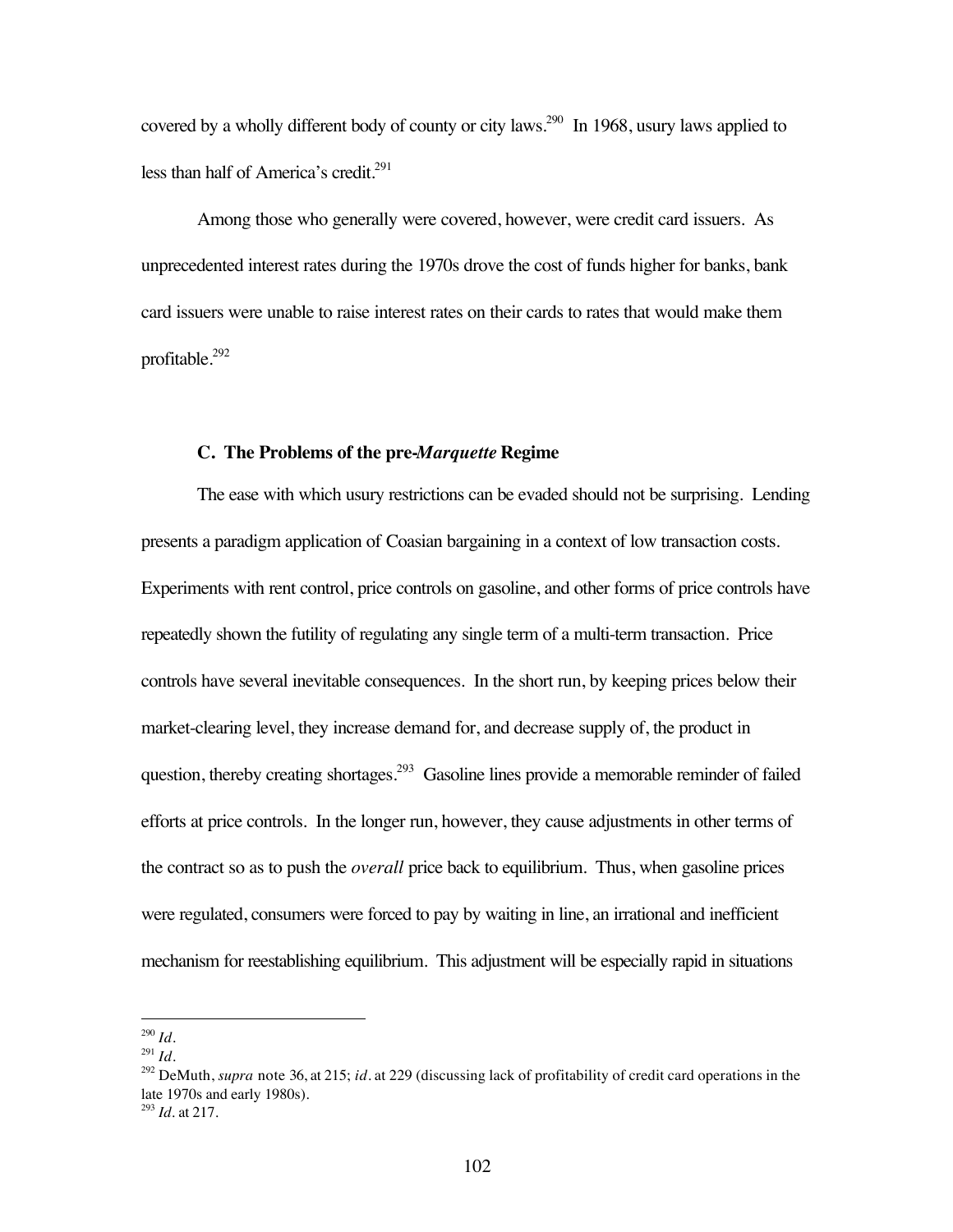such as bank lending, where lenders and borrowers can readily alter the terms of the contract at the time they enter into the deal. The end result is the restoration of equilibrium at the same overall market price, but a loss in efficiency and consumer welfare.

Efforts to regulate interest rates on consumer loans in the pre-*Marquette* era were not immune from these perverse and wasteful results.<sup>294</sup> Unable to respond to increasing cost of funds, bank card issuers responded by initiating annual fees for cardholders and adopting more restrictive lending policies.<sup>295</sup> Thus, bank card issuers responded to the inability to interest rates at their competitive level in two predictable ways: by restricting supply of the regulated form of credit and by altering other terms of the credit card agreement so as to try to close the remaining gap between supply and demand.296 Banks reduced supply by curtailing their bank card operations during the 1970s because of their inability to make a profit.<sup>297</sup> Given that lowerincome individuals will generally have less access to alternative competitive sources of credit,<sup>298</sup>

<sup>&</sup>lt;sup>294</sup> Summaries of several economic studies of the various effects of interest rate limitations on various forms of consumer credit during the pre-*Marquette* era can be found in VANDENBRINK, *supra* note 253, at 8-21. For instance, the practice of paying "points" on home mortgages appears to have evolved as a means of evading usury restrictions on home mortgages. *See* Benfield, *supra* note 268, at 860-61. However, as Benfield notes, a consumer is likely to prefer simply paying the market rate of interest on a loan, rather than being forced to resort to the subterfuge of "points" in order to obtain a loan. *Id.* As Benfield further summarizes, "usury statutes in the home mortgage field have no effect until general interest rates reach a level near the usury rates; then their effect is to (1) drive lenders to more or less deceptive ways of avoiding the usury limitations, and (2) drive money out of the home mortgage market." *Id.* at 864.

<sup>295</sup> *See* Canner & Luckett, *supra* note 26, at 654.

<sup>&</sup>lt;sup>296</sup> Usury limitations in the mortgage market in the 1970s had a similar effect in the mortgage market as that predicted here. Thus, economist James R. Ostas found that "legal restrictions on contract interest rates resulted in the noninterest rationing of borrowers through (1) the requiring of higher loan fees, (2) the requiring of higher downpayments, and (3) the requiring of shorter loan maturities." Lenders also responded to interest rate ceilings by making fewer loans. *Id.* James R. Ostas, *Effects of Usury Ceilings in the Mortgage Market* 31 J. FIN. 821, 831 (1976). Ostas' results substantially mirrored a similar earlier study. *See* Philip K. Robins, *The Effects of State Usury Ceilings on Single Family Homebuilding*, 29 J. FIN. 227 (1974).

<sup>&</sup>lt;sup>297</sup> See supra notes 119-21 and accompanying text.

<sup>&</sup>lt;sup>298</sup> See supra notes 47-62 and accompanying text.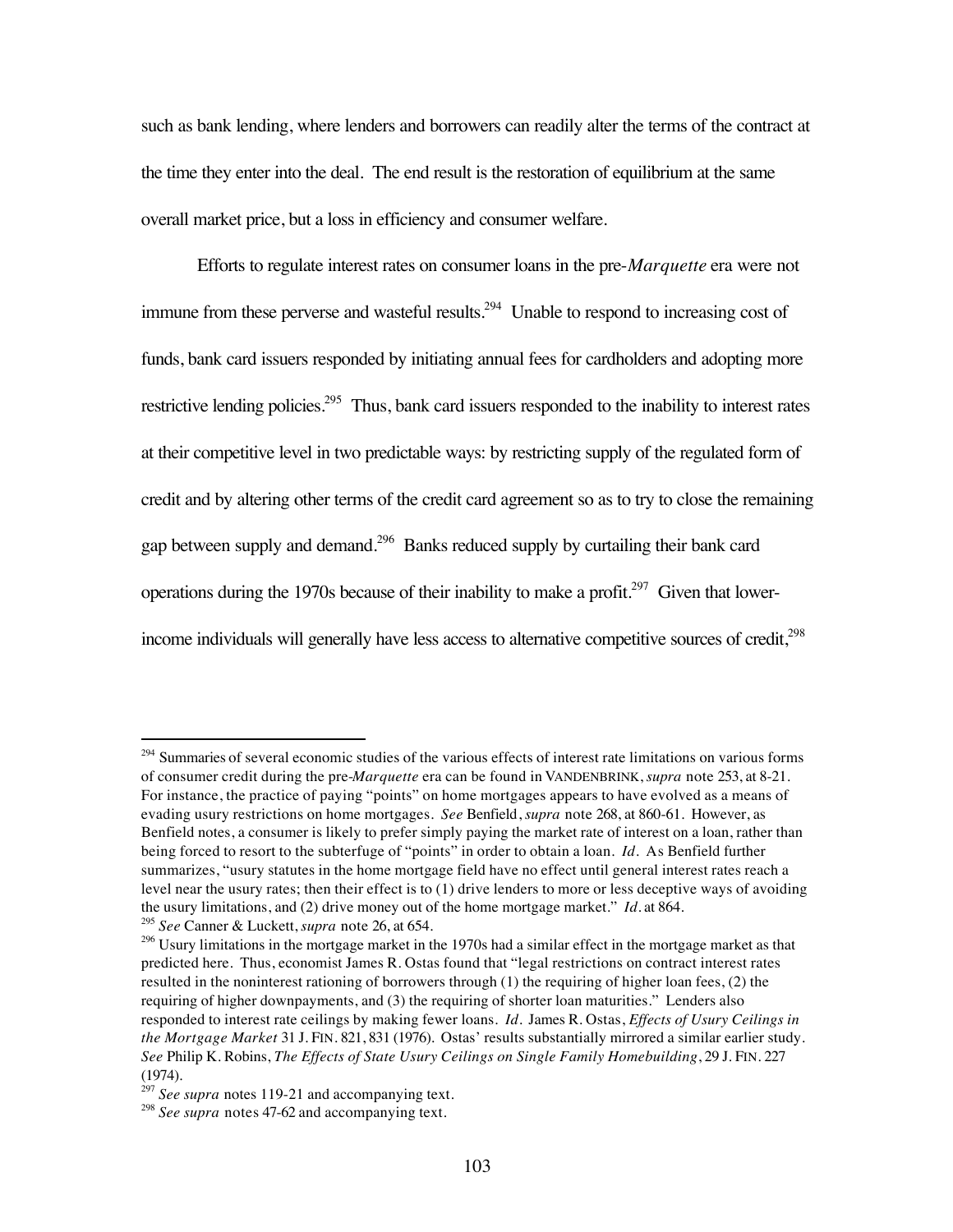this constriction in card supply likely caused harm to the very low-income consumers that usury controls are ostensibly designed to help.<sup>299</sup>

Card issuers also attached annual fees to customers accounts as a mechanism for evading usury restrictions. As noted earlier, consumers have repeatedly expressed their dislike for annual fees as a component of credit card terms.<sup>300</sup> By forcing bank card issuers to impose annual fees rather than raise interest rates, it is evident that the direct effect of usury limitations on credit card operations was to reduce consumer welfare by forcing banks to offer a less attractive product than they could in a deregulated market. Christopher DeMuth observes that suppliers will respond to price controls on one term of its product:

> by raising prices in ways that are not controlled by the regulatory program. . . . If such pricing responses are feasible, price controls will be circumvented. Consumers will be worse off than before, however, since the new pricing system will be less efficient and hence more costly than the one it replaced. If the alternative pricing system were less costly, it could and presumably would be introduced absent the controls. $301$

Deadweight loss inevitably results, imposing a tax paid by borrowers and lenders alike.

Issuers adopted several other innovations to evade usury limits, all of which worked to the detriment of consumers. For instance, banks altered their methods of calculating interest charges, moving from the adjusted balance method, which calculated interest on the balance at the time payment was due, to the average daily balance system, which assessed interest from

 <sup>299</sup> *See* DeMuth, *supra* note 36, at 240.

<sup>300</sup> *See* discussion *supra* notes 130-32 and accompanying text.

<sup>&</sup>lt;sup>301</sup> DeMuth, *supra* note 36, at 217. DeMuth provides the example of the bizarre and otherwise inexplicable practice of commercial banks to give free toasters or coffee makers to new depositors during the era of regulated rates on bank savings deposits. *Id.* This practice has disappeared now that banks may pay depositors market rates of interest. *Id.*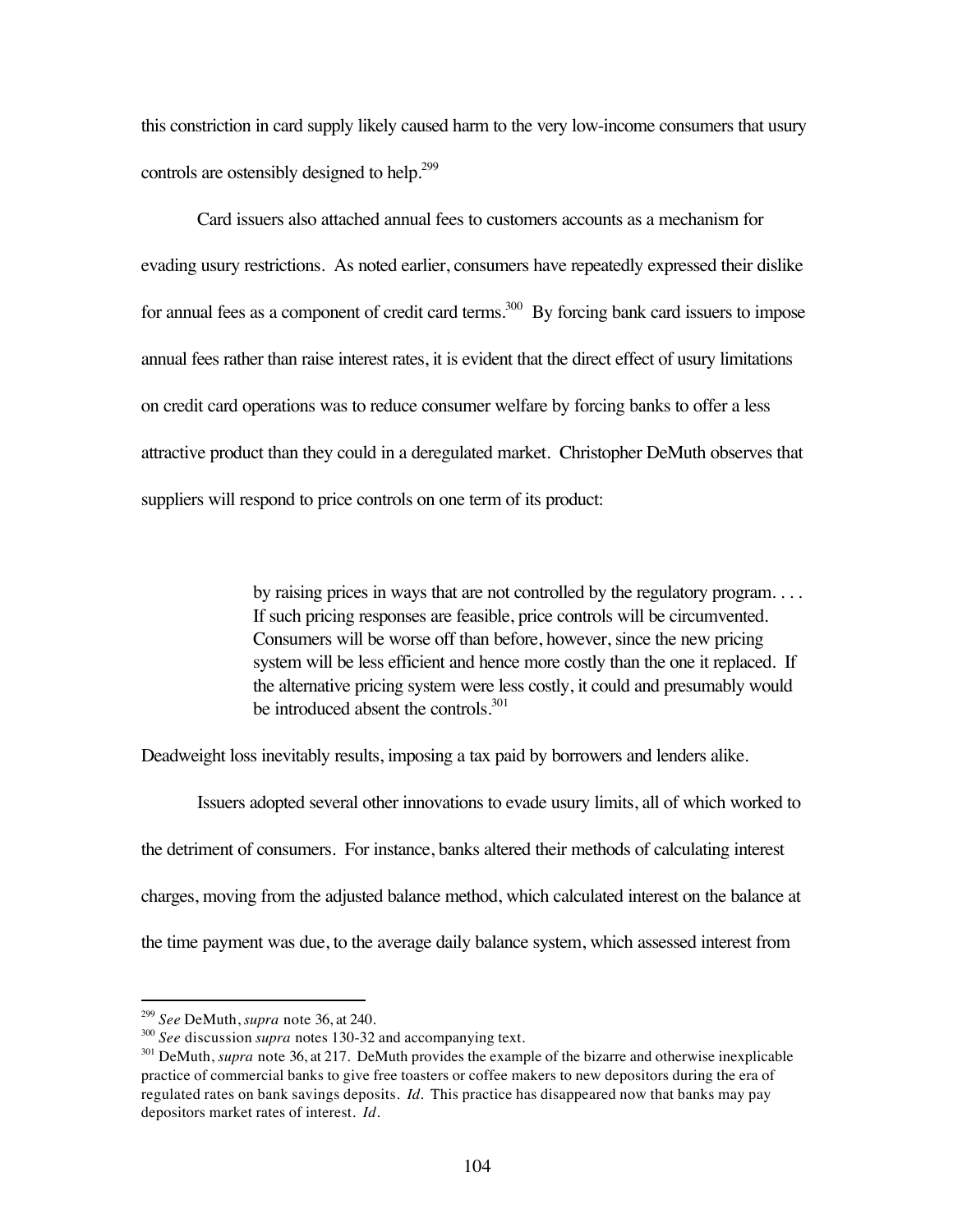the date a charge was made. $302$  They also started marketing other products and services, such as insurance, with monthly statements; they bundled credit cards with a variety of other bank services, such as checking and check-cashing cards, and offered the complete package to customers; and they started selling customer lists to mailing houses, a practice so distasteful that is was eventually outlawed. $303$ 

Usury limitations also created a subsidization from convenience users of credit cards to revolvers. All users, regardless of whether they revolved debt, were forced to pay annual fees so as to compensate for these losses. As a result, convenience users were being forced to make up for the losses banks were suffering by their inability to raise interest rates on revolvers. This arbitrary redistribution of wealth and income among consumers is a typical consequence of price controls.304 The post-*Marquette* deregulation of interest rates enabled the appearance of the no-annual fee card in the last decade, resulting in a massive explosion in convenience credit card use that continues today.

This also helps to explain the stickiness of interest rates in the post-*Marquette* era. The imposition of annual fees amounted to a *de facto* increase in the interest rate so as to restore equilibrium without violating express usury limitations. Therefore, it follows that the elimination of annual fees in the 1990s should be similarly seen as a *de facto reduction* in interest rates. Thus, it is significant to observe that as the cost of funds fell throughout the 1990s, credit card issuers responded first by eliminating annual fees. This makes sense, as annual fees are disliked by consumers and because they are an extremely inefficient and roundabout mechanism for

 <sup>302</sup> MANDELL, *supra* note 4, at xix; *id.* at 72.

<sup>303</sup> *Id.* at xix.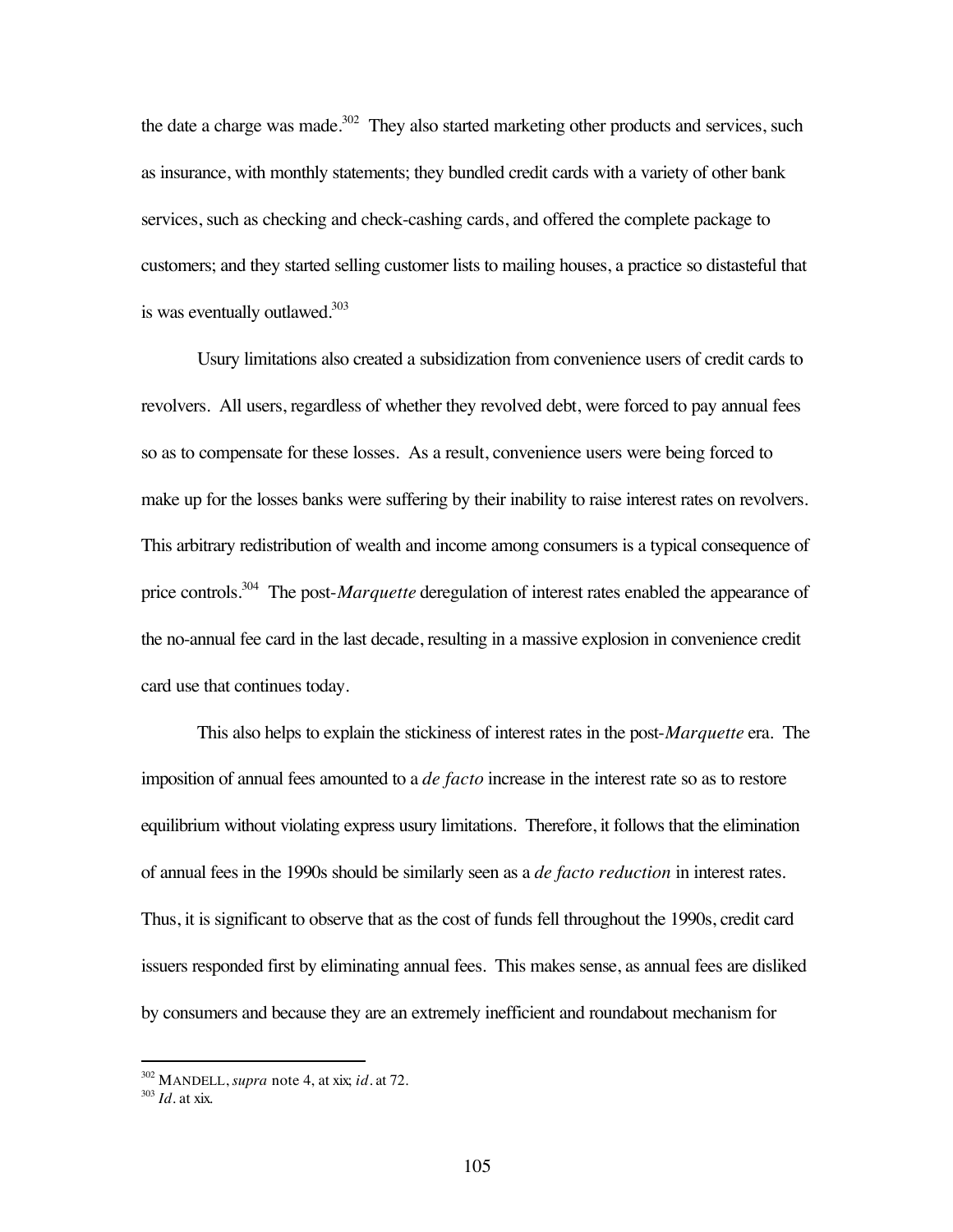passing through increased costs to consumers. As the cost of funds continued to drop throughout the 1990s, however, then card issuers started to reduce interest rates.<sup>305</sup> The timing is instructive: the rapid and sustained drop in interest rates began around 1994 which follows almost exactly on the heels of the elimination of annual fees in the early 1990s. Focusing on only nominal-interest-rate stickiness ignores the reality that the proper measure of card cost and competition must include the presence or absence of annual fees as well. As Canner and Luckett observe, "[w]hen funding costs began to decline significantly after 1981, credit card rates remained mostly at their existing levels, in part because they had been constrained from rising to an equilibrium level when funding costs were climbing; the decline in funding costs tended to restore equilibrium."<sup>306</sup>

To the extent that suppliers cannot respond to price caps by repricing other aspects of their product (in this case annual fees), "suppliers will reduce the quantity or quality of their products or services."<sup>307</sup> The existence of usury laws had a pronounced negative effect on the quality of credit cards. <sup>308</sup> It has only been since deregulation that the market has seen the dramatic expansion in the benefits associated with credit cards, such as greater customer service, co-branding and affinity cards, and a myriad of other benefits.<sup>309</sup> Waiting periods for card approval were longer and rejection rates were higher.

 <sup>304</sup> DeMuth, *supra* note 36, at 217.

<sup>&</sup>lt;sup>305</sup> See supra note 300 and accompanying text (noting that credit card issuers responded to drop in cost of funds rate by reducing annual fees and increasing benefits before cutting interest rates). 306 Canner & Luckett, *supra* note 26, at 660.

<sup>307</sup> DeMuth, *supra* note 36, at 218.

<sup>308</sup> *See* DeMuth, *supra* note 36, at 218 ("Economic losses to consumers will take the form of poorer-quality regulated products and delays in obtaining them, and substitute products that are less desirable in terms of price and/or quality.").

<sup>&</sup>lt;sup>309</sup> For further illustrations of the expansion of benefits, see *supra* notes 29-47 and accompanying text.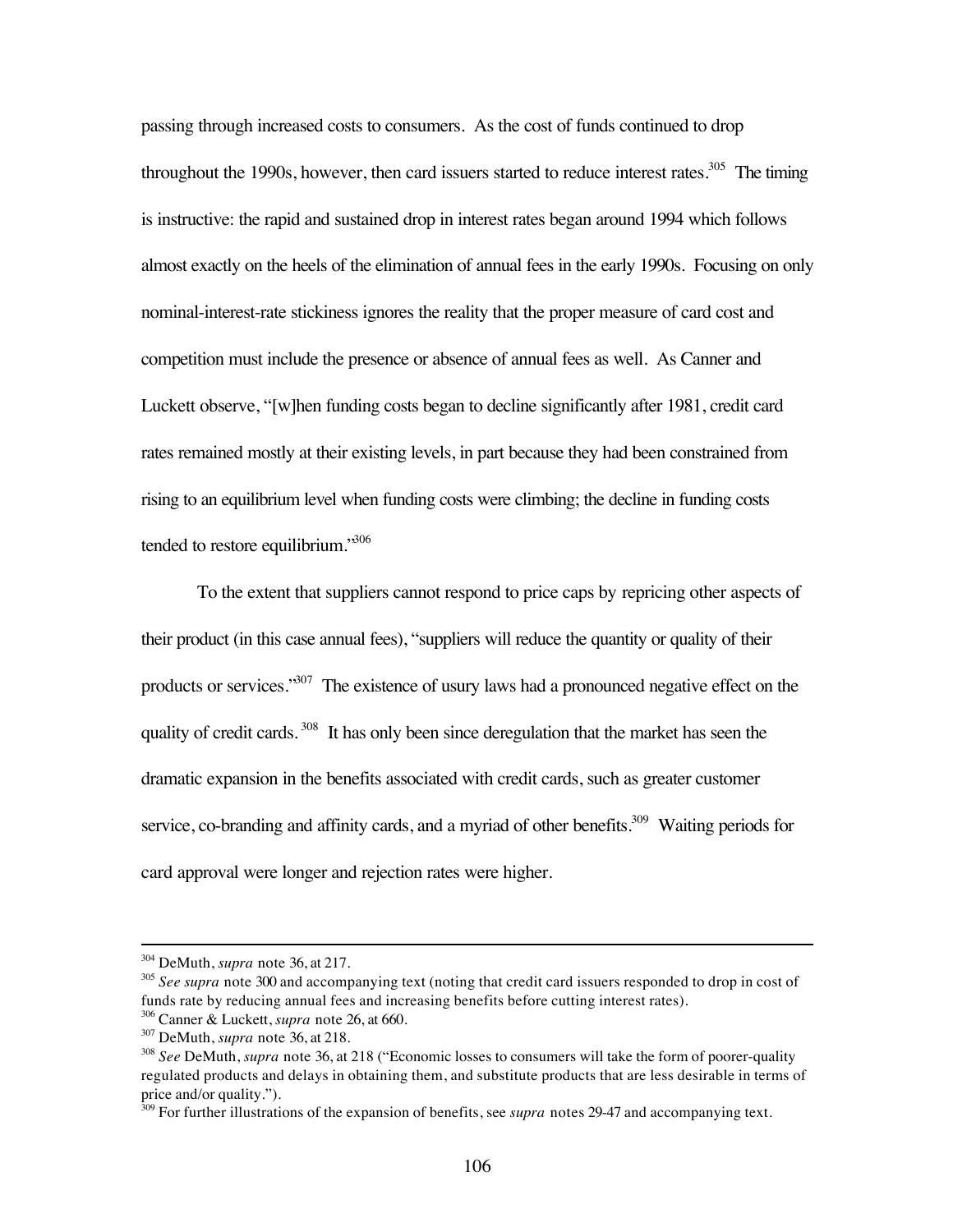Finally, annual fees acted as a sort of "tax" on switching among credit cards, thereby dampening competition in the credit card market. $310$  Annual fees discourage consumers from carrying more than one open credit card account at a time, thereby creating a delay in time while the customer seeks a new card. Because they are paid on an annual basis, they amount to an annualized capital investment. Thus, annual fees also discourage a customer from switching mid-year, which would require forgoing the return on the investment made in the old card and paying yet another annual fee on the new card.<sup>311</sup> By causing a substitution from interest rates to annual fees, usury limitations directly reduced consumer welfare and indirectly reduced consumer welfare by dampening competition in the market. Deregulation led to the entry of AT&T, General Motors, Discover Card, and other new firms offering no-annual fee cards into the market, shaking up the traditional power structure of the industry and increasing responsiveness to consumer demands. By increasing competition, deregulation thus also indirectly helped to bring about the expansion in card benefits previously discussed.

Thus, the rapid disintegration of annual fees following deregulation is significant for three reasons. First, it demonstrates that there was a substantial loss in consumer welfare under the pre-*Marquette* regime because consumers were willing to accept a higher interest rate in exchange for a lower or no annual fee, but were not permitted to do so. Since that time, both their words and deeds evidence a preference for no annual fees, even if that means trading off a higher interest rate.

<sup>&</sup>lt;sup>310</sup> See supra notes 228-60 and accompanying text (discussing the importance of low search and switch costs for changing credit cards).

<sup>&</sup>lt;sup>311</sup> See supra notes 70-80 (discussing negative effect of annual fees in raising consumer switch costs).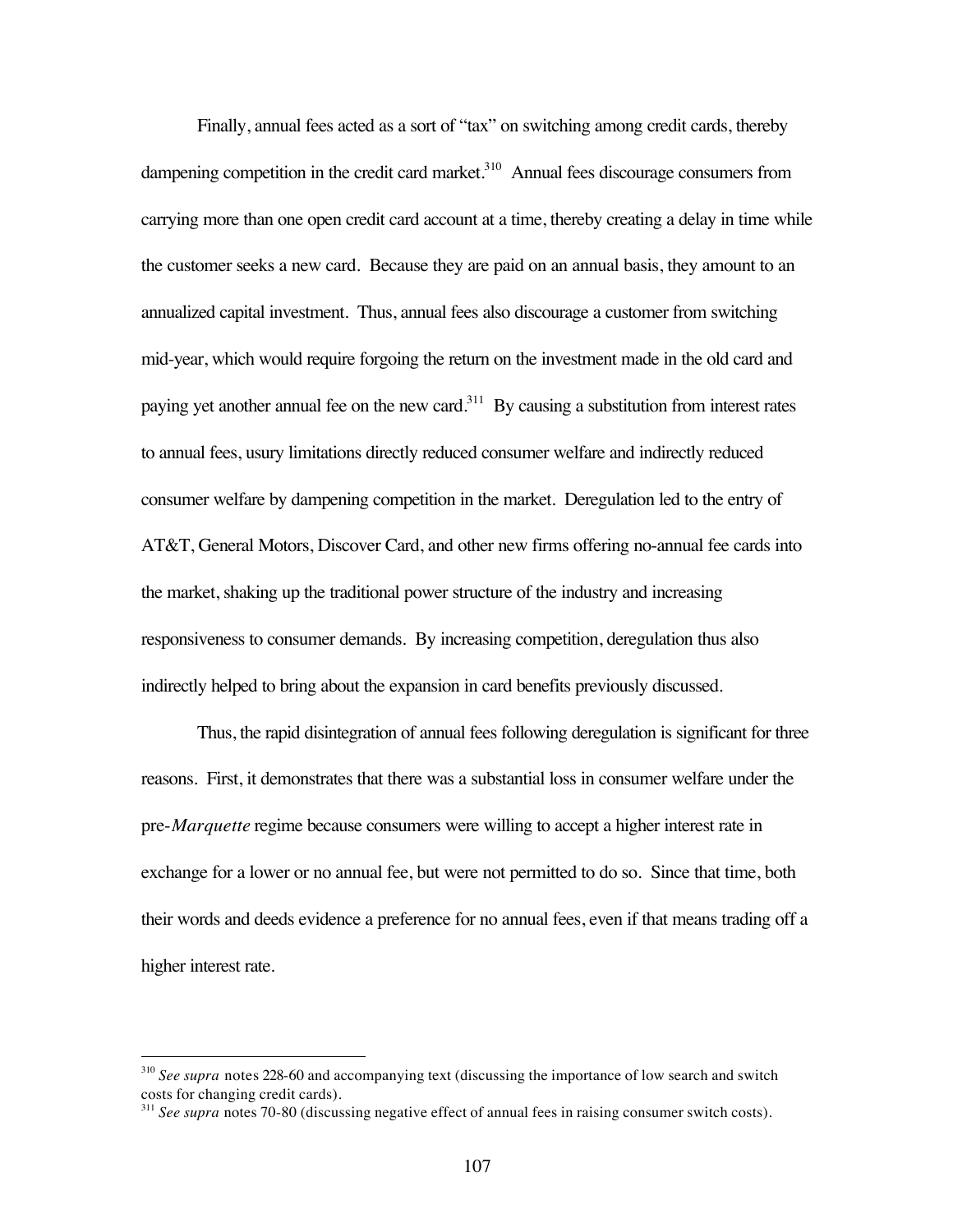Second, the appearance of annual fees as a response to usury restrictions shows the ease with which credit card issuers can evade price controls on one contractual term by altering a different contractual term. In this case, limitations on interest rates were offset by increases in annual fees. Thus it illustrates the folly of looking only at interest rates as a proxy for competition and helps to explain the stickiness of nominal interest rates following *Marquette*.

Third, by raising switch costs to consumers, the substitution of annual fees for unregulated interest rates dampened competition in the credit card market. Thus, deregulation has led to heightened competition, as the sleepy traditional leaders in the bank card market have been eclipsed by more innovative and efficient competitors. Not only did these regulations result in dead weight losses by leading to the imposition of annual fees, they also harmed consumers by arbitrarily redistributing wealth from convenience users to revolvers, limiting access to bank cards, and preventing the introduction of many ancillary benefits of card ownership.

## **D. Indirect Costs of Usury Regulations**

But the analysis so far has considered only the direct distortions caused to the bank card market and harm to credit card users as a result of usury restrictions. But further examination reveals that the perverse effects of usury regulations has additional negative consequences for consumers that reach beyond just the bank card market. Moreover, further examination shows the myriad of ways that usury restrictions can be evaded by credit issuers. The end result will be additional deadweight loss, additional harm to consumers (especially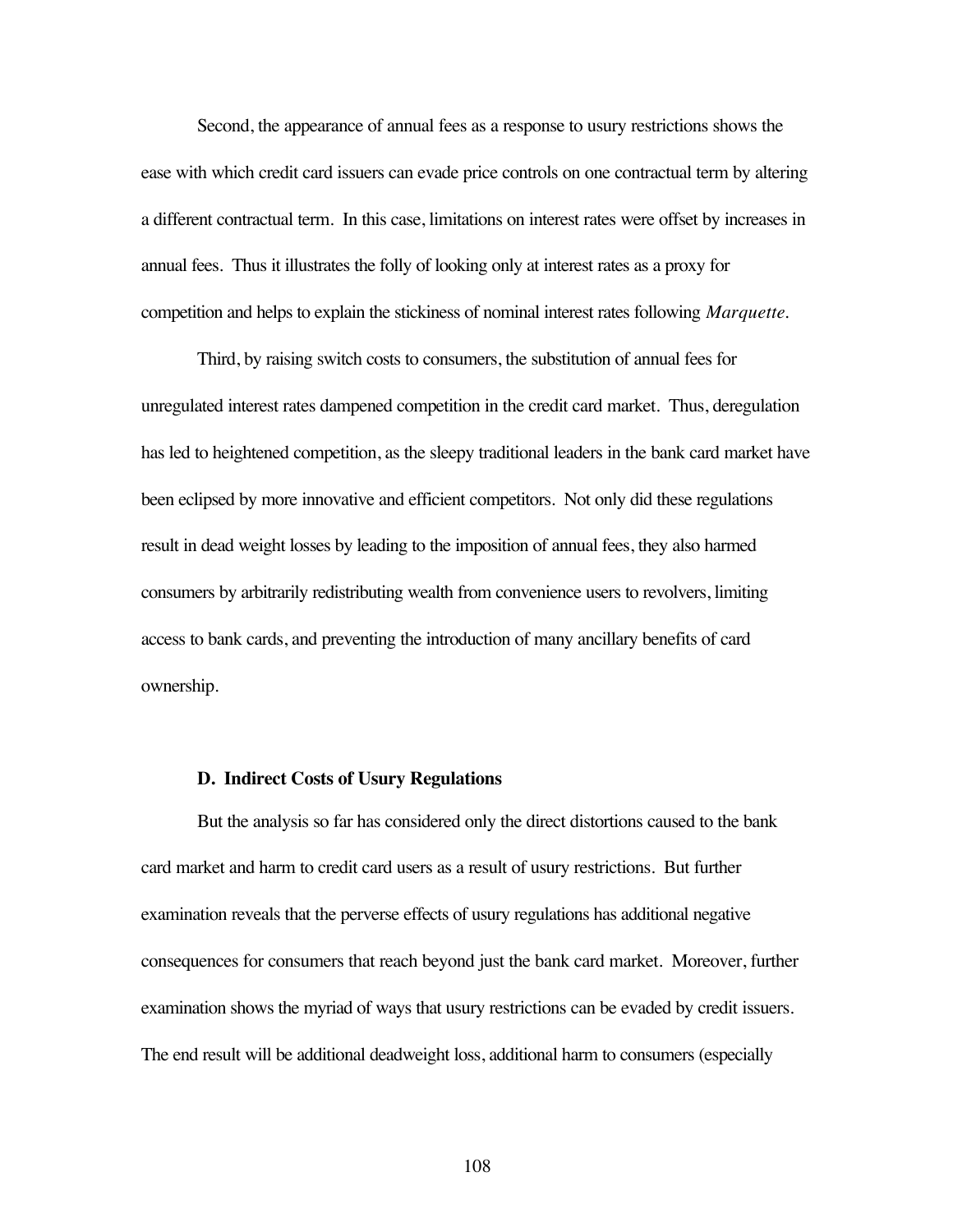lower-income consumers), and a negligible restriction on the overall price of credit paid by consumers.

During the 1970s, the credit card market was dominated by large retailers such as Sears, Montgomery Ward, and J. C. Penney. Bank cards, by contrast, were a relatively small part of the credit card market when compared with today. Retailer credit cards grew out of a gradual development of consumer credit in America. The conquest of the west following the Civil War created a need for consumer credit, as many of those migrants were penniless.<sup>312</sup> They relied on credit extended by merchants and financial intermediaries. Consumer credit expanded following World War I, as manufacturers and retailers of more expensive household durable goods such as cars, washing machines, and vacuum cleaners allowed consumers to purchase these goods and pay for them over time, rather than requiring them to save for long periods of time before they could afford them.<sup>313</sup> Ackerman notes that, "[t]he first large-scale use of installment credit for consumer sales was by the Singer Sewing Machine Company, starting in 1850.<sup>314</sup> During the economic rebound following the Great Depression and World War II, prototype credit cards began to appear. Leading the way were cards provided by specific businesses, often aimed at traveling businessmen, such as oil company and hotel cards.<sup>315</sup> Airline cards followed soon thereafter. While usury restrictions remained on the books, "[a]s in times past, usury laws were widely avoided in the post-war era."<sup>316</sup>

 <sup>312</sup> MANDELL, *supra* note 4, at xii.

<sup>&</sup>lt;sup>313</sup> *Id*.; Ackerman, *supra* note 142, at 95. Because these were durable goods, they had substantial value even second-hand, and thus the creditor's lien remained valuable. *Id.*

<sup>314</sup> *Id.* <sup>315</sup> *Id.*

<sup>316</sup> *Id.* at 96.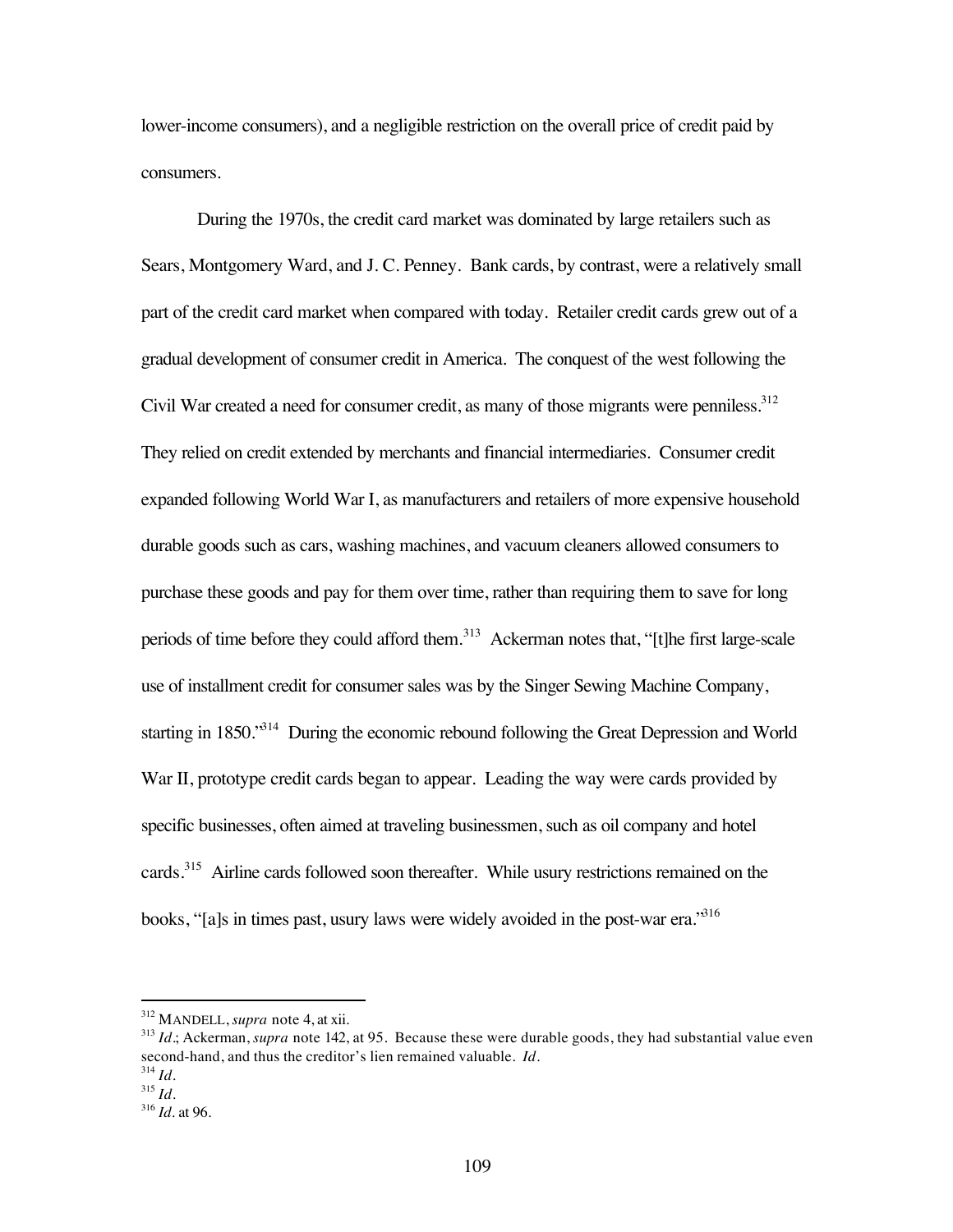Prototype department store cards began to appear as well. These were an outgrowth of the earlier practice of manufacturers extending credit to purchase household durables and the like. Retail cards were also useful for building customer loyalty and helping merchants to keep track of patterns of customer purchases. By 1914, several retailers began to issue cards to their wealthy customers, and in 1928, retailers began to issue "charga-plates," which were embossed-metal address plates, often compared to military "dog tags" in appearance. Mandell observes, "In fact, there is little, if any, difference between the way credit is used in the United States today and the way it was used in the early 1800s, with the single exception of technology."317 Indeed, already by 1930, only 47.4% of department store sales were made for cash, 7% were made on an installment basis, and the remaining 45.6% were made on "open book" revolving credit.<sup>318</sup> Thus, while universal credit cards are of relatively recent vintage, the practice of making substantial household purchases on revolving credit is not.

In 1936, the Retail Service Bureau of Seattle established a rudimentary system of universal credit, as they signed up over one thousand retail establishments who agreed to honor charges by their joint customers.<sup>319</sup> The formation of Diners Club in 1949 laid the foundation for the development of modern bank cards. Unlike earlier cards tied to specific providers of goods and services, Diners Club was a universal card, in that many merchants honored it. It was also a third-party card, in that Diners Club extended the credit to the customer and paid the merchant, rather than the merchant issuing the credit directly. As a result, Diners Club bore the risk of nonpayment, rather than the restaurant. In return for this assured payment and the

 <sup>317</sup> MANDELL, *supra* note 4, at 14.

<sup>318</sup> *Id.* at 17.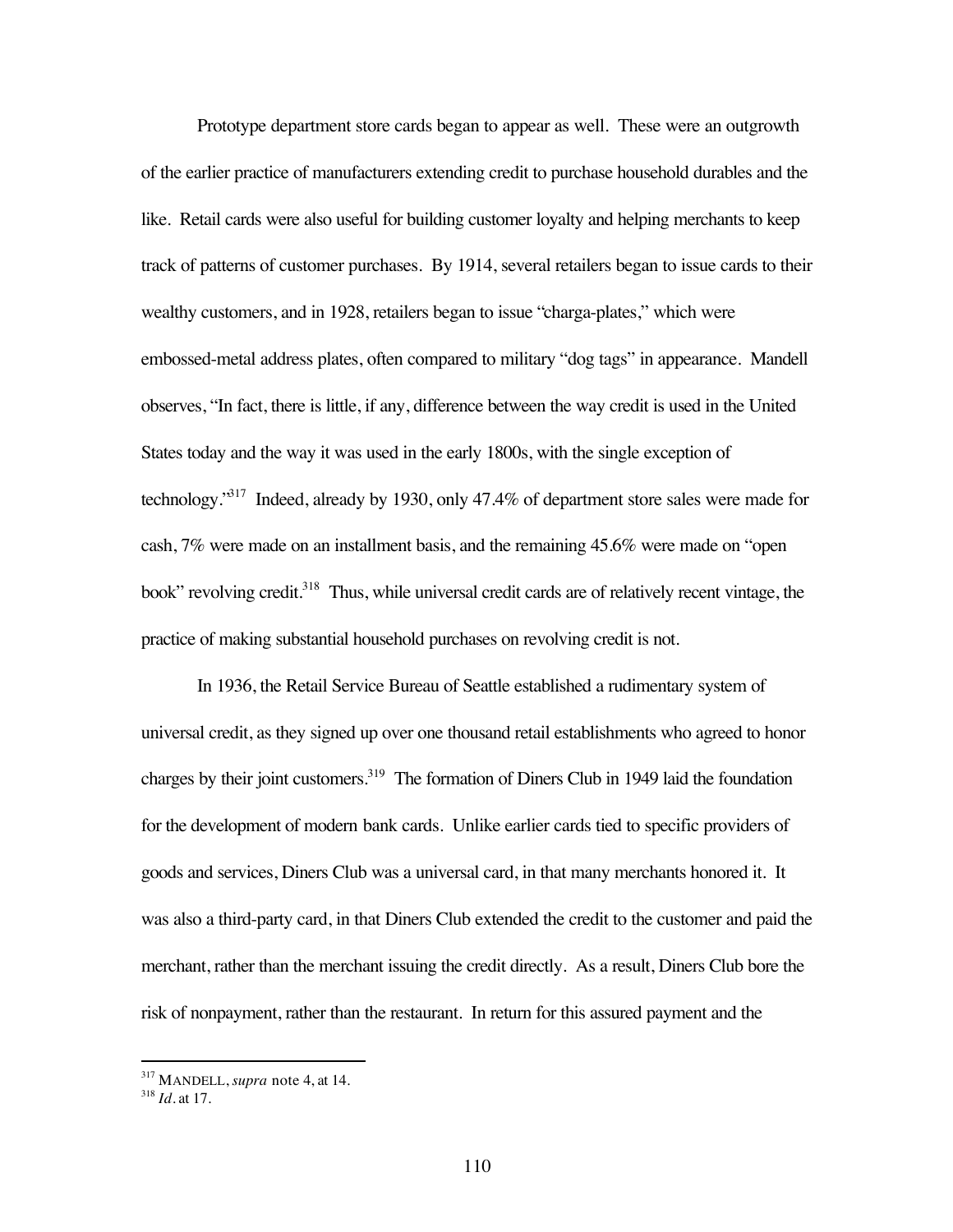convenience to customers of being able to use Diners Club at a large number of locations, accepting merchants paid a  $7\%$  fee to Diners Club for each use.<sup>320</sup> Primarily aimed at businessmen, to this day Diners Club remains primarily a hotel and restaurant card.<sup>321</sup>

Despite the introduction of Diners Club as a universal third-party card in 1949, such cards were slow to take-off and the credit market remained dominated by department stores. Department store cards continued to dominate the market through the 1970s, but – not coincidentally – in the era following *Marquette*, general-use, universally accepted bank cards emerged to increasingly dominate the market.

The existence of usury laws helps to provide the explanation for why large retailers dominated the credit card market in the pre-*Marquette* period. The purposes of retailers in running credit card operations differed substantially from issuers such as Diners Club, American Express, and banks. The primary purpose of retail credit was to build customer loyalty and provide customer convenience.<sup>322</sup> As a result, retailers were willing to and usually did absorb losses in their credit operations, so long as they furthered these larger goals.<sup>323</sup> Retailers were primarily interested in selling goods and services, and credit operations were seen as an investment in achieving this goal. Thus, for retailers, the credit portion of the transaction was intertwined with the retail portion of the transaction. As noted earlier, this provided large

<sup>&</sup>lt;sup>319</sup> *Id.* at 18. Several New York department stores started a similar charga-plate group in 1948, issuing charga-plates that were usable at any of the cooperating stores. *Id.* at 25.  $320$  *Id.* at xiii.

<sup>&</sup>lt;sup>321</sup> Interestingly, this narrow focus seems to have been the source of relatively stable growth for Diners Club in recent years as a corporate card. Kate Fitzgerald, *Diners Club Gets a Push*, CREDIT CARD MGMT., Sept. 1, 1998, at 70. Because it is accepted primarily for dining and hotels, it is less prone to abuse by traveling employees than more general-use cards. *Id.* Thus, its narrow focus makes its misuse easier to monitor and prevent. *Id.*

<sup>&</sup>lt;sup>322</sup> MANDELL, *supra* note 4, at xviii.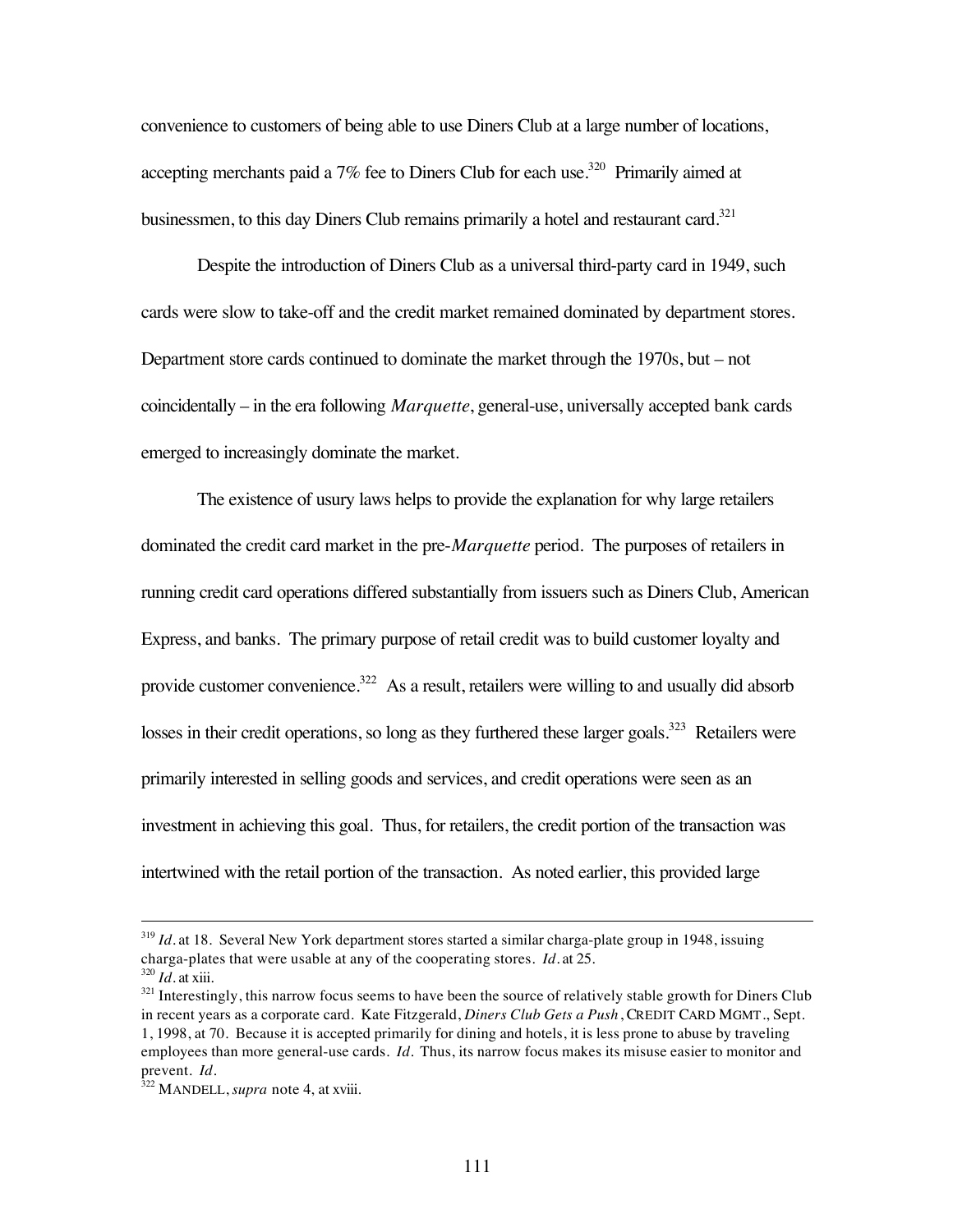retailers with a substantial comparative advantage over smaller retailers who could not afford to establish and maintain their own credit operations. As DeMuth observes, "Consumers do not gain when one group of sellers (large national retailers) gains an advantage over another group (the smaller retailers) solely because of a superior ability to adjust to price controls.<sup>324</sup>

This ability to tie retail to credit sales also gave retail issuers of credit a comparative advantage over third-party issuers of credit such as banks as well. Recall that the combination of the run-up in the cost of funds in the 1970s combined with usury limitations made credit card operations for banks unprofitable during this period. Retailers such as Sears, however, were much less affected by this problem than banks. Banks were able to avoid some of the bite by altering other terms of the cardholder agreement. But retailers had an even more effective way of evading usury restrictions – they could simply bury the credit losses in the price of the goods they offered and sell the bundled product. Given that credit operations were routinely used to subsidize retail operations anyway, this cross-subsidization was a natural step.

Thus as Homer and Sylla observe, "As in ancient Athens, and in all other periods of history, there has been no limit to the charges made by loan sharks. The better class of modern loan shark skirts the law by ... selling overpriced merchandise.<sup>325</sup> The result of usury restrictions, therefore, was not to prevent credit card issuers from charging high interest rates to consumers. Rather, its primary effect was to transfer wealth from issuers who had less ability to evade usury restrictions to issuers who could evade usury restrictions more easily, such as by

 <sup>323</sup> *Id.* at xviii; Canner & Fergus, *supra* note 4, at 2 ("The studies indicate that on average – not considering profits on associated merchandise sales – such credit card plans consistently operated at a loss."). <sup>324</sup> DeMuth, *supra* note 36, at 238.

<sup>325</sup> HOMER & SYLLA, *supra* note 113, at 428.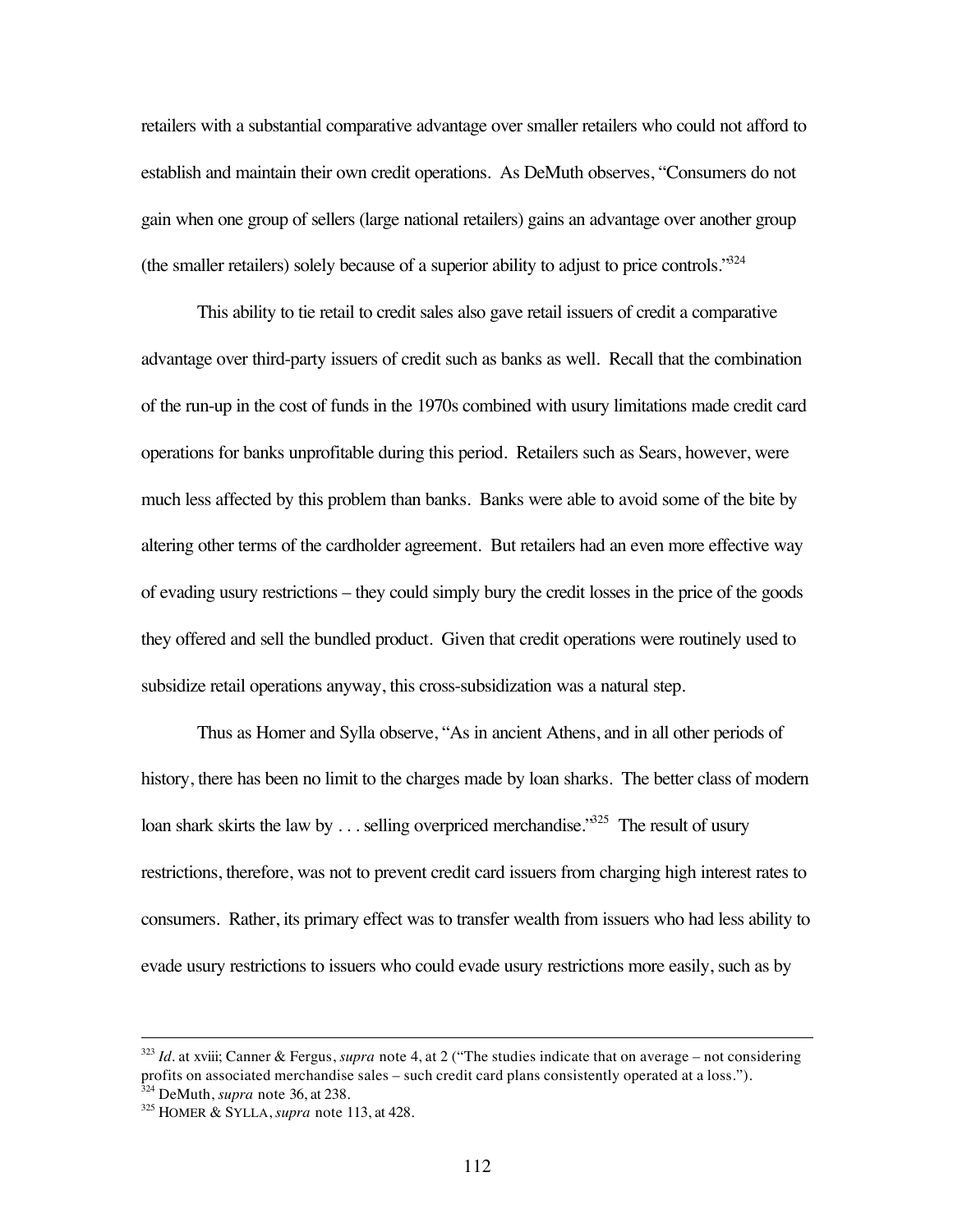burying credit losses in the price of goods.<sup>326</sup> As DeMuth observes, raising the price of goods to offset credit costs, "may be thought of as a particularly effective repricing method; it is apparently almost perfectly responsive, and almost impossible to control short of regulating retail prices directly."327

Empirical evidence supports the conclusion that retailers engaged in exactly this sort of repricing behavior in order to avoid usury restrictions.<sup>328</sup> The results of usury restrictions are predictable and there are a combination of responses that could be expected, ranging from credit rationing to the growth of non-regulated forms of credit. One would expect to see some degree of credit rationing and a marginal reduction in the amount of credit outstanding, especially to lower-income and higher-risk borrowers. But this will not be the only effect. One would also expect to see a substitution away from regulated forms of credit to less regulated forms of credit. Thus, there may be some reduction in the amount of credit outstanding, especially to lower-income and higher-risk borrowers, but some of this reduction will be offset by a growth in other forms of credit. The trade-off between rationing credit, and substituting less attractive forms of credit will depend on the cross-elasticity of demand among alternative forms of credit. That balance will be a function of consumer preferences and the availability of competing forms of credit. Regardless, consumer welfare loss results from both aspects. First, because some people will not get credit who otherwise would; second, because those who can still get credit will shift to other, less-attractive forms of credit.

 <sup>326</sup> *See* DeMuth, *supra* note 36, at 238.

<sup>327</sup> *Id.* at 220.

<sup>328</sup> *See* EVANS & SCHMALENSEE, *supra* note 7, at 28 ("To compensate for the lower profit margin on lending, issuers had to tailor other aspects of the cards to make up for the difference. Issuers in states with lower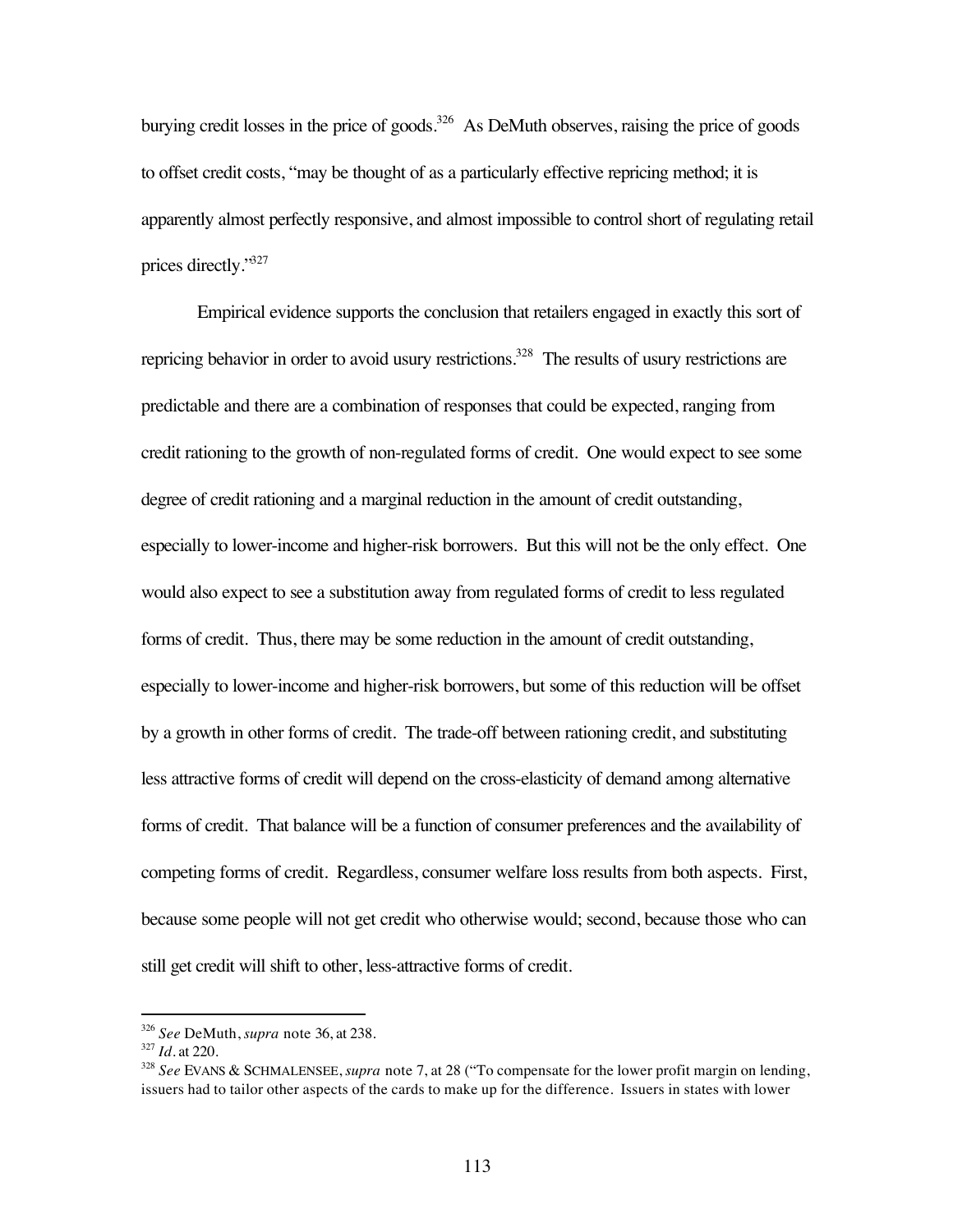### **E. Empirical Analysis of Usury Regulations and the Case for** *Marquette*

Due to its severe interest rate caps, Arkansas has provided a ready case study, for several authors, to examine the impact of usury restrictions on credit markets. Empirical studies of the effect of usury restrictions in Arkansas validate the predicted effects of usury restrictions.

First, those banks that did continue to extend consumer credit to Arkansans generally tied consumer loan privileges to other bank activities, thereby making up credit losses by repricing other bank services. As one economic study concluded:

> [t]he sale of personal loans was more likely to be tied to the sale of other bank services relative to the other markets. We conclude that when income from the loan activity was restricted by regulation, Arkansas banks earned their required return on loans by tying the sale of a loan to that of a product or products that were not restricted in price.<sup>329</sup>

In an effort to reduce losses on consumer credit operations, banks in Arkansas also reduced the benefits offered to customers by restricting their hours of operation below banks in states with less restrictive usury ceilings. Finally, banks in Arkansas also imposed higher service charges on demand deposit accounts and checking account overdrafts.<sup>330</sup>

Second, interest rate ceilings also made it more difficult for Arkansas residents to get bank cards. Unable to charge a market rate of interest, card issuers predictably restricted credit card privileges to only the most credit worthy customers. Indeed, bank card issuers

 $\overline{a}$ 

interest rate ceilings raised their credit criteria for applicants who would receive their cards, imposed fees, and used alternate methods for calculating interest charges.").

<sup>&</sup>lt;sup>329</sup> A. CHARLENE SULLIVAN, EVIDENCE OF THE EFFECT OF RESTRICTIVE LOAN RATE CEILINGS ON PRICES OF CONSUMER FINANCIAL SERVICES 20 (Credit Research Ctr. Working Paper No. 36, 1980). <sup>330</sup> *Id.*; *accord* PETERSON & FALLS, *supra* note 50, at 33.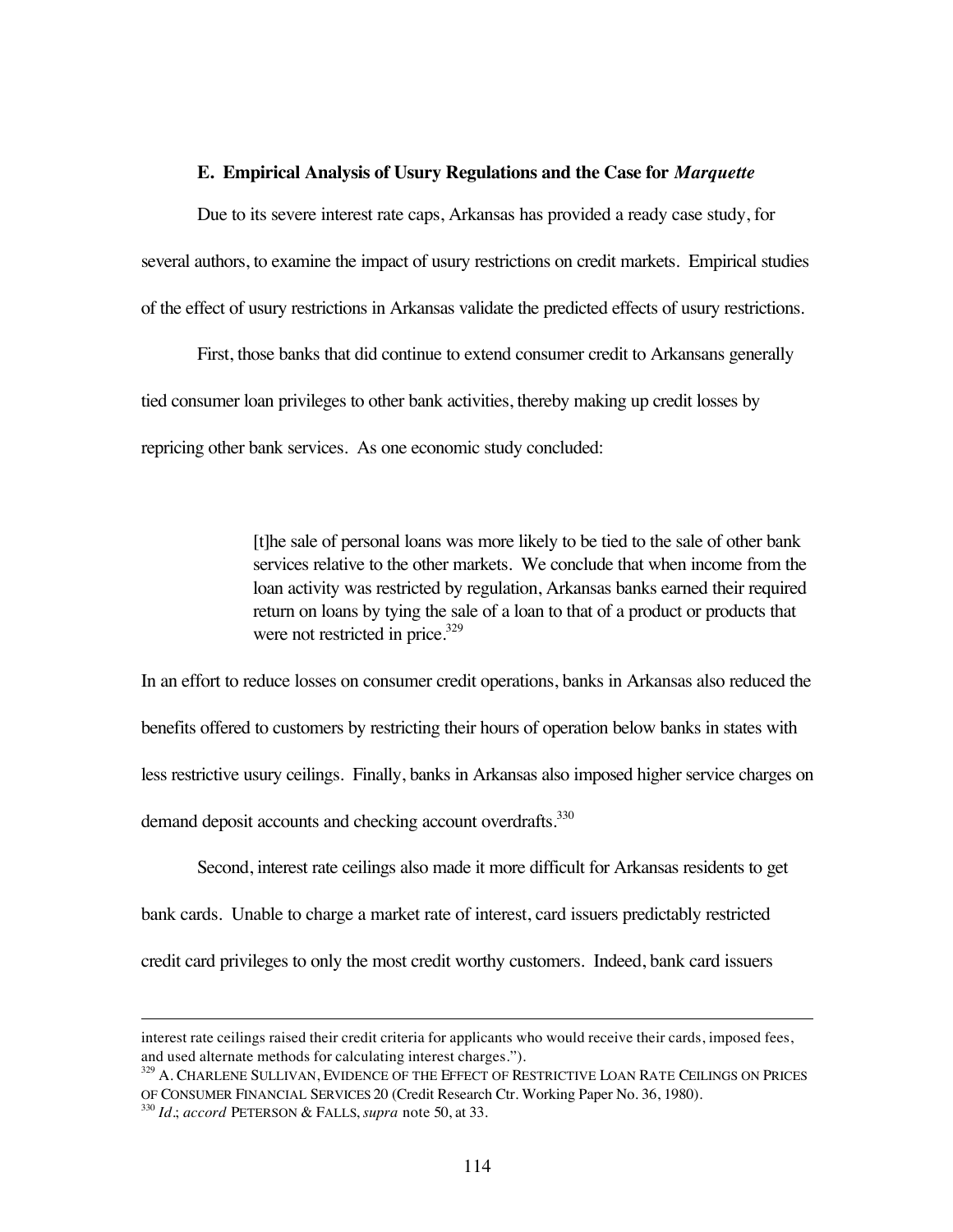canceled a number of credit card accounts during the late  $1970s$ <sup>331</sup>. The result was again predictable – those unable to get access to bank cards instead made greater use of retail store cards.332 As discussed earlier, restrictions on the extension of consumer credit also led to the proliferation of pawn shops as a substitute source of credit.<sup>333</sup> Thus, some have argued that usury ceilings do not even result in a reduction in the overall credit demanded by consumers, they just force consumers to shift from more-attractive to less-attractive forms of credit.<sup>334</sup>

Third, retailers evidenced an ability to engage in exactly the type of repricing predicted by DeMuth, as the evidence indicates that retailers in Arkansas raised prices on certain retail goods, essentially burying their credit losses in the price of the goods. Thus, goods such as major appliances (the type of goods most likely to be bought with retail credit) were estimated to cost about 3% to 8% more in Arkansas than in states with less restrictive usury ceilings.<sup>335</sup> At the same time, retailers also apparently reduced their services, such as charging for delivery and gift wrapping or offering fewer choices in their stores.<sup>336</sup>

These various repricing schemes are implausible means of increasing consumer welfare. If repricing affected consumers positively, then presumably, the schemes would exist absent interest rate controls. In fact, by encouraging credit card issuers to hide the "real" interest rate in other prices, it probably harms consumers by making it more difficult for them to determine

 <sup>331</sup> Canner & Fergus, *supra* note 4, at 2.

<sup>332</sup> *Id.* at 11.

<sup>&</sup>lt;sup>333</sup> *See supra* notes 47-70 and accompanying text.

<sup>334</sup> *See* Richard L. Peterson, *Usury Laws and Consumer Credit: A Note*, 38 J. FIN. 1299 (1983) (concluding that low usury ceilings affect the composition of credit but not the overall level of consumer credit held by households, as usury ceilings cause borrowers to shift from cash installment credit to revolving credit or point-of-sale installment credit).

<sup>335</sup> Canner & Fergus, *supra* note 4, at 11.

<sup>336</sup> *See* PETERSON & FALLS, *supra* note 50, at 35 n.5 (citing Brenton R. Schlender, *Arkansas Retailers Say Usury Law Threatens Wholesale Closedowns*, WALL ST. J. at 1, 14 (May 22, 1981)).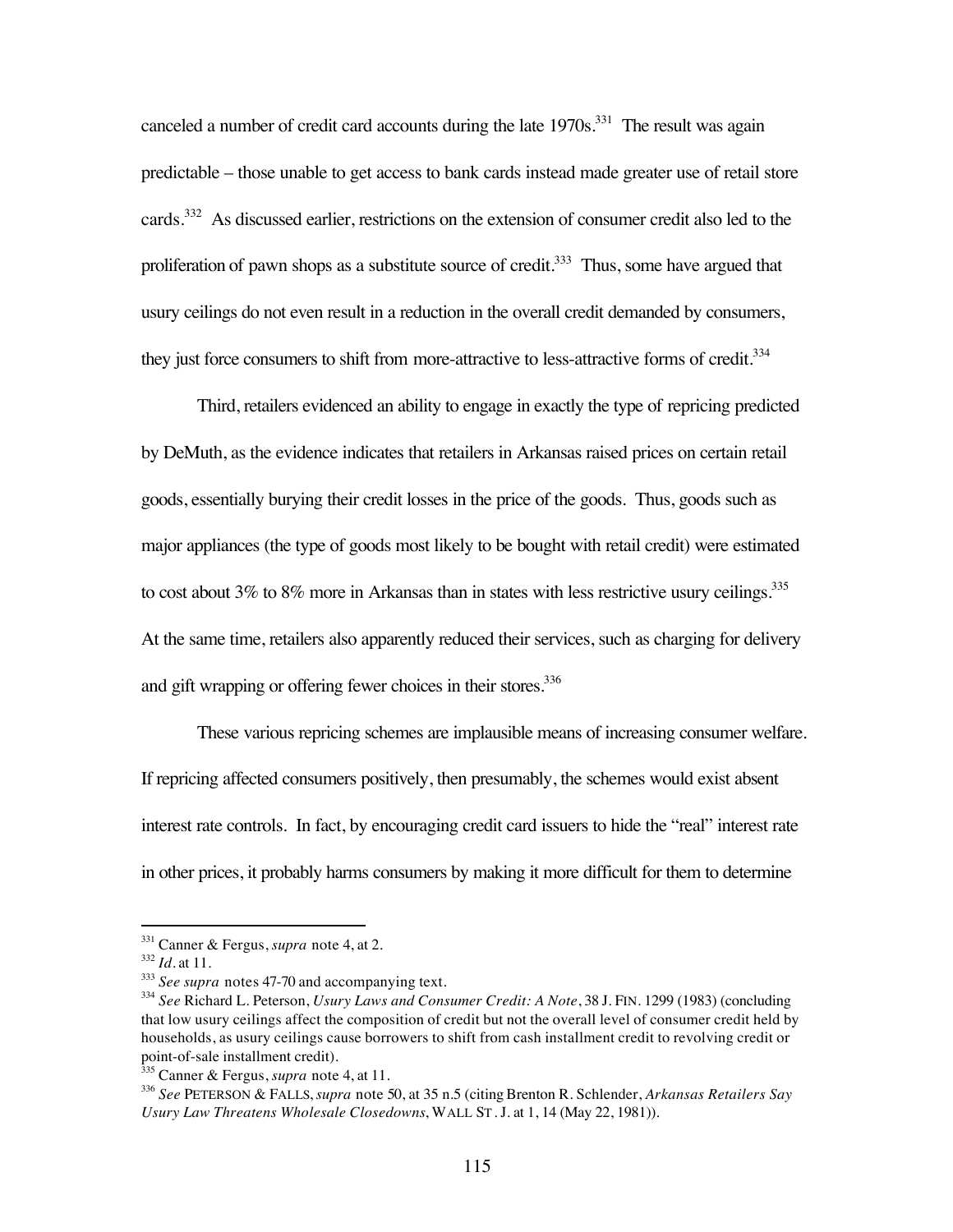the actual cost of either the goods or the credit they are receiving. One commentator has observed that, "[l]awyers and businessmen have expended a great deal of time and ingenuity devising legal methods of circumventing usury limitations.<sup>337</sup> Some of these mechanisms are "so complex that only mathematicians understand them."338 Thus, although it becomes possible to equilibrate the market through these repricing schemes, the "unfortunate side effect is borrower confusion and bewilderment.<sup>339</sup> Furthermore, by segmenting the market on the basis of the issuers' comparative abilities to reprice the inefficiencies caused by usury restrictions, the regulations also probably further reduced consumer welfare by reducing price competition among the various suppliers of consumer credit.<sup>340</sup> By making it more difficult to produce a profitable card that consumers will actually want, usury limitations also tend to reduce entry of new firms, further dampening competition.<sup>341</sup>

Unlike bank loans or retailers, the credit card market is also a national market.<sup>342</sup> Thus, to the extent that it becomes more difficult to get access to credit cards, borrowers will be forced to make increased use of credit from local banks and retailers. Obviously this will have a further detrimental effect on competition for loan rates, especially in rural areas where borrowers are likely to have fewer options for consumer credit.<sup>343</sup>

 <sup>337</sup> Ackerman, *supra* note 142, at 96.

<sup>338</sup> *Id.* at 97.

<sup>339</sup> *Id.*

<sup>340</sup> *See* A. CHARLENE SULLIVAN, EFFECTS OF CONSUMER LOAN RATE CEILINGS ON COMPETITION BETWEEN BANKS AND FINANCE COMPANIES 20-22 (Credit Research Ctr. Working Paper No. 38, 1981); VANDENBRINK, *supra* note 253, at 30; Douglas F. Greer, *Rate Ceilings, Market Structure, and the Supply of Finance Company Personal Loans*, 29 J. FIN. 1363 (1974); *See generally* NATIONAL COMM'N ON CONSUMER FIN., CONSUMER CREDIT IN THE UNITED STATES (1972).

<sup>341</sup> EVANS & SCHMALENSEE, *supra* note 7, at 112.

<sup>342</sup> *Id.* at 68.

<sup>343</sup> *See* Ostas, *supra* note 296, at 831; VANDENBRINK, *supra* note 253, at 29 ("Lending institutions located in urban areas may face much greater competitive pressures than lenders in smaller cities or towns."). The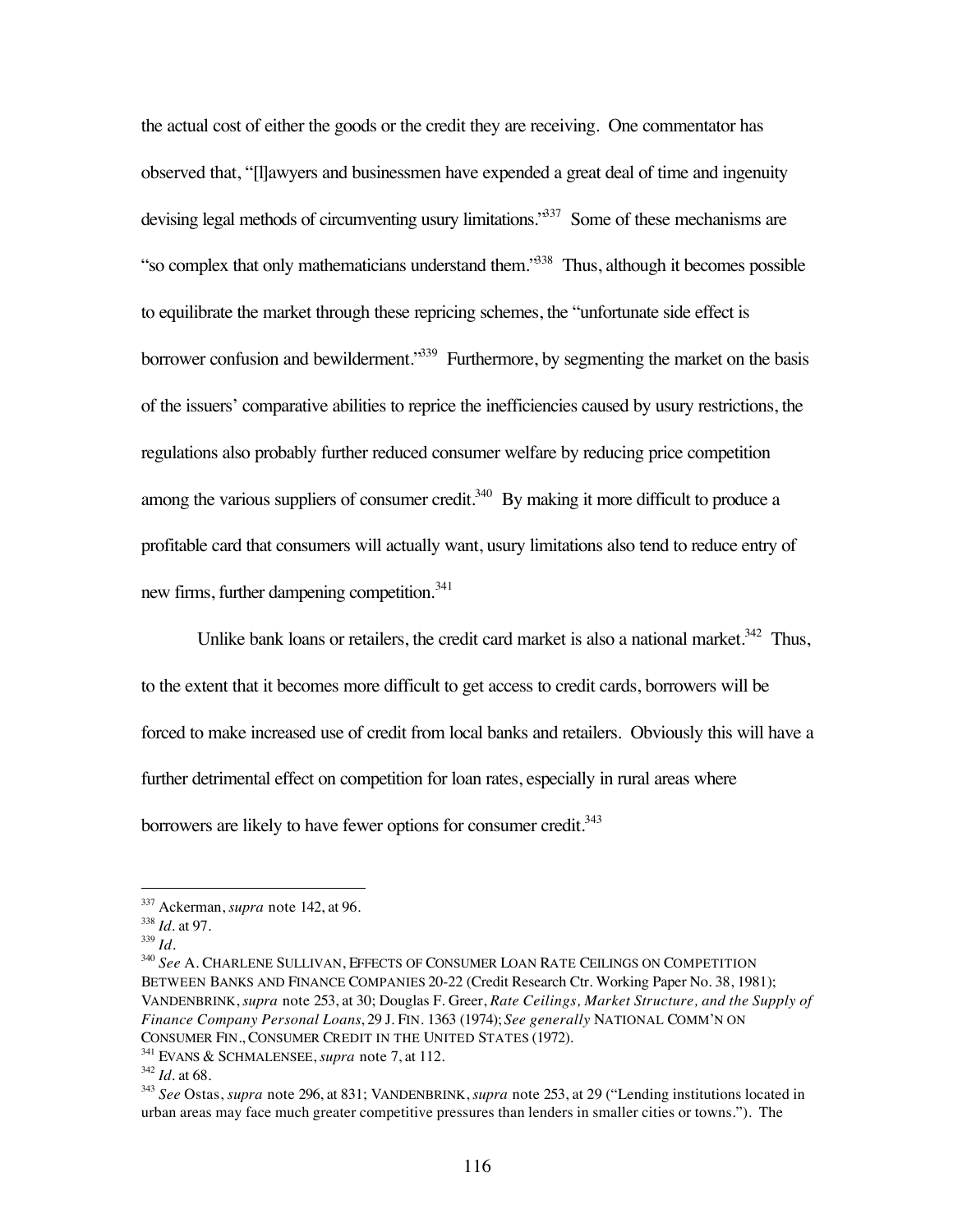*Marquette* also created an ideal opportunity for an experiment of what attributes consumers desire in a credit card. After *Marquette* there were two different possible regimes that a state could implement. Because credit card terms depended on the laws of the state of issuance, banks and consumers could forum shop. Vastly different terms could be found between cards from relatively unregulated states, such as South Dakota and Delaware, and heavily regulated states such as Arkansas. The "South Dakota" regime would allow market rates of interest to be charged and with it an elimination of annual fees and an expansion of cardholder benefits. The "Arkansas" regime, by contrast, would impose a cap on interest rates combined with an annual fee, lower credit line, and fewer cardholder benefits.<sup>344</sup> If consumers favored the first mix of card attributes, issuers such as Citibank and MBNA who moved to *laissez faire* states such as South Dakota and Delaware would prosper. If consumers favored the latter, then Arkansas-based banks would come to dominate the credit card market.

Of course, just such a competition occurred following *Marquette* and the results are clear; consumers overwhelmingly preferred the package of options offered by unregulated states over regulated states.<sup>345</sup> Indeed, despite the large expansion in the use of credit card credit following *Marquette*, Arkansas-based banks actually *declined* in the amount of revolving credit

 $\overline{a}$ 

availability of competing issuers of credit has been shown to have an effect on interest rates. Thus, it has been found that the number of finance companies within 100 square miles of a commercial bank had a negative effect on the bank's average interest charge. *See* Paul F. Smith, *Pricing Policies on Consumer Loans at Commercial Banks*, 25 J. FIN. 517 (1970) (noting that in rural areas where there is likely to be fewer issuers of credit there will also be less competition, leading to higher interest rates and other predictable results). *But see* Douglas F. Greer, *An Econometric Analysis of the Personal Loan Credit Market*, 4 TECHNICAL STUD. 37 (1974) (failing to find statistically significant evidence of competition between finance companies and commercial banks).

 $344$  Usury restrictions keep the interest rate on the typical Arkansas credit card at 8%, but only 10% of the applicants for the cards are approved and the credit line is often limited to \$800. EVANS & SCHMALENSEE, *supra* note 7, at 59.

<sup>345</sup> DeMuth, *supra* note 36, at 231-36.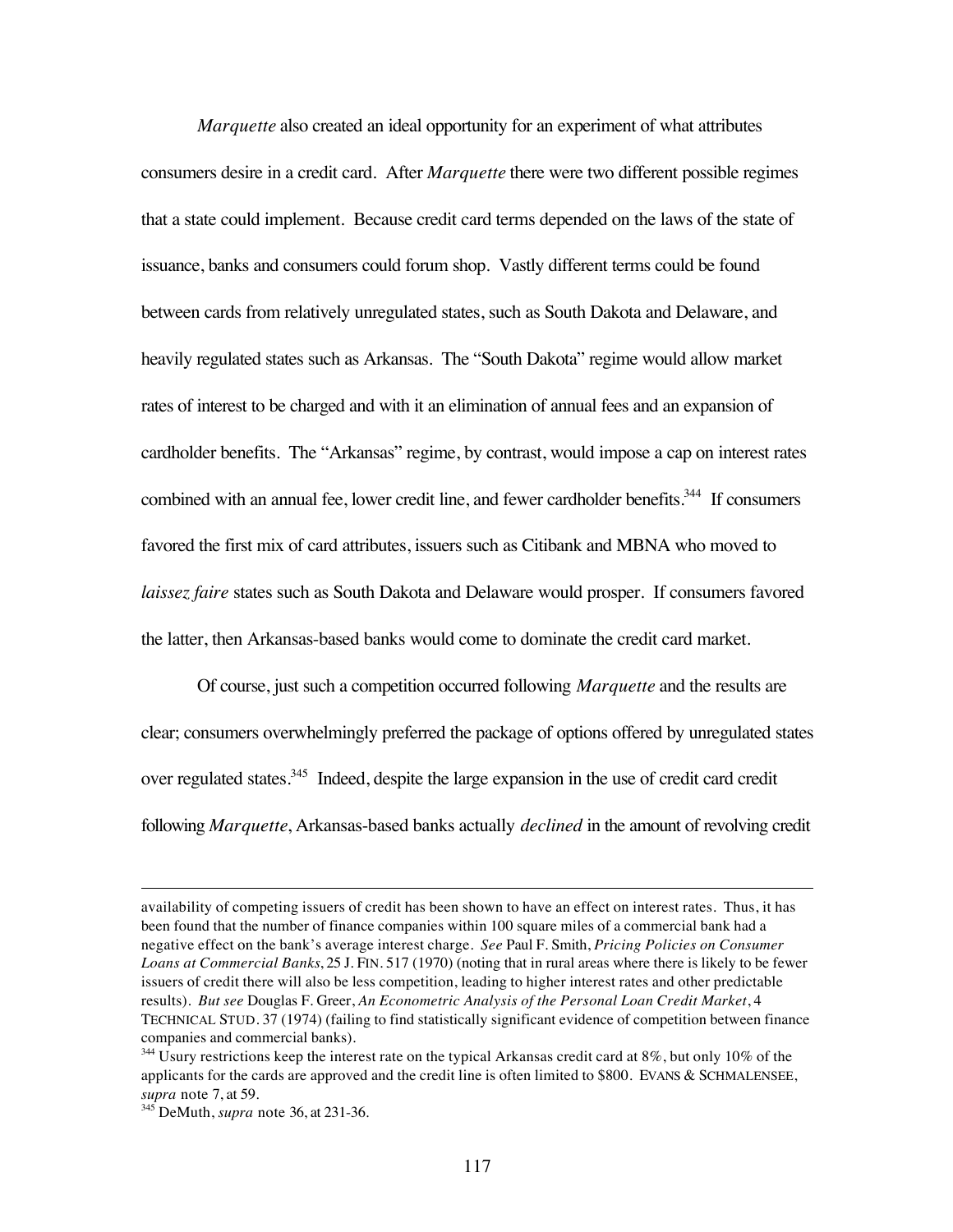they issued during this period.<sup>346</sup> In fact, direct competition actually took place in 1991-1992, as Simmons First National Bank of Pine Bluff, Arkansas gained widespread attention for offering an 8.5% interest rate credit card, the low rate being a result of Arkansas's restrictive usury laws.<sup>347</sup> Simmons was featured on NBC's "Today Show," CNN, and newspaper lists of banks offering the best credit-card deals. It was reported that they were barely able to answer all the phone calls they received requesting applications. Despite this widespread publicity and interest, Simmons never became a serious player in the credit card industry, in part because they were able to accept only one out of every five applications as a result of Arkansas's tight usury laws. Given the choice, consumers have overwhelmingly preferred the package of costs and benefits offered by unregulated credit over regulated credit.<sup>348</sup>

The pre-*Marquette* regime probably hurt lower-income people the most. Usury caps on credit card interest rates, combined with high interest rates, generally led to some credit rationing by card issuers. The number of credit cards in circulation actually *fell* during this period, as credit card companies tried to minimize their portfolio risk to the maximum extent. In such a credit rationing regime, poorer consumers were the group most likely to be denied credit cards, whereas upper income individuals are hardly effected in their access to credit.<sup>349</sup> Again, this drove those poorer borrowers to pawn shops, loan sharks, rent-to-own, and point-of-sale retail credit. Given that usury restrictions uniformly injure poor individuals and provide benefits to higher-income individuals, some have suggested that the most plausible explanation for usury

 <sup>346</sup> *Id.* at 235.

<sup>347</sup> *See generally* Sinkey, Jr. & Nash, *supra* note 197.

<sup>348</sup> *Id.*

<sup>349</sup> Canner & Fergus, *supra* note 4, at 10; Daniel J. Villegas, *The Impact of Usury Ceilings on Consumer Credit*, 56 S. ECON. J. 126, 140 (1989).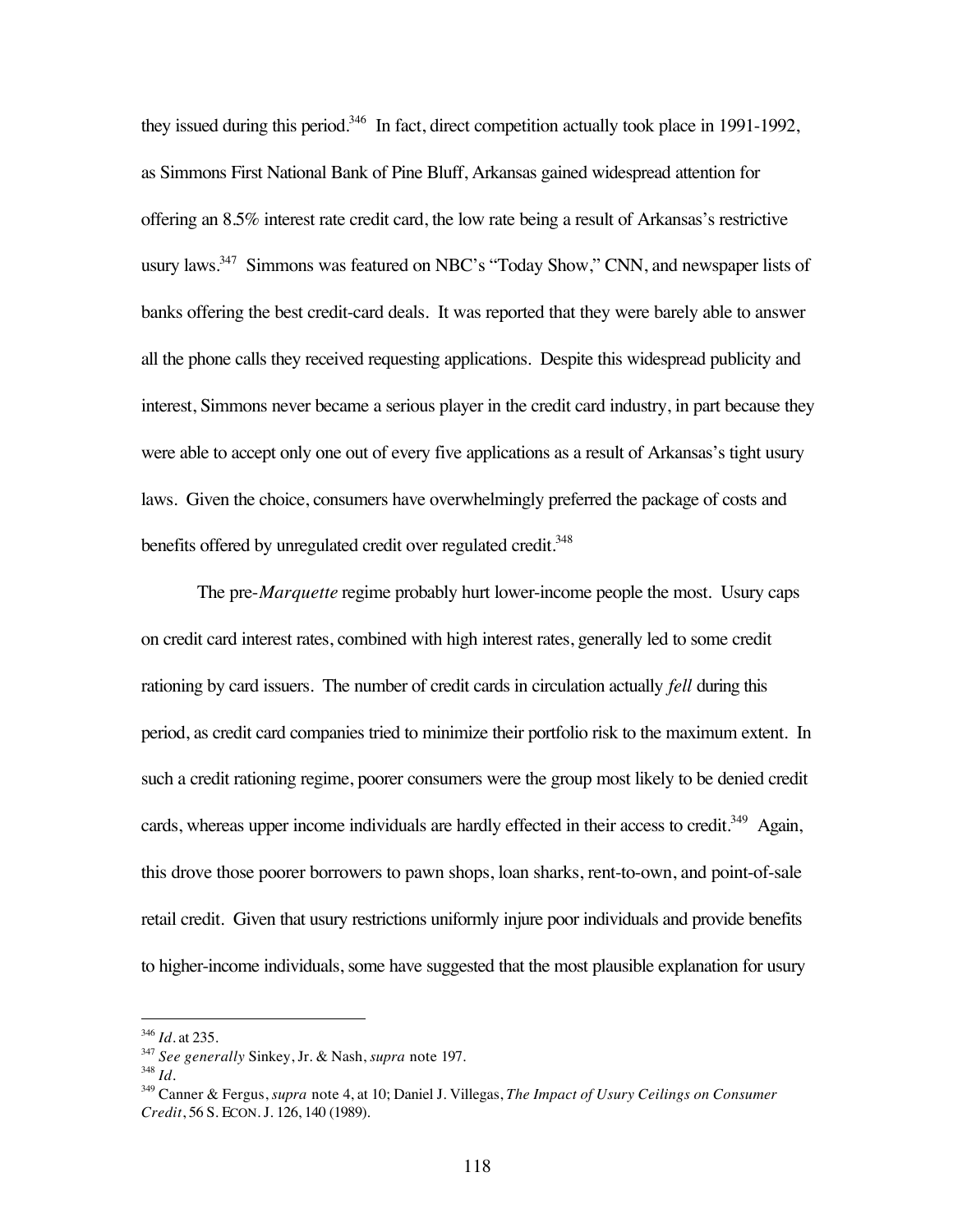restrictions is one of public choice – that their intent is not to help poor people at all, but to reduce the interest rates paid by well-to-do households in the state.<sup>350</sup>

Limits on the interest rates that banks could charge also led to a substitution from bank cards to retail credit.<sup>351</sup> Thus, not only did usury laws restrict the competition in the credit card market, it simultaneously harmed retail consumers through the limitation of choice, as determined by an individual retailer's ability to issue credit. In turn, retailers buried their credit losses in the prices of their goods, thereby increasing prices for all of their customers. Studies have shown that given the array of margins on which sellers can adjust to offset interest-rate caps, lowincome buyers are most strongly opposed to an increase in the price of the goods purchased.<sup>352</sup> Thus, usury restriction resulted in the maximum possible negative effect on consumers. This also subsidized credit purchasers, as the cash purchasers paid higher prices, without increased benefits enjoyed by credit purchasers. In absolute terms, lower-income customers use credit less than higher-income customers. 353 In short, by denying poor people access to credit cards and forcing an increase in the cash retail price to this same group, the pre-*Marquette* regime had the unfortunate effect of forcing low-income cash purchasers to subsidize higher-income credit shoppers, effectuating a regressive redistribution.<sup>354</sup> As noted, this upward redistribution

 <sup>350</sup> William J. Boyes, *In Defense of the Downtrodden: Usury Laws?*, 39 PUBLIC CHOICE 269, 272 (1982). This strategy is probably not wholly effective. Usury ceilings will also tend to divert funds to less-regulated states, so richer households will not capture all of the benefits of usury restrictions. *See* Villegas, *supra* note 349, at 140.

<sup>351</sup> PETERSON & FALLS, *supra* note 50, at 35 n.6.

<sup>352</sup> *See Consumer Preferences*, *supra* note 66, at 77.

<sup>353</sup> Canner & Fergus, *supra* note 4, at 12.

<sup>&</sup>lt;sup>354</sup> *Id.* ("Higher retail prices could mean that customers who usually pay in cash – including lower-income families who cannot obtain credit cards – would subsidize buyers who use credit card services."). In a discussion of this issue on the econlaw listserv, William Fischel and Howard Marvel both raised the question of why sellers did not price discriminate between cash and credit purchasers by offering two different prices. I do not have a ready explanation for this, other than to observe that empirical studies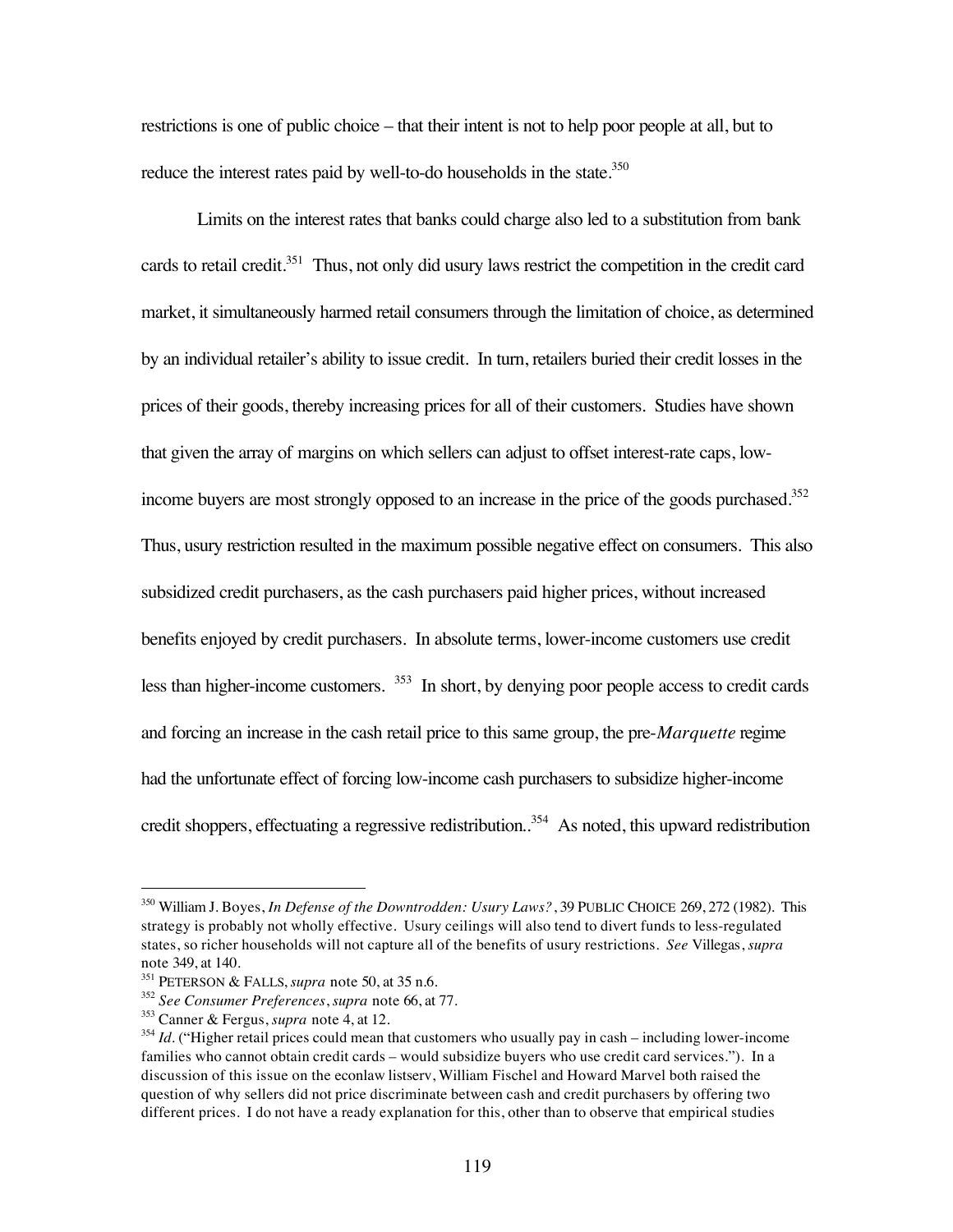may be the most plausible explanation for the existence of usury laws, given the harm they cause to those they ostensibly aim to protect. $355$ 

It is difficult to understand the economic logic of actively subsidizing credit sales relative to cash or for forcing lower-income buyers to subsidize higher-income buyers, although the political logic is manifest. Other studies found that minorities and the poor were those hurt most by similar usury restrictions in effect in Massachusetts during this era.<sup>356</sup> Overall, it has been observed that once all of the various adjustments are made in response to interest-rate ceilings, "substantial numbers of some consumer groups will be less satisfied with the new credit terms. It is ironic that customers who are most likely to be dissatisfied are those who are traditionally considered to be the primary beneficiaries of such legislation – those in the lower socioeconomic groups."357

 $\overline{a}$ 

suggested that such price discrimination did not actually occur. One explanation may be that there was minimal benefit to retailers from offering a separate cash price, and so stood ready to accept the potential loss of cash customers. The survey by Walker and Sauter observed that for furniture and household appliance purchases in the \$400-\$500 range, at least 70%-90% of the purchases were made on some form of credit, usually store credit at the time of their article in 1974, with most respondents reporting figures closer to the high end of the range. *See Consumer Preferences*, *supra* note 66, at 73. Given the small number of cash purchasers and the ancillary benefits of selling on credit, such as building customer loyalty, it may have been the case that these retailers had no incentive offer multiple prices. Usury laws may conceivably have created a power monopoly by interweaving the retail and credit transactions. I have no knowledge of whether there may have been other stores during this period that specialized in cash purchases and neither Canner and Fergus' nor Walker and Sauter' study does discuss the relative availability of this option between stores. Offering two prices may have also exposed whether the seller was charging interest rates in excess of the legal minimum by providing a non-credit benchmark for comparison. <sup>355</sup> *See generally* Boyes, *supra* note 350.

<sup>356</sup> ROBERT W. JOHNSON & A. CHARLENE SULLIVAN, RESTRICTIVE EFFECTS OF RATE CEILINGS ON CONSUMER CHOICE: THE MASSACHUSETTS EXPERIENCE (Credit Research Ctr. Working Paper No. 35, 1980). <sup>357</sup> *Consumer Preferences*, *supra* note 66, at 78; *see also* Richard F. Sauter & Orville C. Walker, Jr., *Retailers*

*Reactions to Interest Limitation Laws – Additional Evidence*, 36 J. MKTG. 58 (1972); John J. Wheatley & Guy G. Gordon, *Regulating the Price of Consumer Credit*, 35 J. MKTG. 21 (1971).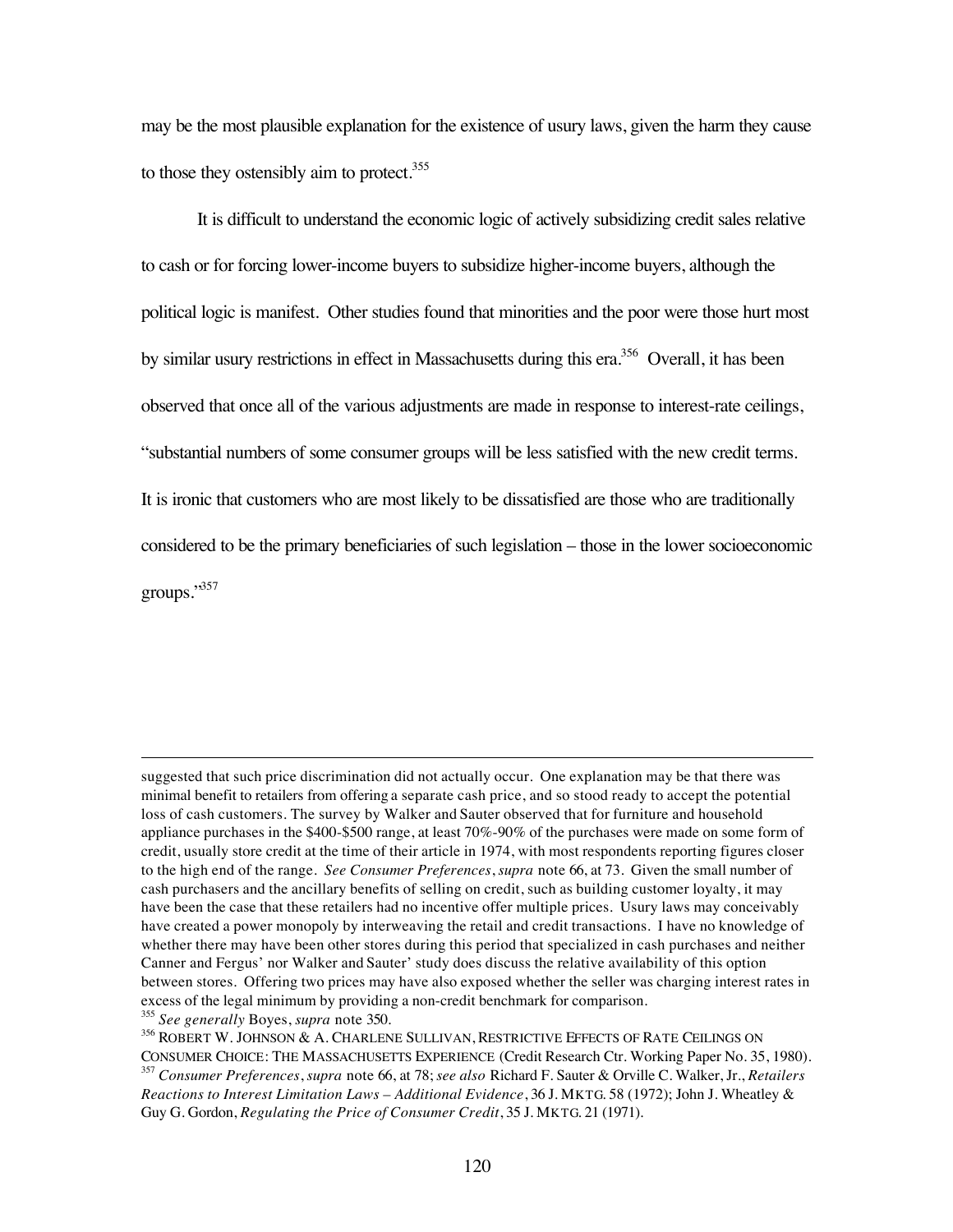### **F. Benefits of** *Marquette* **and the Deregulation of Credit Card Interest Rates**

After *Marquette*, success in the credit card market became a question of who could provide the best product to consumers at the lowest cost, rather than rewarding those with a comparative advantage in hiding and repricing their interest rate losses in other terms and products. By uncoupling the credit transaction from the goods transaction, *Marquette* made possible the tremendous entry of bank and other issuers into the credit card market, with consumers as the beneficiaries.

This further suggests that by making the credit market more efficient, *Marquette* would reduce the cost of credit and thereby lead to an expansion in the credit card market. Much of this expansion would be predicted to come not from an increase in overall consumer debt burdens, but from a substitution from other forms of credit whose competition had been benefited by *Marquette*, such as secured lenders, pawnbrokers, and large retailers who granted credit. Thus, for instance, during the 1970s when Arkansas had a very restrictive usury rate of 10%, Arkansans were able to acquire less consumer credit in the form of mortgages and direct credit, but acquired far more retail credit due to the ability of retailers to hide high credit charges by raising the price of their goods.<sup>358</sup> Repeal of usury regulations on credit cards alone should not have led to a substantial increase in consumer debt overall, but merely a substitution from other forms of debt to credit card debt. Beyond these efficiency savings, however, *Marquette* can explain little of the increase in consumer debt in recent years. Rather, it is evident that the primary factor driving this transition is consumer demand for bank cards, due to their convenience, ancillary benefits, or their relative attractiveness as a source of credit. In short,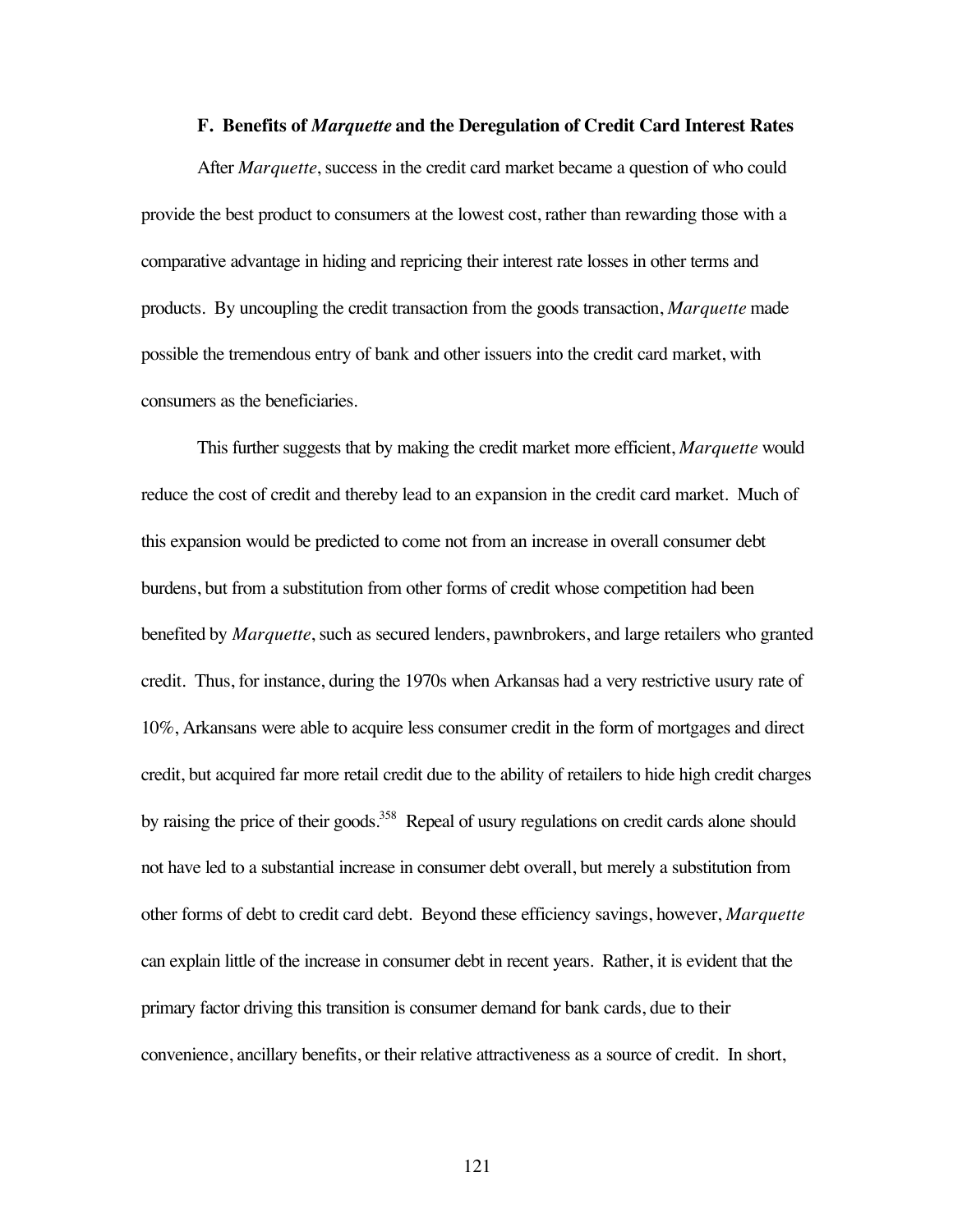there has been an exogenous outward shift in consumer demand for bank cards at the same time that the industry was effectively deregulated. $359$ 

Thus, to the extent that *Marquette* even mattered in an era of falling cost of funds and interest rates, it is difficult to argue that consumers were hurt by the Supreme Court's decision in *Marquette*. Deregulation of interest rates rationalized the market for credit cards and spurred competition. As one commentator sums up the case against ceilings on interest rates:

> The prevalence of avoidance [of interest rate ceilings] does not mean that all businessmen are vampiric usurers. Avoidance exists because educated lawmakers, judges, and businessmen discover that it is frequently beneficial. In most cases, it is better to permit credit to flow at high rates than to dry it up by enforcing a restrictive and irrational usury ceiling. But there is a cost in avoidance. It encourages violation of at least the spirit of the laws and lead courts into esoteric or spurious distinctions. The businessman worries that a court may declare his avoidance technique illegal. Finally, evasion is not selective; it permits lenders to take advantage of unsophisticated borrowers just as much as it permits arms length negotiators to secure beneficial credit. Avoidance may be better than the application of some laws, but it clearly less desirable than a rational law of interest rates.<sup>360</sup>

Given the distorting effects of usury limitations on the credit market and the negative effect it had

on consumers (especially low-income consumers), it is difficult to imagine that many bankruptcy

commentators pine for the passing of usury limitations.

 <sup>358</sup> PETERSON & FALLS, *supra* note 50, at 34.

 $359$  This exogenous demand increase may further help to explain the stability in interest rates following *Marquette*, as decreasing supply costs due to reductions in the cost of funds may have been offset by an expansion in consumer demand for credit cards. *See* DeMuth, *supra* note 36, at 229-30.

<sup>360</sup> Ackerman, *supra* note 142, at 98-99.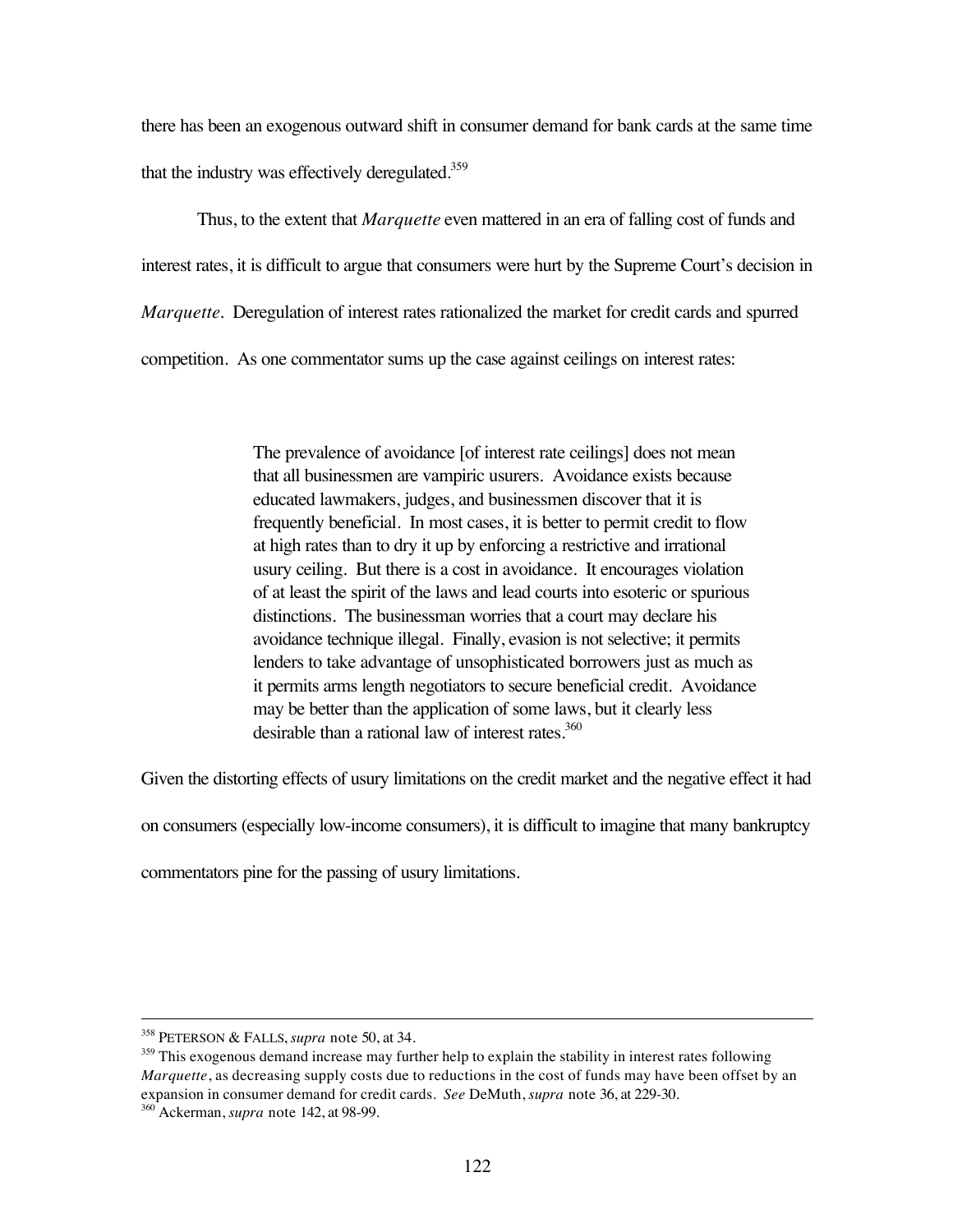#### **VI. Some Tentative Bankruptcy Implications of the Economics of Credit Cards**

The full implications of the foregoing for the relationship between credit cards and bankruptcy are explored in a companion article to this one.<sup>361</sup> Nonetheless, the setting of this symposium presents an opportunity to briefly highlight some of the obvious and direct implications in a summary fashion. As the foregoing has indicated, most of the questions raised about credit cards are irrelevant to bankruptcy. In fact, linking the study of credit card and bankruptcy may undermine a sensitive analysis of both fields.

The bankruptcy community is obsessed with the volume of direct mail sent by credit card companies. It is now understood that direct mail represents an effort to educate consumers and reduce switch costs, and that the primary effect of direct mail has been to redistribute existing card holders among different issuers. The limited bankruptcy implications that result from a proper understanding of direct mail, therefore, should be obvious.<sup>362</sup> In the saturated market of the past decade, direct mail has not been used to find new, "uncreditworthy" customers. Rather, it is aimed at already existing credit card customers to try to induce them to switch to a new card issuer. Moreover, the effect of all of this competition has been to increase consumer knowledge about credit card terms and thereby to reduce interest rates and increase benefits. In every other industry, advertising increases competition.

The credit card industry is no exception. The question of the volume of direct mail sent by the

 <sup>361</sup> *See* TODD J. ZYWICKI, CREDIT CARDS AND BANKRUPTCY (George Mason Univ. Sch. of Law Working Paper, Aug. 28, 1999).

<sup>&</sup>lt;sup>362</sup> It may be relevant in a way that is different from the conventional argument. Stuart Feldstein has argued that the problem with credit cards is excessive numbers of cards and excessive credit lines that provide individuals with a ready means of abuse prior to filing bankruptcy. *See* Feldstein, *Hearings*, *supra* note 186. This argument is more plausible than the standard argument, and may have some merit to it. I address it more fully in the companion article to this one. *See* ZYWICKI, CREDIT CARDS, *supra* note 361.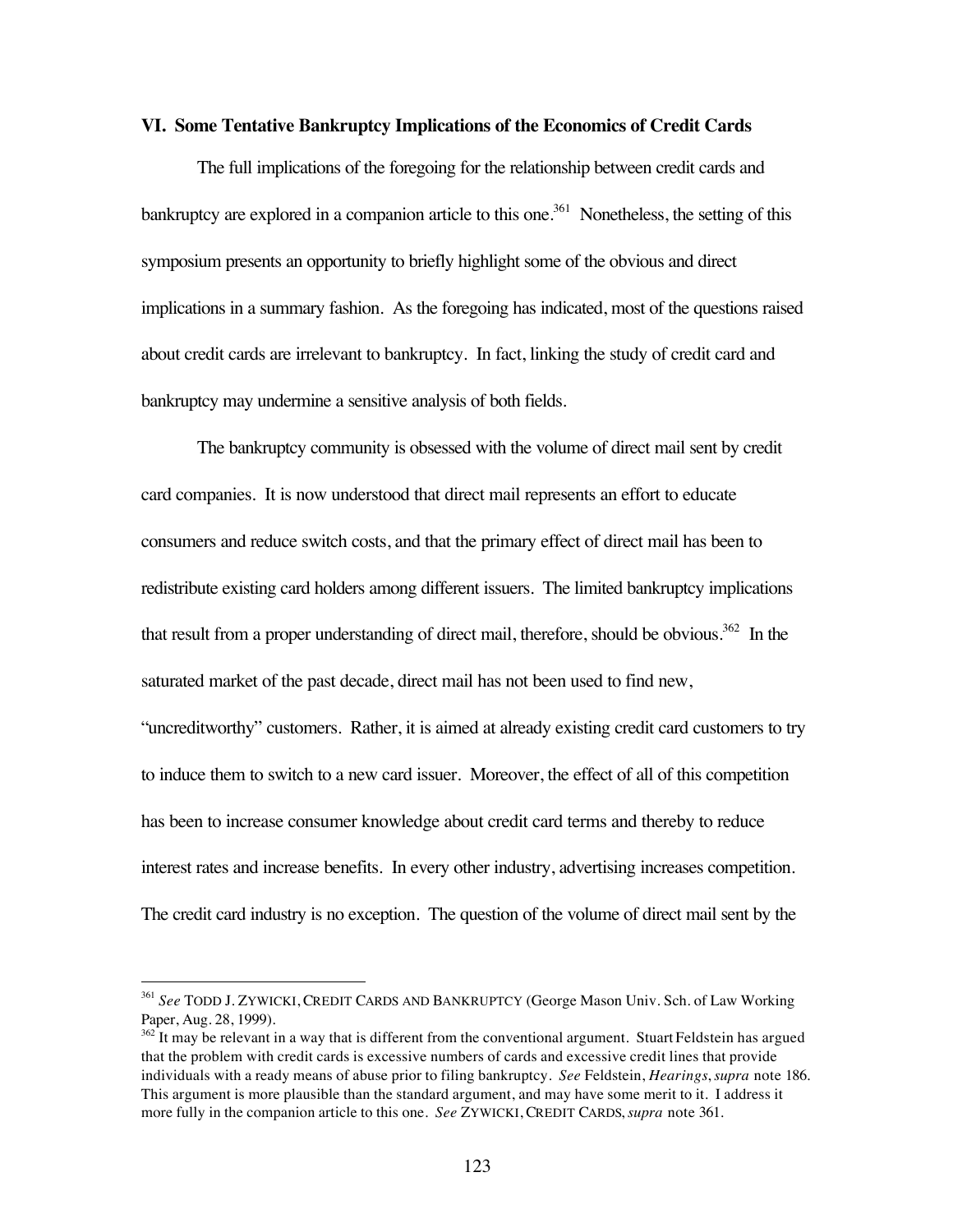credit card industry therefore, would seem to be largely irrelevant to the question of bankruptcy. To the extent it is relevant, increased competition in the credit card industry has driven down interest rates and other price terms, which should be reducing the bankruptcy filing rate. The fetish in much of the bankruptcy community about the volume of direct mail sent by the credit card industry thus seems to be largely misplaced.

Many commentators have claimed that the rise in bankruptcies and credit card defaults in recent years can be attributed to conscious decisions by credit card issuers to expand output in response to their extraordinary profits.<sup>363</sup> By contrast, empirical studies as well as common sense reject the proposition. I am aware of only two studies that have attempted to test the proposition that increasing bankruptcies and credit card defaults in recent years have been driven by greater extension of credit to higher-risk borrowers, and both have rejected the hypothesis.<sup>364</sup> The first study, by economists Donald P. Morgan and Ian Toll observes, "If lenders have become more willing to gamble on credit card loans than on other consumer loans credit card charge-offs should be rising at a faster rate [than non-credit card consumer loans] . . . . Contrary to the supply-side story, charge-offs on other consumer loans have risen at virtually

 <sup>363</sup> *See* Warren, *Bankruptcy Crisis*, *supra* note 181, at 1083 ("When the cards are highly profitable, credit card issuers have a strong incentive to distribute them to marginal borrowers and to borrowers already loaded with debts, which increases both the issuer's profits and its loan defaults."); Susan L. DeJarnatt, *Once is Not Enough: Preserving Consumers' Rights to Bankruptcy Protection*, 74 IND. L.J. 455, 499 (1999) ("In large part, the credit industry, which has chosen to increase profits by extending credit in large amounts to people with weak credit histories, wants to be saved from itself. Increased bankruptcy filings are part of the cost of these trends in lending."); Bernard R. Trujillo, *The Wisconsin Exemption Clause Debate of 1846: An Historical Perspective on the Regulation of Debt*, 1998 WISC. L. REV. 747, 749 (1998) ("One likely reason for the explosion in consumer bankruptcies is the explosion in the extension of credit by lenders to 'subprime' borrowers; that is, people who low income, youth, prior credit history or other factors make it more likely that they would default on the loan. The number of subprime loans (mainly in the form of credit cards issued to high-risk borrowers) increased as lenders realized that charging higher interest rates created a handsome profit even after writing off the loans that went bad."). All of these commentators simply posit the causal link without providing actual empirical support.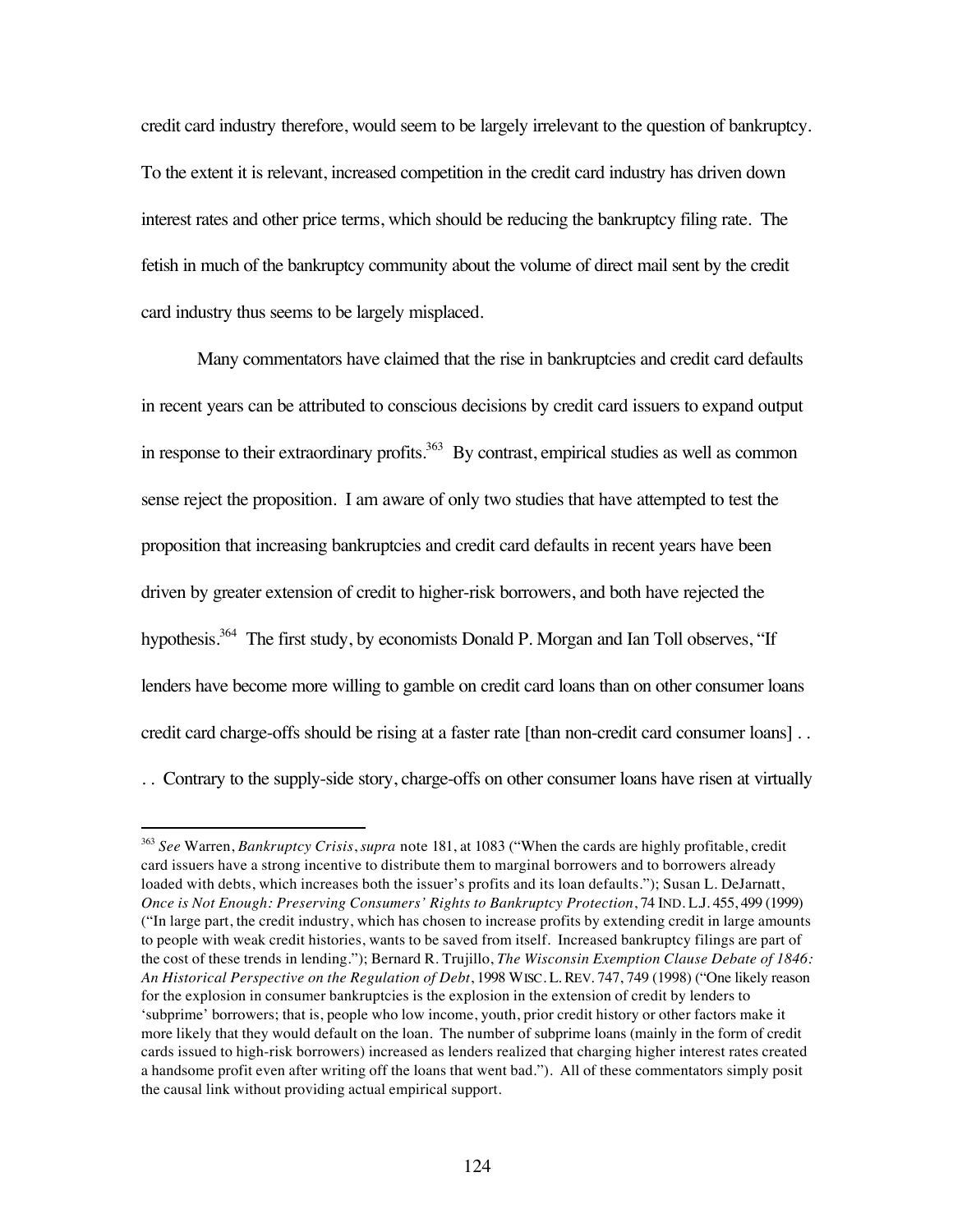the same rate as credit card charge-offs."<sup>365</sup> This "suggest[s] that some other force is driving up bad debt."

The second study, by David B. Gross and Nicholas S. Souleles, concludes that changes in the risk-composition of credit card loan portfolios "explain only a small part of the change in default rates [on credit card loans] between 1995 and 1997.<sup>366</sup> Thus, the only two studies of which I am aware either *reject* the hypothesis that the growth in default rates has been caused by a conscious decision to extend credit to less credit-worthy borrowers, or conclude that it accounts for very little of the surge in filings. The explanation lies elsewhere.

Further, the credit card market was effectively deregulated in 1978 and the purported boom era of credit card profits followed soon thereafter. By contrast, profits have moderated in the 1990s. Due to expanding consumer demand and technological advances, the great growth in adding new credit card users was also during the 1980s; thus, the credit card market has been largely saturated for some fifteen years. Thus, it is striking that from 1980 to 1984 – the era of deregulation and growth in new credit card ownership – charge-offs on credit card loans actually *fell*.<sup>367</sup> It is difficult to understand how the "high profits lead to increased risk" theory can explain a *fall* in delinquencies for the years immediately following deregulation, yet somehow also explain the rise in bankruptcies and delinquencies some twenty years later.

 364 In addition, there has been a study of credit cards and bankruptcy in Canada. *See* Ellis, *supra* note 184. While interesting to Canadian policy makers, this would seem to have little relevance for Americans.

365 Donald P. Morgan & Ian Toll, *Bad Debt Rising*, CURRENT ISSUES IN ECON. AND FIN., March 1997, at 1, 4. Morgan and Toll conclude that increased consumer demand for credit cards, relative to other forms of consumer credit is driving the increase in credit card debt, not a supply-side shift. *Id.*

<sup>366</sup> *See* DAVID B. GROSS & NICHOLAS S. SOULELES, EXPLAINING THE INCREASE IN BANKRUPTCY AND DELINQUENCY: STIGMA VERSUS RISK-COMPOSITION 16 (The Wharton Sch., Univ. of Pennsylvania, Working Paper, Aug. 21, 1998). Gross and Souleles argue that increased credit card defaults are primarily the result of decreased stigma associated with filing bankruptcy. *Id.* at 1-2.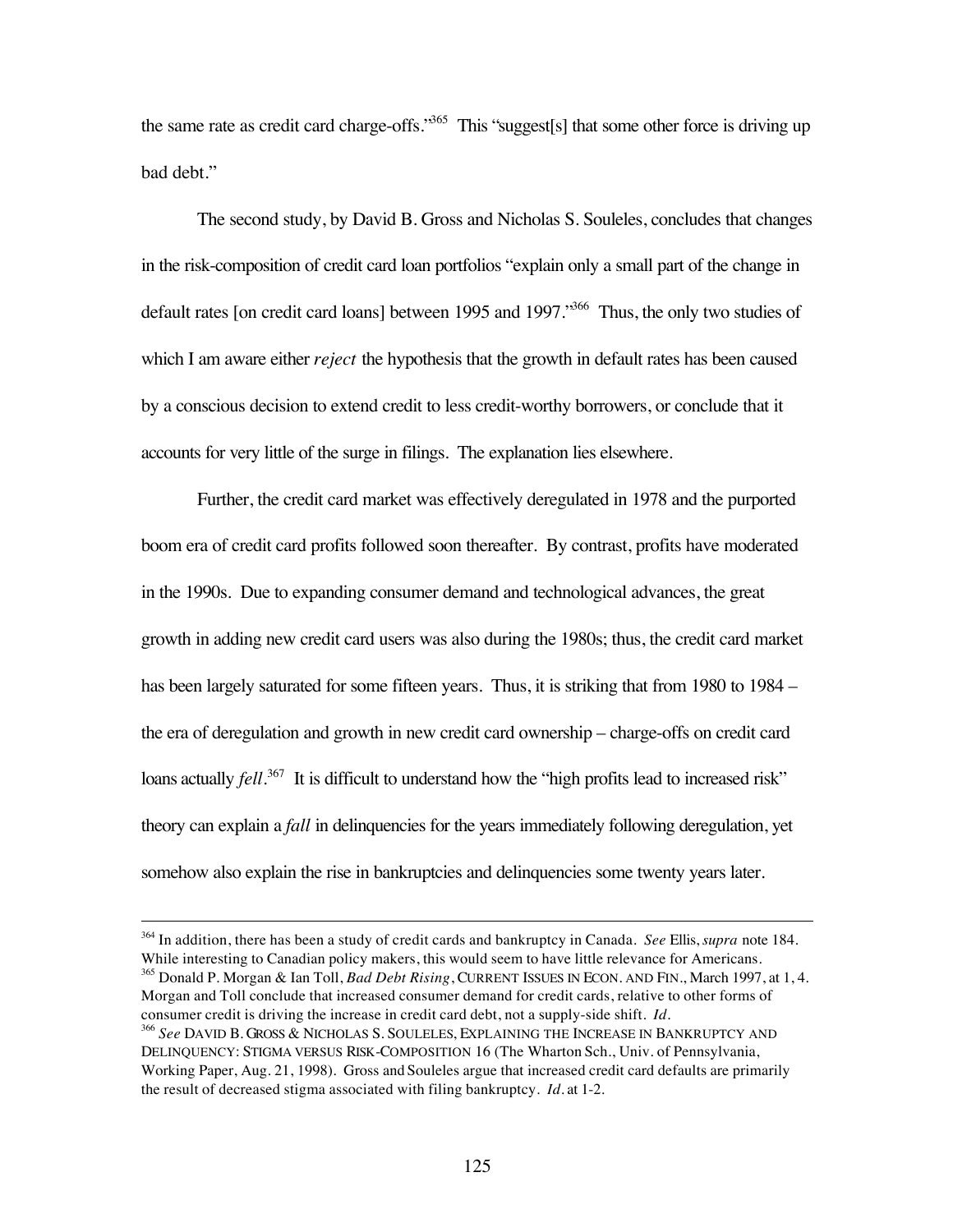The failure to link increased defaults to increased profitability also casts doubt on some of the criticisms that have been leveled at congressional efforts to reform the consumer bankruptcy laws. For instance, Ausubel has argued that tightening consumer bankruptcy laws will reduce charge-offs for credit card issuers, thereby further increasing their profits. In turn, he argues, this will lead them to extend further credit to even more marginal borrowers, ironically leading to a further increase in bankruptcies.<sup>368</sup> This thesis is incorrect for several reasons, but space permits a discussion of only three problems here. First, Ausubel's flawed understanding of the nature of competition in the credit card market leads him to conclude erroneously that reductions in bankruptcy losses will primarily be reflected in increased profits for credit card issuers. Actually, much of those savings will be passed onto consumers through increased benefits and decreased price terms. Second, this thesis rests on Ausubel's suspect notion that the correlation between credit card defaults and bankruptcy somehow implies that increased credit card use causes increased bankruptcy filings, and the related mistaken notion that increases in total consumer indebtedness cause increased bankruptcy filings. Third, this ignores the empirical findings discussed above, namely that increased bankruptcy filings do not appear to be the result of increased credit extension to more marginal borrowers. Instead, consumers have increased credit card use as a substitute for other forms of credit, and increased bankruptcy filings appear to be caused primarily by a change in the economic incentives associated with filing bankruptcy along with a reduction in the personal shame and social stigma

 <sup>367</sup> *See* Morgan & Toll, *supra* note 365, at 2 tbl. 1; *see also* Canner & Fergus, *supra* note 4, at 2 (noting that elinquencies on credit card loans "fell to a historically low level in early 1984").

<sup>368</sup> *See* Ausubel, *Credit Card Defaults*, *supra* note 79, at 264 ("Any time the annual return on assets increases by one percent, the profit-maximizing issuer should be willing to tolerate a one percent increase in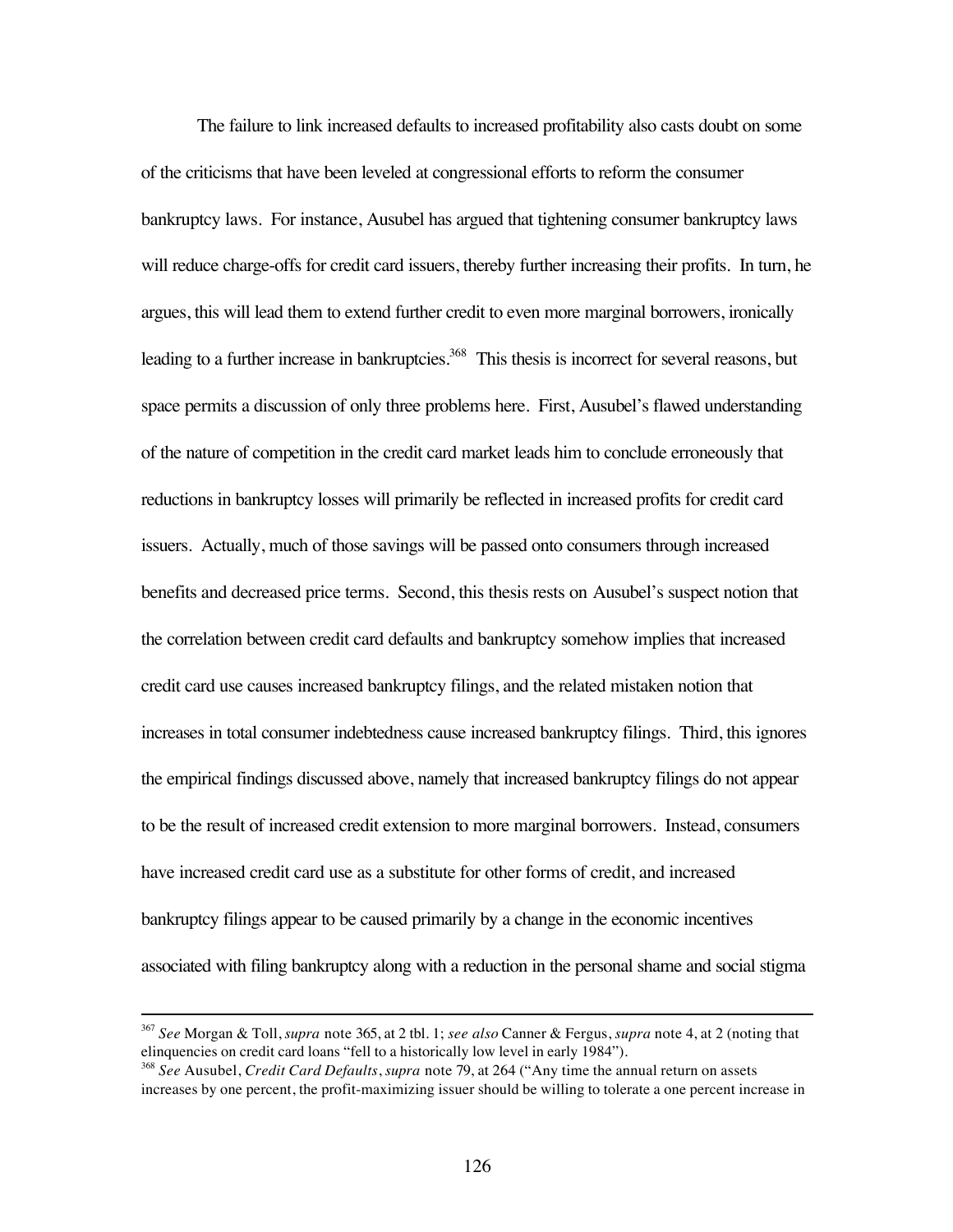associated with filing bankruptcy.<sup>369</sup> Thus, Ausubel seems to be flatly incorrect about the likely effects of bankruptcy reform. Bankruptcy reform will reduce the economic benefits associated with filing bankruptcy, especially for high-income debtors, and will reinstate some of the social stigma associated with filing bankruptcy.<sup>370</sup> The primary result of reform, therefore, will be to reduce bankruptcy filings, reduce the losses imposed on creditors from bankruptcy filings, and reduce the costs of credit and goods and services for consumers who pay their bills. $371$ 

It has also been observed that the rate of consumer bankruptcies is "astonishingly highly correlated with the rise in credit card defaults."<sup>372</sup> It is not clear what, if anything, this purported correlation is supposed to mean. Some certainly have suggested that widespread credit card use is somehow causing an increase in bankruptcies.<sup>373</sup> But while this is one possible conclusion to draw from this correlation, there are several other conclusions that could be drawn. One is the well-established warning that, standing alone, correlation says nothing about causation. Causation can be inferred from correlation only if there is a plausible theory that links the two.<sup>374</sup> In this case, the most plausible causal link almost certainly runs in the opposite direction from that suggested. Filing bankruptcy is a default event. It is probably more plausible that

 $\overline{a}$ 

the annual probability that its marginal customer will default. Thus, an increase in the profitability of issuing credit cards should be expected to lead to an increase in actual defaults and actual bankruptcies."). <sup>369</sup> *See* Jones & Zywicki, *supra* note 1, at 180.

<sup>370</sup> *See* TODD J. ZYWICKI, BANKRUPTCY AND RECIPROCITY (George Mason Univ. Sch. of Law Working Paper, Aug. 1, 1999).

<sup>371</sup> *See* Jones & Zywicki, *supra* note 1, at 222.

<sup>372</sup> Ausubel, *Credit Card Defaults*, *supra* note 79, at 250.

<sup>373</sup> This seems to be the thrust of Professor Warren's analysis on this point. *See* Warren, *Bankruptcy Crisis*, *supra* note 181, at 1083.

<sup>&</sup>lt;sup>374</sup> Commentators have made similar errors in other aspects of bankruptcy policy, such as in the belief that a purported correlation between debt-to-income ratios and the bankruptcy filing rate could somehow prove a causal explanation for rising consumer bankruptcies, without taking into account such issues as current debt burden, interest rates, and growth in assets. *See* Jones & Zywicki, *supra* note 1, at 222. Indeed, it is far from clear that such a correlation even exists in the first place, given its inconsistency with recent trends as well as in the post-recession years of 1992-1994. *Id.*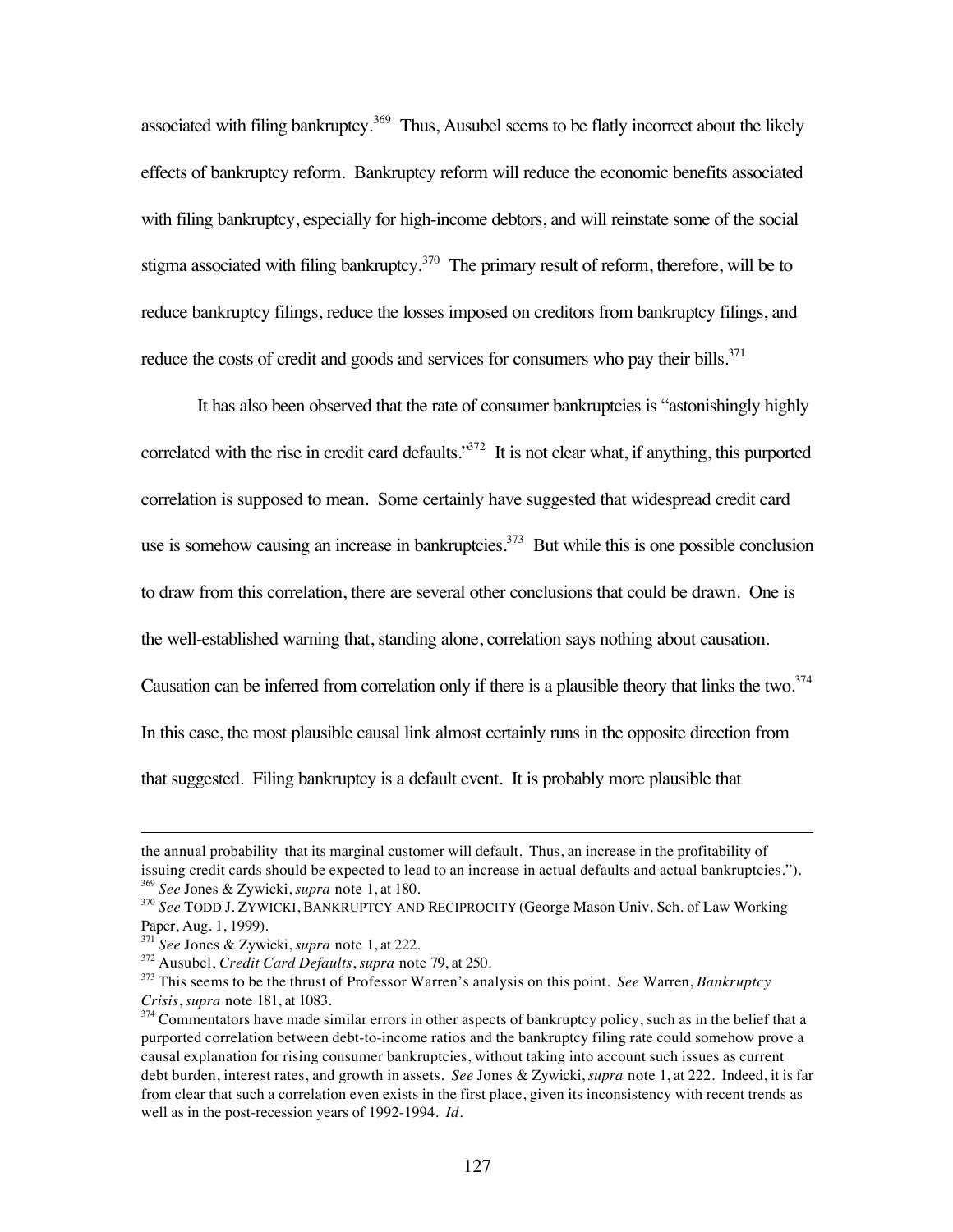bankruptcy causes default, not the other way around. One suspects that almost exactly the same correlation exists between home mortgage defaults, home equity loan defaults, and automobile loan defaults.<sup>375</sup> In every one of these situations, it is almost certainly the case that defaults on these loans are highly correlated with bankruptcies, because bankruptcy is a default event. In addition, data on credit card defaults and bankruptcy filing rates cannot rule out alternative explanations, such as debtors "loading up" their credit cards on the eve of bankruptcy or that debtors strategically choose to default on credit card loans before defaulting on their mortgages and other secured loans. Credit card loans are unsecured and due to their small size and the difficulties of collecting, a debtor often never needs to fear a collection action, nor need he fear losing valuable collateral. As a result, strategic borrowers almost certainly would default on their credit card obligations before defaulting on a mortgage, home equity loan, or car loan that would cause them to lose the underlying collateral. The data also fails to capture strategic use of credit cards as a mechanism for increasing equity in homes or cars prior to filing bankruptcy or for using credit cards to pay off nondischargeable debt.<sup>376</sup>

Finally, the credit card economics raises questions about the proper approach of courts to the nondischargeability of credit card debts under section  $523(a)(2)$  of the Code. Some courts have gone so far as to suggest that credit card issuers can prove reasonable reliance for dischargeability only if the card issuer performs a full-scale credit check, as with a typical

<sup>&</sup>lt;sup>375</sup> I have seen no empirical evidence on these issues.

 $376$  For instance, student loan debt usually is nondischargeable. As a result, parents have an incentive to minimize student loan debt while maximizing their use of credit cards and other forms of unsecured and dischargeable while their children are in college. Following college the parents can then file bankruptcy and discharge those debts. *See* Peter Pae & Stephanie Stoughton, *Personal Bankruptcy Filings Hit Record;*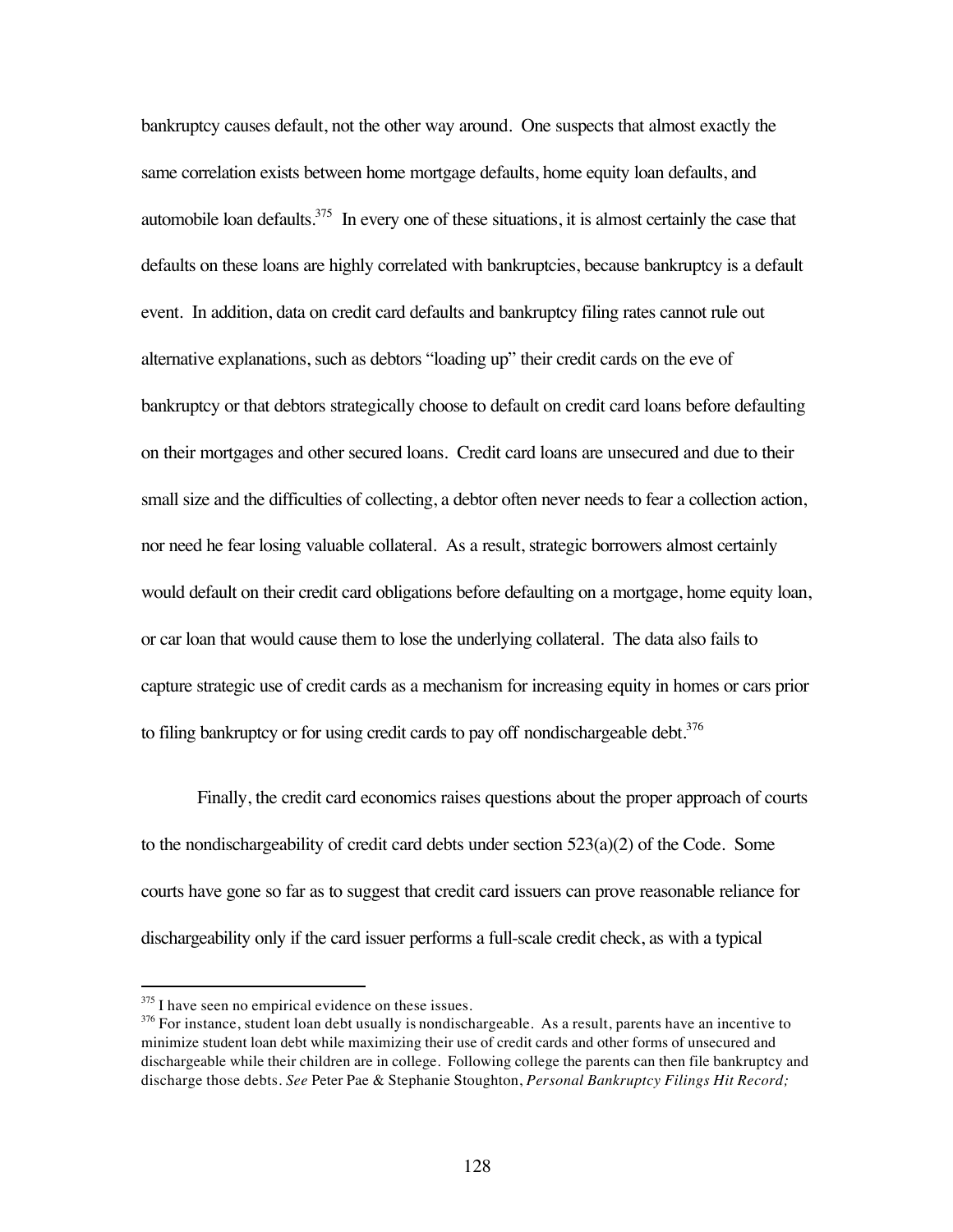unsecured consumer bank loans (pawn shops, of course, do not).<sup>377</sup> The foregoing has suggested the error in this approach. Credit cards already suffer unusually high administrative expenses – requiring full-scale credit checks would further escalate these costs. Perhaps more fundamentally, to the extent that consumers are forced to bear these costs, it would dampen the competitive process that has generated the consumer-friendly innovations of recent years, by raising the costs of acquiring and keeping cards. As this article has shown, credit cards are a unique combination of a transactional and credit device, with special dynamics. The attempt to reconcile the revolutionary new instrument of credit cards with the old common law terms of 523(a)(2) threatens to disfigure *both* the credit card market and the law of nondischargeability . Understanding the economics of credit cards is necessary for creating a sensible jurisprudence in the law of nondischargeability.

# **VII. Conclusion**

 $\overline{a}$ 

A full discussion of the relationship between credit cards and bankruptcy awaits another day. The primary purpose of this article has been to clarify the underlying economics of credit cards and credit card use. Credit card issuers have provided a convenient whipping-boy for apologists for the current runaway bankruptcy system. This article has demonstrated that the conventional wisdom in the bankruptcy community about the economics of credit cards is incorrect. Allegations of "high profits" rest on a misunderstanding of the nature of profit

*Easy Credit Blamed, Congress May Act*, WASH. POST, June 7, 1998, at A1 (describing bankruptcy filer who incurred large credit card debts to pay for children's college educations).

<sup>377</sup> *See* At&T Universal Card Servs. v. Ellingsworth (*In re* Ellingsworth), 212 B.R. 326 (Bankr. W.D. Mo. 1997); AT & T Universal Card Servs. v. Chinchilla (*In re* Chinchilla), 202 B.R. 1010 (Bankr. S.D. Fla. 1996).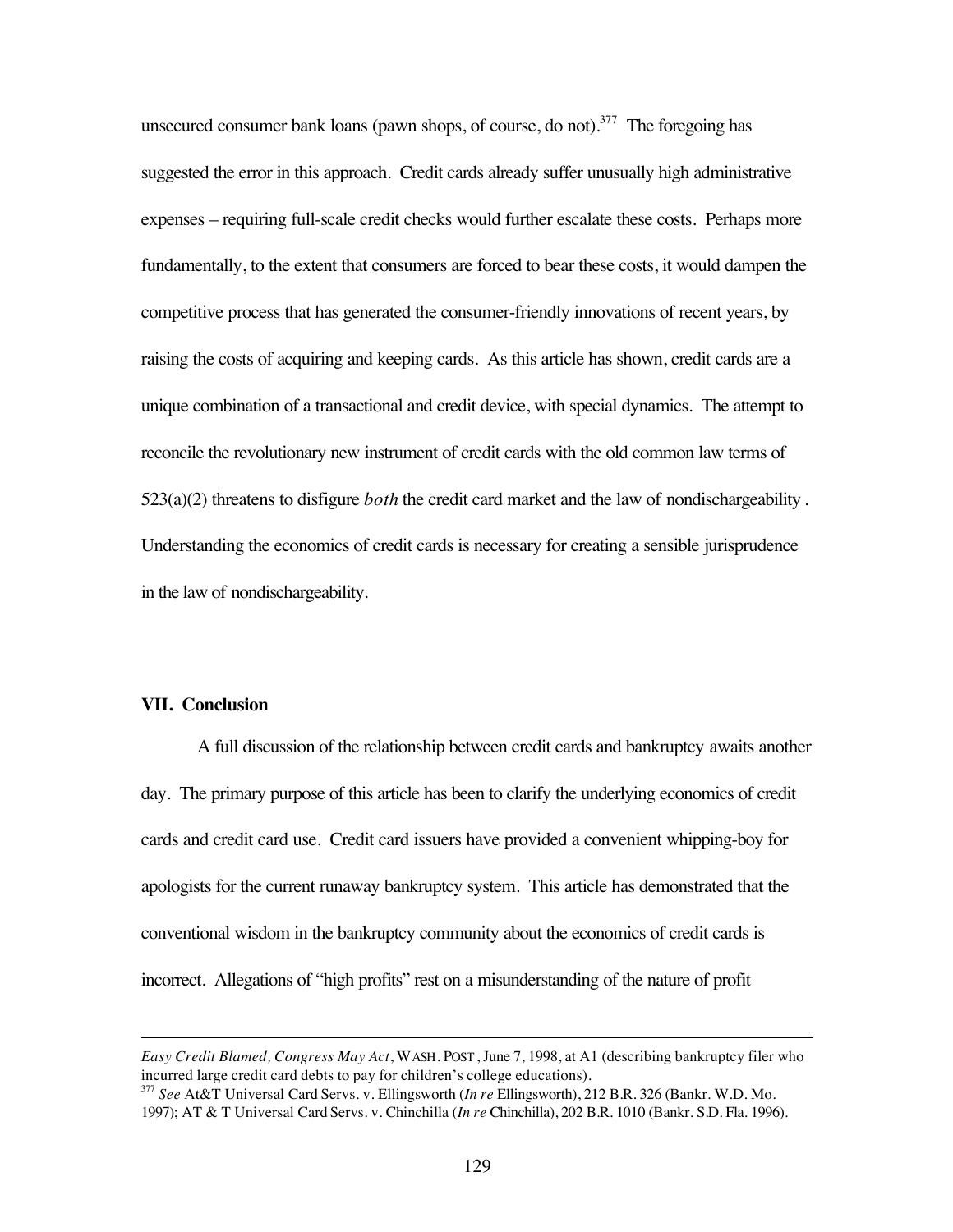measurements for credit card operations, by ignoring the higher risk associated with credit card loans, and by looking only at an arbitrarily short time period for assessing credit card profitability. Allegations of "sticky" interest rates ignore the nature of consumer credit generally and the cost structure of credit card operations. Allegations that credit card interest rates are "high" fail to provide a reference point for asking the question, "High compared to what?"

The role of the *Marquette* decision and the deregulation of credit card operations has been widely misunderstood. Deregulation increased consumer demand for credit card markets by making credit markets more efficient and allowed lower-income borrowers to shift away from reliance on pawn shops and loan sharks. At the same time, technological changes and changes in shopping habits also increased consumer demand for credit cards. The growth of bank cards also spurred entrepreneurship and small business development by decoupling credit transactions from retail transactions. Thus, it is almost certainly the growth in consumer demand for credit cards and a shift away from other forms of credit that explains the growth in credit card use since *Marquette*.

A necessary condition for placing the blame on credit card issuers for the recent boom in personal bankruptcies is demonstrating that there is some permanent defect in the operation of the credit card market that enables the persistence of profits. If the credit card market is competitive then there is no reason to single it out for special concern, as opposed to the numerous other consumer credit markets, from pawn shops, to personal loans, to mortgages, to home equity loans. If the credit card market is competitive, then regulation of the market will presumptively do more harm than good, and spiraling bankruptcy losses can be expected to be